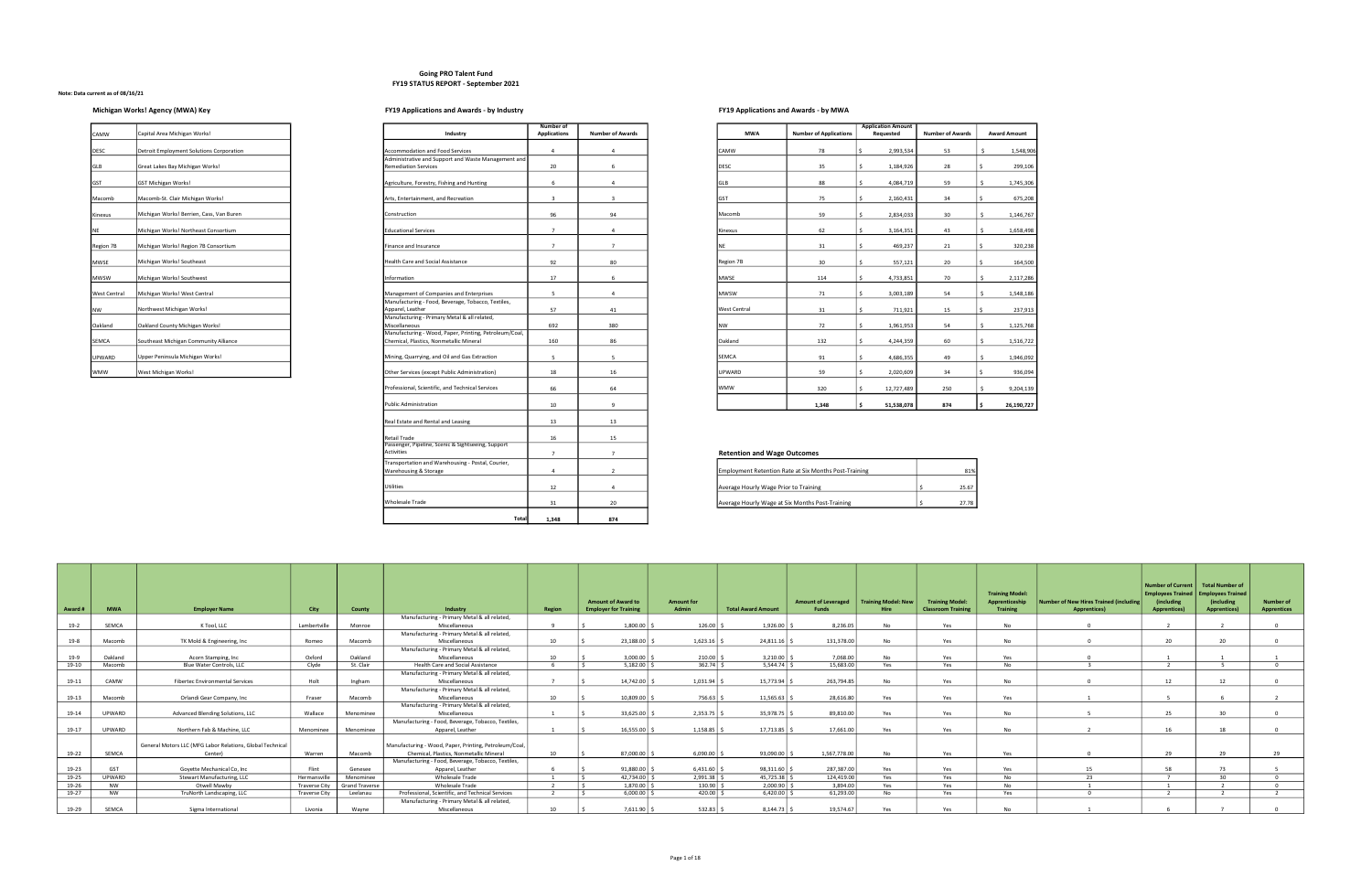|                  |                     |                                                                      |                              |                                             |                                                                                                   |                                  |                                                           |                            |                           |                                     | <b>Training Model: New</b> |                                                     | <b>Training Model:</b>            |                                                                      | <b>Number of Current</b><br><b>Employees Trained</b> | <b>Total Number of</b><br><b>Employees Trained</b> |                                        |
|------------------|---------------------|----------------------------------------------------------------------|------------------------------|---------------------------------------------|---------------------------------------------------------------------------------------------------|----------------------------------|-----------------------------------------------------------|----------------------------|---------------------------|-------------------------------------|----------------------------|-----------------------------------------------------|-----------------------------------|----------------------------------------------------------------------|------------------------------------------------------|----------------------------------------------------|----------------------------------------|
| Award #          | <b>MWA</b>          | <b>Employer Name</b>                                                 | City                         | County                                      | Industry                                                                                          | Region                           | <b>Amount of Award to</b><br><b>Employer for Training</b> | <b>Amount for</b><br>Admin | <b>Total Award Amount</b> | <b>Amount of Leveraged</b><br>Funds | Hire                       | <b>Training Model:</b><br><b>Classroom Training</b> | Apprenticeship<br><b>Training</b> | <b>Jumber of New Hires Trained (including</b><br><b>Apprentices)</b> | (including<br><b>Apprentices)</b>                    | (including<br><b>Apprentices)</b>                  | <b>Number of</b><br><b>Apprentices</b> |
| 19-31            | SEMCA               | Aztec Manufacturing Corporation                                      | Romulus                      | Wayne                                       | Manufacturing - Food, Beverage, Tobacco, Textiles,<br>Apparel, Leather                            | 10                               | 19,085.00                                                 | 1,335.95                   | 20,420.95                 | 58,087.64                           | No                         | Yes                                                 | No                                | $\Omega$                                                             | 24                                                   | 24                                                 | $\mathbf{0}$                           |
| 19-34            | GST                 | Wolverine Fire Protection Co                                         | Mt. Morris                   | Genesee                                     | Manufacturing - Primary Metal & all related,<br>Miscellaneous                                     |                                  | 13,058.00                                                 | 914.06                     | 13,972.06                 | 22,500.54                           | <b>No</b>                  | Yes                                                 | Yes                               | $\Omega$                                                             | 12                                                   | 12                                                 | 1                                      |
| 19-36            | <b>NW</b>           | Dan Brady Painting Services, LLC                                     | <b>Traverse City</b>         | <b>Grand Traverse</b>                       | Manufacturing - Primary Metal & all related,<br>Miscellaneous                                     | $\overline{2}$                   | 9,000.00                                                  | 630.00                     | 9,630.00                  | 77,393.46                           | <b>No</b>                  | Yes                                                 | Yes                               | $\Omega$                                                             | $\overline{3}$                                       | $\overline{3}$                                     | $\overline{\mathbf{3}}$                |
| 19-38            | CAMW                |                                                                      |                              | Clinton                                     | Manufacturing - Primary Metal & all related,                                                      | $\overline{7}$                   | 17,030.00                                                 | 1,192.10                   | 18,222.10                 | 58,791.66                           | No                         |                                                     |                                   | $\Omega$                                                             | 12                                                   | 12                                                 | $\overline{2}$                         |
|                  |                     | JC Electric, LLC                                                     | St. Johns                    |                                             | Miscellaneous<br>Manufacturing - Primary Metal & all related,                                     |                                  |                                                           |                            |                           |                                     |                            | Yes                                                 | Yes                               |                                                                      |                                                      |                                                    |                                        |
| 19-40            | NW                  | United Engineered Tooling                                            | <b>Traverse City</b>         | <b>Grand Traverse</b>                       | Miscellaneous<br>Administrative and Support and Waste Management and                              | $\overline{2}$                   | 28,500.00                                                 | 1,995.00                   | 30,495.00                 | 103,072.50                          | Yes                        | Yes                                                 | No                                |                                                                      | 18                                                   | 19                                                 | $\Omega$                               |
| 19-41            | GST                 | D&D Design, Inc                                                      | Clio                         | Genesee                                     | <b>Remediation Services</b><br>Manufacturing - Primary Metal & all related,                       |                                  | 4,100.00                                                  | 287.00                     | 4,387.00                  | 12,201.00                           | Yes                        | Yes                                                 | No                                |                                                                      | $\overline{a}$                                       |                                                    | $\overline{0}$                         |
| 19-42<br>19-43   | CAMW<br>Oakland     | Linn Products, Inc<br>ORRI CORPORATION                               | Charlotte<br>Waterford       | Eaton<br>Oakland                            | Miscellaneous<br>Construction                                                                     | 10                               | 27,529.00<br>7,500.00                                     | 1,927.03<br>525.00         | 29,456.03<br>8,025.00     | 181,395.00<br>6,488.74              | Yes<br>Yes                 | Yes<br>Yes                                          | Yes<br>No                         | $\overline{2}$                                                       | 42<br>$\mathbf{R}$                                   | 46<br>-5                                           | $\Omega$                               |
|                  |                     |                                                                      |                              |                                             | Manufacturing - Food, Beverage, Tobacco, Textiles,                                                |                                  |                                                           |                            |                           |                                     |                            |                                                     |                                   |                                                                      |                                                      |                                                    |                                        |
| 19-45<br>19-46   | GST<br>Oakland      | Senk Tooling, Inc<br>Cadillac Products Automotive Company-Troy Plant | Owosso<br>Troy               | Shiawassee<br>Oakland                       | Apparel, Leather<br>Retail Trade                                                                  | 10                               | 7,300.00<br>6,000,00                                      | 511.00<br>420.00           | 7,811.00<br>6,420.00      | 17,395.41<br>1,931.84               | <b>No</b><br>No            | Yes<br>Yes                                          | No<br>No                          | $\Omega$<br>$\Omega$                                                 | -5<br>$\overline{4}$                                 | $\overline{4}$                                     | $^{\circ}$<br>$\Omega$                 |
| 19-47            | NW                  | Top Line Electric, LLC                                               | Traverse City                | <b>Grand Traverse</b>                       | Construction<br>Manufacturing - Primary Metal & all related,                                      | $\overline{2}$                   | $3,000.00$ \$                                             | $210.00$ \$                | 3,210.00                  | 34,150.00                           | No                         | Yes                                                 | Yes                               | $^{\circ}$                                                           | 1                                                    | 1                                                  | $\mathbf{1}$                           |
| 19-52            | GST                 | Gemini Group, Inc                                                    | Bad Axe                      | Huron                                       | Miscellaneous                                                                                     |                                  | 5,952.00                                                  | 416.64                     | 6,368.64                  | 12,654.00                           | No                         | Yes                                                 | No                                | $\Omega$                                                             | $\Delta$                                             | $\Delta$                                           | $\Omega$                               |
| 19-53            | GST                 | Epic Machince, Inc.                                                  | Fenton                       | Genesee                                     | Professional, Scientific, and Technical Services                                                  | - 6                              | 2,900.00                                                  | $203.00$ \$                | 3,103.00                  | 3,917.01                            | No                         | Yes                                                 | No                                | $\Omega$                                                             | $\overline{2}$                                       | $\overline{2}$                                     | $\overline{0}$                         |
| 19-54            | GST                 | Aurora Cad Cam, Inc                                                  | Metamora                     | Lapeer                                      | Manufacturing - Wood, Paper, Printing, Petroleum/Coal,<br>Chemical, Plastics, Nonmetallic Mineral |                                  | 2,500.00                                                  | 175.00                     | 2,675.00                  | 30,678.00                           | <b>No</b>                  | Yes                                                 | No                                |                                                                      |                                                      |                                                    | $\overline{0}$                         |
| 19-55<br>19-57   | NW<br>GST           | Photodon, LLC<br>Pepro Enterprises dba Gemini Plastics, Inc.         | Traverse City                | <b>Grand Traverse</b><br>Huron              | <b>Public Administration</b><br>Information                                                       | $\overline{2}$<br>- 6            | 2,250.00<br>I S.<br>10,295.00 \$                          | 157.50<br>720.65 \$        | 2,407.50<br>11,015.65     | 1,550.00<br>51,216.00               | No<br>Yes                  | Yes<br>Yes                                          | No<br>Yes                         | $\Omega$<br>$\overline{2}$                                           | $\overline{2}$<br>$\overline{4}$                     | 2<br>6                                             | $\overline{0}$<br>$\mathbf{1}$         |
|                  |                     |                                                                      | Ubly                         |                                             | Manufacturing - Primary Metal & all related,                                                      |                                  |                                                           |                            |                           |                                     |                            |                                                     |                                   |                                                                      |                                                      |                                                    |                                        |
| 19-60            | Oakland             | FCA, LLC US                                                          | Auburn Hills                 | Oakland                                     | Miscellaneous<br>Manufacturing - Primary Metal & all related,                                     | 10                               | 296,367.00                                                | 20,745.69                  | 317,112.69                | 664,161.47                          | Yes                        | Yes                                                 | No                                |                                                                      | 231                                                  | 237                                                | $\overline{0}$                         |
| 19-63<br>19-65   | Oakland<br>Oakland  | Macauto USA, Inc<br>Ruby+Associates, Inc                             | Troy<br><b>Bingham Farms</b> | Oakland<br>Oakland                          | Miscellaneous<br>Professional, Scientific, and Technical Services                                 | 10<br>10                         | 3,000.00<br>25,842.00                                     | 210.00<br>1,808.94         | 3,210.00<br>27,650.94     | 3,521.00<br>28,939.50               | No<br>Yes                  | Yes<br>Yes                                          | No<br>No                          | $\Omega$                                                             | $\overline{2}$<br>18                                 | 21                                                 | $\overline{0}$<br>$^{\circ}$           |
|                  |                     |                                                                      |                              |                                             |                                                                                                   |                                  |                                                           |                            |                           |                                     |                            |                                                     |                                   |                                                                      |                                                      |                                                    |                                        |
| 19-68            | UPWARD              | ON-Minerals, Inc dba Carmeuse Lime & Stone                           | Gulliver                     | Schoolcraft                                 | Manufacturing - Wood, Paper, Printing, Petroleum/Coal,<br>Chemical, Plastics, Nonmetallic Mineral | $\overline{1}$                   | 19,105.00                                                 | 1,337.35                   | 20,442.35                 | 57,968.00                           | Yes                        | Yes                                                 | No                                |                                                                      | 12                                                   | 18                                                 | $\mathbf{0}$                           |
|                  |                     |                                                                      |                              |                                             | Manufacturing - Wood, Paper, Printing, Petroleum/Coal,                                            |                                  |                                                           |                            |                           |                                     |                            |                                                     |                                   |                                                                      |                                                      |                                                    |                                        |
| 19-69            | UPWARD              | We Energies                                                          | Iron Mountain                | Dickinson                                   | Chemical, Plastics, Nonmetallic Mineral                                                           |                                  | 3,912.00                                                  | 273.84                     | 4,185.84                  | 3,950.00                            | <b>No</b>                  | Yes                                                 | <b>No</b>                         |                                                                      |                                                      |                                                    |                                        |
| 19-70            | GST                 | Grabill Windows and Doors, Inc.                                      | Almont                       | Lapeer                                      | Professional, Scientific, and Technical Services<br>Manufacturing - Primary Metal & all related,  | - 6                              | 7,500.00 \$<br>I S.                                       | $525.00$ \ \$              | 8,025.00                  | 4,288.00                            | No                         | Yes                                                 | No                                | $\Omega$                                                             | 5                                                    | 5                                                  | $\overline{0}$                         |
| 19-72            | UPWARD              | O-N Minerals (Michigan) Co dba Carmeuse Lime & Stone                 | Cedarville                   | Mackinac                                    | Miscellaneous<br>Manufacturing - Primary Metal & all related,                                     |                                  | 41,195.00                                                 | 2,883.65                   | 44,078.65                 | 235,395.00                          | Yes                        | Yes                                                 | <b>No</b>                         |                                                                      | 27                                                   | 35                                                 | $\Omega$                               |
| 19-73            | GST                 | Aristo-Cast, Inc                                                     | Almont                       | Lapeer                                      | Miscellaneous                                                                                     | - 6                              | 1,500.00                                                  | 105.00                     | 1,605.00                  | 1,781.00                            | No                         | Yes                                                 | No                                | $\Omega$                                                             | $\overline{1}$                                       |                                                    | $\mathbf{0}$                           |
| 19-74            | UPWARD              | Marbles Gun Sights, Inc (Marble Arms)                                | Gladstone                    | Delta                                       | Manufacturing - Food, Beverage, Tobacco, Textiles,<br>Apparel, Leather                            | $\overline{1}$                   | 47,250.00                                                 | 3,307.50                   | 50,557.50                 | 672,484.62                          | Yes                        | Yes                                                 | No                                | 8                                                                    | 24                                                   | 32                                                 | $\overline{0}$                         |
| 19-75            | UPWARD              | Race Ramps, LLC                                                      | Escanaba                     | Delta                                       | Manufacturing - Primary Metal & all related,<br>Miscellaneous                                     | $\overline{1}$                   | 29,625.00                                                 | 2,073.75                   | 31,698.75                 | 22,814.00                           | Yes                        | Yes                                                 | No                                | $\overline{3}$                                                       | 18                                                   | 21                                                 | $\Omega$                               |
| 19-76            | GST                 | Thumb Tool & Engineering                                             | Bad Axe                      | Huron                                       | Construction                                                                                      | 6                                | I S<br>14,480.00   9                                      | 1,013.60                   | 15,493.60                 | 33,943.00                           | No                         | Yes                                                 | No                                |                                                                      | 25                                                   | 25                                                 | $^{\circ}$                             |
| 19-77<br>19-78   | UPWARD<br>UPWARD    | Mr. Tire, Inc<br>Superior Extrusion, Inc.                            | Escanaba<br>Gwinn            | Delta<br>Marquette                          | Agriculture, Forestry, Fishing and Hunting<br>Professional, Scientific, and Technical Services    | - 1<br>$\overline{1}$            | $3,375.00$ $\frac{6}{5}$<br>36,315.00                     | 236.25<br>2,542.05         | 3,611.25<br>38,857.05     | 5,958.00<br>2,127,598.00            | Yes<br>Yes                 | No<br>Yes                                           | No<br>No                          | 3<br>24                                                              | $^{\circ}$<br>$\overline{2}$                         | 3<br>26                                            | $^{\circ}$<br>$\Omega$                 |
| 19-79            | NW                  | Cherryland Electric Cooperative                                      | Grawn                        | Grand Traverse                              | Manufacturing - Primary Metal & all related,<br>Miscellaneous                                     |                                  | 20,914.00                                                 | 1,463.98                   | 22,377.98                 | 109,247.59                          | Yes                        | Yes                                                 | Yes                               |                                                                      | 14                                                   | 15                                                 | $\overline{1}$                         |
|                  |                     |                                                                      |                              |                                             | Manufacturing - Primary Metal & all related,                                                      |                                  |                                                           |                            |                           |                                     |                            |                                                     |                                   |                                                                      |                                                      |                                                    |                                        |
| 19-80            | Macomb              | MAG Automotive, LLC                                                  | <b>Sterling Heights</b>      | Macomb                                      | Miscellaneous<br>Manufacturing - Primary Metal & all related,                                     | 10                               | 23,283.00                                                 | 1,629.81                   | 24,912.81                 | 111,639.00                          | <b>No</b>                  | Yes                                                 | Yes                               | $\Omega$                                                             | 17                                                   | 17                                                 | <sup>1</sup>                           |
| 19-81            | Macomb              | <b>Britt Manufacturing</b>                                           | Port Huron                   | St. Clair                                   | Miscellaneous<br>Manufacturing - Primary Metal & all related,                                     |                                  | 18,658.00                                                 | 1,306.06                   | 19,964.06                 | 3,412.00                            | No                         | Yes                                                 | No                                | $\Omega$                                                             | 16                                                   | 16                                                 | $\Omega$                               |
| 19-82            | Macomb              | Global Technology                                                    | <b>Sterling Heights</b>      | Macomb                                      | Miscellaneous                                                                                     | 10                               | $5,315.00$ \$                                             | 372.05                     | 5,687.05                  | 9,476.00                            | No                         | Yes                                                 | No                                |                                                                      | $\overline{4}$                                       | $\Delta$                                           |                                        |
| 19-85            | GST                 | LogoFit, LLC                                                         | Flint                        | Genesee                                     | Professional, Scientific, and Technical Services<br>Manufacturing - Primary Metal & all related,  | 6                                | 10,170.00 \$                                              | 711.90 \$                  | 10,881.90                 | 7,561.24                            | Yes                        | Yes                                                 | No                                | 2                                                                    | 12                                                   | 14                                                 | $\overline{0}$                         |
| 19-86            | GST                 | LM Products, Inc                                                     | Lapeer                       | Lapeer                                      | Miscellaneous<br>Manufacturing - Primary Metal & all related,                                     | - 6                              | $8,610.00$ $\frac{6}{5}$                                  | $602.70$ \$                | 9,212.70                  | 9,022.00                            | No                         | Yes                                                 | No                                | $\mathbf 0$                                                          | 6                                                    | 6                                                  | $\overline{0}$                         |
| 19-87            | NW                  | Isenhart Electric, LLC                                               |                              | Traverse City   Grand Traverse              | Miscellaneous                                                                                     | $\overline{2}$                   | 12,460.00 \$                                              | 872.20 \$                  | 13,332.20                 | 202,218.00                          | Yes                        | Yes                                                 | Yes                               | $\overline{\mathbf{3}}$                                              | 6                                                    | 9                                                  | $\overline{2}$                         |
|                  |                     |                                                                      |                              |                                             | Manufacturing - Wood, Paper, Printing, Petroleum/Coal,                                            |                                  |                                                           |                            |                           |                                     |                            |                                                     |                                   |                                                                      |                                                      |                                                    |                                        |
| 19-92            | NW                  | EJ.                                                                  | East Jordan                  | Antrim                                      | Chemical, Plastics, Nonmetallic Mineral<br>Manufacturing - Primary Metal & all related,           | $\overline{2}$                   | $41,438.43$ \$                                            | 2,900.69                   | 44,339.12                 | 4,286,613.00                        | Yes                        | Yes                                                 | No                                | 15                                                                   | 18                                                   | 33                                                 | $\overline{0}$                         |
| 19-94<br>19-95   | UPWARD<br><b>NW</b> | <b>Systems Control</b><br>Great Lakes Children's Museum              | Iron Mountain                | Dickinson<br>Traverse City   Grand Traverse | Miscellaneous<br>Arts, Entertainment, and Recreation                                              | $\overline{1}$<br>$\overline{2}$ | 84,285.00<br>$1,295.00$ \$<br>IS.                         | 5,899.95<br>$90.65$ \$     | 90,184.95<br>1,385.65     | 320,206.00<br>2,023.41              | Yes<br>No                  | Yes<br>Yes                                          | No<br>No                          | 28<br>$\overline{0}$                                                 | 41<br>$\overline{1}$                                 | 69<br>1                                            | $\overline{0}$<br>$\overline{0}$       |
|                  |                     |                                                                      |                              |                                             | Manufacturing - Primary Metal & all related,                                                      |                                  |                                                           |                            |                           |                                     |                            |                                                     |                                   |                                                                      |                                                      |                                                    |                                        |
| 19-96<br>19-99   | GST<br>UPWARD       | MI-Tech Tooling, Inc<br>Northern Wings Repair                        | Cass City<br>Newberry        | Tuscola<br>Luce                             | Miscellaneous<br><b>Public Administration</b>                                                     | -6<br>$\mathbf{1}$               | 13,500.00 \$<br>$6,900.00$ \$<br>IS.                      | 945.00<br>$483.00$ \$      | 14,445.00<br>7,383.00     | 54,664.00<br>17,482.00              | No<br>No                   | Yes<br>Yes                                          | No<br>No                          | $\Omega$<br>$\mathbf{0}$                                             | $\mathbf{q}$<br>5 <sup>5</sup>                       | 9<br>5 <sup>5</sup>                                | $\overline{0}$<br>$\overline{0}$       |
| 19-105           | West Central        | SyncWave, LLC                                                        | Scottville                   | Mason                                       | Retail Trade                                                                                      | $\overline{4}$                   | $6,975.00$ \$                                             | $488.25$ \$                | 7,463.25                  | 6,213.00                            | No                         | Yes                                                 | No                                | $\mathbf 0$                                                          | - 6                                                  | 6                                                  | $\overline{0}$                         |
| 19-106           | MWSW                | Sigma Machine, Inc                                                   | Kalamazoo                    | Kalamazoo                                   | Manufacturing - Primary Metal & all related,<br>Miscellaneous                                     | 8                                | 21,490.00 \$                                              | 1,504.30                   | 22,994.30                 | 81,262.50                           | Yes                        | Yes                                                 | Yes                               | $\overline{7}$                                                       | 12                                                   | 19                                                 | 1                                      |
| 19-109           | MWSW                | <b>Abbott Nutrition</b>                                              | Sturgis                      | St. Joseph                                  | Professional, Scientific, and Technical Services                                                  | 8                                | 39,370.50 \$                                              | $2,755.94$ \$              | 42,126.44                 | 173,421.00                          | Yes                        | Yes                                                 | No                                | $\mathbf{1}$                                                         | 32                                                   | 33                                                 | $\overline{0}$                         |
| 19-110           | Macomb              | Horstman, Inc                                                        | <b>Sterling Heights</b>      | Macomb                                      | Manufacturing - Primary Metal & all related,<br>Miscellaneous                                     | 10                               | $15,340.00$ \$                                            | $1,073.80$ $\mid$ 3        | 16,413.80                 | 8,104.76                            | Yes                        | Yes                                                 | Yes                               | $\overline{1}$                                                       | -6                                                   | $\overline{7}$                                     | $\overline{4}$                         |
| 19-111           | Oakland             | Pentastar Aviation                                                   | Waterford                    | Oakland                                     | Manufacturing - Primary Metal & all related,<br>Miscellaneous                                     | 10                               | 17,820.00 \$                                              | 1,247.40                   | 19,067.40                 | 31,432.89                           | No                         | Yes                                                 | No                                | $\mathbf 0$                                                          | 16                                                   | 16                                                 | $\overline{0}$                         |
| 19-113           | GST                 | Right at Home of Central Michigan                                    | Brighton                     | Livingston                                  | Health Care and Social Assistance                                                                 | - 6                              | 21,375.00 \$<br>IS.                                       | $1,496.25$ \$              | 22,871.25                 | 105,301.00                          | Yes                        | No                                                  | No                                | 15                                                                   | $\mathbf{0}$                                         | 15                                                 | $\overline{0}$                         |
| 19-114           | CAMW                | Dart Bank                                                            | Mason                        | Ingham                                      | Finance and Insurance                                                                             | $\overline{7}$                   | $23,650.00$ \$                                            | 1,655.50                   | 25,305.50                 | 21,490.96                           | Yes                        | Yes                                                 | No                                | 10                                                                   | 25                                                   | 35                                                 | $\overline{0}$                         |
| 19-115           | Macomb              | Centraore, LLC                                                       | Saint Clair                  | St. Clair                                   | Agriculture, Forestry, Fishing and Hunting<br>Manufacturing - Food, Beverage, Tobacco, Textiles,  | 6                                | 14,555.00 \$                                              | $1,018.85$ \$              | 15,573.85                 | 17,117.00                           | No                         | Yes                                                 | No                                | $\overline{0}$                                                       | 14                                                   | 14                                                 | $\overline{0}$                         |
| 19-116<br>19-117 | GST<br>Oakland      | H&H Tool Inc<br>Michigan Peer Review Organization (dba: MPRO)        | Lapeer<br>Farmington Hills   | Lapeer<br>Oakland                           | Apparel, Leather<br>Health Care and Social Assistance                                             | 10                               | $14,310.00$ $\mid$ \$<br>23,337.00 \$                     | 1,001.70<br>$1,633.59$ \$  | 15,311.70<br>24,970.59    | 613,459.33<br>32,940.12             | No<br>No                   | Yes<br>Yes                                          | No<br>No                          | $\mathbf 0$<br>$\Omega$                                              | 15<br>18                                             | 15<br>18                                           | $\Omega$<br>$\overline{0}$             |
|                  |                     |                                                                      |                              |                                             | Manufacturing - Primary Metal & all related,                                                      |                                  |                                                           |                            |                           |                                     |                            |                                                     |                                   |                                                                      |                                                      |                                                    |                                        |
| 19-121<br>19-122 | CAMW<br>GST         | MAHLE Engine Components USA, Inc<br>Domico Med-Device                | St. Johns<br>Fenton          | Clinton<br>Genesee                          | Miscellaneous<br>Accommodation and Food Services                                                  | $\overline{7}$<br>6              | 27,164.75<br>22,275.00 \$<br>IS.                          | 1,901.53<br>$1,559.25$ \$  | 29,066.28<br>23,834.25    | 118,708.63<br>20,878.58             | No<br>No                   | Yes<br>Yes                                          | No<br>No                          | $\mathbf 0$<br>$\Omega$                                              | 40<br>22                                             | 40<br>22                                           | $\overline{0}$<br>$\overline{0}$       |
|                  |                     |                                                                      |                              |                                             |                                                                                                   |                                  |                                                           |                            |                           |                                     |                            |                                                     |                                   |                                                                      |                                                      |                                                    |                                        |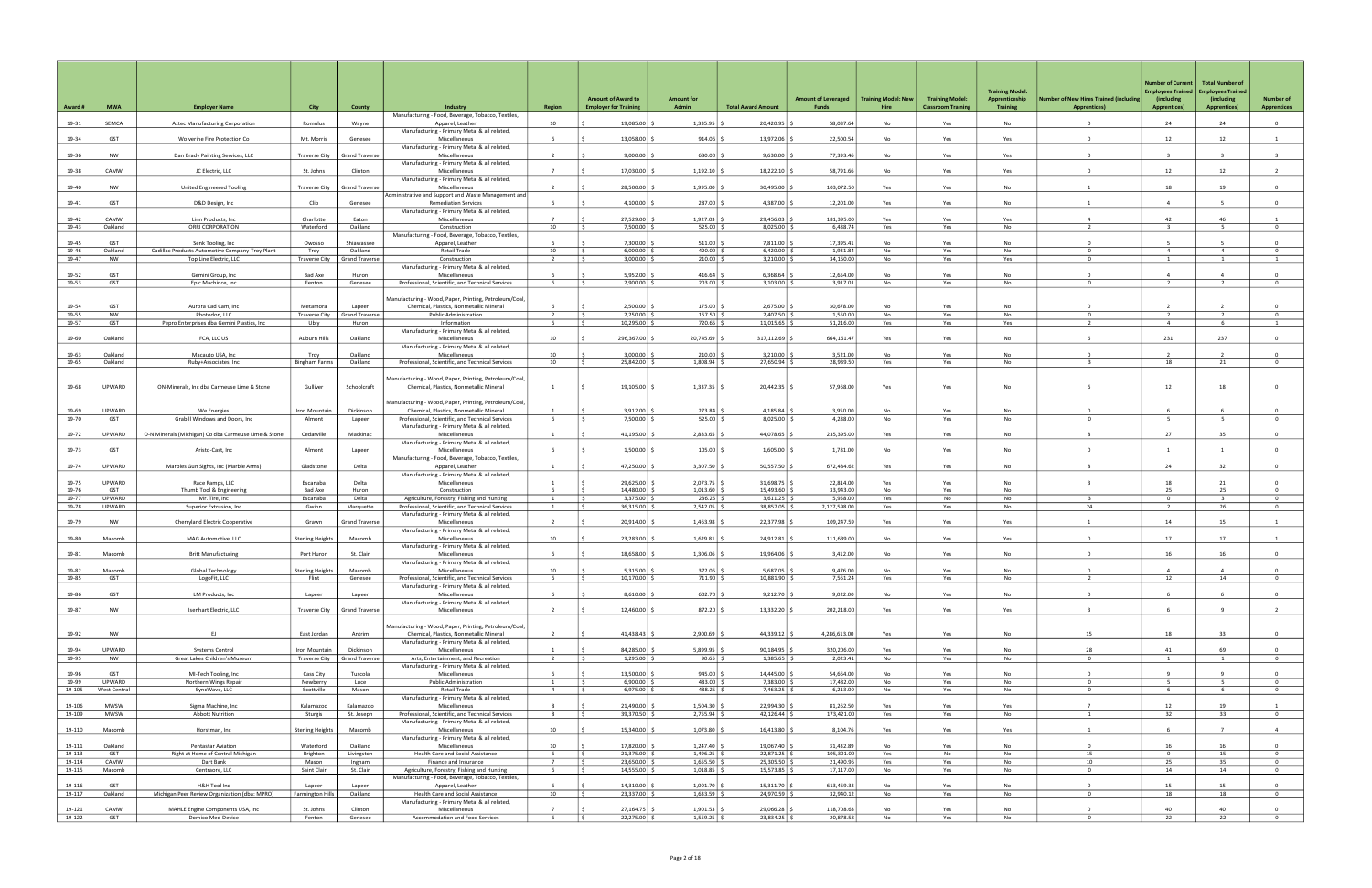| Award #          | <b>MWA</b>             | <b>Employer Name</b>                                            | <b>City</b>                                | County                | Industry                                                                                          | <b>Region</b>                    | <b>Amount of Award to</b><br><b>Employer for Training</b> | <b>Amount for</b><br>Admin   | <b>Total Award Amount</b> | <b>Amount of Leveraged</b><br>Funds | <b>Training Model: New</b><br>Hire | <b>Training Model:</b><br><b>Classroom Training</b> | <b>Training Model:</b><br>Apprenticeship<br><b>Training</b> | umber of New Hires Trained (including<br><b>Apprentices)</b> | <b>Number of Current</b><br><b>Imployees Trained</b><br>(including<br><b>Apprentices)</b> | <b>Total Number of</b><br><b>Employees Trained</b><br>(including<br><b>Apprentices)</b> | <b>Number of</b><br><b>Apprentices</b> |
|------------------|------------------------|-----------------------------------------------------------------|--------------------------------------------|-----------------------|---------------------------------------------------------------------------------------------------|----------------------------------|-----------------------------------------------------------|------------------------------|---------------------------|-------------------------------------|------------------------------------|-----------------------------------------------------|-------------------------------------------------------------|--------------------------------------------------------------|-------------------------------------------------------------------------------------------|-----------------------------------------------------------------------------------------|----------------------------------------|
|                  |                        |                                                                 |                                            |                       | Manufacturing - Primary Metal & all related,                                                      |                                  |                                                           |                              |                           |                                     |                                    |                                                     |                                                             |                                                              |                                                                                           |                                                                                         |                                        |
| 19-125<br>19-126 | <b>NW</b><br>Oakland   | M R Products, Inc<br>Iknowvate Technologies                     | Copemish<br>Southfield                     | Manistee<br>Oakland   | Miscellaneous<br>Professional, Scientific, and Technical Services                                 | $\overline{2}$<br>10             | 24,490.00<br>$23,625.00$ \$                               | 1,714.30<br>1,653.75         | 26,204.30<br>25,278.75    | 43,506.00<br>32,486.20              | Yes<br>Yes                         | Yes<br>No                                           | Yes<br>No                                                   | 16<br>16                                                     | $\overline{2}$<br>$\overline{0}$                                                          | 18<br>16                                                                                | $\overline{1}$<br>$\overline{0}$       |
|                  |                        |                                                                 |                                            |                       | Manufacturing - Primary Metal & all related,                                                      |                                  |                                                           |                              |                           |                                     |                                    |                                                     |                                                             |                                                              |                                                                                           |                                                                                         |                                        |
| 19-128           | CAMW                   | Enova Premier                                                   | Charlotte                                  | Eaton                 | Miscellaneous                                                                                     | $\overline{7}$                   | 18,869,00                                                 | $1,320.83$ :                 | 20,189.83                 | 20,227.03                           | Yes                                | Yes                                                 | <b>No</b>                                                   |                                                              | 18                                                                                        | 19                                                                                      | $\Omega$                               |
| 19-129           | UPWARD                 | Newberry Motors, Inc.                                           | Newberry                                   | Luce                  | Health Care and Social Assistance                                                                 | $\overline{1}$                   | $2,400.00$ $\mid$ 9                                       | $168.00$ \$                  | 2,568.00                  | 3,467.00                            | No                                 | Yes                                                 | No                                                          | $^{\circ}$                                                   | 2                                                                                         | 2                                                                                       | $^{\circ}$                             |
| 19-130           | GST                    | Bourne Industries, Inc.                                         | Corunna                                    | Shiawassee            | Construction                                                                                      |                                  | 17,562.00                                                 | 1,229.34                     | 18,791.34                 | 35,427.00                           | Yes                                | Yes                                                 | No                                                          | $\mathbf{B}$                                                 | 10                                                                                        | 13                                                                                      | $\overline{0}$                         |
| 19-132           | CAMW                   |                                                                 | <b>Rochester Hills</b>                     | Oakland               | Manufacturing - Primary Metal & all related,<br>Miscellaneous                                     | 10                               | 18.640.00                                                 | 1,304.80                     | 19,944.80                 | 609.325.76                          |                                    |                                                     | <b>No</b>                                                   |                                                              | 14                                                                                        | 17                                                                                      | $\mathbf{0}$                           |
| 19-133           | UPWARD                 | Bernal, LLC<br>Louisiana Pacific Corporation                    | Newberry                                   | Luce                  | Professional, Scientific, and Technical Services                                                  | $\overline{1}$                   | 29,100.00                                                 | 2,037.00                     | 31,137.00                 | 19,225.00                           | Yes<br>No                          | Yes<br>Yes                                          | No                                                          | $\Omega$                                                     | 20                                                                                        | 20                                                                                      | $\overline{0}$                         |
|                  |                        |                                                                 |                                            |                       |                                                                                                   |                                  |                                                           |                              |                           |                                     |                                    |                                                     |                                                             |                                                              |                                                                                           |                                                                                         |                                        |
|                  |                        |                                                                 |                                            |                       | Manufacturing - Wood, Paper, Printing, Petroleum/Coal,                                            |                                  |                                                           |                              |                           |                                     |                                    |                                                     |                                                             |                                                              |                                                                                           |                                                                                         |                                        |
| 19-135           | Macomb                 | PARTNERS in Architecture, PLC                                   | Mt. Clemens                                | Macomb                | Chemical, Plastics, Nonmetallic Mineral                                                           | 10                               | 17.995.00                                                 | 1,259.65                     | 19,254.65                 | 59.968.00                           | Yes                                | Yes                                                 | <b>No</b>                                                   | $\Delta$                                                     | 19                                                                                        | 23                                                                                      | $\Omega$                               |
| 19-136           | MWSW                   | <b>Optimed Health Partners</b>                                  | Kalamazoo                                  | Kalamazoo             | Retail Trade<br>Administrative and Support and Waste Management and                               | 8                                | 7,500.00 \$                                               | $525.00$ \$                  | 8,025.00                  | 25,158.40                           | Yes                                | No                                                  | No                                                          | -5.                                                          | $\Omega$                                                                                  | 5 <sup>5</sup>                                                                          | $\circ$                                |
| 19-139           | <b>NW</b>              | Safety Net, Inc                                                 | <b>Traverse City</b>                       | <b>Grand Traverse</b> | <b>Remediation Services</b>                                                                       |                                  | 9.600.00                                                  | 672.00                       | 10,272.00                 | 15,302.00                           | No                                 | Yes                                                 | No                                                          | $\Omega$                                                     | $\overline{7}$                                                                            |                                                                                         | $\Omega$                               |
| 19-142           | <b>NW</b>              | Northern Michigan Review dba Petoskey News-Review               | Petoskey                                   | Emmet                 | Health Care and Social Assistance                                                                 | $\overline{2}$                   | $8,950.00$ \$                                             | $626.50$ \$                  | 9,576.50                  | 4,057.76                            | No                                 | Yes                                                 | No                                                          | $\Omega$                                                     | 10                                                                                        | 10                                                                                      | $\overline{0}$                         |
|                  |                        |                                                                 |                                            |                       |                                                                                                   |                                  |                                                           |                              |                           |                                     |                                    |                                                     |                                                             |                                                              |                                                                                           |                                                                                         |                                        |
|                  |                        |                                                                 |                                            |                       | Manufacturing - Wood, Paper, Printing, Petroleum/Coal,                                            | 10                               |                                                           |                              |                           |                                     |                                    |                                                     |                                                             |                                                              |                                                                                           |                                                                                         | $\Omega$                               |
| 19-143<br>19-144 | Macomb<br>Oakland      | State Building Products, Inc<br><b>Technosoft Corporation</b>   | Warren<br>Southfield                       | Macomb<br>Oakland     | Chemical, Plastics, Nonmetallic Mineral<br>Construction                                           | 10                               | 34,575.00<br>42.000.00                                    | 2,420.25<br>2,940.00         | 36,995.25<br>44.940.00    | 297,954.00<br>53,945.60             | Yes<br>Yes                         | Yes<br>No                                           | <b>No</b><br>No                                             | 28                                                           | 16                                                                                        | 25<br>28                                                                                | $\Omega$                               |
| 19-147           | CAMW                   | City of Eaton Rapids                                            | Eaton Rapids                               | Eaton                 | Professional, Scientific, and Technical Services                                                  | $\overline{7}$                   | $7,500.00$ $\mid$ \$                                      | $525.00$ $\frac{2}{5}$       | 8,025.00                  | 8,860.00                            | Yes                                | Yes                                                 | No                                                          | $\mathbf{1}$                                                 | $\overline{4}$                                                                            | -5                                                                                      | $^{\circ}$                             |
|                  |                        |                                                                 |                                            |                       | Manufacturing - Primary Metal & all related,                                                      |                                  |                                                           |                              |                           |                                     |                                    |                                                     |                                                             |                                                              |                                                                                           |                                                                                         |                                        |
| 19-150           | Macomb                 | Milco Mfg                                                       | Warren                                     | Macomb                | Miscellaneous                                                                                     | 10                               | 1,485.00                                                  | 103.95                       | 1,588.95                  | 74,320.00                           | No                                 | Yes                                                 | No                                                          | $\Omega$                                                     |                                                                                           |                                                                                         | $\overline{0}$                         |
| 19-151           | CAMW                   | <b>Consolidated Electrical Contractors</b>                      | Davison                                    | Genesee               | Manufacturing - Primary Metal & all related,<br>Miscellaneous                                     |                                  | 23,882.00                                                 | 1,671.74                     | 25,553.74                 | 17,175.00                           | <b>No</b>                          | Yes                                                 | Yes                                                         |                                                              | 13                                                                                        | 13                                                                                      | 6                                      |
| 19-152           | CAMW                   | <b>Consolidated Electrical Contractors</b>                      | <b>Traverse City</b>                       | <b>Grand Traverse</b> | Professional, Scientific, and Technical Services                                                  | $\overline{2}$                   | 11,387.00                                                 | 797.09                       | 12,184.09                 | 17,175.00                           | No                                 | Yes                                                 | Yes                                                         | $\Omega$                                                     | 8                                                                                         | 8                                                                                       |                                        |
|                  |                        |                                                                 |                                            |                       | Manufacturing - Primary Metal & all related,                                                      |                                  |                                                           |                              |                           |                                     |                                    |                                                     |                                                             |                                                              |                                                                                           |                                                                                         |                                        |
| 19-154           | UPWARD                 | PotlatchDeltic Land and Lumber, LLC                             | Gwinn                                      | Marquette             | Miscellaneous                                                                                     |                                  | 36.621.00                                                 | 2.563.47                     | 39.184.47                 | 89.897.00                           | Yes                                | Yes                                                 | <b>No</b>                                                   |                                                              | 33                                                                                        | 36                                                                                      | $\Omega$                               |
| 19-155           | CAMW                   | <b>Consolidated Electrical Contractors</b>                      | Wyoming                                    | Kent                  | Construction                                                                                      | $\overline{4}$                   | 27,556.00                                                 | 1,928.92                     | 29,484.92                 | 17,175.00                           | No                                 | Yes                                                 | Yes                                                         | $\Omega$                                                     | 25                                                                                        | 25                                                                                      | 3                                      |
| 19-156           | UPWARD                 | Northern Hardwoods                                              | <b>Atlantic Mine</b>                       | Houghton              | Manufacturing - Primary Metal & all related,<br>Miscellaneous                                     | $\overline{1}$                   | 30.986.00                                                 | 2,169.02                     | 33,155.02                 | 20.704.00                           | No                                 | Yes                                                 | No                                                          | $\Omega$                                                     | 32                                                                                        | 32                                                                                      | $\Omega$                               |
|                  |                        |                                                                 |                                            |                       | Manufacturing - Primary Metal & all related,                                                      |                                  |                                                           |                              |                           |                                     |                                    |                                                     |                                                             |                                                              |                                                                                           |                                                                                         |                                        |
| 19-161           | CAMW                   | <b>Consolidated Electrical Contractors</b>                      | Lansing                                    | Clinton               | Miscellaneous                                                                                     | $\overline{7}$                   | 41,164.00                                                 | 2,881.48                     | 44,045.48                 | 17.175.00                           | Yes                                | Yes                                                 | Yes                                                         |                                                              | 30                                                                                        | 31                                                                                      | $\overline{5}$                         |
|                  |                        |                                                                 |                                            |                       | Manufacturing - Primary Metal & all related,                                                      |                                  |                                                           |                              |                           |                                     |                                    |                                                     |                                                             |                                                              |                                                                                           |                                                                                         |                                        |
| 19-163<br>19-166 | CAMW<br>CAMW           | AgroLiquid / COG Marketers LTD                                  | St. Johns<br>St. Johns                     | Clinton<br>Clinton    | Miscellaneous                                                                                     | $\overline{7}$                   | 2,600.00<br>15,000,00                                     | 182.00<br>1.050.00           | 2,782.00<br>16.050.00     | 1,038.00<br>15.222.00               | Yes<br>Yes                         | Yes<br>Yes                                          | <b>No</b><br>Yes                                            |                                                              | 10                                                                                        | 11                                                                                      | $\Omega$<br>$\overline{1}$             |
|                  |                        | Olympian Tool, LCC                                              |                                            |                       | Construction<br>Manufacturing - Primary Metal & all related,                                      |                                  |                                                           |                              |                           |                                     |                                    |                                                     |                                                             |                                                              |                                                                                           |                                                                                         |                                        |
| 19-167           | NW                     | Iron Fish Distillery LLC                                        | Thompsonville                              | Manistee              | Miscellaneous                                                                                     |                                  | 6,000.00                                                  | 420.00                       | 6,420.00                  | 56,880.00                           | No                                 | Yes                                                 | Yes                                                         |                                                              |                                                                                           |                                                                                         |                                        |
| 19-168           | UPWARD                 | Tahqua-Tots Learning Center                                     | Newberry                                   | Luce                  | Construction                                                                                      | $\overline{1}$                   | 5,271.00                                                  | $368.97$ \$                  | 5,639.97                  | 10.536.00                           | No                                 | Yes                                                 | <b>No</b>                                                   | $\Omega$                                                     | $\overline{7}$                                                                            | $\overline{7}$                                                                          | $\Omega$                               |
|                  |                        |                                                                 |                                            |                       |                                                                                                   |                                  |                                                           |                              |                           |                                     |                                    |                                                     |                                                             |                                                              |                                                                                           |                                                                                         |                                        |
| 19-169           | UPWARD                 | UP Paper, LLC                                                   | Manistique                                 | Schoolcraft           | Manufacturing - Wood, Paper, Printing, Petroleum/Coal,<br>Chemical, Plastics, Nonmetallic Mineral | $\overline{1}$                   | 40,755.00                                                 | 2,852.85                     | 43,607.85                 | 42,789.57                           | Yes                                | Yes                                                 | No                                                          |                                                              | 45                                                                                        | 52                                                                                      | $\overline{0}$                         |
|                  |                        |                                                                 |                                            |                       | Manufacturing - Food, Beverage, Tobacco, Textiles,                                                |                                  |                                                           |                              |                           |                                     |                                    |                                                     |                                                             |                                                              |                                                                                           |                                                                                         |                                        |
| 19-171           | Macomb                 | <b>Tower International</b>                                      | Clinton Township                           | Macomb                | Apparel, Leather                                                                                  | 10                               | 35.404.04                                                 | 2,478.28                     | 37,882.32                 | 252,379.08                          | <b>No</b>                          | Yes                                                 | Yes                                                         |                                                              | 42                                                                                        | 42                                                                                      |                                        |
| 19-177           | UPWARD                 | Great Lakes Foods, LLC                                          | Menominee                                  | Menominee             | <b>Wholesale Trade</b>                                                                            | $\overline{1}$                   | 43,025.00 \$                                              | 3,011.75                     | 46,036.75                 | 569,616.00                          | No                                 | Yes                                                 | No                                                          | $^{\circ}$                                                   | 28                                                                                        | 28                                                                                      | $\overline{0}$                         |
| 19-180<br>19-181 | GST<br>UPWARD          | Century Tool and Gage<br>Frei Chevrolet                         | Fenton<br>Marquette                        | Oakland<br>Marquette  | Health Care and Social Assistance<br>Utilities                                                    | 10<br>$\overline{1}$             | 52,500.00<br>2,366.00                                     | 3,675.00<br>165.62           | 56,175.00<br>2,531.62     | 1,625,782.66<br>554.00              | No<br>No                           | Yes<br>Yes                                          | No<br>No                                                    | 0<br>$\Omega$                                                | 35<br>-8                                                                                  | 35<br>$\mathbf{8}$                                                                      | $\mathbf{0}$<br>$\Omega$               |
|                  |                        |                                                                 |                                            |                       | Manufacturing - Food, Beverage, Tobacco, Textiles,                                                |                                  |                                                           |                              |                           |                                     |                                    |                                                     |                                                             |                                                              |                                                                                           |                                                                                         |                                        |
| 19-182           | UPWARD                 | White Pine Copper Refinery, Inc                                 | White Pine                                 | Ontonagon             | Apparel, Leather                                                                                  |                                  | 3,000.00                                                  | 210.00                       | 3,210.00                  | 7,886.00                            | Yes                                | No                                                  | No                                                          |                                                              | $\Omega$                                                                                  |                                                                                         | $\overline{0}$                         |
|                  |                        |                                                                 | Drummond                                   |                       |                                                                                                   |                                  |                                                           |                              |                           |                                     |                                    |                                                     |                                                             |                                                              |                                                                                           |                                                                                         |                                        |
| 19-183           | UPWARD                 | Carmeuse Lime & Stone - Drummond Dolomite                       | Island                                     | Chippewa              | Mining, Quarrying, and Oil and Gas Extraction                                                     | $\overline{1}$                   | 28,708.00                                                 | 2,009.56                     | 30,717.56                 | 36.421.00                           | <b>No</b>                          | Yes                                                 | <b>No</b>                                                   | $\Omega$                                                     | 25                                                                                        | 25                                                                                      | $\Omega$                               |
| 19-184<br>19-185 | UPWARD<br>West Central | The John Fornetti Dental Center<br>Safety Decals                | Iron Mountain<br>Ludington                 | Dickinson<br>Mason    | Health Care and Social Assistance<br><b>Wholesale Trade</b>                                       | $\overline{1}$<br>$\overline{4}$ | 1,500.00<br>22,500.00                                     | 105.00<br>1,575.00           | 1,605.00<br>24,075.00     | 1,140.00<br>73,044.00               | Yes<br>Yes                         | No<br>Yes                                           | No<br>No                                                    | $\overline{1}$<br>-3                                         | $\overline{0}$<br>12                                                                      | 1<br>15                                                                                 | $\overline{0}$<br>$^{\circ}$           |
|                  |                        |                                                                 |                                            |                       | Manufacturing - Primary Metal & all related,                                                      |                                  |                                                           |                              |                           |                                     |                                    |                                                     |                                                             |                                                              |                                                                                           |                                                                                         |                                        |
| 19-186           | Macomb                 | Ultraform Industries                                            | Romeo                                      | Macomb                | Miscellaneous                                                                                     | 10                               | 25,426.00                                                 | 1,779.82                     | 27,205.82                 | 100.038.00                          | Yes                                | Yes                                                 | <b>No</b>                                                   | $\mathbf{A}$                                                 | 15                                                                                        | 19                                                                                      | $\Omega$                               |
|                  |                        |                                                                 |                                            |                       | Manufacturing - Primary Metal & all related,                                                      |                                  |                                                           |                              |                           |                                     |                                    |                                                     |                                                             |                                                              |                                                                                           |                                                                                         |                                        |
| 19-187<br>19-188 | Macomb<br>SEMCA        | <b>Systematic Manufacturing</b><br><b>EL Shaddai Consulting</b> | <b>Sterling Heights</b><br>Rochester Hills | Macomb<br>Oakland     | Miscellaneous<br>Retail Trade                                                                     | 10<br>10                         | 25,635.00<br>$4,500.00$ \ \;                              | $1,794.45$ \$<br>$315.00$ \$ | 27,429.45<br>4,815.00     | 173,236.90<br>10,195.00             | Yes<br>Yes                         | Yes<br>Yes                                          | Yes<br>No                                                   | 1                                                            | 13<br>$\overline{2}$                                                                      | 16<br>$\overline{\mathbf{3}}$                                                           | $\mathbf{0}$                           |
|                  |                        |                                                                 |                                            |                       | Manufacturing - Primary Metal & all related,                                                      |                                  |                                                           |                              |                           |                                     |                                    |                                                     |                                                             |                                                              |                                                                                           |                                                                                         |                                        |
| 19-189           | SEMCA                  | <b>E&amp;E Manufacturing Company</b>                            | Plymouth                                   | Wayne                 | Miscellaneous                                                                                     | 10                               | 103,955.00 \$                                             | 7,276.85 \$                  | 111,231.85                | 359,476.74                          | Yes                                | Yes                                                 | Yes                                                         | 30                                                           | 68                                                                                        | 98                                                                                      | $\overline{2}$                         |
| 19-190           | CAMW                   | Clinton Machine                                                 | Ovid                                       | Clinton               | Construction                                                                                      | $\overline{7}$                   | 15,700.76 \$                                              | 1,099.05                     | 16,799.81                 | 48,564.27                           | Yes                                | Yes                                                 | No                                                          | <sup>1</sup>                                                 | 14                                                                                        | 15                                                                                      | $^{\circ}$                             |
| 19-192           | SEMCA<br>UPWARD        | <b>Environmental Testing and Consulting</b>                     | Romulus<br>Iron Mountain                   | Wayne                 | Professional, Scientific, and Technical Services                                                  | 10<br>$\overline{1}$             | $81,300.00$ :<br>105,000.00 \$                            | 5,691.00<br>7,350.00 \$      | 86,991.00                 | 84,445.14                           | Yes                                | Yes                                                 | No                                                          | 23                                                           | 44                                                                                        | 67                                                                                      | $\overline{0}$<br>$\overline{0}$       |
| 19-195           |                        | CCI Systems, Inc                                                |                                            | Dickinson             | Construction<br>Manufacturing - Primary Metal & all related,                                      |                                  |                                                           |                              | 112,350.00                | 67,915.00                           | Yes                                | Yes                                                 | No                                                          | 18                                                           | 52                                                                                        | 70                                                                                      |                                        |
| 19-197           | Macomb                 | Majestic Industries                                             | Macomb                                     | Macomb                | Miscellaneous                                                                                     | 10                               | 102,375.00                                                | 7,166.25                     | 109,541.25                | 399,437.00                          | Yes                                | Yes                                                 | No                                                          | 14                                                           | 55                                                                                        | 69                                                                                      | $\overline{0}$                         |
|                  |                        |                                                                 |                                            |                       | Manufacturing - Primary Metal & all related,                                                      |                                  |                                                           |                              |                           |                                     |                                    |                                                     |                                                             |                                                              |                                                                                           |                                                                                         |                                        |
| 19-198           | <b>MWSW</b>            | BorgWarner Inc                                                  | Marshall                                   | Calhoun               | Miscellaneous                                                                                     |                                  | 3,265.00                                                  | $228.55$ \$                  | 3,493.55                  | 5,157.13                            | No                                 | Yes                                                 | No                                                          | $\Omega$                                                     | $\overline{4}$                                                                            | $\overline{4}$                                                                          | $\overline{0}$                         |
| 19-199           | GST                    | Composite Performance Technologies, LLC                         | Lapeer                                     | Lapeer                | Professional, Scientific, and Technical Services<br>Manufacturing - Primary Metal & all related,  | - 6                              | $1,495.00$ \$                                             | $104.65$ \$                  | 1,599.65                  | 6,755.00                            | No                                 | Yes                                                 | No                                                          | $\mathbf{0}$                                                 | $\overline{1}$                                                                            | <sup>1</sup>                                                                            | $\overline{0}$                         |
| 19-200           | GST                    | Dairy Farmers of America, Cass City Plant                       | Cass City                                  | Tuscola               | Miscellaneous                                                                                     |                                  | 13,440.00                                                 | $940.80$ \$                  | 14,380.80                 | 10,786.00                           | Yes                                | Yes                                                 | No                                                          |                                                              |                                                                                           |                                                                                         | $\Omega$                               |
| 19-201           | <b>MWSW</b>            | Kalamazoo X-Ray Sales, Inc.                                     | Portage                                    | Kalamazoo             | Health Care and Social Assistance                                                                 | 8                                | $5.390.00$ S                                              | $377.30$ \$                  | 5,767.30                  | 14.925.93                           | No                                 | Yes                                                 | No                                                          | $\Omega$                                                     | $\overline{4}$                                                                            | $\overline{4}$                                                                          | $\overline{0}$                         |
| 19-204           | Macomb                 | Brenner Contracting dba Brenner Electric, LLC                   | Marine City                                | St. Clair             | Construction                                                                                      | 6                                | 12,000.00 \$                                              | $840.00$ \$                  | 12,840.00                 | 69,680.00                           | No                                 | Yes                                                 | Yes                                                         | $\mathbf{O}$                                                 | $\overline{4}$                                                                            | $\overline{4}$                                                                          | $\overline{4}$                         |
| 19-205           | Oakland                | Industrie Reply, LLC                                            | Auburn Hills                               | Oakland               | Construction                                                                                      | 10                               | 10,490.00                                                 | 734.30                       | 11,224.30                 | 7,561.00                            | No                                 | Yes                                                 | No                                                          | $^{\circ}$                                                   | 8                                                                                         | 8                                                                                       | $\overline{0}$                         |
| 19-206           | SEMCA                  | Ford Sterling Axle Plant                                        | <b>Sterling Heights</b>                    | Macomb                | Manufacturing - Primary Metal & all related,<br>Miscellaneous                                     | 10                               | 76,111.00                                                 | $5,327.77$ \$                | 81,438.77                 | 7,397,200.41                        | No                                 | Yes                                                 | No                                                          | $\Omega$                                                     | 68                                                                                        | 68                                                                                      | $\mathbf{0}$                           |
|                  |                        |                                                                 |                                            |                       | Manufacturing - Primary Metal & all related,                                                      |                                  |                                                           |                              |                           |                                     |                                    |                                                     |                                                             |                                                              |                                                                                           |                                                                                         |                                        |
| 19-207           | GST                    | Halligan Electric, Inc                                          | Flint                                      | Genesee               | Miscellaneous                                                                                     | - 6                              | 12,659.07 \$                                              | 886.13                       | 13,545.20                 | 65,409.59                           | Yes                                | Yes                                                 | No                                                          | 44                                                           | $\mathbf{q}$                                                                              | 53                                                                                      | $\overline{0}$                         |
| 19-210           | GST                    | Advanced Auto Trends, Inc                                       | Metamora                                   | Sanilac               | Health Care and Social Assistance                                                                 | - 6                              | 11,820.74 \$                                              | $827.45$ \$                  | 12,648.19                 | 8,092.00                            | No                                 | Yes                                                 | No                                                          | $\mathbf 0$                                                  | 18                                                                                        | 18                                                                                      | $\overline{0}$                         |
| 19-212           | SEMCA                  | The SYGMA Network, Inc.                                         | Monroe                                     | Monroe                | Health Care and Social Assistance<br>Manufacturing - Primary Metal & all related,                 | $\mathbf{q}$                     | $12,000.00$ \ \;                                          | $840.00$ \$                  | 12,840.00                 | 313,030.00                          | No                                 | Yes                                                 | No                                                          | $\Omega$                                                     | 8                                                                                         | 8                                                                                       | $\overline{0}$                         |
| 19-214           | NW                     | Spencer Plastics, Inc                                           | Cadillac                                   | Wexford               | Miscellaneous                                                                                     | 2                                | $52,500.00$ :                                             | $3,675.00$ \$                | 56,175.00                 | 9,294.16                            | No                                 | Yes                                                 | No                                                          | $\circ$                                                      | 35                                                                                        | 35                                                                                      | $\overline{0}$                         |
|                  |                        |                                                                 |                                            |                       | Manufacturing - Primary Metal & all related,                                                      |                                  |                                                           |                              |                           |                                     |                                    |                                                     |                                                             |                                                              |                                                                                           |                                                                                         |                                        |
| 19-215           | CAMW                   | Piper & Gold Public Relations, LLC                              | Lansing                                    | Ingham                | Miscellaneous                                                                                     | $\overline{7}$                   | 5.796.00                                                  | $405.72$ S                   | 6,201.72                  | 5.703.34                            | No                                 | Yes                                                 | <b>No</b>                                                   | $\Omega$                                                     | $\overline{4}$                                                                            | $\overline{4}$                                                                          | $\overline{0}$                         |
| 19-216           | Macomb                 | Magna Powertrain Sterling Heights (MPTSH)                       | Sterling Heights                           | Macomb                | Professional, Scientific, and Technical Services                                                  | 10                               | 75,680.00 \$                                              | $5,297.60$ \$                | 80,977.60                 | 1,239,985.00                        | Yes                                | Yes                                                 | No                                                          | 32                                                           | 24                                                                                        | 56                                                                                      | $\overline{0}$                         |
| 19-218           | GST                    | Regency Plastics, Inc                                           | Ubly                                       | Huron                 | Manufacturing - Primary Metal & all related,<br>Miscellaneous                                     | -6                               | 11,147.00 \$                                              | 780.29 \$                    | 11,927.29 \$              | 3,645.00                            | Yes                                | Yes                                                 | No                                                          | $\overline{4}$                                               | $\overline{a}$                                                                            | 8                                                                                       | $\overline{0}$                         |
|                  |                        |                                                                 |                                            |                       |                                                                                                   |                                  |                                                           |                              |                           |                                     |                                    |                                                     |                                                             |                                                              |                                                                                           |                                                                                         |                                        |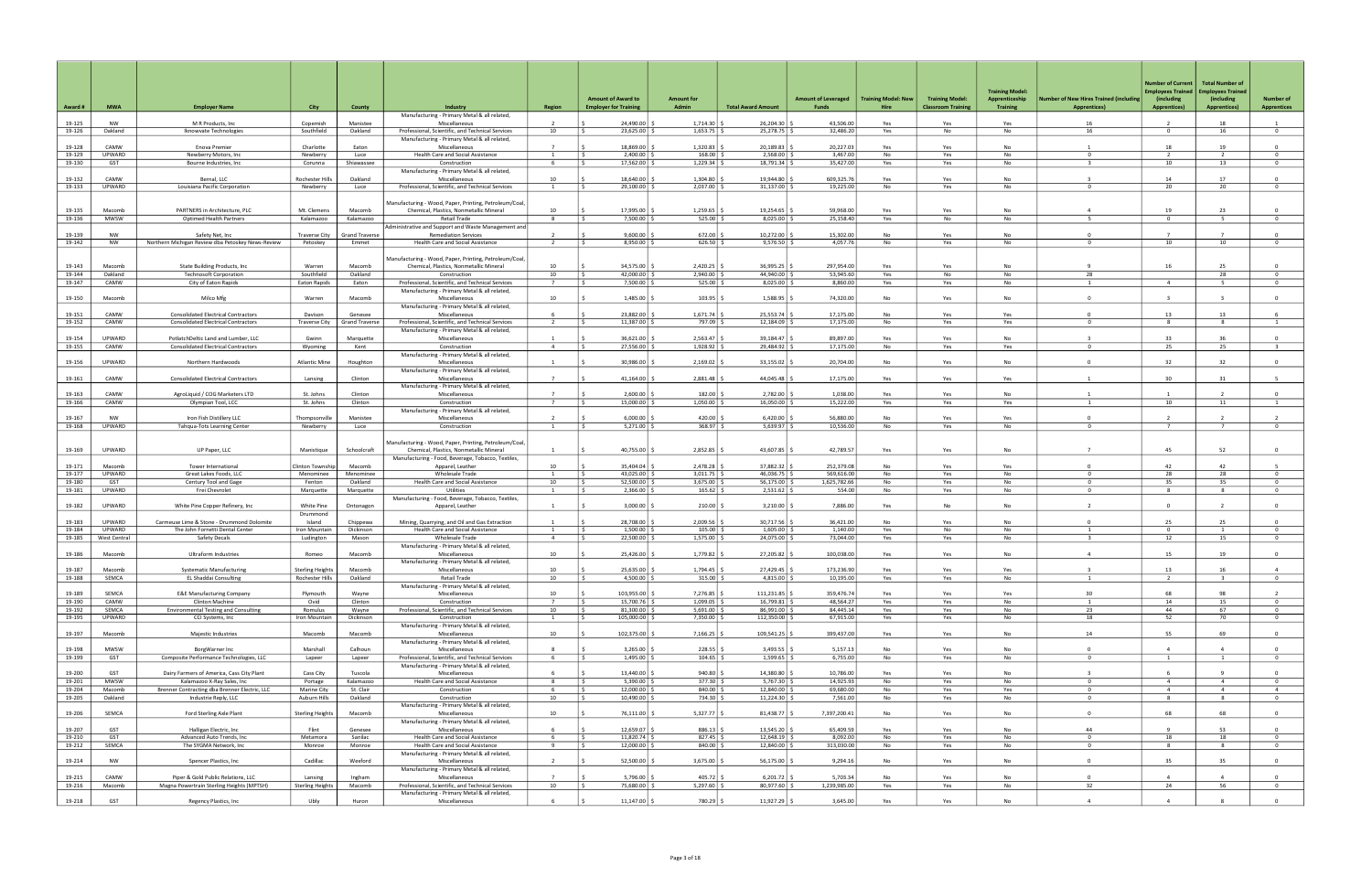| Award #          | <b>MWA</b>         | <b>Employer Name</b>                                                                | City                             | County                | Industry                                                                                         | <b>Region</b>      | <b>Amount of Award to</b><br><b>Employer for Training</b> | <b>Amount for</b><br>Admin       | <b>Total Award Amount</b>      | <b>Amount of Leveraged</b><br>Funds | <b>Training Model: New</b><br>Hire | <b>Training Model:</b><br><b>Classroom Training</b> | <b>Training Model:</b><br>Apprenticeship<br><b>Training</b> | <b>Iumber of New Hires Trained (including</b><br><b>Apprentices)</b> | <b>Number of Current</b><br><b>Imployees Trained</b><br>(including<br><b>Apprentices)</b> | <b>Total Number of</b><br><b>Employees Trained</b><br>(including<br><b>Apprentices)</b> | <b>Number of</b><br><b>Apprentices</b> |
|------------------|--------------------|-------------------------------------------------------------------------------------|----------------------------------|-----------------------|--------------------------------------------------------------------------------------------------|--------------------|-----------------------------------------------------------|----------------------------------|--------------------------------|-------------------------------------|------------------------------------|-----------------------------------------------------|-------------------------------------------------------------|----------------------------------------------------------------------|-------------------------------------------------------------------------------------------|-----------------------------------------------------------------------------------------|----------------------------------------|
|                  |                    |                                                                                     |                                  |                       | Manufacturing - Wood, Paper, Printing, Petroleum/Coal,                                           |                    |                                                           |                                  |                                |                                     |                                    |                                                     |                                                             |                                                                      |                                                                                           |                                                                                         |                                        |
| 19-220           | Oakland            | <b>Barron Industries</b>                                                            | Oxford                           | Oakland               | Chemical, Plastics, Nonmetallic Mineral<br>Manufacturing - Primary Metal & all related,          | 10                 | 45,940.15                                                 | 3,215.81                         | 49,155.96                      | 44.590.80                           | Yes                                | Yes                                                 | No                                                          | 20                                                                   | 17                                                                                        | 37                                                                                      | $\overline{0}$                         |
| 19-223           | GST                | <b>Tri-Mer Corporation</b>                                                          | Owosso                           | Shiawassee            | Miscellaneous<br>Manufacturing - Primary Metal & all related,                                    |                    | 3,700.00                                                  | 259.00                           | 3,959.00                       | 2,808.00                            | No                                 | Yes                                                 | No                                                          | $\Omega$                                                             |                                                                                           |                                                                                         | $\Omega$                               |
| 19-224           | Macomb             | Global Advanced Products, LLC                                                       | Chesterfield                     | Macomb                | Miscellaneous<br>Manufacturing - Primary Metal & all related,                                    | 10                 | 12,950.00                                                 | 906.50                           | 13,856.50                      | 9,283.00                            | No                                 | Yes                                                 | No                                                          | $\Omega$                                                             | $\overline{9}$                                                                            | 9                                                                                       | $\overline{0}$                         |
| 19-226           | GST                | Magna Electronics Technology, Inc                                                   | Grand Blanc                      | Genesee               | Miscellaneous<br>Manufacturing - Food, Beverage, Tobacco, Textiles,                              | -6                 | 42,426.00                                                 | 2,969.82                         | 45,395.82                      | 9,183,864.15                        | Yes                                | Yes                                                 | <b>No</b>                                                   | 10                                                                   | 52                                                                                        | 62                                                                                      | $\overline{0}$                         |
| 19-227           | SEMCA              | <b>SAMES KREMLIN Inc</b>                                                            | Plymouth                         | Wayne                 | Apparel, Leather                                                                                 | 10                 | 53,700.00                                                 | 3,759.00                         | 57,459.00                      | 71,143.83                           | Yes                                | Yes                                                 | No                                                          |                                                                      | 71                                                                                        | 77                                                                                      | $\mathbf{0}$                           |
| 19-229           | CAMW               | Dowding Industries Inc                                                              | <b>Eaton Rapids</b>              | Eaton                 | Manufacturing - Primary Metal & all related,<br>Miscellaneous                                    | $\overline{7}$     | 26,001.00                                                 | 1,820.07                         | 27,821.07                      | 21,494.00                           | Yes                                | Yes                                                 | Yes                                                         | $\overline{7}$                                                       | 15                                                                                        | 22                                                                                      | $\overline{1}$                         |
| 19-230           | Oakland            | Peter-Lacke USA                                                                     | Troy                             | Oakland               | Manufacturing - Primary Metal & all related,<br>Miscellaneous                                    | 10                 | 4,795.00                                                  | 335.65                           | 5,130.65                       | 8,007.00                            | Yes                                | Yes                                                 | <b>No</b>                                                   |                                                                      |                                                                                           | $\mathbf{A}$                                                                            | $\Omega$                               |
| 19-231           | CAMW               | KTM Industries, Inc                                                                 | Holt                             | Ingham                | Manufacturing - Primary Metal & all related,<br>Miscellaneous                                    | $\overline{7}$     | 1,500.00                                                  | $105.00$   \$                    | 1,605.00                       | 2,686.40                            | Yes                                | No                                                  | No                                                          |                                                                      | $^{\circ}$                                                                                |                                                                                         | $\overline{0}$                         |
|                  |                    |                                                                                     |                                  |                       | Manufacturing - Wood, Paper, Printing, Petroleum/Coal,                                           |                    |                                                           |                                  |                                |                                     |                                    |                                                     |                                                             |                                                                      |                                                                                           |                                                                                         |                                        |
| 19-233           | Oakland            | Lawrence Plastics, LLC                                                              | Clarkston                        | Oakland               | Chemical, Plastics, Nonmetallic Mineral<br>Manufacturing - Primary Metal & all related,          | 10                 | 26,625.00                                                 | 1,863.75                         | 28,488.75                      | 138,274.00                          | Yes                                | No                                                  | No                                                          | 20                                                                   | $\Omega$                                                                                  | 20                                                                                      | $\overline{0}$                         |
| 19-234           | CAMW               | Gestamp                                                                             | Mason                            | Ingham                | Miscellaneous                                                                                    | $\overline{7}$     | 103,149.90   9                                            | 7,220.49                         | 110,370.39                     | 22,405.00                           | Yes                                | Yes                                                 | Yes                                                         | 30                                                                   | 33                                                                                        | 63                                                                                      |                                        |
| 19-235<br>19-236 | GST<br>SEMCA       | Tower International<br><b>Trilogiq USA Corporation</b>                              | Elkton<br>Livonia                | Huron<br>Wayne        | Construction<br>Construction                                                                     | -6<br>10           | 12,000.00 \$<br>ΙŚ<br>28,309.00                           | $840.00$ :<br>1,981.63           | 12.840.00<br>30,290.63         | 36.585.68<br>30,711.99              | No<br>No                           | Yes<br>Yes                                          | Yes<br>No                                                   | $\Omega$<br>$^{\circ}$                                               | $\overline{4}$<br>25                                                                      | $\overline{4}$<br>25                                                                    | $\overline{4}$<br>$^{\circ}$           |
| 19-238           | Oakland            | Coventry Industries, LLC                                                            | Holly                            | Oakland               | Health Care and Social Assistance                                                                | 10                 | 16,045.00 \$<br>IS.                                       | $1,123.15$ \$                    | 17,168.15                      | 17,092.00                           | Yes                                | Yes                                                 | No                                                          | -6                                                                   | - 5                                                                                       | 11                                                                                      | $\overline{0}$                         |
|                  |                    |                                                                                     |                                  |                       | Manufacturing - Wood, Paper, Printing, Petroleum/Coal,                                           |                    |                                                           |                                  |                                |                                     |                                    |                                                     |                                                             |                                                                      |                                                                                           |                                                                                         |                                        |
| 19-239           | Oakland            | M.A.K.S., Inc                                                                       | Troy                             | Oakland               | Chemical, Plastics, Nonmetallic Mineral                                                          | 10                 | 8,485.00                                                  | 593.95                           | 9,078.95                       | 8,178.00                            | No                                 | Yes                                                 | No                                                          | $\Omega$                                                             | -5                                                                                        |                                                                                         | $\overline{0}$                         |
| 19-242           | Oakland            | <b>ESG Automotive, Inc.</b>                                                         | Troy                             | Oakland               | Manufacturing - Primary Metal & all related,<br>Miscellaneous                                    | 10                 | 84.240.98                                                 | 5.896.87                         | 90,137.85                      | 441.377.08                          | Yes                                | Yes                                                 | <b>No</b>                                                   | 40                                                                   | 23                                                                                        | 63                                                                                      | $\Omega$                               |
| 19-248           | NW                 | TraverseCONNECT                                                                     | <b>Traverse City</b>             | <b>Grand Traverse</b> | Professional, Scientific, and Technical Services<br>Manufacturing - Primary Metal & all related, | $\overline{2}$     | 7,395.00 \$<br>I S.                                       | $517.65$ \$                      | 7,912.65                       | 23,817.00                           | Yes                                | Yes                                                 | No                                                          | $\mathbf{1}$                                                         | $\overline{4}$                                                                            | 5                                                                                       | $\overline{0}$                         |
| 19-249           | MWSW               | XL Machine Co                                                                       | <b>Three Rivers</b>              | St. Joseph            | Miscellaneous                                                                                    | - 8                | 46,445.00                                                 | 3,251.15                         | 49,696.15                      | 27,918.92                           | No                                 | Yes                                                 | Yes                                                         | $\Omega$                                                             | 59                                                                                        | 59                                                                                      | <sup>1</sup>                           |
| 19-252           | MWSW               | Erbsloeh Aluminum Solutions, Inc (EAS), (formerly: Bowers<br>Manufacturing Company) | Portage                          | Kalamazoo             | Manufacturing - Primary Metal & all related,<br>Miscellaneous                                    | 8                  | 191,500.00                                                | 13,405.00                        | 204,905.00                     | 580,389.21                          | Yes                                | Yes                                                 | No                                                          |                                                                      | 144                                                                                       | 150                                                                                     | $\mathbf{0}$                           |
| 19-253           | NW                 | <b>Century Specialties</b>                                                          | <b>Traverse City</b>             | <b>Grand Traverse</b> | Manufacturing - Primary Metal & all related,<br>Miscellaneous                                    | $\overline{2}$     | 130,625.00                                                | 9,143.75                         | 139,768.75                     | 373,891.00                          | Yes                                | Yes                                                 | No                                                          | $\overline{7}$                                                       | 88                                                                                        | 95                                                                                      | $\overline{0}$                         |
| 19-254           | <b>MWSW</b>        | Parker-Hannifin                                                                     | Otsego                           | Allegan               | Manufacturing - Primary Metal & all related,<br>Miscellaneous                                    | $\mathbf{R}$       | 21,000.00                                                 | 1,470.00                         | 22,470.00                      | 363,740.00                          | No                                 | Yes                                                 | Yes                                                         | $\Omega$                                                             | $\overline{7}$                                                                            | $\overline{7}$                                                                          | $\overline{7}$                         |
| 19-255           | SEMCA              | Globe Tech, LLC                                                                     | Plymouth                         | Wayne                 | Manufacturing - Primary Metal & all related,<br>Miscellaneous                                    | 10                 | 27,990.00                                                 | 1,959.30                         | 29,949.30                      | 33,034.99                           | Yes                                | Yes                                                 | Yes                                                         |                                                                      | -9                                                                                        | 18                                                                                      |                                        |
|                  |                    |                                                                                     |                                  |                       | Manufacturing - Primary Metal & all related,                                                     |                    |                                                           |                                  |                                |                                     |                                    |                                                     |                                                             |                                                                      |                                                                                           |                                                                                         |                                        |
| 19-257<br>19-259 | SEMCA<br>SEMCA     | Delaco Kasle Processing, LLC<br>Delaco Steel Corporation                            | Woodhaven<br>Dearborn            | Wavne<br>Wayne        | Miscellaneous<br>Professional, Scientific, and Technical Services                                | 10<br>10           | 5.423.00<br>$2,925.00$ \ \$                               | 379.61 5<br>204.75               | 5.802.61<br>3,129.75           | 21.303.93<br>6,348.43               | No<br>No                           | Yes<br>Yes                                          | <b>No</b><br>No                                             | $\Omega$<br>$\Omega$                                                 | 8<br>$\overline{\mathbf{3}}$                                                              | 8<br>$\overline{\mathbf{3}}$                                                            | $\Omega$<br>$\overline{0}$             |
|                  |                    |                                                                                     |                                  |                       | Manufacturing - Primary Metal & all related,                                                     |                    |                                                           |                                  |                                |                                     |                                    |                                                     |                                                             |                                                                      |                                                                                           |                                                                                         |                                        |
| 19-260<br>19-262 | SEMCA<br>GLB       | Fluid Equipment Development Company<br>Amigo Mobility International Inc             | Monroe<br>Bridgeport             | Monroe<br>Saginaw     | Miscellaneous<br>Professional, Scientific, and Technical Services                                | $\mathbf{q}$<br>-5 | 25,580.00<br>2,785.00<br>ΙŚ                               | 1,790.60<br>194.95               | 27,370.60<br>2,979.95          | 31,311.00<br>1.600.00               | <b>No</b><br>No                    | Yes<br>Yes                                          | N <sub>0</sub><br>No                                        | $\Omega$                                                             | 27<br>$\overline{4}$                                                                      | 27<br>$\overline{4}$                                                                    | $\Omega$<br>$\Omega$                   |
| 19-263           | GLB                | Aircraft Precision Products, Inc                                                    | Ithaca                           | Gratiot               | Construction                                                                                     | 5                  | 9,000.00                                                  | 630.00                           | 9,630.00                       | 9,355.20                            | No                                 | Yes                                                 | No                                                          | $^{\circ}$                                                           | 8                                                                                         | 8                                                                                       | $^{\circ}$                             |
| 19-264           | GLB                | J & T Tool & Die, Inc                                                               | Bay City                         | Bay                   | Manufacturing - Primary Metal & all related,<br>Miscellaneous                                    | -5                 | 1,500.00                                                  | 105.00                           | 1,605.00                       | 600.00                              | No                                 | Yes                                                 | No                                                          | $\Omega$                                                             | $\overline{1}$                                                                            | $\overline{1}$                                                                          | $\overline{0}$                         |
|                  |                    |                                                                                     |                                  |                       | Manufacturing - Food, Beverage, Tobacco, Textiles,                                               |                    |                                                           |                                  |                                |                                     |                                    |                                                     |                                                             |                                                                      |                                                                                           |                                                                                         | $\Omega$                               |
| 19-265<br>19-266 | GLB<br>GLB         | Cambron Engineering Inc<br>Modern Machine                                           | Bay City<br>Bay City             | Bay<br>Bay            | Apparel, Leather<br>Construction                                                                 | -5<br>- 5          | 4,070.81<br>3,239.00                                      | 284.96<br>226.73                 | 4,355.77<br>3,465.73           | 10.687.54<br>1,299.00               | No<br>No                           | Yes<br>Yes                                          | <b>No</b><br>No                                             | $\Omega$<br>$\Omega$                                                 | $\mathbf{B}$                                                                              | 3                                                                                       | $^{\circ}$                             |
| 19-268           | GST                | Huron Inc                                                                           | Lexington                        | Sanilac               | Manufacturing - Primary Metal & all related,<br>Miscellaneous                                    | - 6                | 33.209.00                                                 | 2.324.63                         | 35.533.63                      | 108.866.00                          | Yes                                | Yes                                                 | Yes                                                         | 16                                                                   | $-5$                                                                                      | 21                                                                                      | $\overline{4}$                         |
| 19-269           | GST                | Sanilac Medical Care Family                                                         | Sandusky                         | Sanilac               | Manufacturing - Primary Metal & all related,<br>Miscellaneous                                    |                    | 11,510.00                                                 | 805.70                           | 12,315.70                      | 141,790.77                          | Yes                                | Yes                                                 | No.                                                         |                                                                      | 19                                                                                        | 24                                                                                      |                                        |
| 19-270           | GST                | Vibracoustic USA, Sandusky Division                                                 | Sandusky                         | Sanilac               | Manufacturing - Primary Metal & all related,<br>Miscellaneous                                    | -6                 | 76,003.60 \$                                              | 5,320.25                         | 81,323.85                      | 820,820.00                          | Yes                                | Yes                                                 | No                                                          | 47                                                                   | 15                                                                                        | 62                                                                                      | $\overline{0}$                         |
|                  |                    |                                                                                     |                                  |                       | Manufacturing - Primary Metal & all related,                                                     |                    |                                                           |                                  |                                |                                     |                                    |                                                     |                                                             |                                                                      |                                                                                           |                                                                                         |                                        |
| 19-272<br>19-274 | Macomb<br>GST      | FCA USA LLC Sterling Stamping Plant<br>NEXUS QSD GROUP, LLC                         | <b>Sterling Heights</b><br>Flint | Macomb<br>Genesee     | Miscellaneous<br>Health Care and Social Assistance                                               | 10<br>- 6          | 124,602.00 \$<br>30,000.00 \$<br>IS.                      | 8,722.14<br>2,100.00             | 133,324.14<br>32,100.00        | 768,353.00<br>12,650.00             | No<br>Yes                          | Yes<br>No                                           | No<br>Yes                                                   | $\Omega$<br>20                                                       | 102<br>$\mathbf 0$                                                                        | 102<br>20                                                                               | $\overline{0}$<br>20                   |
| 19-277           | UPWARD             | <b>Extreme Tool &amp; Engineering</b>                                               | Wakefield                        | Gogebic               | Construction                                                                                     | $\mathbf{1}$       | 7,749.00 \$                                               | $542.43$ \$                      | 8,291.43                       | 3,578.00                            | Yes                                | Yes                                                 | No                                                          | $\overline{3}$                                                       | -5                                                                                        | 8                                                                                       | $\overline{0}$                         |
|                  |                    |                                                                                     |                                  |                       | Manufacturing - Wood, Paper, Printing, Petroleum/Coal,                                           |                    |                                                           |                                  |                                |                                     |                                    |                                                     |                                                             |                                                                      |                                                                                           |                                                                                         |                                        |
| 19-279           | SEMCA              | Ackroyd's Scottish Bakery                                                           | Redford                          | Wayne                 | Chemical, Plastics, Nonmetallic Mineral<br>Manufacturing - Primary Metal & all related,          | 10                 | 13,625.00                                                 | 953.75                           | 14,578.75                      | 33,760.72                           | Yes                                | Yes                                                 | No                                                          | $\overline{z}$                                                       | $\overline{7}$                                                                            | 10                                                                                      | $\overline{0}$                         |
| 19-281           | SEMCA              | Premier Industries Corporation                                                      | Monroe                           | Monroe                | Miscellaneous                                                                                    | $\mathbf{q}$       | $4,462.00$ \$                                             | $312.34$ \$                      | 4,774.34                       | 1,465.55                            | No                                 | Yes                                                 | No                                                          | $\mathbf 0$                                                          | $\overline{4}$                                                                            | $\overline{4}$                                                                          | $\overline{0}$                         |
| 19-282           | NW                 | Lear Corporation                                                                    | Traverse City                    | <b>Grand Traverse</b> | Manufacturing - Primary Metal & all related,<br>Miscellaneous                                    | $\overline{2}$     | 8,831.00 \$                                               | $618.17$ \$                      | $9,449.17$ \$                  | 214,358.00                          | No                                 | Yes                                                 | Yes                                                         | $\overline{0}$                                                       | 5                                                                                         | 5                                                                                       | $\overline{2}$                         |
| 19-283           | Region 7B          | Modern Machinery Inc                                                                | Beaverton                        | Gladwin               | Manufacturing - Primary Metal & all related,<br>Miscellaneous                                    |                    | 7,990.00                                                  | 559.30                           | 8,549.30                       | 18,624.00                           | No                                 | Yes                                                 | No                                                          | $\Omega$                                                             | 6                                                                                         | 6                                                                                       | $\overline{0}$                         |
| 19-286           | Oakland            | BorgWarner Inc                                                                      | Auburn Hills                     | Oakland               | Manufacturing - Primary Metal & all related,<br>Miscellaneous                                    | 10                 | 139,000.00                                                | 9,730.00                         | 148,730.00                     | 322,750.00                          | Yes                                | Yes                                                 | No                                                          | 33                                                                   | 106                                                                                       | 139                                                                                     | $\overline{0}$                         |
| 19-288           | NW                 | <b>Bay Motor Products</b>                                                           | <b>Traverse City</b>             | <b>Grand Traverse</b> | Manufacturing - Primary Metal & all related,<br>Miscellaneous                                    | $\overline{2}$     | 7,500.00 \$                                               | $525.00$ \ \$                    | $8,025.00$ \ 3                 | 25,470.61                           | No                                 | Yes                                                 | No                                                          | $\Omega$                                                             | 6                                                                                         | 6.                                                                                      | $\overline{0}$                         |
| 19-289           | Oakland            | BorgWarner PDS Livonia                                                              | Livonia                          | Oakland               | Construction                                                                                     | 10                 | 24,000.00 \$                                              | 1,680.00 \$                      | 25,680.00                      | 18,189.00                           | No                                 | Yes                                                 | No                                                          | $^{\circ}$                                                           | 17                                                                                        | 17                                                                                      | $\overline{0}$                         |
|                  |                    |                                                                                     |                                  |                       | Manufacturing - Primary Metal & all related,                                                     |                    |                                                           |                                  |                                |                                     |                                    |                                                     |                                                             |                                                                      |                                                                                           |                                                                                         |                                        |
| 19-291<br>19-294 | SEMCA<br>Region 7B | Detroit Edge Tool Company<br>Arnold Center Inc                                      | Detroit<br>Gladwin               | Wayne<br>Gladwin      | Miscellaneous<br>Health Care and Social Assistance                                               | 10<br>5            | $6,150.00$ \$<br>$3,995.00$ \$                            | 430.50 $\vert$ \$<br>$279.65$ \$ | $6,580.50$ \$<br>$4,274.65$ \$ | 11,779.28<br>12,165.80              | No<br>No                           | Yes<br>Yes                                          | No<br>No                                                    | $\Omega$<br>$\circ$                                                  | $\overline{9}$<br>6                                                                       | 9<br>6                                                                                  | $\overline{0}$<br>$\overline{0}$       |
|                  |                    |                                                                                     |                                  |                       | Manufacturing - Food, Beverage, Tobacco, Textiles,                                               |                    |                                                           |                                  |                                |                                     |                                    |                                                     |                                                             |                                                                      |                                                                                           |                                                                                         |                                        |
| 19-296           | Macomb             | Safie Specialty Foods Inc                                                           | Chesterfield                     | Macomb                | Apparel, Leather                                                                                 | 10                 | 107,600.00 \$                                             | 7,532.00                         | 115,132.00                     | 127,939.90                          | Yes                                | Yes                                                 | No                                                          | 28                                                                   | 45                                                                                        | 73                                                                                      | $\overline{0}$                         |
|                  |                    |                                                                                     |                                  |                       | Manufacturing - Wood, Paper, Printing, Petroleum/Coal,                                           |                    |                                                           |                                  |                                |                                     |                                    |                                                     |                                                             |                                                                      |                                                                                           |                                                                                         |                                        |
| 19-297           | Oakland            | Betterform, Inc                                                                     | Ferndale                         | Oakland               | Chemical, Plastics, Nonmetallic Mineral                                                          | 10                 | $3,000.00$ \$                                             | 210.00                           | 3,210.00                       | 6,180.00                            | No                                 | Yes                                                 | No                                                          | $\mathbf 0$                                                          | $\overline{z}$                                                                            | $\overline{2}$                                                                          | $\overline{0}$                         |
| 19-298<br>19-299 | SEMCA<br>Oakland   | DTE Energy<br>Douglas Electric Company, Inc                                         | Detroit<br>Wyandotte             | Wayne<br>Wayne        | Construction<br>Health Care and Social Assistance                                                | 10<br>10           | $506,100.00$ \$<br>$20,300.00$ \$<br>I S                  | 35,427.00<br>$1,421.00$ :        | 541,527.00<br>21,721.00        | 1,077,016.00<br>165,172.00          | Yes<br>No                          | No<br>Yes                                           | Yes<br>Yes                                                  | 260<br>$\Omega$                                                      | $\mathbf 0$<br>11                                                                         | 260<br>11                                                                               | 78<br>6                                |
| 19-300           | Macomb             | <b>Stanley Engineered Fastening</b>                                                 | Chesterfield                     | Macomb                | Public Administration                                                                            | 10                 | 21,897.00 \$<br>$\vert$ \$                                | $1,532.79$ \$                    | 23,429.79 \$                   | 23,099.00                           | No                                 | Yes                                                 | No                                                          | $\overline{0}$                                                       | 16                                                                                        | 16                                                                                      | $\overline{0}$                         |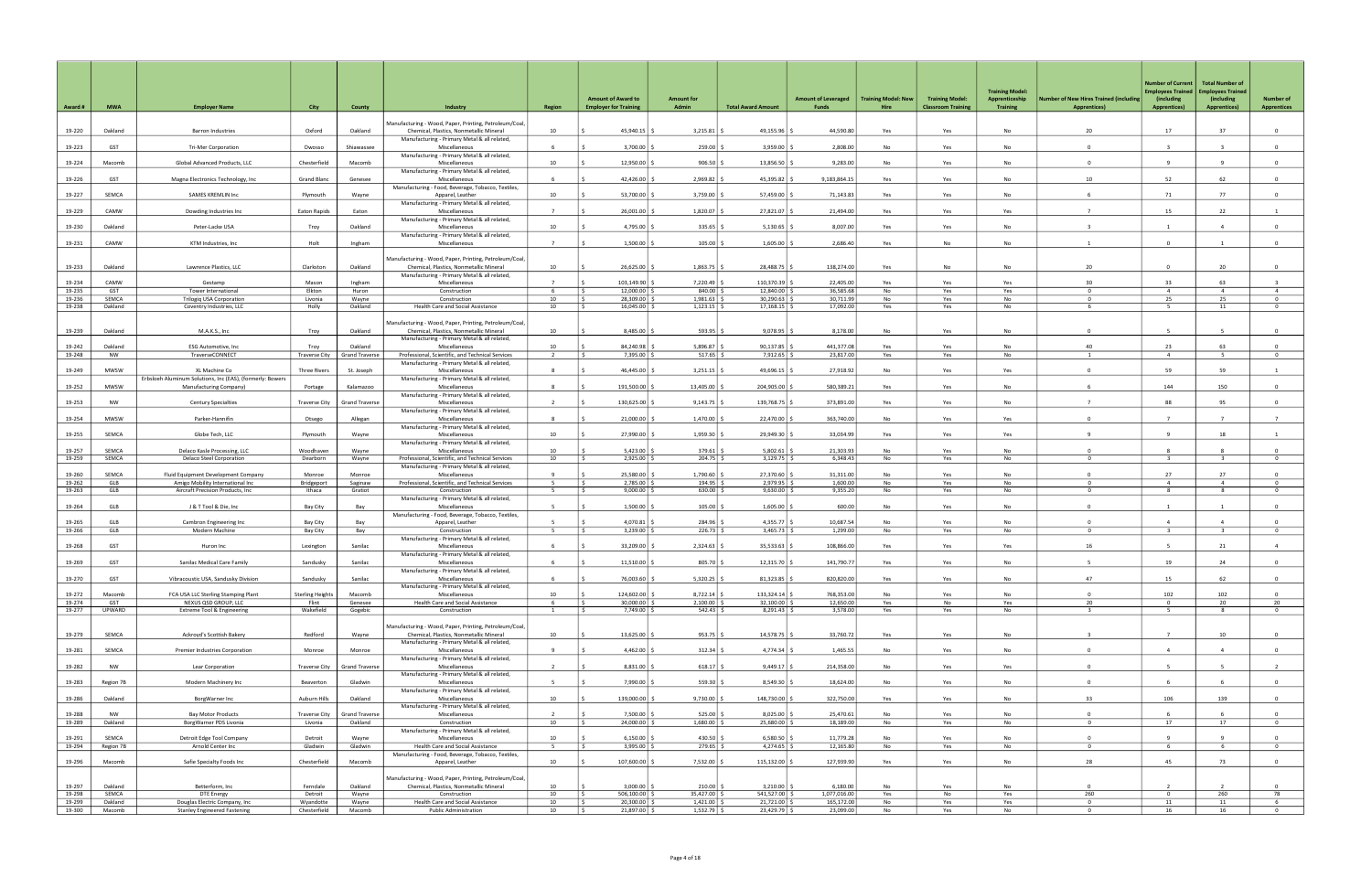|                  |                        |                                                                               |                                   |                       |                                                                                                   |                          | <b>Amount of Award to</b>                                    | <b>Amount for</b>         |                               | <b>Amount of Leveraged</b> | <b>Training Model: New</b> | <b>Training Model:</b>   | <b>Training Model:</b><br>Apprenticeship | <b>Number of New Hires Trained (including</b> | <b>Number of Current</b><br><b>Employees Trained</b><br>(including | <b>Total Number of</b><br><b>Employees Trained</b><br>(including | <b>Number of</b>                 |
|------------------|------------------------|-------------------------------------------------------------------------------|-----------------------------------|-----------------------|---------------------------------------------------------------------------------------------------|--------------------------|--------------------------------------------------------------|---------------------------|-------------------------------|----------------------------|----------------------------|--------------------------|------------------------------------------|-----------------------------------------------|--------------------------------------------------------------------|------------------------------------------------------------------|----------------------------------|
| Award #          | <b>MWA</b>             | <b>Employer Name</b>                                                          | City                              | County                | <b>Industry</b><br>Manufacturing - Primary Metal & all related,                                   | Region                   | <b>Employer for Training</b>                                 | Admin                     | <b>Total Award Amount</b>     | <b>Funds</b>               | Hire                       | <b>Classroom Trainin</b> | <b>Training</b>                          | <b>Apprentices)</b>                           | <b>Apprentices)</b>                                                | <b>Apprentices)</b>                                              | <b>Apprentices</b>               |
| 19-303           | GLB                    | Turn One, Inc                                                                 | Saginaw                           | Saginaw               | Miscellaneous                                                                                     | -5                       | 3,000.00                                                     | 210.00                    | 3,210.00                      | 10,546.00                  | Yes                        | Yes                      | No                                       |                                               | $\overline{1}$                                                     | $\overline{2}$                                                   | $\overline{0}$                   |
| 19-304           | MWSW                   | American Axle & Manufacturing                                                 | <b>Three Rivers</b>               | St. Joseph            | Manufacturing - Primary Metal & all related,<br>Miscellaneous                                     | -8                       | 149,885.00                                                   | 10,491.95                 | 160,376.95                    | 488,667.1                  | Yes                        | Yes                      | Yes                                      | 45                                            | 118                                                                | 163                                                              |                                  |
| 19-306           | UPWARD                 | Classic Carpet Care and Restoration                                           | Iron Mountain                     | Dickinson             | <b>Public Administration</b>                                                                      | $\overline{1}$           | 1,500.00                                                     | 105.00                    | 1,605.00                      | 420.00                     | Yes                        | No                       | No                                       | $\mathbf{1}$                                  | $\Omega$                                                           | 1                                                                | $\overline{0}$                   |
| 19-307           | GLB                    | Eagle Machining                                                               | Frankenmuth                       | Saginaw               | Manufacturing - Primary Metal & all related,<br>Miscellaneous                                     | -5                       | $1,500.00$ :                                                 | 105.00                    | $1,605.00$ $\degree$          | 30,498.00                  | No                         | Yes                      | No                                       | $\Omega$                                      | $\overline{1}$                                                     |                                                                  | $\Omega$                         |
| 19-308           | Oakland                | Energy Sciences Resource Partners, LLC                                        | Royal Oak                         | Oakland               | Professional, Scientific, and Technical Services                                                  | 10                       | 5,740.00                                                     | 401.80                    | 6,141.80                      | 14,956.29                  | Yes                        | Yes                      | No                                       |                                               |                                                                    |                                                                  | $\overline{0}$                   |
| 19-310           | SEMCA                  | The Diez Group, LLC dba Delaco Integrated Terminals (DIT)                     | Woodhaven                         | Wayne                 | Transportation and Warehousing - Postal, Courier,<br>Warehousing & Storage                        | 10                       | 28,725.00                                                    | 2,010.75                  | 30,735.75 \$                  | 219,056.00                 | Yes                        | Yes                      | Yes                                      |                                               | 11                                                                 | 17                                                               |                                  |
| 19-314           | Oakland                | O'Donnell Electric, LLC                                                       | Whitmore Lake                     | Washtenaw             | Wholesale Trade                                                                                   | 10                       | 9,000.00<br>l S                                              | 630.00                    | 9,630.00                      | 19,444.00                  | No                         | Yes                      | Yes                                      | $\Omega$                                      |                                                                    |                                                                  | $\overline{3}$                   |
| 19-315           | NW                     | <b>Custom Stems</b>                                                           | <b>Traverse City</b>              | <b>Grand Traverse</b> | Other Services (except Public Administration)<br>Manufacturing - Primary Metal & all related,     | $\overline{2}$           | 9,000.00<br>ΙŚ.                                              | 630.00                    | 9,630.00                      | 39,154.00                  | No                         | Yes                      | No                                       | $\Omega$                                      | - 6                                                                | 6                                                                | $\overline{0}$                   |
| 19-316           | <b>NW</b>              | Century Sun Metal Treating                                                    | <b>Traverse City</b>              | <b>Grand Traverse</b> | Miscellaneous                                                                                     |                          | 82,500.00                                                    | 5,775.00                  | 88,275.00                     | 113,663.00                 | <b>No</b>                  | Yes                      | <b>No</b>                                | $\Omega$                                      | 60                                                                 | 60                                                               | $\Omega$                         |
| 19-317           | GLB                    | <b>Endurance Carbide</b>                                                      | Saginaw                           | Saginaw               | Manufacturing - Primary Metal & all related,<br>Miscellaneous                                     | - 5                      | 3,036.00                                                     | 212.52                    | 3,248.52                      | 7,084.73                   | No                         | Yes                      | No                                       | $\mathbf{0}$                                  | $\overline{4}$                                                     | $\overline{a}$                                                   | $\mathbf{0}$                     |
|                  |                        |                                                                               |                                   |                       | Manufacturing - Primary Metal & all related,                                                      |                          |                                                              |                           |                               |                            |                            |                          |                                          | $\Omega$                                      |                                                                    |                                                                  |                                  |
| 19-318           | Oakland                | Ferndale Laboratories                                                         | Ferndale                          | Oakland               | Miscellaneous<br>Manufacturing - Primary Metal & all related,                                     | 10                       | 8,140.00                                                     | 569.80                    | 8.709.80                      | 8,962.00                   | <b>No</b>                  | Yes                      | <b>No</b>                                |                                               | 16                                                                 | 16                                                               | $\overline{0}$                   |
| 19-319           | GLB                    | Miller Mold Co                                                                | Saginaw                           | Saginaw               | Miscellaneous                                                                                     | - 5                      | 6,000.00                                                     | 420.00                    | 6,420.00                      | 12,826.25                  | No                         | Yes                      | No                                       | $\mathbf 0$                                   | 4                                                                  | $\Delta$                                                         | $\Omega$                         |
| 19-321           | SEMCA                  | <b>TTG Automation</b>                                                         | Temperance                        | Monroe                | Manufacturing - Primary Metal & all related,<br>Miscellaneous                                     | $\overline{9}$           | 43,500.00                                                    | 3,045.00                  | 46,545.00                     | 124,603.00                 | <b>No</b>                  | Yes                      | <b>No</b>                                | $\Omega$                                      | 29                                                                 | 29                                                               | $\Omega$                         |
|                  |                        |                                                                               |                                   |                       | Manufacturing - Primary Metal & all related,                                                      |                          |                                                              |                           |                               |                            |                            |                          |                                          |                                               | 30                                                                 |                                                                  | $\Omega$                         |
| 19-323<br>19-324 | MWSW<br>Oakland        | Post Consumer Brands - Battle Creek<br>Schumacher Electric, Inc               | <b>Battle Creek</b><br>Ortonville | Calhoun<br>Oakland    | Miscellaneous<br>Construction                                                                     | -8<br>10                 | 50,022.60<br>23,575.00 \$<br>I S                             | 3,501.58<br>$1,650.25$ \$ | 53,524.18<br>25,225.25 \$     | 298,790.00<br>222,285.00   | Yes<br>Yes                 | Yes<br>Yes               | No<br>Yes                                | 19<br>$\overline{4}$                          | $\overline{4}$                                                     | 49<br>8                                                          | 8                                |
|                  |                        |                                                                               |                                   |                       | Manufacturing - Wood, Paper, Printing, Petroleum/Coal,                                            |                          |                                                              |                           |                               |                            |                            |                          |                                          |                                               |                                                                    |                                                                  |                                  |
| 19-325           | Macomb                 | Prosper-Tech Machine & Tool, LLC                                              | Richmond                          | Macomb                | Chemical, Plastics, Nonmetallic Mineral                                                           | 10                       | 9,740.00                                                     | 681.80                    | 10,421.80                     | 48,983.60                  | No                         | Yes                      | Yes                                      | $^{\circ}$                                    | $\overline{7}$                                                     |                                                                  |                                  |
| 19-326           | Oakland                | Eastern Oil Company                                                           | Pontiac                           | Oakland               | Manufacturing - Primary Metal & all related,<br>Miscellaneous                                     | 10                       | 7,485.00   9                                                 | 523.95                    | 8,008.95                      | 12,534.43                  | <b>No</b>                  | Yes                      | <b>No</b>                                | $\Omega$                                      | $7^{\circ}$                                                        | $\overline{7}$                                                   | $\overline{0}$                   |
|                  |                        |                                                                               |                                   |                       | Manufacturing - Primary Metal & all related,                                                      |                          |                                                              |                           |                               |                            |                            |                          |                                          |                                               |                                                                    |                                                                  |                                  |
| 19-327           | Macomb                 | Omega Plastics, Inc.                                                          | Inton Township                    | Macomb                | Miscellaneous<br>Manufacturing - Primary Metal & all related,                                     | 10                       | 2,950.00                                                     | 206.50                    | 3,156.50                      | 1,450.00                   | No                         | Yes                      | No                                       | $^{\circ}$                                    | $\overline{2}$                                                     |                                                                  | $\Omega$                         |
| 19-328           | NW                     | Oneupweb                                                                      | <b>Traverse City</b>              | <b>Grand Traverse</b> | Miscellaneous                                                                                     | $\overline{\phantom{a}}$ | 7,499.00                                                     | 524.93                    | 8,023.93                      | 42,318.00                  | <b>No</b>                  | Yes                      | <b>No</b>                                | $\Omega$                                      |                                                                    |                                                                  | $\Omega$                         |
| 19-331           | SEMCA                  | Mountain Machine                                                              | Belleville                        | Washtenaw             | Construction<br>Manufacturing - Primary Metal & all related,                                      | -9                       | 3,000.00                                                     | 210.00                    | 3,210.00                      | 26,020.00                  | No                         | Yes                      | No                                       |                                               |                                                                    |                                                                  | $\mathbf{0}$                     |
| 19-332           | MWSW                   | National Flavors, LLC                                                         | Kalamazoo                         | Kalamazoo             | Miscellaneous                                                                                     | -8                       | 8,865.00                                                     | 620.55                    | 9,485.55                      | 6,260.00                   | Yes                        | Yes                      | No                                       |                                               | 11                                                                 | 12                                                               | $\Omega$                         |
| 19-333           | Oakland                | Eidemiller Precision Machining, Inc.                                          | Milford                           | Oakland               | Manufacturing - Primary Metal & all related,<br>Miscellaneous                                     | 10                       | 1.600.00                                                     | 112.00                    | 1,712.00                      | 2,811.00                   | <b>No</b>                  | Yes                      | <b>No</b>                                |                                               |                                                                    |                                                                  | $\Omega$                         |
| 19-334           | SEMCA                  | Schuler Incorporated.                                                         | Canton                            | Wayne                 | Other Services (except Public Administration)                                                     | 10                       | $\vert$ \$<br>25,468.00                                      | 1,782.76                  | 27,250.76                     | 95,886.2                   | No                         | Yes                      | No                                       | $^{\circ}$                                    | 47                                                                 | 47                                                               | $\overline{0}$                   |
| 19-336           | MWSW                   | Le Vannes                                                                     | Portage                           | Kalamazoo             | Public Administration                                                                             | - 8                      | 5,950.00                                                     | 416.50                    | 6,366.50                      | 529,635.2                  | No                         | Yes                      | No                                       | $\Omega$                                      | $\overline{4}$                                                     | $\overline{4}$                                                   | $\overline{0}$                   |
| 19-338           | <b>MWSW</b>            | Singh Automation, LLC                                                         | Portage                           | Kalamazoo             | Manufacturing - Wood, Paper, Printing, Petroleum/Coal,<br>Chemical, Plastics, Nonmetallic Mineral | 8                        | $1,990.00$ \$                                                | 139.30                    | $2,129.30$ \$                 | 10,822.25                  | No                         | Yes                      | No                                       | $^{\circ}$                                    | $\overline{2}$                                                     |                                                                  | $\overline{0}$                   |
|                  |                        |                                                                               |                                   |                       | Manufacturing - Wood, Paper, Printing, Petroleum/Coal,                                            |                          |                                                              |                           |                               |                            |                            |                          |                                          |                                               |                                                                    |                                                                  |                                  |
| 19-341           | Oakland                | Mektec International Corporation                                              | Wixom                             | Houghton              | Chemical, Plastics, Nonmetallic Mineral                                                           | 10 <sup>1</sup>          | 11,655.00<br>IS.                                             | 815.85                    | 12,470.85                     | 12,245.00<br>74,856.00     | No                         | Yes                      | No<br>No                                 | $\Omega$                                      |                                                                    | 10                                                               |                                  |
| 19-342           | MWSW                   | <b>KSS Enterprises</b>                                                        | Kalamazoo                         | Kalamazoo             | Wholesale Trade<br>Manufacturing - Primary Metal & all related,                                   | 8                        | 14,250.00                                                    | 997.50                    | 15,247.50                     |                            | Yes                        | No                       |                                          | 10                                            |                                                                    |                                                                  | $\overline{0}$                   |
| 19-343<br>19-345 | Oakland<br>Region 7B   | Plastic Trim International, Inc.<br>Witt Enterprises Inc, dba Jim's Collision | East Tawas<br>Roscommon           | losco<br>Roscommon    | Miscellaneous<br>Finance and Insurance                                                            | $\overline{\mathbf{3}}$  | 12,574.00<br>l \$<br>$3,732.00$ \$                           | 880.18<br>$261.24$ \$     | 13,454.18<br>$3,993.24$ \$    | 36,205.96<br>1,454.79      | <b>No</b><br>No            | Yes<br>Yes               | <b>No</b><br>No                          | $\Omega$<br>$\Omega$                          | $\mathbf{q}$<br>$\overline{4}$                                     | $\overline{4}$                                                   | $\Omega$<br>$\overline{0}$       |
|                  |                        |                                                                               |                                   |                       | Manufacturing - Primary Metal & all related,                                                      |                          |                                                              |                           |                               |                            |                            |                          |                                          |                                               |                                                                    |                                                                  |                                  |
| 19-347<br>19-348 | Region 7B<br>Region 7B | <b>NuCraft Metal Products</b><br>Bopp Busch Mfg                               | Roscommon<br>AuGres               | Roscommon<br>Arenac   | Miscellaneous<br>Health Care and Social Assistance                                                | - 5                      | 3,998.28<br>19,860.00<br>IS.                                 | 279.88<br>1,390.20        | 4,278.16<br>21,250.20 \$      | 1,326.54<br>3,300.00       | <b>No</b><br>No            | Yes<br>Yes               | <b>No</b><br><b>No</b>                   | $\Omega$<br>$\Omega$                          | 19                                                                 | 19                                                               | $\Omega$<br>$\overline{0}$       |
|                  |                        |                                                                               |                                   |                       | Manufacturing - Primary Metal & all related,                                                      |                          |                                                              |                           |                               |                            |                            |                          |                                          |                                               |                                                                    |                                                                  |                                  |
| 19-350           | Region 7B              | 11DeShano Companies, Inc                                                      | Gladwin                           | Gladwin               | Miscellaneous                                                                                     | -5                       | 6,336.00                                                     | 443.52                    | 6,779.52                      | 7,239.00                   | Yes                        | Yes                      | No                                       |                                               |                                                                    |                                                                  |                                  |
|                  |                        |                                                                               |                                   |                       | Manufacturing - Wood, Paper, Printing, Petroleum/Coal,                                            |                          |                                                              |                           |                               |                            |                            |                          |                                          |                                               |                                                                    |                                                                  |                                  |
| 19-351           | Oakland                | Miracle Software Systems, Inc.                                                | Novi                              | Oakland               | Chemical, Plastics, Nonmetallic Mineral                                                           | 10                       | 5,970.00                                                     | 417.90                    | $6,387.90$ \$                 | 5,015.04                   | No                         | Yes                      | No                                       | $\overline{0}$                                | -6                                                                 | 6                                                                | $\overline{0}$                   |
|                  |                        |                                                                               |                                   |                       | Manufacturing - Wood, Paper, Printing, Petroleum/Coal,                                            |                          |                                                              |                           |                               |                            |                            |                          |                                          |                                               |                                                                    |                                                                  |                                  |
| 19-352           | Oakland                | FEV North America, Inc.                                                       | Auburn Hills<br>Commerce          | Oakland               | Chemical, Plastics, Nonmetallic Mineral<br>Manufacturing - Primary Metal & all related,           | 10                       | 63,075.00                                                    | 4,415.25                  | 67,490.25 \$                  | 157,031.63                 | Yes                        | Yes                      | Yes                                      | -5                                            | 37                                                                 | 42                                                               | 5                                |
| 19-353           | Oakland                | <b>Special Tooling Services</b>                                               | Township                          | Oakland               | Miscellaneous                                                                                     | 10                       | 3,000.00                                                     | 210.00                    | 3,210.00                      | 39,159.29                  | No                         | Yes                      | Yes                                      | $^{\circ}$                                    |                                                                    |                                                                  |                                  |
| 19-354           | West Central           | Change Parts, Inc                                                             | Ludington                         | Mason                 | Professional, Scientific, and Technical Services<br>Manufacturing - Primary Metal & all related,  | $\overline{4}$           | 11,000.00<br>IS.                                             | 770.00 \$                 | 11,770.00 \$                  | 6,422.87                   | No                         | Yes                      | No                                       | $\mathbf{0}$                                  | 21                                                                 | 21                                                               | $\overline{0}$                   |
| 19-355           | West Central           | ServPro of Ludington, Manistee and Cadillac                                   | Scottville                        | Mason                 | Miscellaneous                                                                                     | $\overline{4}$           | 2,585.00                                                     | $180.95$ \$               | $2,765.95$ \$                 | 1,835.00                   | Yes                        | Yes                      | No                                       | 1                                             | $\overline{3}$                                                     | $\overline{4}$                                                   | $\overline{0}$                   |
| 19-356           | NW                     | Saber Tool                                                                    | Cadillac                          | Wexford               | Manufacturing - Primary Metal & all related,<br>Miscellaneous                                     | 2                        | 4,500.00 $\frac{2}{3}$                                       | 315.00                    | 4,815.00 \$                   | 7,430.00                   | Yes                        | Yes                      | No                                       | $\overline{2}$                                | $\mathbf{1}$                                                       | $\overline{\mathbf{3}}$                                          | $\overline{0}$                   |
|                  |                        |                                                                               |                                   |                       |                                                                                                   |                          |                                                              |                           |                               |                            |                            |                          |                                          |                                               |                                                                    |                                                                  |                                  |
| 19-357           | NW                     | AlcoTec Wire Corporation                                                      | <b>Traverse City</b>              | <b>Grand Traverse</b> | Manufacturing - Wood, Paper, Printing, Petroleum/Coal,<br>Chemical, Plastics, Nonmetallic Mineral | $\overline{2}$           | 17,983.00                                                    | 1,258.81                  | 19,241.81 \$                  | 24,108.65                  | No                         | Yes                      | No                                       | $\overline{0}$                                | 26                                                                 | 26                                                               | $\overline{0}$                   |
|                  |                        |                                                                               |                                   |                       | Manufacturing - Primary Metal & all related,                                                      |                          |                                                              |                           |                               |                            |                            |                          |                                          |                                               |                                                                    |                                                                  |                                  |
| 19-360<br>19-362 | SEMCA<br>SEMCA         | JC Gibbons Manufacturing, Inc<br>Talent industries Inc                        | Livonia<br>Redford                | Wayne<br>Wayne        | Miscellaneous<br>Real Estate and Rental and Leasing                                               | 10<br>10                 | 15,131.00<br>$\vert$ \$<br>$844.00$ \$                       | 1,059.17<br>$59.08$ \$    | $16,190.17$ \$<br>$903.08$ \$ | 18,640.59<br>1,697.05      | <b>No</b><br>No            | Yes<br>Yes               | <b>No</b><br>No                          | $\mathbf{O}$<br>$\mathbf{0}$                  | 18<br>1                                                            | 18<br>$\mathbf{1}$                                               | $\overline{0}$<br>$\overline{0}$ |
| 19-365           | West Central           | Hamtech Inc                                                                   | <b>Big Rapids</b>                 | Mecosta               | Construction                                                                                      | $\sim$                   | $3,000.00$ $\frac{1}{2}$<br>I \$                             | $210.00$ \$               | $3,210.00$ \$                 | 25,635.00                  | No                         | Yes                      | Yes                                      | $\mathbf 0$                                   | 1                                                                  | $\mathbf{1}$                                                     | $\mathbf{1}$                     |
| 19-367           | West Central           | M.B. and D. LLC (The Commons of Fremont/Fremont Lanes)                        | Fremont                           | Newaygo               | Arts, Entertainment, and Recreation                                                               | $\overline{4}$           | $1,800.00$ \$                                                | $126.00$ \$               | $1,926.00$ \$                 | 3,638.00                   | No                         | Yes                      | No                                       | $\overline{0}$                                | $\overline{2}$                                                     | $\overline{2}$                                                   | $\overline{0}$                   |
|                  |                        |                                                                               |                                   |                       | Manufacturing - Primary Metal & all related,                                                      | $\mathbf{R}$             |                                                              |                           |                               |                            |                            |                          |                                          |                                               |                                                                    |                                                                  |                                  |
| 19-368<br>19-371 | <b>NE</b><br>GLB       | IMM, Inc<br><b>Duperon Corporation</b>                                        | Grayling<br>Saginaw               | Crawford<br>Saginaw   | Miscellaneous<br>Professional, Scientific, and Technical Services                                 | 5                        | 30,750.00<br>9,716.00<br>$\mathsf{S}$                        | 2,152.50<br>$680.12$ \$   | 32,902.50<br>$10,396.12$ \$   | 24,308.70<br>10,296.94     | Yes<br>No                  | Yes<br>Yes               | No<br>No                                 | $\overline{4}$<br>$\overline{0}$              | 17<br>16                                                           | 21<br>16                                                         | $\overline{0}$<br>$\overline{0}$ |
| 19-373           | West Central           | Cargill Salt Hersey                                                           | Hersey                            | Osceola               | Construction                                                                                      | $\overline{4}$           | $6,000.00$ :<br>l \$                                         | $420.00$ \$               | 6,420.00                      | 110,844.00                 | No                         | Yes                      | Yes                                      | $\overline{0}$                                | $\overline{2}$                                                     | $\overline{2}$                                                   | $\overline{2}$                   |
| 19-378<br>19-385 | SEMCA<br>Oakland       | Matrix Human Services<br>Minth North America                                  | Detroit<br>Wixom                  | Wayne<br>Oakland      | Health Care and Social Assistance<br>Health Care and Social Assistance                            | 10<br>10                 | $\vert$ \$<br>130,500.00 \$<br>37,262.00 \$<br>$\frac{1}{2}$ | 9,135.00<br>$2,608.34$ \$ | 139,635.00 \$<br>39,870.34 \$ | 86,675.00<br>59,161.51     | Yes<br>No                  | Yes<br>Yes               | No<br>No                                 | 6<br>$\mathbf{0}$                             | 81<br>33                                                           | 87<br>33                                                         | $\overline{0}$<br>$\overline{0}$ |
|                  |                        |                                                                               |                                   |                       | Manufacturing - Primary Metal & all related,                                                      |                          |                                                              |                           |                               |                            |                            |                          |                                          |                                               |                                                                    |                                                                  |                                  |
| 19-386           | <b>NW</b>              | Cadillac Fabrication                                                          | Cadillac                          | Wexford               | Miscellaneous<br>Manufacturing - Food, Beverage, Tobacco, Textiles,                               | $\overline{2}$           | 20,400.00                                                    | 1,428.00                  | 21,828.00                     | 22,682.60                  | <b>No</b>                  | Yes                      | <b>No</b>                                | $\Omega$                                      | 24                                                                 | 24                                                               | $\overline{0}$                   |
| 19-387           | West Central           | Peterson Farms, Inc                                                           | Shelby                            | Oceana                | Apparel, Leather                                                                                  | $\overline{4}$           | 30,145.54                                                    | 2,110.19                  | 32,255.73                     | 68,822.28                  | No                         | Yes                      | No                                       | $\mathbf{0}$                                  | 40                                                                 | 40                                                               | $\overline{0}$                   |
| 19-389           | UPWARD                 | Ottawa Forest Products, Inc                                                   | Amasa                             | Iron                  | Construction                                                                                      | $\mathbf{1}$             | $3,000.00$ \$<br>$\sqrt{5}$                                  | $210.00$ \$               | $3,210.00$ \$                 | 3,400.00                   | Yes                        | No                       | No                                       | $\overline{2}$                                | $\overline{0}$                                                     | $\overline{2}$                                                   | $\overline{0}$                   |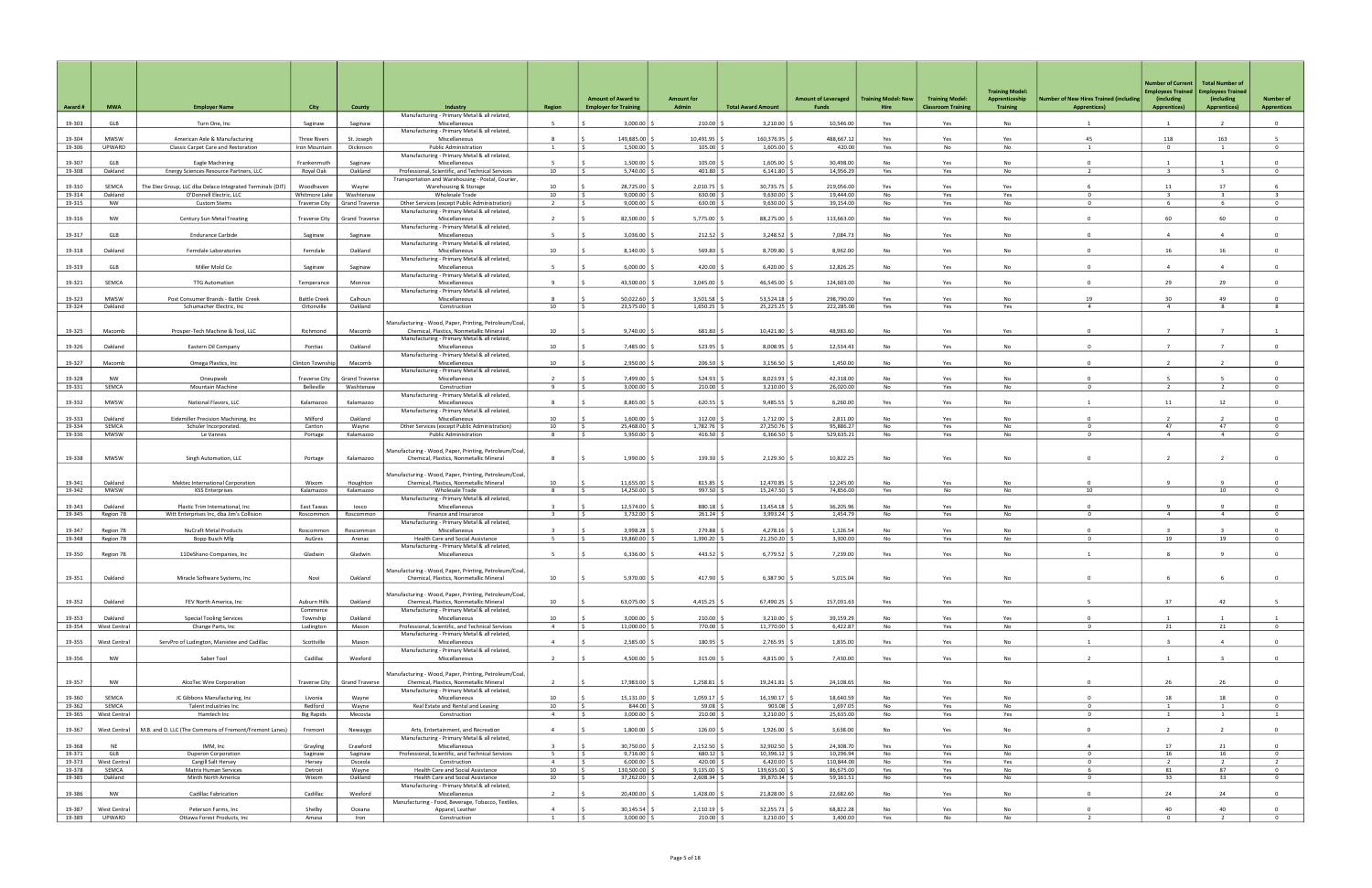|                  |                      |                                                                  |                                |                         |                                                                                                   |                                  | <b>Amount of Award to</b>    |                              |                           |                                     | <b>Training Model: New</b> |                                                     | <b>Training Model:</b>            |                                                              | <b>Number of Current</b><br>mployees Trained | <b>Total Number of</b><br><b>Employees Trained</b> |                                        |
|------------------|----------------------|------------------------------------------------------------------|--------------------------------|-------------------------|---------------------------------------------------------------------------------------------------|----------------------------------|------------------------------|------------------------------|---------------------------|-------------------------------------|----------------------------|-----------------------------------------------------|-----------------------------------|--------------------------------------------------------------|----------------------------------------------|----------------------------------------------------|----------------------------------------|
| Award #          | <b>MWA</b>           | <b>Employer Name</b>                                             | City                           | <b>County</b>           | Industry                                                                                          | Region                           | <b>Employer for Training</b> | <b>Amount for</b><br>Admin   | <b>Total Award Amount</b> | <b>Amount of Leveraged</b><br>Funds | Hire                       | <b>Training Model:</b><br><b>Classroom Training</b> | Apprenticeship<br><b>Training</b> | umber of New Hires Trained (including<br><b>Apprentices)</b> | (including<br><b>Apprentices)</b>            | (including<br><b>Apprentices)</b>                  | <b>Number of</b><br><b>Apprentices</b> |
| 19-390           | <b>MWSW</b>          | Eimo Technologies                                                | Vicksburg                      | Kalamazoo               | Manufacturing - Wood, Paper, Printing, Petroleum/Coal,<br>Chemical, Plastics, Nonmetallic Mineral | -8                               | 21,974.00                    | 1,538.18                     | 23,512.18                 | 50,959.20                           | Yes                        | Yes                                                 | Yes                               | 26                                                           | 8                                            | 34                                                 |                                        |
| 19-394           | Oakland              | PITSS America LLC                                                | Troy                           | Oakland                 | Construction                                                                                      | 10                               | 4,500.00                     | $315.00$ \$                  | 4,815.00                  | 11,517.00                           | No                         | Yes                                                 | No                                | $^{\circ}$                                                   | $\overline{\mathbf{3}}$                      | 3                                                  | $\overline{0}$                         |
|                  |                      |                                                                  |                                |                         | Manufacturing - Wood, Paper, Printing, Petroleum/Coal,                                            |                                  |                              |                              |                           |                                     |                            |                                                     |                                   |                                                              |                                              |                                                    |                                        |
| 19-395<br>19-396 | GLB<br>Oakland       | Advanced Tex Screen Printing, Inc<br>hofer powertrain (USA), Inc | Bay City<br>Troy               | Bay<br>Oakland          | Chemical, Plastics, Nonmetallic Mineral<br>Professional, Scientific, and Technical Services       | 10                               | 28,250.00<br>$8.610.00$ S    | 1,977.50<br>$602.70$ \$      | 30,227.50<br>9,212.70     | 32,181.60<br>12.706.88              | No<br>No                   | Yes<br>Yes                                          | No<br>No                          | $\Omega$                                                     | 25<br>$\overline{7}$                         | 25<br>$\overline{7}$                               | $^{\circ}$<br>$\Omega$                 |
| 19-397           | GLB                  | Die Stampco Inc                                                  | Bay City                       | Bay                     | Manufacturing - Primary Metal & all related,<br>Miscellaneous                                     |                                  | 6,000.00                     | 420.00                       | 6,420.00                  | 16.646.00                           | <b>No</b>                  | Yes                                                 | Yes                               |                                                              | $\overline{2}$                               |                                                    |                                        |
| 19-399           | Oakland              | <b>Stylerite Label Corporation</b>                               | Rochester Hills                | Oakland                 | Construction<br>Manufacturing - Primary Metal & all related,                                      | 10                               | 18,750.00 \$                 | $1,312.50$ \$                | 20,062.50                 | 24,566.40                           | Yes                        | Yes                                                 | No                                | $\mathbf{B}$                                                 | 10                                           | 13                                                 | $\mathbf{0}$                           |
| 19-401           | <b>MWSW</b>          | Mann+Hummel                                                      | Portage                        | Kalamazoo               | Miscellaneous<br>Manufacturing - Primary Metal & all related.                                     | $\mathbf{R}$                     | 16,620.00                    | 1,163.40                     | 17,783.40                 | 21,200.00                           | No                         | Yes                                                 | <b>No</b>                         | $\Omega$                                                     | 19                                           | 19                                                 | $\Omega$                               |
| 19-403           | NE                   | Cadillac Products Automotive Company-Rogers City Plant           | Rogers City                    | Presque Isle            | Miscellaneous<br>Manufacturing - Primary Metal & all related,                                     |                                  | 13,278.00                    | 929.46                       | 14,207.46                 | 15,832.00                           | No                         | Yes                                                 | No                                | $\Omega$                                                     | 11                                           | 11                                                 | $\overline{0}$                         |
| 19-404<br>19-405 | <b>NE</b><br>Oakland | Carmeuse Lime & Stone<br>Dataspeed                               | Rogers City<br>Rochester Hills | Presque Isle<br>Oakland | Miscellaneous<br>Professional, Scientific, and Technical Services                                 | $\overline{3}$<br>10             | 33.897.00<br>11,400.00       | 2,372.79<br>798.00           | 36.269.79<br>12,198.00    | 94.739.07<br>37,680.00              | Yes<br>Yes                 | Yes<br>Yes                                          | Yes<br>No                         | $\mathbf{A}$<br>-5                                           | 25<br>$\overline{\mathbf{3}}$                | 29<br>8                                            | $\overline{1}$<br>$\overline{0}$       |
| 19-406           | GLB                  | Freeland Steel Erectors, Inc.                                    | Midland                        | Midland                 | Construction                                                                                      | -5                               | 8,735.00                     | $611.45$ \$                  | 9,346.45                  | 22,051.00                           | No                         | Yes                                                 | No                                | $\Omega$                                                     | 34                                           | 34                                                 | $\mathbf{0}$                           |
|                  |                      |                                                                  |                                |                         | Manufacturing - Wood, Paper, Printing, Petroleum/Coal,                                            |                                  |                              |                              |                           |                                     |                            |                                                     |                                   |                                                              |                                              |                                                    |                                        |
| 19-410           | SEMCA                | Detroit Thermal Systems, LLC                                     | Romulus                        | Wayne                   | Chemical, Plastics, Nonmetallic Mineral<br>Manufacturing - Primary Metal & all related,           | 10                               | 31,915.00                    | 2,234.05                     | 34,149.05                 | 106,693.22                          | Yes                        | Yes                                                 | <b>No</b>                         |                                                              | 27                                           | 30                                                 | $^{\circ}$                             |
| 19-415           | West Central         | Michigan Freeze Pack, LLC                                        | Hart                           | Oceana                  | Miscellaneous<br>Manufacturing - Primary Metal & all related,                                     | $\overline{4}$                   | 14,125.00                    | 988.75                       | 15,113.75                 | 12,878.00                           | No                         | Yes                                                 | No                                | $\Omega$                                                     | 20                                           | 20                                                 | $\overline{0}$                         |
| 19-418<br>19-419 | Oakland<br>MWSW      | Preh, Inc<br>A&O Mold & Engineering                              | Novi<br>Vicksburg              | Oakland<br>Kalamazoo    | Miscellaneous<br>Health Care and Social Assistance                                                | 10<br>8                          | 33,675.00<br>7,775.00        | 2,357.25<br>$544.25$ \$      | 36,032.25<br>8,319.25     | 33,158.61<br>21,956.75              | No<br>Yes                  | Yes<br>Yes                                          | No<br>Yes                         | $\Omega$                                                     | 25<br>$\overline{4}$                         | 25<br>-5                                           | $\overline{0}$<br><sup>1</sup>         |
|                  |                      |                                                                  |                                |                         | Manufacturing - Wood, Paper, Printing, Petroleum/Coal,                                            |                                  |                              |                              |                           |                                     |                            |                                                     |                                   |                                                              |                                              |                                                    |                                        |
| 19-422           | GLB                  | Quality Air Service, Inc.                                        | Kalamazoo                      | Kalamazoo               | Chemical, Plastics, Nonmetallic Mineral                                                           | -8                               | 9,899.00                     | 692.93                       | 10,591.93                 | 15,126.00                           | No                         | Yes                                                 | No                                | $\Omega$                                                     | $\mathbf{q}$                                 | 9                                                  | $\overline{0}$                         |
| 19-425           | <b>MWSW</b>          | White Pigeon Paper Co (Graphic Packaging)                        | White Pigeon                   | St. Joseph              | Manufacturing - Primary Metal & all related,<br>Miscellaneous                                     | 8                                | 3.888.00                     | 272.16                       | 4,160.16                  | 13,745.36                           | No                         | Yes                                                 | No                                | $\Omega$                                                     | $\mathbf{R}$                                 | $\mathbf{R}$                                       | $\overline{0}$                         |
| 19-426           | CAMW                 | Triterra                                                         | Lansing                        | Ingham                  | Manufacturing - Primary Metal & all related,<br>Miscellaneous                                     | $\overline{7}$                   | 11,438.00                    | 800.66                       | 12,238.66                 | 11,920.45                           | Yes                        | Yes                                                 | No                                | $\overline{2}$                                               | 8                                            | 10                                                 | $\overline{0}$                         |
| 19-427           | GLB                  | Michigan Sugar Company                                           | Bay City                       | Bay                     | Manufacturing - Food, Beverage, Tobacco, Textiles,<br>Apparel, Leather                            |                                  | 155,344.28                   | 10,874.10                    | 166,218.38                | 465,925.65                          | No                         | Yes                                                 | Yes                               |                                                              | 145                                          | 145                                                |                                        |
| 19-428<br>19-429 | UPWARD<br>UPWARD     | Wattsson & Wattsson Jewelers<br><b>Burton Industries</b>         | Marquette<br>Ironwood          | Marquette<br>Gogebic    | Retail Trade<br>Professional, Scientific, and Technical Services                                  | $\overline{1}$<br>$\overline{1}$ | 1,500.00<br>38,619.00 \$     | $105.00$ \$<br>$2,703.33$ \$ | 1,605.00<br>41,322.33     | 3,169.00<br>15,803.00               | No<br>Yes                  | Yes<br>Yes                                          | No<br>No                          | $\Omega$<br>11                                               | $\overline{1}$<br>26                         | $\overline{1}$<br>37                               | $\Omega$<br>$\overline{0}$             |
|                  |                      |                                                                  |                                |                         | Manufacturing - Primary Metal & all related,                                                      | $\Delta$                         |                              |                              |                           | 87.394.00                           |                            |                                                     |                                   | $\Omega$                                                     | 17                                           |                                                    | $\overline{1}$                         |
| 19-431           | West Central         | Reed City Group, LLC (formerly Reed City Tool)                   | <b>Reed City</b>               | Osceola                 | Miscellaneous<br>Manufacturing - Primary Metal & all related,                                     |                                  | 17,924.00                    | 1,254.68                     | 19,178.68                 |                                     | No                         | Yes                                                 | Yes                               |                                                              |                                              | 17                                                 |                                        |
| 19-432<br>19-434 | MWSW<br>MWSW         | Weber Specialties Company<br>Tekna, Inc                          | Schoolcraft<br>Kalamazoo       | Kalamazoo<br>Kalamazoo  | Miscellaneous<br>Construction                                                                     | -8<br>$\mathbf{R}$               | 19,745.00  <br>4,000.00      | 1,382.15<br>280.00           | 21,127.15<br>4,280.00     | 3,995.65<br>23,938.00               | Yes<br>No                  | Yes<br>Yes                                          | No<br>No                          | 10<br>$\Omega$                                               | -8                                           | 15<br>8                                            | $\Omega$<br>$\Omega$                   |
| 19-436           | Oakland              | ATD Solutions Corporate LLC                                      | Clarkston                      | Oakland                 | Other Services (except Public Administration)                                                     | 10                               | $3,698.00$ \ 3               | $258.86$ \$                  | 3,956.86                  | 8.076.00                            | No                         | Yes                                                 | No                                | $\Omega$                                                     | $\overline{\mathbf{3}}$                      | $\overline{\mathbf{3}}$                            | $\overline{0}$                         |
| 19-437           | UPWARD               | Great Lakes Sound and Vibration                                  | Houghton                       | Houghton                | Professional, Scientific, and Technical Services<br>Manufacturing - Primary Metal & all related,  | $\overline{1}$                   | 28,140.00                    | 1,969.80                     | 30,109.80                 | 34,643.00                           | Yes                        | Yes                                                 | No                                | 8                                                            | 16                                           | 24                                                 | $\overline{0}$                         |
| 19-440           | Oakland              | Red Level Networks, LLC.                                         | Novi                           | Oakland                 | Miscellaneous                                                                                     | 10                               | 37,000.00                    | 2,590.00                     | 39,590.00                 | 23,284.11                           | No                         | Yes                                                 | No                                | $\Omega$                                                     | 24                                           | 24                                                 | $\overline{0}$                         |
| 19-441<br>19-442 | Oakland<br>GLB       | SW North America, Inc<br>Mahar Tool Supply                       | New Hudson<br>Saginaw          | Oakland<br>Saginaw      | Health Care and Social Assistance<br><b>Wholesale Trade</b>                                       | 10<br>-5                         | 15,000.00<br>24,819.52       | 1,050.00<br>$1,737.37$ \$    | 16,050.00<br>26,556.89    | 14,384.40<br>69,519.00              | No<br>No                   | Yes<br>Yes                                          | No<br>No                          | $^{\circ}$<br>$^{\circ}$                                     | 10<br>45                                     | 10<br>45                                           | $\Omega$<br>$\circ$                    |
| 19-443           | Oakland              | Eaton Steel Bar Company Inc                                      | Oak Park                       | Oakland                 | Construction                                                                                      | 10                               | 12,220.00                    | 855.40                       | 13,075.40                 | 30,420.00                           | No                         | Yes                                                 | No                                | $\mathbf{0}$                                                 | -9                                           | 9                                                  | $\overline{0}$                         |
| 19-444           | GLB                  | Hausbeck Pickle Co                                               |                                |                         | Manufacturing - Food, Beverage, Tobacco, Textiles,<br>Apparel, Leather                            | -5                               | 24,450.00                    | 1,711.50                     | 26,161.50                 | 38.969.46                           | No                         | Yes                                                 | <b>No</b>                         | $\Omega$                                                     | 17                                           | 17                                                 | $\Omega$                               |
| 19-445           | Oakland              | <b>Industrial Automation LLC</b>                                 | Saginaw<br>Rochester Hills     | Saginaw<br>Oakland      | Information                                                                                       | 10                               | 13,500.00                    | 945.00                       | 14,445.00                 | 20,404.00                           | Yes                        | Yes                                                 | Yes                               | 6                                                            | $\overline{\mathbf{3}}$                      | 9                                                  | $\overline{4}$                         |
| 19-446           | GLB                  | AHB Tooling & Machinery, LLC                                     | Saginaw                        | Saginaw                 | Professional, Scientific, and Technical Services                                                  |                                  | 8,195.00                     | 573.65                       | 8,768.65                  | 16,398.00                           | No                         | Yes                                                 | No                                | $^{\circ}$                                                   | $\overline{7}$                               | $\overline{7}$                                     | $\mathbf 0$                            |
| 19-447           | GLB                  | York Repair                                                      | Bay City                       | Bay                     | Construction<br>Manufacturing - Primary Metal & all related,                                      | - 5                              | 7,385.00 \$                  | $516.95$ \$                  | 7,901.95                  | 11,571.00                           | No                         | Yes                                                 | Yes                               | $^{\circ}$                                                   | 10                                           | 10                                                 | $\overline{1}$                         |
| 19-450           | SEMCA                | L&W Engineering (Axis Plant)                                     | Dundee                         | Monroe                  | Miscellaneous                                                                                     |                                  | $1,533.00$ \$                | $107.31$ \$                  | 1,640.31                  | 4,820.22                            | NO.                        | Yes.                                                | NO.                               |                                                              |                                              |                                                    |                                        |
| 19-453           | <b>NW</b>            | <b>CPM Century Extrusion</b>                                     | <b>Traverse City</b>           | <b>Grand Traverse</b>   | Manufacturing - Primary Metal & all related,<br>Miscellaneous                                     | $\overline{2}$                   | 24,754.00                    | 1,732.78                     | 26,486.78                 | 113,822.47                          | Yes                        | Yes                                                 | Yes                               | 24                                                           | $\mathbf{R}$                                 | 27                                                 |                                        |
| 19-455           | SEMCA                | Resinate Materials Group, Inc.                                   | Plymouth                       | Wayne                   | Manufacturing - Food, Beverage, Tobacco, Textiles,<br>Apparel, Leather                            | 10                               | 19,170.00 \$                 | $1,341.90$ \$                | 20,511.90                 | 23,259.37                           | Yes                        | Yes                                                 | No                                | $\overline{2}$                                               | 13                                           | 15                                                 | $\overline{0}$                         |
| 19-457           | GLB                  | Magnum Construction Company                                      | Midland                        | Midland                 | Construction<br>Manufacturing - Primary Metal & all related,                                      | 5                                | $5,957.00$ \$                | $416.99$ \$                  | 6,373.99                  | 4,032.77                            | Yes                        | Yes                                                 | No                                | 1                                                            | 17                                           | 18                                                 | $\mathbf 0$                            |
| 19-458           | GLB                  | B & J Tool Services                                              | Fenton                         | Genesee                 | Miscellaneous<br>Manufacturing - Primary Metal & all related,                                     | - 6                              | $4,800.00$ \ 3               | $336.00$ \$                  | 5,136.00                  | 2,965.80                            | No                         | Yes                                                 | No                                | $\mathbf{0}$                                                 | -6                                           | 6                                                  | $\overline{0}$                         |
| 19-460           | West Central         | Logic Plus, Inc                                                  | Reed City                      | Osceola                 | Miscellaneous                                                                                     | $\overline{4}$                   | $13,120.00$ \$               | $918.40$ \$                  | 14,038.40                 | 19,336.00                           | No                         | Yes                                                 | No                                | $\overline{0}$                                               | 14                                           | 14                                                 | $\overline{0}$                         |
| 19-461           | GLB                  | J. Ranck Electric                                                | Mount Pleasant                 | Isabella                | Manufacturing - Primary Metal & all related,<br>Miscellaneous                                     |                                  | $61,122.00$ \$               | $4,278.54$ \$                | 65,400.54 \$              | 106,282.35                          | Yes                        | Yes                                                 | No                                | 1                                                            | 88                                           | 89                                                 | $\overline{0}$                         |
| 19-463           | CAMW                 | Capital Internal Medicine Associates, PC                         | Lansing                        | Ingham                  | Manufacturing - Primary Metal & all related,<br>Miscellaneous                                     | $7^{\circ}$                      | 9,576.00                     | $670.32$ \$                  | 10,246.32                 | 6,175.96                            | No                         | Yes                                                 | No                                | $\circ$                                                      | 17                                           | 17                                                 | $\overline{0}$                         |
| 19-465           | CAMW                 | Hospice of Lansing, Inc                                          | Lansing                        | Ingham                  | Manufacturing - Primary Metal & all related,<br>Miscellaneous                                     | $\overline{7}$                   | 6,766.00                     | $473.62$ \$                  | 7,239.62                  | 6,984.00                            | No                         | Yes                                                 | No                                | $\mathbf 0$                                                  | 23                                           | 23                                                 | $\overline{0}$                         |
| 19-467           | NW                   | GNI Phase I, LLC                                                 | Petoskey                       | Emmet                   | Manufacturing - Food, Beverage, Tobacco, Textiles,<br>Apparel, Leather                            | 2                                | $30,375.00$ \$               | $2,126.25$ \$                | 32,501.25                 | 124,202.99                          | Yes                        | No                                                  | No                                | 24                                                           | $\overline{0}$                               | 24                                                 | $\overline{0}$                         |
| 19-470           | GLB                  | UMBRAGROUP, Thomson Aerospace & Defense dba Linear<br>Motion LLC | Saginaw                        | Saginaw                 | Professional, Scientific, and Technical Services                                                  | -5                               | $46,355.00$ \$               | $3,244.85$ \$                | 49,599.85                 | 217,223.76                          | No                         | Yes                                                 | No                                | $\mathbf{0}$                                                 | 72                                           | 72                                                 | $\overline{0}$                         |
| 19-476           | Oakland              | <b>Emabond Solutions, LLC</b>                                    | Auburn Hills                   | Oakland                 | Manufacturing - Food, Beverage, Tobacco, Textiles,<br>Apparel, Leather                            | 10                               | 3,500.00                     | $245.00$ \$                  | 3,745.00                  | 10,194.44                           | No                         | Yes                                                 | No                                | $\circ$                                                      | $\overline{2}$                               | 2                                                  | $\overline{0}$                         |
|                  |                      |                                                                  |                                |                         | Manufacturing - Primary Metal & all related,                                                      |                                  |                              |                              |                           |                                     |                            |                                                     |                                   |                                                              |                                              |                                                    |                                        |
| 19-477           | SEMCA                | Ford Motor Company Van Dyke Plant                                | <b>Sterling Heights</b>        | Macomb                  | Miscellaneous                                                                                     | 10                               | 71,813.52 \$                 | 5,026.95                     | 76,840.47                 | 7,095,948.94                        | Yes                        | Yes                                                 | Yes                               | 13                                                           | 47                                           | 60                                                 | 13                                     |
| 19-478           | GLB                  | Sugar Construction                                               | Midland                        | Midland                 | Manufacturing - Wood, Paper, Printing, Petroleum/Coal,<br>Chemical, Plastics, Nonmetallic Mineral | -5                               | 3,488.00                     | $244.16$ \$                  | 3,732.16                  | 7,841.12                            | Yes                        | Yes                                                 | No                                | $\overline{3}$                                               | 29                                           | 32                                                 | $\overline{0}$                         |
| 19-480           | GLB                  | <b>Kapex Manufacturing</b>                                       | Saginaw                        | Saginaw                 | Manufacturing - Primary Metal & all related,<br>Miscellaneous                                     | 5 <sup>5</sup>                   | $1,400.00$ \ \;              | $98.00$ \$                   | 1,498.00                  | 3,429.12                            | No                         | Yes                                                 | No                                | $\mathbf{0}$                                                 | $\mathbf{1}$                                 | 1                                                  | $\overline{0}$                         |
| 19-482           | NW                   | Orchard, Hiltz & McCliment, Inc dba OHM Advisors                 | Petoskey                       | Emmet                   | Manufacturing - Primary Metal & all related,<br>Miscellaneous                                     | $\overline{2}$                   | $11,045.00$ $\mid$           | $773.15$ \$                  | 11,818.15                 | 24,004.00                           | No                         | Yes                                                 | No                                | $\circ$                                                      | 15                                           | 15                                                 | $\overline{0}$                         |
| 19-483           | GLB                  | JCP, LLC                                                         | Saginaw                        | Saginaw                 | Manufacturing - Primary Metal & all related,<br>Miscellaneous                                     | 5                                | 28,250.00 \$                 | $1,977.50$ \$                | 30,227.50 \$              | 44,982.53                           | No                         | Yes                                                 | No                                | $\mathbf 0$                                                  | 21                                           | 21                                                 | $\overline{0}$                         |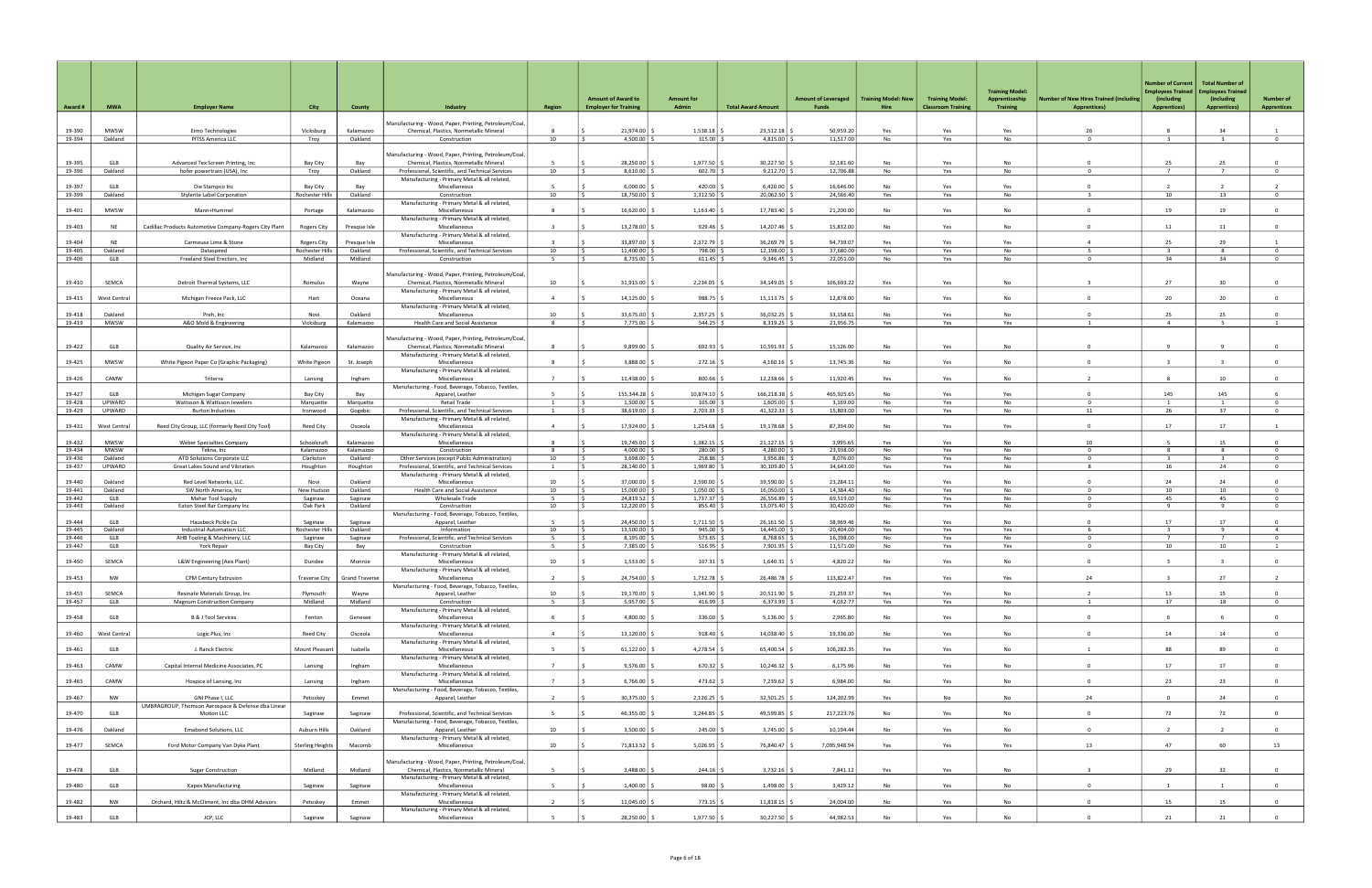|                  |                      |                                                                                                  |                                    |                     |                                                                                                      |                                   |                                                           |                            |                           |                                     |                                    |                                                     | <b>Training Model:</b>            |                                                                      | <b>Number of Current</b><br><b>Employees Trained</b> | <b>Total Number of</b><br><b>Employees Trained</b> |                                        |
|------------------|----------------------|--------------------------------------------------------------------------------------------------|------------------------------------|---------------------|------------------------------------------------------------------------------------------------------|-----------------------------------|-----------------------------------------------------------|----------------------------|---------------------------|-------------------------------------|------------------------------------|-----------------------------------------------------|-----------------------------------|----------------------------------------------------------------------|------------------------------------------------------|----------------------------------------------------|----------------------------------------|
| Award #          | <b>MWA</b>           | <b>Employer Name</b>                                                                             | City                               | County              | Industry                                                                                             | <b>Region</b>                     | <b>Amount of Award to</b><br><b>Employer for Training</b> | <b>Amount for</b><br>Admin | <b>Total Award Amount</b> | <b>Amount of Leveraged</b><br>Funds | <b>Training Model: New</b><br>Hire | <b>Training Model:</b><br><b>Classroom Training</b> | Apprenticeship<br><b>Training</b> | <b>Number of New Hires Trained (including</b><br><b>Apprentices)</b> | (including<br><b>Apprentices)</b>                    | (including<br><b>Apprentices)</b>                  | <b>Number of</b><br><b>Apprentices</b> |
| 19-485           | GLB                  | R&S Cutter Grind                                                                                 | Saginaw                            | Saginaw             | Manufacturing - Primary Metal & all related,<br>Miscellaneous                                        | -5                                | 3,000.00                                                  | 210.00                     | 3,210.00                  | 6,346.00                            | No                                 | Yes                                                 | <b>No</b>                         | $\Omega$                                                             |                                                      | $\overline{3}$                                     | $\overline{0}$                         |
| 19-488           | NW                   | Petoskey Farms Vineyard & Winery, LLC                                                            | Petoskey                           | Emmet               | Manufacturing - Primary Metal & all related,<br>Miscellaneous                                        |                                   | 3,000.00                                                  | 210.00                     | 3,210.00                  | 24,637.55                           | No                                 | Yes                                                 | Yes                               | $^{\circ}$                                                           | -1                                                   |                                                    |                                        |
| 19-489           | SEMCA                | Happy Howie's, LLC                                                                               | Detroit                            | Wayne               | Manufacturing - Food, Beverage, Tobacco, Textiles,<br>Apparel, Leather                               | 10                                | 20,058.00                                                 | 1,404.06                   | 21,462.06                 | 31,489.39                           | Yes                                | Yes                                                 | <b>No</b>                         | $\mathbf{R}$                                                         | 14                                                   | 17                                                 | $\overline{0}$                         |
| 19-491           | Oakland              | Tecla Company                                                                                    | Walled Lake                        | Oakland             | Manufacturing - Primary Metal & all related,<br>Miscellaneous                                        | 10                                | 19,800.00                                                 | 1,386.00                   | 21,186.00                 | 110,846.38                          | No                                 | Yes                                                 | No                                | $^{\circ}$                                                           | 22                                                   | 22                                                 | $\overline{0}$                         |
|                  |                      |                                                                                                  |                                    |                     |                                                                                                      |                                   |                                                           |                            |                           |                                     |                                    |                                                     |                                   |                                                                      |                                                      |                                                    |                                        |
| 19-492           | <b>NE</b>            | <b>Metalfab Manufacturing</b>                                                                    | Mio                                | Oscoda              | Manufacturing - Wood, Paper, Printing, Petroleum/Coal,<br>Chemical, Plastics, Nonmetallic Mineral    |                                   | 2,900.00                                                  | 203.00                     | 3,103.00                  | 27,526.00                           | No                                 | Yes                                                 | No                                | $\Omega$                                                             |                                                      |                                                    | $\Omega$                               |
| 19-494           | CAMW                 | <b>IMPCO</b>                                                                                     | Lansing                            | Ingham              | Manufacturing - Primary Metal & all related,<br>Miscellaneous                                        | $\overline{7}$                    | 21,001.00                                                 | 1,470.07                   | 22,471.07                 | 63,159.86                           | No                                 | Yes                                                 | No                                | $\Omega$                                                             | 15                                                   | 15                                                 | $\overline{0}$                         |
| 19-495           | <b>West Central</b>  | Arctic Foods, Inc                                                                                | Hart                               | Oceana              | Manufacturing - Food, Beverage, Tobacco, Textiles,<br>Apparel, Leather                               | $\Delta$                          | 1.379.00                                                  | 96.53                      | 1.475.53                  | 1.200.00                            | No                                 | Yes                                                 | <b>No</b>                         | $\Omega$                                                             | $\overline{1}$                                       |                                                    | $\Omega$                               |
| 19-496           | Oakland              | Orion Measurement Solutions, Inc.                                                                | Auburn Hills                       | Oakland             | Health Care and Social Assistance<br>Manufacturing - Primary Metal & all related,                    | 10                                | 9,440.00                                                  | 660.80                     | 10,100.80                 | 17,633.20                           | No                                 | Yes                                                 | No                                | $^{\circ}$                                                           | 9                                                    | 9                                                  | $\mathbf{0}$                           |
| 19-497           | Oakland              | Overhead Conveyor Company                                                                        | Ferndale                           | Oakland             | Miscellaneous<br>Manufacturing - Food, Beverage, Tobacco, Textiles,                                  | 10                                | 14,790.00                                                 | 1,035.30                   | 15,825.30                 | 13,972.00                           | No                                 | Yes                                                 | <b>No</b>                         | $\Omega$                                                             | 10                                                   | 10                                                 | $\overline{0}$                         |
| 19-499           | Oakland              | <b>Urgent Plastic Services</b>                                                                   | Rochester Hills                    | Oakland             | Apparel, Leather                                                                                     | 10 <sup>1</sup><br>$\overline{7}$ | 33,992.00                                                 | 2,379.44                   | 36,371.44                 | 23,912.24                           | <b>No</b>                          | Yes                                                 | <b>No</b>                         | $\Omega$                                                             | 54                                                   | 54                                                 | $\Omega$                               |
| 19-500           | CAMW                 | Sparrow Health System                                                                            | Lansing                            | Ingham              | Health Care and Social Assistance<br>Manufacturing - Primary Metal & all related,                    |                                   | 109,500.00 \$                                             | 7,665.00                   | 117,165.00                | 245,090.00                          | Yes                                | Yes                                                 | Yes                               | 49                                                                   | 12                                                   | 61                                                 | 12                                     |
| 19-507<br>19-508 | CAMW<br>UPWARD       | Pratt and Whitney<br>RTI Surgical                                                                | Lansing<br>Marquette               | Ingham<br>Marquette | Miscellaneous<br>Professional, Scientific, and Technical Services                                    | $\overline{7}$<br><sup>1</sup>    | 18.616.00<br>32,125.00                                    | 1,303.12<br>2,248.75       | 19,919.12<br>34,373.75    | 21,935.00<br>79,859.46              | <b>No</b><br>Yes                   | Yes<br>Yes                                          | <b>No</b><br>No                   | $\Omega$<br>12                                                       | 40<br>43                                             | 40<br>55                                           | $\Omega$<br>$\overline{0}$             |
| 19-510           | Region 7B            | City of Gladwin                                                                                  | Gladwin                            | Gladwin             | Manufacturing - Primary Metal & all related,<br>Miscellaneous                                        | $\sim$                            | 4,129.00                                                  | 289.03                     | 4,418.03                  | 10,015.00                           | Yes                                | Yes                                                 | <b>No</b>                         |                                                                      |                                                      |                                                    | $\overline{0}$                         |
|                  |                      |                                                                                                  |                                    |                     | Manufacturing - Wood, Paper, Printing, Petroleum/Coal,                                               |                                   |                                                           |                            |                           |                                     |                                    |                                                     |                                   |                                                                      |                                                      |                                                    |                                        |
| 19-514           | Oakland              | <b>HBPO North America</b>                                                                        | Troy                               | Oakland             | Chemical, Plastics, Nonmetallic Mineral                                                              | 10                                | 8,240.00                                                  | 576.80                     | 8,816.80                  | 7,574.00                            | No                                 | Yes                                                 | No                                | $\Omega$                                                             | $\overline{a}$                                       | 5 <sup>5</sup>                                     | $\overline{0}$                         |
| 19-516           | CAMW                 | Bekum America Corporation                                                                        | Williamston                        | Ingham              | Manufacturing - Primary Metal & all related,<br>Miscellaneous                                        |                                   | 65,061.44                                                 | 4,554.30                   | 69,615.74                 | 217,391.00                          | Yes                                | Yes                                                 | Yes                               | 20                                                                   | 29                                                   | 49                                                 |                                        |
| 19-517           | Oakland              | Umicore Autocat USA Inc                                                                          | Auburn Hills                       | Oakland             | Construction                                                                                         | 10                                | 20,175.00 \$                                              | $1,412.25$ \$              | 21,587.25 \$              | 31,682.00                           | Yes                                | Yes                                                 | No                                | 2                                                                    | 13                                                   | 15                                                 | $\overline{0}$                         |
| 19-518           | Region 7B            | Gladwin County                                                                                   | Gladwin                            | Gladwin             | Manufacturing - Wood, Paper, Printing, Petroleum/Coal,<br>Chemical, Plastics, Nonmetallic Mineral    | -5                                | 9,412.00                                                  | 658.84                     | 10,070.84                 | 2,595.60                            | No                                 | Yes                                                 | No                                | $\Omega$                                                             | 10                                                   | 10                                                 | $\mathbf{0}$                           |
| 19-520           | GLB                  | Pumford Construction, Inc.                                                                       |                                    |                     | Manufacturing - Primary Metal & all related,<br>Miscellaneous                                        |                                   | 8,829.00                                                  | 618.03                     | 9,447.03                  | 32,400.00                           | Yes                                | Yes                                                 | No                                | 10                                                                   | 71                                                   | 81                                                 | $\Omega$                               |
|                  |                      |                                                                                                  | Saginaw                            | Saginaw             | ransportation and Warehousing - Air, Rail, Water, Truck,                                             |                                   |                                                           |                            |                           |                                     |                                    |                                                     |                                   |                                                                      |                                                      |                                                    |                                        |
| 19-522           | GLB                  | Isabella Bank                                                                                    | Mount Pleasant                     | Isabella            | Passenger, Pipeline, Scenic & Sightseeing, Support<br>Activities                                     | -5                                | 43,500.00                                                 | 3,045.00                   | 46,545.00                 | 65,962.00                           | No                                 | Yes                                                 | No                                | $\Omega$                                                             | 29                                                   | 29                                                 | $\overline{0}$                         |
| 19-523           | Region 7B            | McBride Heating & Cooling Inc                                                                    | Standish                           | Arenac              | Manufacturing - Primary Metal & all related,<br>Miscellaneous                                        |                                   | 2,794.00                                                  | 195.58                     | 2,989.58                  | 2,082.02                            | No                                 | Yes                                                 | No                                | $\circ$                                                              |                                                      |                                                    |                                        |
| 19-525           | CAMW                 | Lectronix Inc                                                                                    | Lansing                            | Ingham              | Construction                                                                                         | $\overline{7}$                    | 17,529.00 \$                                              | 1,227.03                   | 18,756.03                 | 23,614.00                           | Yes                                | Yes                                                 | No                                | $\overline{2}$                                                       | 17                                                   | 19                                                 | $\overline{0}$                         |
|                  | Oakland              | NOG Heller                                                                                       | Milford                            | Oakland             | Manufacturing - Wood, Paper, Printing, Petroleum/Coal,<br>Chemical, Plastics, Nonmetallic Mineral    | 10                                |                                                           |                            | 23,798.94                 | 23,828.00                           | <b>No</b>                          |                                                     | <b>No</b>                         | $\Omega$                                                             |                                                      | 16                                                 | $\overline{0}$                         |
| 19-526           |                      |                                                                                                  |                                    |                     | Manufacturing - Primary Metal & all related,                                                         |                                   | 22,242.00                                                 | 1,556.94                   |                           |                                     |                                    | Yes                                                 |                                   |                                                                      | 16                                                   |                                                    |                                        |
| 19-527           | GLB                  | Dayco Products, LLC                                                                              | Mount Pleasant                     | Isabella            | Miscellaneous<br>Manufacturing - Primary Metal & all related,                                        | -5                                | 47,990.00                                                 | 3,359.30                   | 51,349.30                 | 419,603.38                          | No                                 | Yes                                                 | No                                | $\mathbf{0}$                                                         | 38                                                   | 38                                                 | $\Omega$                               |
| 19-529           | <b>NE</b>            | Weyerhaeuser                                                                                     | Grayling                           | Crawford            | Miscellaneous                                                                                        | $\overline{3}$                    | 44,322.00                                                 | 3,102.54                   | 47,424.54                 | 200,076.44                          | No                                 | Yes                                                 | Yes                               | $^{\circ}$                                                           | 50                                                   | 50                                                 | $\overline{\mathbf{3}}$                |
| 19-531           | NE                   | Arauco - North America, Grayling Particleboard                                                   | Grayling                           | Crawford            | Manufacturing - Wood, Paper, Printing, Petroleum/Coal,<br>Chemical, Plastics, Nonmetallic Mineral    |                                   | 135,361.00                                                | 9,475.27                   | 144,836.27                | 544,674.82                          | Yes                                | Yes                                                 | Yes                               | 60                                                                   | 37                                                   | 97                                                 | 10                                     |
| 19-533           | SEMCA                | Packaging Products Inc                                                                           | Plymouth                           | Wayne               | <b>Wholesale Trade</b>                                                                               | 10                                | 9,240.00                                                  | 646.80                     | 9,886.80                  | 5,813.00                            | No                                 | Yes                                                 | No                                | $\Omega$                                                             | $\overline{7}$                                       | $\overline{7}$                                     | $\overline{0}$                         |
| 19-534           | GLB                  | ESCON Group, Inc                                                                                 | Bay City                           | Bay                 | Manufacturing - Primary Metal & all related,<br>Miscellaneous                                        | -5                                | 15,816.00                                                 | 1,107.12                   | 16,923.12                 | 20,365.54                           | Yes                                | Yes                                                 | No                                |                                                                      | 67                                                   | 68                                                 |                                        |
| 19-536           | Oakland              | HMS Mfg. Co.                                                                                     | Troy                               | Oakland             | Manufacturing - Primary Metal & all related,<br>Miscellaneous                                        | 10                                | 32,257.00 \$                                              | 2,257.99                   | 34,514.99                 | 45,917.00                           | No                                 | Yes                                                 | No                                | $^{\circ}$                                                           | 38                                                   | 38                                                 | $\Omega$                               |
| 19-537           | Region 7B            | Advanced Battery Concepts, LLC                                                                   | Clare                              | Clare               | Manufacturing - Primary Metal & all related,<br>Miscellaneous                                        | -5.                               | 17,300.00   9                                             | 1,211.00                   | 18,511.00                 | 33,876.00                           | No                                 | Yes                                                 | No                                | $\overline{0}$                                                       | 12                                                   | 12                                                 | $\overline{0}$                         |
|                  |                      |                                                                                                  |                                    |                     | Manufacturing - Wood, Paper, Printing, Petroleum/Coal,                                               |                                   |                                                           |                            |                           |                                     |                                    |                                                     |                                   |                                                                      |                                                      |                                                    |                                        |
| 19-538           | Region 7B            | City of Harrison                                                                                 | Harrison                           | Clare               | Chemical, Plastics, Nonmetallic Mineral<br>Manufacturing - Food, Beverage, Tobacco, Textiles,        | -5                                | 4,482.80                                                  | 313.80                     | 4,796.60                  | 5,092.00                            | No                                 | Yes                                                 | <b>No</b>                         | $\Omega$                                                             | $\overline{\mathbf{a}}$                              |                                                    | $\overline{0}$                         |
| 19-539           | CAMW                 | Peckham Diversified, Inc                                                                         | Lansing                            | Ingham              | Apparel, Leather<br>Health Care and Social Assistance                                                | 10                                | 29,600.00                                                 | 2,072.00                   | 31,672.00                 | 149,938.00<br>100.364.00            | Yes                                | No                                                  | No                                | 20<br>$\overline{2}$                                                 | $\overline{0}$<br>8                                  | 20                                                 | $\Omega$                               |
| 19-540<br>19-542 | Oakland<br>Region 7B | Henry Ford Health System<br>City of Beaverton                                                    | Waterford<br>Beaverton             | Oakland<br>Gladwin  | Other Services (except Public Administration)                                                        | -5                                | $30,000.00$ \$<br>$2,440.00$ \$                           | 2,100.00<br>$170.80$ \$    | 32,100.00<br>$2,610.80$ : | 2,705.74                            | Yes<br>No                          | Yes<br>Yes                                          | Yes<br>No                         | $\mathbf 0$                                                          | $\overline{4}$                                       | 10<br>$\overline{4}$                               | 10<br>$\overline{0}$                   |
| 19-544           | CAMW                 | NuWave Technology Partners                                                                       | Lansing                            | Ingham              | Professional, Scientific, and Technical Services<br>Manufacturing - Primary Metal & all related,     | 7                                 | 29,499.00 \$<br>ΙŚ                                        | $2,064.93$ \$              | 31,563.93                 | 32,273.00                           | No                                 | Yes                                                 | No                                | $\mathbf{0}$                                                         | 20                                                   | 20                                                 | $\overline{0}$                         |
| 19-545           | Region 7B            | <b>Future Mold Corporation</b>                                                                   | Farwell                            | Clare               | Miscellaneous<br>Manufacturing - Primary Metal & all related,                                        |                                   | $1,500.00$ \$                                             | $105.00$ \$                | $1,605.00$ \$             | 2,161.00                            | No                                 | Yes                                                 | No                                | $\overline{0}$                                                       |                                                      |                                                    | $\overline{0}$                         |
| 19-547           | GLB                  | <b>BGT Aerospace LLC</b>                                                                         | <b>Bay City</b>                    | Bay                 | Miscellaneous                                                                                        | -5                                | $3,000.00$ $\frac{2}{3}$                                  | $210.00$ \$                | $3,210.00$ :              | 8,140.00                            | No                                 | Yes                                                 | Yes                               | $\overline{0}$                                                       | 1                                                    | 1                                                  | 1                                      |
| 19-552           | <b>NW</b>            | Bear River Electric                                                                              | Petoskey                           | Emmet               | Manufacturing - Primary Metal & all related,<br>Miscellaneous                                        | $\overline{2}$                    | 11,275.00 \$                                              | 789.25                     | 12,064.25                 | 56,228.00                           | No                                 | Yes                                                 | Yes                               | $\Omega$                                                             | -6                                                   |                                                    |                                        |
| 19-555<br>19-556 | Oakland<br>Oakland   | Shannon Precision Fastener LLC - Distribution Center<br>Shannon Precision Fastener LLC - Plant 1 | Madison Heights<br>Madison Heights | Oakland<br>Oakland  | Professional, Scientific, and Technical Services<br>Professional, Scientific, and Technical Services | 10<br>10                          | $8,000.00$ \$<br>5,917.00                                 | $560.00$ \$<br>414.19      | $8,560.00$ \$<br>6,331.19 | 8,324.00<br>5,480.00                | No<br>No                           | Yes<br>Yes                                          | No<br>No                          | $\mathbf{0}$<br>$^{\circ}$                                           | $\overline{7}$<br>- 5                                | $\overline{7}$<br>5                                | $\overline{0}$<br>$\overline{0}$       |
| 19-559           | Macomb               | Shelby Foam Systems (Magna Seating)                                                              | Shelby Township                    | Macomb              | Professional, Scientific, and Technical Services                                                     | 10                                | 24,436.00 \$<br>I S.                                      | $1,710.52$ \$              | 26,146.52 \$              | 25,028.00                           | Yes                                | Yes                                                 | No                                | 9                                                                    | $\overline{7}$                                       | 16                                                 | $\overline{0}$                         |
| 19-564           | Macomb               | Axalta Coating Systems                                                                           | Mt. Clemens                        | Macomb              | Manufacturing - Primary Metal & all related,<br>Miscellaneous                                        | 10 <sup>1</sup>                   | 15,214.00                                                 | 1,064.98                   | 16,278.98                 | 73,923.00                           | No                                 | Yes                                                 | Yes                               | $\mathbf{0}$                                                         | 28                                                   | 28                                                 | $\overline{1}$                         |
| 19-565           | SEMCA                | The Oakwood Group                                                                                | Taylor                             | Wayne               | Manufacturing - Primary Metal & all related,<br>Miscellaneous                                        | 10                                | 14,784.00 \$                                              | 1,034.88                   | 15,818.88 \$              | 38,596.55                           | Yes                                | Yes                                                 | No                                |                                                                      | $\overline{9}$                                       | 12                                                 | $\overline{0}$                         |
| 19-566           | SEMCA                | YAPP USA                                                                                         | Troy                               | Oakland             | Manufacturing - Primary Metal & all related,<br>Miscellaneous                                        | 10                                | 14,520.00 \$                                              | $1,016.40$ \$              | 15,536.40 \$              | 18,415.25                           | No                                 | Yes                                                 | No                                | $\overline{0}$                                                       | 14                                                   | 14                                                 | $\overline{0}$                         |
| 19-567           | <b>WMW</b>           | Fogg Filler                                                                                      | Holland                            | Ottawa              | Manufacturing - Primary Metal & all related,<br>Miscellaneous                                        | $\overline{4}$                    | 169,975.00                                                | 11,898.25                  | 181,873.25                | 414,024.72                          | Yes                                | Yes                                                 | No                                | 14                                                                   | 139                                                  | 153                                                | $\overline{0}$                         |
|                  |                      |                                                                                                  |                                    |                     |                                                                                                      |                                   |                                                           |                            |                           |                                     |                                    |                                                     |                                   |                                                                      |                                                      |                                                    |                                        |
| 19-568           | <b>WMW</b>           | Zagers Pool & Spa                                                                                | Jamestown                          | Ottawa              | Manufacturing - Wood, Paper, Printing, Petroleum/Coal,<br>Chemical, Plastics, Nonmetallic Mineral    | $\overline{4}$                    | 10,195.00                                                 | 713.65                     | 10,908.65                 | 26,048.00                           | No                                 | Yes                                                 | No                                | $\overline{0}$                                                       | $\overline{7}$                                       | $\overline{7}$                                     | $\overline{0}$                         |
| 19-569           | <b>WMW</b>           | Benjamin's Hope                                                                                  | Holland                            | Ottawa              | Professional, Scientific, and Technical Services                                                     | $\overline{4}$                    | 13,875.00 \$<br>I S                                       | $971.25$ \$                | 14,846.25 \$              | 13,553.10                           | Yes                                | Yes                                                 | No                                | - 5                                                                  | 5                                                    | 10                                                 | $\overline{0}$                         |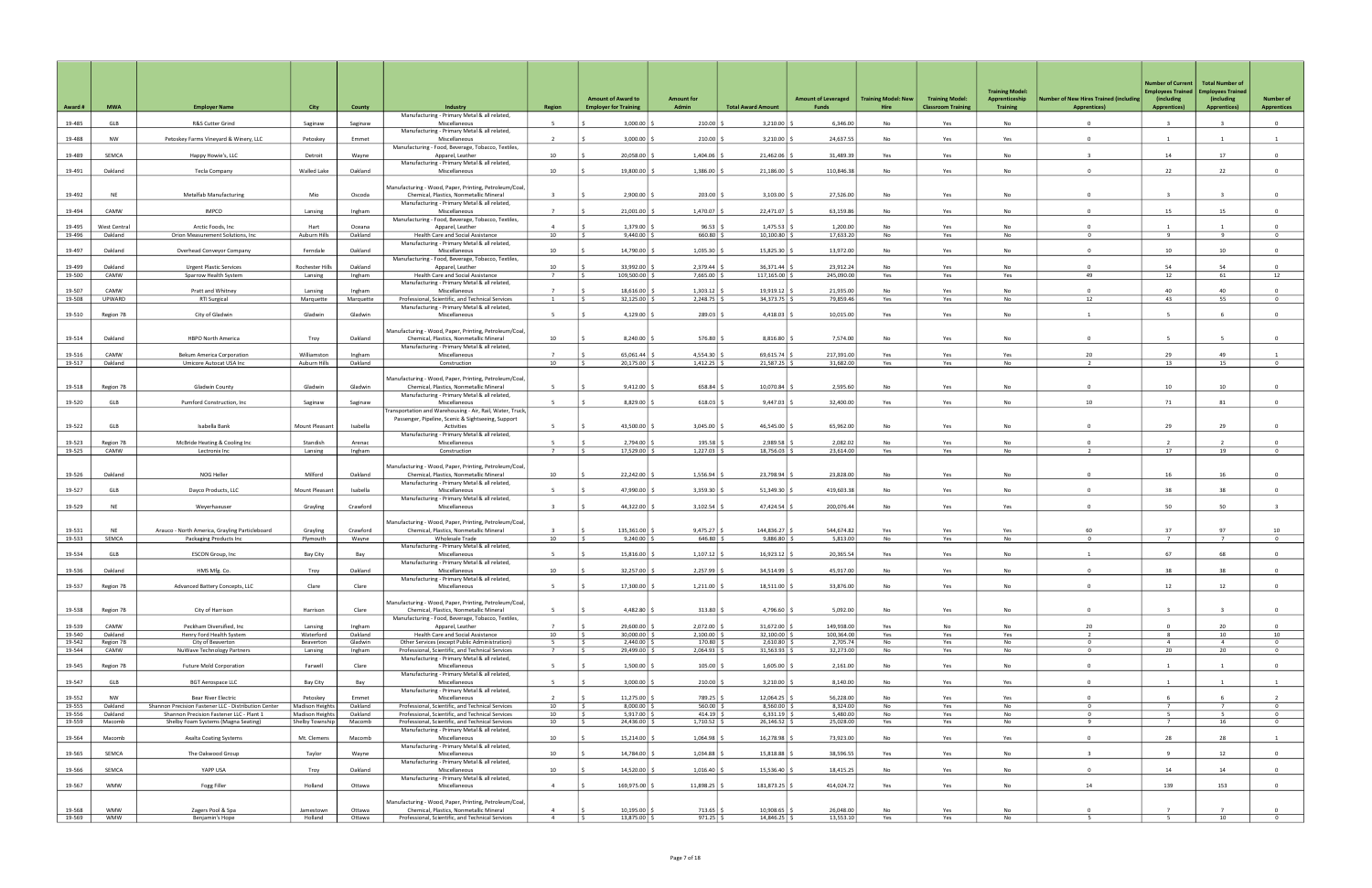|                  |                          |                                                                            |                                             |                           |                                                                                               |                                  | <b>Amount of Award to</b>                            | <b>Amount for</b>         |                            | <b>Amount of Leveraged</b> | <b>Training Model: New</b> | <b>Training Model:</b>    | <b>Training Model:</b><br>Apprenticeship | <b>Number of New Hires Trained (including</b> | <b>Number of Current</b><br><b>Employees Trained</b><br>(including | <b>Total Number of</b><br><b>Employees Trained</b><br>(including | <b>Number of</b>                 |
|------------------|--------------------------|----------------------------------------------------------------------------|---------------------------------------------|---------------------------|-----------------------------------------------------------------------------------------------|----------------------------------|------------------------------------------------------|---------------------------|----------------------------|----------------------------|----------------------------|---------------------------|------------------------------------------|-----------------------------------------------|--------------------------------------------------------------------|------------------------------------------------------------------|----------------------------------|
| Award#           | <b>MWA</b>               | <b>Employer Name</b>                                                       | <b>City</b>                                 | <b>County</b>             | Industry<br>Fransportation and Warehousing - Air, Rail, Water, Truck,                         | <b>Region</b>                    | <b>Employer for Training</b>                         | Admin                     | <b>Total Award Amount</b>  | Funds                      | Hire                       | <b>Classroom Training</b> | <b>Training</b>                          | <b>Apprentices)</b>                           | <b>Apprentices)</b>                                                | <b>Apprentices)</b>                                              | <b>Apprentices</b>               |
| 19-570           | NW                       | LexaMar Corporation                                                        | <b>Boyne City</b>                           | Charlevoix                | Passenger, Pipeline, Scenic & Sightseeing, Support<br>Activities                              | <sup>2</sup>                     | 31,500.00                                            | 2,205.00                  | 33,705.00                  | 304,292.00                 | Yes                        | Yes                       | Yes                                      |                                               | $\overline{7}$                                                     | 13                                                               | 8                                |
| 19-571           | <b>WMW</b>               | Hilite International - Whitehall                                           | Whitehall                                   | Muskegon                  | Manufacturing - Primary Metal & all related,<br>Miscellaneous                                 | $\overline{4}$                   | 56,177.00                                            | 3,932.39                  | 60,109.39                  | 234,323.0                  | No                         | Yes                       | No                                       | $\Omega$                                      | 43                                                                 | 43                                                               | $\Omega$                         |
|                  |                          |                                                                            |                                             |                           | Manufacturing - Primary Metal & all related,                                                  |                                  |                                                      |                           |                            |                            |                            |                           |                                          |                                               |                                                                    |                                                                  |                                  |
| 19-572<br>19-573 | <b>WMW</b><br><b>WMW</b> | Metal Flow Corporation<br>Apex Controls Inc                                | Holland<br>Hudsonville                      | Ottawa<br>Ottawa          | Miscellaneous<br>Construction                                                                 | $\overline{4}$<br>$\overline{4}$ | 21,270.00<br>6,000.00                                | 1,488.90<br>420.00        | 22,758.90<br>6,420.00      | 80,630.00<br>90,761.50     | No<br>No                   | Yes<br>Yes                | Yes<br>Yes                               | $\Omega$<br>$\Omega$                          | 44                                                                 | 44<br>2                                                          | $\overline{2}$<br>$\overline{2}$ |
| 19-574           | <b>WMW</b>               | Titan Tool and Die, Inc.                                                   | Norton Shores                               | Muskegon                  | Manufacturing - Primary Metal & all related,<br>Miscellaneous                                 | $\overline{4}$                   | 4,013.20                                             | 280.92                    | 4,294.12                   | 43,320.77                  | <b>No</b>                  | Yes                       | Yes                                      | $\Omega$                                      | $\overline{2}$                                                     |                                                                  | $\overline{1}$                   |
| 19-575           | <b>WMW</b>               | Beene Garter LLP                                                           | <b>Grand Rapids</b>                         | Kent                      | Manufacturing - Primary Metal & all related,<br>Miscellaneous                                 | $\overline{4}$                   | 12,500.00                                            | 875.00                    | 13,375.00                  | 31,084.92                  | Yes                        | No                        | No                                       | 10                                            | $\mathbf{0}$                                                       | 10                                                               | $\overline{0}$                   |
| 19-577           | <b>WMW</b>               | Byrne Tool + Design                                                        | Rockford                                    | Kent                      | <b>Wholesale Trade</b>                                                                        | $\overline{4}$                   | IS.<br>8,395.00                                      | 587.65                    | 8,982.65                   | 13,781.54                  | No                         | Yes                       | No                                       | $\Omega$                                      | -6                                                                 | -6                                                               | $\overline{0}$                   |
| 19-578           | NW                       | Great Lakes Energy Cooperative, Inc                                        | Boyne City                                  | Charlevoix                | Utilities<br>Manufacturing - Primary Metal & all related,                                     |                                  | 28,500.00                                            | 1,995.00                  | 30,495.00                  | 224,746.00                 | Yes                        | Yes                       | Yes                                      | 2                                             | 15                                                                 | 17                                                               | -1                               |
| 19-582<br>19-583 | NW<br><b>WMW</b>         | <b>Petoskey Plastics</b><br>Seabrook Plastics, Inc.                        | Petoskey<br>Muskegon                        | Emmet<br>Muskegon         | Miscellaneous<br>Professional, Scientific, and Technical Services                             | $\overline{4}$                   | 40,524.00<br>12,946.64<br>l S                        | 2,836.68<br>906.26        | 43,360.68<br>13,852.90     | 97,347.00<br>32,829.85     | Yes<br>Yes                 | Yes<br>No                 | No<br>No                                 | 10<br>14                                      | 23<br>$^{\circ}$                                                   | 33<br>14                                                         | $^{\circ}$<br>$^{\circ}$         |
| 19-584           | <b>WMW</b>               | Scarlett Inc                                                               | <b>Grand Rapids</b>                         | Kent                      | Professional, Scientific, and Technical Services                                              | $\overline{4}$                   | 7,300.00<br>IS.                                      | 511.00                    | 7,811.00                   | 14,100.00                  | No                         | Yes                       | No                                       | $\Omega$                                      | $-5$                                                               | -5                                                               | $\overline{0}$                   |
| 19-585<br>19-586 | <b>WMW</b><br><b>WMW</b> | Weather Shield Roofing Systems<br><b>Advanced Interiors</b>                | <b>Grand Rapids</b><br>Jenison              | Kent<br>Ottawa            | Construction<br>Construction                                                                  | $\overline{4}$<br>$\overline{4}$ | 12,300.00<br>I\$<br>19,500.00<br>I S                 | 861.00<br>1,365.00        | 13,161.00<br>20,865.00     | 13,807.61<br>80,274.40     | No<br>Yes                  | Yes<br>No                 | No<br>No                                 | $^{\circ}$<br>13                              | 13<br>$\Omega$                                                     | 13<br>13                                                         | $\overline{0}$<br>$\overline{0}$ |
| 19-589           | NW                       | <b>Clark Manufacturing Company</b>                                         | <b>Traverse City</b>                        | <b>Grand Traverse</b>     | Construction                                                                                  | $\overline{z}$                   | 10,500.00<br>l s                                     | 735.00                    | 11,235.00                  | 24,700.00                  | Yes                        | Yes                       | No                                       | $\overline{a}$                                | 12                                                                 | 16                                                               | $\Omega$                         |
| 19-590           | SEMCA                    | General Motors LLC (Lansing Grand River)                                   | Lansing                                     | Ingham                    | Construction<br>Manufacturing - Primary Metal & all related,                                  |                                  | 29,045.00                                            | 2,033.15                  | 31,078.15                  | 520,118.39                 | No                         | Yes                       | No                                       | 0                                             | 28                                                                 | 28                                                               | $^{\circ}$                       |
| 19-591           | SEMCA                    | Intra Corporation                                                          | Westland                                    | Wayne                     | Miscellaneous                                                                                 | 10                               | 29,075.00                                            | 2,035.25                  | 31,110.25                  | 61,262.7                   | No                         | Yes                       | No                                       | $\Omega$                                      | 24                                                                 | 24                                                               | $\overline{0}$                   |
| 19-593           | SEMCA                    | Mercury Manufacturing Company                                              | Wyandotte                                   | Wayne                     | Other Services (except Public Administration)<br>Manufacturing - Primary Metal & all related, | 10                               | 38,299.00                                            | 2,680.93                  | 40,979.93                  | 81,418.55                  | Yes                        | Yes                       | No                                       |                                               | 51                                                                 | 53                                                               | $^{\circ}$                       |
| 19-594           | CAMW                     | Franchino Mold & Engineering                                               | Lansing                                     | Clinton                   | Miscellaneous                                                                                 | $\overline{7}$                   | 50,420.00                                            | 3,529.40                  | 53,949.40                  | 389,796.06                 | Yes                        | Yes                       | Yes                                      | 10                                            | 39                                                                 | 49                                                               |                                  |
| 19-595<br>19-596 | SEMCA<br><b>MWSW</b>     | Mechanical Electrical Engineering Consultants, PC<br>Team 1 Plastics, Inc. | Plymouth<br>Albion                          | Wayne<br>Calhoun          | Construction<br>Construction                                                                  | 10<br>-8                         | 8,870.00<br>IS.<br>9,775.00<br>ΙŚ.                   | 620.90<br>684.25          | 9,490.90<br>10,459.25      | 28,267.44<br>9,137.00      | No<br>No                   | Yes<br>Yes                | No<br>No                                 | $\Omega$<br>$\Omega$                          | -6<br>$\overline{q}$                                               | -6<br>9                                                          | $^{\circ}$<br>$\overline{0}$     |
|                  | MWSW                     |                                                                            |                                             |                           | Manufacturing - Primary Metal & all related,                                                  |                                  | 87,500.00                                            | 6,125.00                  | 93,625.00                  |                            |                            |                           |                                          | 15                                            | 68                                                                 | 83                                                               | $\overline{0}$                   |
| 19-597           |                          | <b>Consumers Credit Union</b>                                              | Kalamazoo                                   | Kalamazoo                 | Miscellaneous<br>Manufacturing - Primary Metal & all related,                                 |                                  |                                                      |                           |                            | 146,832.00                 | Yes                        | Yes                       | No                                       |                                               |                                                                    |                                                                  |                                  |
| 19-599<br>19-600 | Kinexus<br>MWSW          | Ausco Products, LLC<br>II Stanley Co, Inc.                                 | <b>Benton Harbor</b><br><b>Battle Creek</b> | <b>Berrien</b><br>Calhoun | Miscellaneous<br>Mining, Quarrying, and Oil and Gas Extraction                                | 8                                | 53,395.00<br>24,895.00<br>l S                        | 3,737.65<br>1,742.65      | 57,132.65<br>26,637.65     | 64,922.00<br>103,253.00    | Yes<br>Yes                 | Yes<br>Yes                | Yes<br>No                                | 10                                            | 28<br>15                                                           | 36<br>25                                                         | $\overline{0}$                   |
|                  |                          |                                                                            |                                             |                           | Manufacturing - Primary Metal & all related,                                                  |                                  |                                                      |                           |                            |                            |                            |                           |                                          |                                               |                                                                    | 69                                                               |                                  |
| 19-603           | Kinexus                  | Colson Group USA - Albion Industries                                       | Albion                                      | Calhoun                   | Miscellaneous<br>Manufacturing - Primary Metal & all related                                  | -8                               | 45,178.00                                            | 3,162.46                  | 48,340.46                  | 154,159.41                 | Yes                        | Yes                       | No                                       | 13                                            | 56                                                                 |                                                                  | $^{\circ}$                       |
| 19-606<br>19-607 | <b>WMW</b><br>WMW        | Mary Free Bed Rehabilitation Hospital<br>Robert Bosch Fuel Systems, LLC    | <b>Grand Rapids</b><br>Kentwood             | Kent<br>Kent              | Miscellaneous<br>Construction                                                                 | $\overline{4}$<br>$\overline{4}$ | 98,812.41<br>12,000.00<br>IS.                        | 6,916.87<br>840.00        | 105,729.28<br>12,840.00    | 198,890.27<br>181,395.00   | Yes<br>No                  | Yes<br>Yes                | No<br>Yes                                | 49<br>$^{\circ}$                              | 36<br>$\overline{4}$                                               | 85<br>$\overline{4}$                                             | $\overline{0}$<br>$\overline{4}$ |
|                  |                          |                                                                            |                                             |                           | Manufacturing - Primary Metal & all related,                                                  |                                  |                                                      |                           |                            |                            |                            |                           |                                          |                                               |                                                                    |                                                                  |                                  |
| 19-608<br>19-609 | <b>WMW</b><br>MWSW       | Open Systems Technologies DE, LLC<br>Douglas Autotech Corporation          | <b>Grand Rapids</b><br>Bronson              | Kent<br>Branch            | Miscellaneous<br>Other Services (except Public Administration)                                | $\Delta$<br>8                    | 44.507.00<br>13,366.62<br>IS.                        | 3,115.49<br>935.66        | 47,622.49<br>14,302.28     | 125,821.96<br>44,511.5     | Yes<br>Yes                 | Yes<br>Yes                | <b>No</b><br>No                          | 21<br>$\mathbf{3}$                            | 29<br>14                                                           | 50<br>17                                                         | $\Omega$<br>$\overline{0}$       |
|                  |                          |                                                                            |                                             |                           | Manufacturing - Primary Metal & all related,                                                  |                                  |                                                      |                           |                            |                            |                            |                           |                                          |                                               |                                                                    |                                                                  |                                  |
| 19-611           | NW                       | Wojan Window & Door                                                        | Charlevoix                                  | Charlevoix                | Miscellaneous<br>Administrative and Support and Waste Management and                          | 2                                | 26,700.00                                            | 1,869.00                  | 28,569.00                  | 49,594.00                  | No                         | Yes                       | No                                       | $\Omega$                                      | 29                                                                 | 29                                                               | $\overline{0}$                   |
| 19-612           | CAMW                     | Precision Tool Inc                                                         | Vermontville                                | Eaton                     | <b>Remediation Services</b><br>Manufacturing - Primary Metal & all related,                   |                                  | 19,927.00                                            | 1,394.89                  | 21,321.89                  | 177,869.00                 | No                         | Yes                       | No                                       | $\Omega$                                      | 20                                                                 | 20                                                               | $^{\circ}$                       |
| 19-614           | NW                       | RJG Inc                                                                    | <b>Traverse City</b>                        | <b>Grand Traverse</b>     | Miscellaneous                                                                                 | $\overline{2}$                   | 44,641.00                                            | 3,124.87                  | 47,765.87                  | 37,667.25                  | No                         | Yes                       | No                                       | $\Omega$                                      | 35                                                                 | 35                                                               | $\mathbf{0}$                     |
|                  |                          |                                                                            |                                             |                           | Manufacturing - Wood, Paper, Printing, Petroleum/Coal,                                        |                                  |                                                      |                           |                            |                            |                            |                           |                                          |                                               |                                                                    |                                                                  |                                  |
| 19-615           | GLB                      | Town & Country Group                                                       | Ithaca                                      | Gratiot                   | Chemical, Plastics, Nonmetallic Mineral<br>Manufacturing - Primary Metal & all related,       |                                  | 9,000.00                                             | 630.00                    | 9,630.00                   | 21,699.00                  | No                         | Yes                       | No                                       | $\Omega$                                      | 8                                                                  | 8                                                                | $\overline{0}$                   |
| 19-616           | DESC                     | Walker Miller Energy Services                                              | Detroit                                     | Wayne                     | Miscellaneous                                                                                 | 10                               | 31,500.00                                            | 2,205.00                  | 33,705.00                  | 7,650.00                   | Yes                        | Yes                       | No                                       | $\overline{2}$                                | 19                                                                 | 21                                                               | $\Omega$                         |
|                  |                          |                                                                            |                                             |                           | Manufacturing - Wood, Paper, Printing, Petroleum/Coal,                                        |                                  |                                                      |                           |                            |                            |                            |                           |                                          |                                               |                                                                    |                                                                  |                                  |
| 19-618           | CAMW                     | <b>Neogen Corporation</b>                                                  | Lansing                                     | Ingham                    | Chemical, Plastics, Nonmetallic Mineral<br>Manufacturing - Primary Metal & all related        | $\overline{7}$                   | 182,938.00                                           | 12,805.66                 | 195,743.66                 | 238,145.82                 | Yes                        | Yes                       | Yes                                      | 57                                            | 270                                                                | 327                                                              | $\Delta$                         |
| 19-619           | GLB                      | <b>Nexteer Automotive</b>                                                  | Saginaw                                     | Saginaw                   | Miscellaneous                                                                                 |                                  | 315,184.00                                           | 22,062.88                 | 337,246.88                 | 41,577,577.27              | No                         | Yes                       | No                                       | $\Omega$                                      | 519                                                                | 519                                                              | $\Omega$                         |
| 19-620<br>19-622 | DESC<br><b>WMW</b>       | Motor City Electric Co<br>Windemuller Electric, Inc                        | Detroit<br>Wayland                          | Wayne<br>Allegan          | Construction<br>Construction                                                                  | 10<br>$\overline{4}$             | 95,676.00 \$<br>$\frac{1}{2}$<br>78,980.00 \$<br>I S | $6,697.32$ \$<br>5,528.60 | 102,373.32 \$<br>84,508.60 | 1,883,763.60<br>175,393.39 | Yes<br>Yes                 | Yes<br>Yes                | Yes<br>Yes                               | 11<br>- 5                                     | 99<br>77                                                           | 110<br>82                                                        | 11<br>$8^{\circ}$                |
|                  |                          |                                                                            |                                             |                           | Manufacturing - Primary Metal & all related,                                                  |                                  |                                                      |                           |                            |                            |                            |                           |                                          |                                               |                                                                    |                                                                  |                                  |
| 19-623           | SEMCA                    | City of Hamtramck                                                          | Hamtramck                                   | Wayne                     | Miscellaneous<br>Manufacturing - Primary Metal & all related,                                 | 10                               | $3,210.00$ \$                                        | 224.70 \$                 | 3,434.70 \$                | 3,812.04                   | No                         | Yes                       | No                                       | $\overline{0}$                                | - 6                                                                | 6                                                                | $\overline{0}$                   |
| 19-624           | NW                       | FIAMM Technologies LLC                                                     | Cadillac                                    | Wexford                   | Miscellaneous<br>Manufacturing - Primary Metal & all related,                                 | $\overline{z}$                   | 27,465.00                                            | 1,922.55                  | 29,387.55                  | 34,487.00                  | No                         | Yes                       | No                                       | $\mathbf 0$                                   | 24                                                                 | 24                                                               | $\overline{0}$                   |
| 19-625           | CAMW                     | A.J. Boggs & Company                                                       | East Lansing                                | Ingham                    | Miscellaneous                                                                                 | $\overline{7}$                   | $10,000.00$ :                                        | 700.00                    | $10.700.00$ $\mid$ 3       | 8,863.00                   | <b>No</b>                  | Yes                       | No                                       | $\Omega$                                      | $\overline{9}$                                                     | $\overline{q}$                                                   | $\overline{0}$                   |
| 19-626           | Region 7B                | Cooper Standard<br>Water and Woods Field Service Council, Boy Scouts of    | East Tawas                                  | losco                     | Mining, Quarrying, and Oil and Gas Extraction<br>Manufacturing - Primary Metal & all related, | $\overline{\mathbf{3}}$          | T\$ 1<br>$6,000.00$ \$                               | $420.00$ \$               | $6,420.00$ \$              | 4,585.07                   | No                         | Yes                       | No                                       | $^{\circ}$                                    | $\overline{4}$                                                     | $\overline{4}$                                                   | $\overline{0}$                   |
| 19-627           | GLB                      | America                                                                    | Auburn                                      | Bay                       | Miscellaneous                                                                                 | -5                               | 14,105.00                                            | 987.35                    | 15,092.35                  | 41,914.00                  | No                         | Yes                       | No                                       | $\overline{0}$                                | 13                                                                 | 13                                                               | $\overline{0}$                   |
| 19-628           | <b>WMW</b>               | Worksighted                                                                | Holland                                     | Ottawa                    | Manufacturing - Primary Metal & all related,<br>Miscellaneous                                 | $\overline{4}$                   | 33,339.00                                            | 2,333.73                  | 35,672.73                  | 47,002.08                  | Yes                        | Yes                       | No                                       | 11                                            | 13                                                                 | 24                                                               | $\overline{0}$                   |
| 19-633           | <b>WMW</b>               | <b>ADAC Automotive</b>                                                     | Muskegon                                    | Muskegon                  | Manufacturing - Primary Metal & all related,<br>Miscellaneous                                 | $\overline{4}$                   | 37,761.71                                            | 2,643.32                  | 40,405.03                  | 21,881.38                  | Yes                        | Yes                       | No                                       |                                               | 36                                                                 | 37                                                               | $\overline{0}$                   |
| 19-634           | <b>DESC</b>              | Rotor Electric of Michigan Inc                                             | Detroit                                     | Wayne                     | Retail Trade                                                                                  | 10                               | 10,000.00<br>l s                                     | 700.00                    | 10,700.00   9              | 206,425.00                 | No                         | Yes                       | Yes                                      | $\Omega$                                      | 6                                                                  | 6                                                                | $\mathbf{1}$                     |
| 19-635           | <b>WMW</b>               | Anderson Global, Inc                                                       | Muskegon Hts.                               | Muskegon                  | Manufacturing - Primary Metal & all related,<br>Miscellaneous                                 | $\overline{a}$                   | 57,516.00                                            | 4,026.12                  | 61,542.12                  | 190,715.05                 | Yes                        | Yes                       | Yes                                      |                                               | 52                                                                 | 54                                                               |                                  |
| 19-637           | MWSE                     | Akervall Technologies, Inc                                                 | Saline                                      | Washtenaw                 | Other Services (except Public Administration)<br>Manufacturing - Primary Metal & all related, | 9                                | 12,200.00<br>$\sim$                                  | 854.00 \$                 | 13,054.00 \$               | 12,921.00                  | No                         | Yes                       | No                                       | $\Omega$                                      | 11                                                                 | 11                                                               | $\overline{0}$                   |
| 19-638           | GLB                      | U.S. Graphite, Inc                                                         | Saginaw                                     | Saginaw                   | Miscellaneous                                                                                 |                                  | 29,985.18                                            | 2,098.96                  | 32,084.14                  | 33,299.12                  | Yes                        | Yes                       | No                                       | $\overline{7}$                                | 39                                                                 | 46                                                               | $\overline{0}$                   |
| 19-639           | <b>DESC</b>              | Williams Electrical and Telecommunications Company                         | Detroit                                     | Wayne                     | Manufacturing - Primary Metal & all related,<br>Miscellaneous                                 | 10                               | $6,000.00$ :                                         | $420.00$ :                | $6,420.00$ \ \$            | 120,691.00                 | No                         | Yes                       | No                                       | $\Omega$                                      | 4                                                                  | 4                                                                | $\overline{0}$                   |
| 19-640           | <b>NE</b>                | AJD Forest Products                                                        | Grayling                                    | Crawford                  | Real Estate and Rental and Leasing                                                            | $\overline{\mathbf{3}}$          | 2,766.00<br>Is.                                      | $193.62$ \$               | $2,959.62$ \$              | 1,563.00                   | No                         | Yes                       | No                                       | $\mathbf{0}$                                  | $\overline{3}$                                                     | $\overline{\mathbf{3}}$                                          | $\overline{0}$                   |
| 19-641           | <b>DESC</b>              | Process Controls & Instrumentation (PCI) LLC                               | Detroit                                     | Wayne                     | Manufacturing - Primary Metal & all related,<br>Miscellaneous                                 | 10                               | 1,970.00                                             | 137.90                    | $2,107.90$ \ \;            | 2,232.87                   | No                         | Yes                       | No                                       | $^{\circ}$                                    | $\overline{2}$                                                     |                                                                  | $\overline{0}$                   |
| 19-642           | <b>WMW</b>               | Howmet Corporation (dba Arconic)                                           | Whitehall                                   | Muskegon                  | Manufacturing - Primary Metal & all related,<br>Miscellaneous                                 | $\overline{4}$                   | 241,049.77                                           | 16,873.48                 | 257,923.25                 | 688.876.70                 | Yes                        | Yes                       | Yes                                      | 125                                           | 43                                                                 | 168                                                              | -5                               |
| 19-643           | <b>NE</b>                | Sand Bay Marina Sales Service & Storage LLC                                | Presque Isle                                | Presque Isle              | Other Services (except Public Administration)                                                 | $\overline{\mathbf{3}}$          | $\vert$ \$<br>$800.00$ \$                            | $56.00$ :                 | 856.00                     | 850.00                     | No                         | Yes                       | No                                       | $\mathbf{0}$                                  | $\overline{1}$                                                     | <sup>1</sup>                                                     | $\overline{0}$                   |
| 19-644<br>19-647 | NE<br>CAMW               | World of Floors<br>Origami Brain Injury Rehabilitation Center-URA          | Grayling<br>Mason                           | Crawford<br>Ingham        | Wholesale Trade<br>Construction                                                               | $\overline{3}$<br>7              | 1,929.00<br>l s<br>14,490.00 \$<br>$\sqrt{5}$        | 135.03<br>$1,014.30$ \$   | 2,064.03<br>15,504.30 \$   | 4,030.00<br>17,212.72      | No<br>Yes                  | Yes<br>Yes                | No<br>No                                 | $\mathsf 0$<br>13                             | $\overline{2}$<br>$\overline{2}$                                   | $\overline{2}$<br>15                                             | $\overline{0}$<br>$\overline{0}$ |
|                  |                          |                                                                            |                                             |                           |                                                                                               |                                  |                                                      |                           |                            |                            |                            |                           |                                          |                                               |                                                                    |                                                                  |                                  |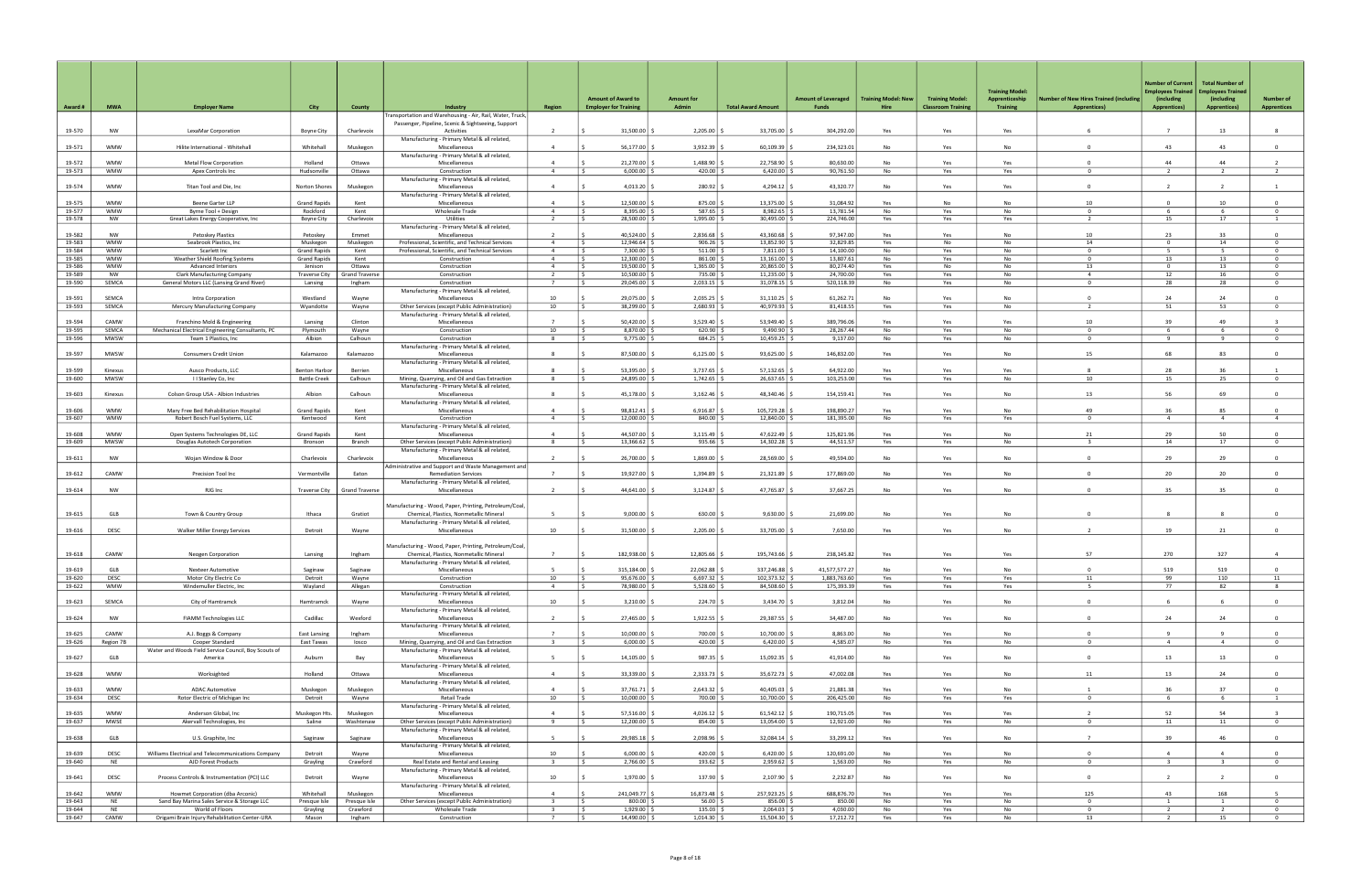| Award #          | <b>MWA</b>                | <b>Employer Name</b>                                                    | City                                       | County               | Industry                                                                                                                                           | <b>Region</b>                    | <b>Amount of Award to</b><br><b>Employer for Training</b> | <b>Amount for</b><br>Admin           | <b>Total Award Amount</b>  | <b>Amount of Leveraged</b><br><b>Funds</b> | <b>Training Model: New</b><br>Hire | <b>Training Model:</b><br><b>Classroom Training</b> | <b>Training Model:</b><br>Apprenticeship<br><b>Training</b> | <b>Number of New Hires Trained (including</b><br><b>Apprentices)</b> | <b>Number of Current</b><br><b>Employees Trained</b><br>(including)<br><b>Apprentices)</b> | <b>Total Number of</b><br><b>Employees Trained</b><br>(including<br><b>Apprentices)</b> | <b>Number of</b><br><b>Apprentices</b> |
|------------------|---------------------------|-------------------------------------------------------------------------|--------------------------------------------|----------------------|----------------------------------------------------------------------------------------------------------------------------------------------------|----------------------------------|-----------------------------------------------------------|--------------------------------------|----------------------------|--------------------------------------------|------------------------------------|-----------------------------------------------------|-------------------------------------------------------------|----------------------------------------------------------------------|--------------------------------------------------------------------------------------------|-----------------------------------------------------------------------------------------|----------------------------------------|
| 19-649           | GLB                       | Case Systems, Inc                                                       | Midland                                    | Midland              | Manufacturing - Primary Metal & all related,<br>Miscellaneous                                                                                      | -5                               | 67,909.00                                                 | 4,753.63                             | 72,662.63                  | 204,680.00                                 | Yes                                | Yes                                                 | No                                                          |                                                                      | 55                                                                                         | 56                                                                                      | $\overline{0}$                         |
|                  |                           |                                                                         |                                            |                      | Manufacturing - Primary Metal & all related,                                                                                                       |                                  |                                                           |                                      |                            |                                            |                                    |                                                     |                                                             |                                                                      |                                                                                            |                                                                                         |                                        |
| 19-652           | <b>WMW</b>                | Bravo LT                                                                | <b>Grand Rapids</b>                        | Kent                 | Miscellaneous<br>Manufacturing - Primary Metal & all related,                                                                                      | $\overline{4}$                   | 13,975.00                                                 | 978.25                               | 14,953.25                  | 36,737.61                                  | Yes                                | Yes                                                 | No                                                          |                                                                      |                                                                                            | 11                                                                                      | $\Omega$                               |
| 19-653           | CAMW                      | Enliven Software                                                        | <b>East Lansing</b>                        | Ingham               | Miscellaneous                                                                                                                                      | $\overline{7}$                   | 7.500.00                                                  | $525.00$ \ \$                        | 8,025.00                   | 7,225.00                                   | No                                 | Yes                                                 | <b>No</b>                                                   | $\Omega$                                                             | -5                                                                                         | -5                                                                                      | $\overline{0}$                         |
| 19-655           | GLB                       | Fullerton Tool Company, Inc                                             | Saginaw                                    | Saginaw              | Manufacturing - Primary Metal & all related,<br>Miscellaneous                                                                                      | - 5                              | 66,195.00                                                 | 4,633.65                             | 70,828.65                  | 225,820.33                                 | No                                 | Yes                                                 | No                                                          | $^{\circ}$                                                           | 91                                                                                         | 91                                                                                      | $\mathbf{0}$                           |
| 19-656           | <b>WMW</b>                | Brenner Excavating, Inc.                                                | Hopkins                                    | Allegan              | Manufacturing - Primary Metal & all related,<br>Miscellaneous                                                                                      | $\overline{4}$                   | 13,500.00                                                 | 945.00                               | 14,445.00                  | 16,659.48                                  | Yes                                | Yes                                                 | No                                                          | -5                                                                   | 14                                                                                         | 19                                                                                      | $\overline{0}$                         |
|                  |                           |                                                                         |                                            |                      |                                                                                                                                                    |                                  |                                                           |                                      |                            |                                            |                                    |                                                     |                                                             |                                                                      |                                                                                            |                                                                                         |                                        |
| 19-658           | <b>WMW</b>                | <b>Buist Electric</b>                                                   | <b>Byron Center</b>                        | Kent                 | Manufacturing - Wood, Paper, Printing, Petroleum/Coal,<br>Chemical, Plastics, Nonmetallic Mineral                                                  | $\overline{4}$                   | 64,125.00                                                 | 4,488.75                             | 68,613.75                  | 612,401.24                                 | Yes                                | Yes                                                 | Yes                                                         | 25                                                                   |                                                                                            | 30                                                                                      | 14                                     |
| 19-660           | <b>WMW</b>                | Camcar Plastics, Inc.                                                   | Muskegon                                   | Muskegon             | Construction<br>Manufacturing - Primary Metal & all related,                                                                                       | $\overline{4}$                   | 4,500.00                                                  | $315.00$ \$                          | 4,815.00                   | 5,830.00                                   | No                                 | Yes                                                 | No                                                          | $\Omega$                                                             | - 5                                                                                        | 5                                                                                       | $\overline{0}$                         |
| 19-661           | <b>MWSE</b>               | Ashcom Technologies                                                     | Ann Arbor                                  | Washtenaw            | Miscellaneous                                                                                                                                      | -9                               | 6,000.00                                                  | 420.00                               | 6,420.00                   | 7,918.00                                   | No                                 | Yes                                                 | No                                                          | $^{\circ}$                                                           | $\overline{4}$                                                                             | $\overline{4}$                                                                          | $\mathbf{0}$                           |
| 19-662           | <b>WMW</b>                | Carbon Green BioEnergy, LLC                                             | Lake Odessa                                | Ionia                | Manufacturing - Wood, Paper, Printing, Petroleum/Coal,<br>Chemical, Plastics, Nonmetallic Mineral                                                  | $\overline{4}$                   | 21,014.00                                                 | 1,470.98                             | 22,484.98                  | 40,566.28                                  | Yes                                | Yes                                                 | No                                                          |                                                                      | 28                                                                                         | 30                                                                                      | $\mathbf{0}$                           |
|                  |                           |                                                                         |                                            |                      | Manufacturing - Wood, Paper, Printing, Petroleum/Coal,                                                                                             |                                  |                                                           |                                      |                            |                                            |                                    |                                                     |                                                             |                                                                      |                                                                                            |                                                                                         |                                        |
| 19-663<br>19-664 | <b>DESC</b><br>MWSE       | <b>Cyber Security Solutions (CBI)</b><br>Avomeen Analytical, LLC        | Detroit<br>Ann Arbor                       | Wayne<br>Washtenaw   | Chemical, Plastics, Nonmetallic Mineral<br><b>Wholesale Trade</b>                                                                                  | 10<br>$\overline{9}$             | 46,500.00<br>7,800.00 \$                                  | 3,255.00<br>$546.00$ \$              | 49,755.00<br>8,346.00      | 8,640.00<br>10,011.00                      | <b>No</b><br>Yes                   | Yes<br>Yes                                          | Yes<br>No                                                   | $\Omega$<br>$\overline{z}$                                           | 11<br>6                                                                                    | 11<br>8                                                                                 | 10<br>$\overline{0}$                   |
| 19-670           | MWSE                      | CEI Composite Materials, LLC                                            | Manchester                                 | Washtenaw            | Professional, Scientific, and Technical Services                                                                                                   | 9                                | $26,045.00$ \$                                            | $1,823.15$ \$                        | 27,868.15                  | 789,883.00                                 | Yes                                | Yes                                                 | No                                                          | -5                                                                   | 17                                                                                         | 22                                                                                      | $\overline{0}$                         |
| 19-672<br>19-673 | <b>MWSE</b><br><b>WMW</b> | Dusty Whitney Automotive Group<br>Commercial Tool & Die                 | Dexter<br>Comstock Park                    | Washtenaw<br>Kent    | Manufacturing - Wood, Paper, Printing, Petroleum/Coal,<br>Chemical, Plastics, Nonmetallic Mineral<br>Mining, Quarrying, and Oil and Gas Extraction | $\overline{4}$                   | 12,040.00<br>51,400.00                                    | 842.80<br>3,598.00                   | 12,882.80<br>54,998.00     | 312,783.00<br>149,676.69                   | Yes<br>Yes                         | Yes<br>Yes                                          | No<br>Yes                                                   | $\overline{4}$                                                       | 34                                                                                         | 10<br>38                                                                                | $\overline{4}$                         |
|                  |                           |                                                                         |                                            |                      | Manufacturing - Primary Metal & all related,                                                                                                       |                                  |                                                           |                                      |                            |                                            |                                    |                                                     |                                                             |                                                                      |                                                                                            |                                                                                         |                                        |
| 19-675           | <b>WMW</b>                | Cooper Standard                                                         | Spring Lake                                | Ottawa               | Miscellaneous<br>Manufacturing - Primary Metal & all related,                                                                                      | $\overline{4}$                   | 8,142.86                                                  | 570.00                               | 8,712.86                   | 7,207.30                                   | Yes                                | Yes                                                 | <b>No</b>                                                   |                                                                      |                                                                                            | 13                                                                                      | $\Omega$                               |
| 19-676           | <b>MWSE</b>               | ePack, Inc                                                              | Ann Arbor                                  | Washtenaw            | Miscellaneous                                                                                                                                      | 9                                | 5,985.00                                                  | 418.95                               | 6,403.95                   | 6,303.00                                   | No                                 | Yes                                                 | No                                                          | $^{\circ}$                                                           | $\overline{4}$                                                                             | $\overline{4}$                                                                          | $\mathbf{0}$                           |
| 19-677           | GLB                       | Alloy Construcion Service, Inc.                                         | Midland                                    | Midland              | Manufacturing - Wood, Paper, Printing, Petroleum/Coal,<br>Chemical, Plastics, Nonmetallic Mineral                                                  | 5                                | 14,135.00                                                 | $989.45$ \$                          | 15,124.45                  | 35,107.00                                  | No                                 | Yes                                                 | No                                                          | $\Omega$                                                             | 22                                                                                         | 22                                                                                      | $\mathbf{0}$                           |
| 19-680           | <b>WMW</b>                | CQL, Inc                                                                | <b>Grand Rapids</b>                        | Kent                 | Manufacturing - Wood, Paper, Printing, Petroleum/Coal,<br>Chemical, Plastics, Nonmetallic Mineral                                                  | $\overline{4}$                   | 26,187.00                                                 | 1,833.09                             | 28,020.09                  | 54,253.76                                  | Yes                                | Yes                                                 | No                                                          |                                                                      | 12                                                                                         | 20                                                                                      | $\Omega$                               |
|                  | <b>MWSW</b>               | Stewart Industries, LLC                                                 | <b>Battle Creek</b>                        |                      | Manufacturing - Primary Metal & all related,                                                                                                       | 8                                | 11,865.00                                                 | 830.55                               | 12,695.55                  | 33,311.16                                  | No                                 |                                                     | No                                                          | $^{\circ}$                                                           | 10                                                                                         | 10                                                                                      | $\overline{0}$                         |
| 19-681           |                           |                                                                         |                                            | Calhoun              | Miscellaneous<br>Manufacturing - Primary Metal & all related,                                                                                      |                                  |                                                           |                                      |                            |                                            |                                    | Yes                                                 |                                                             |                                                                      |                                                                                            |                                                                                         |                                        |
| 19-682           | <b>MWSE</b>               | Gudel, Inc                                                              | Ann Arbor                                  | Washtenaw            | Miscellaneous<br>Manufacturing - Primary Metal & all related,                                                                                      | $\mathbf{q}$                     | 4,495.00                                                  | 314.65                               | 4.809.65                   | 5,225.00                                   | No                                 | Yes                                                 | <b>No</b>                                                   | $\Omega$                                                             |                                                                                            |                                                                                         | $\Omega$                               |
| 19-683           | SEMCA                     | <b>TWB Company</b>                                                      | Monroe                                     | Monroe               | Miscellaneous                                                                                                                                      |                                  | 21,585.00                                                 | 1,510.95                             | 23,095.95                  | 35,605.31                                  | No                                 | Yes                                                 | Yes                                                         | $^{\circ}$                                                           | 16                                                                                         | 16                                                                                      |                                        |
| 19-685<br>19-689 | Kinexus<br>MWSE           | Maynard Hospital, LLC dba Forte' Coffee<br>Kyocera Unimerco Tooling Inc | St. Joseph<br>Saline                       | Berrien<br>Washtenaw | Construction<br>Professional, Scientific, and Technical Services                                                                                   | $\mathbf{R}$<br>-9               | 21,099.00<br>48,000.00 \$                                 | 1,476.93<br>$3,360.00$ $\frac{5}{5}$ | 22,575.93<br>51,360.00     | 29,397.94<br>111,458.00                    | Yes<br>No                          | No<br>Yes                                           | No<br>No                                                    | 18<br>$\mathbf{0}$                                                   | $\Omega$<br>32                                                                             | 18<br>32                                                                                | $\overline{0}$<br>$\overline{0}$       |
|                  |                           |                                                                         |                                            |                      | Manufacturing - Primary Metal & all related,                                                                                                       |                                  |                                                           |                                      |                            |                                            |                                    |                                                     |                                                             |                                                                      |                                                                                            |                                                                                         |                                        |
| 19-690<br>19-692 | Kinexus<br>GLB            | Hanson Mold<br>Ingersoll CM Systems, LLC                                | St. Joseph<br>Midland                      | Berrien<br>Midland   | Miscellaneous<br>Professional, Scientific, and Technical Services                                                                                  | 8<br>5                           | 44,461.00<br>5,598.00 \$                                  | 3,112.27<br>$391.86$ \$              | 47,573.27<br>5,989.86      | 161,855.00<br>7,799.12                     | Yes<br>No                          | Yes<br>Yes                                          | Yes<br>No                                                   | 12<br>$\mathbf{0}$                                                   | 16<br>9                                                                                    | 28<br>9                                                                                 | $\overline{7}$<br>$\overline{0}$       |
| 19-693           | NW                        | Rec Boat Holdings, LLC                                                  | Cadillac                                   | Wexford              | Manufacturing - Primary Metal & all related,<br>Miscellaneous<br>Manufacturing - Primary Metal & all related,                                      | $\overline{2}$                   | 133,764.00                                                | 9,363.48                             | 143,127.48                 | 157,555.94                                 | Yes                                | Yes                                                 | No                                                          | 27                                                                   | 159                                                                                        | 186                                                                                     | $\mathbf{0}$                           |
| 19-697           | Macomb                    | <b>R&amp;E Automated Systems</b>                                        | <b>Bruce Township</b>                      | Macomb               | Miscellaneous                                                                                                                                      | 10                               | 222,450.00                                                | 15,571.50                            | 238,021.50                 | 658,229.75                                 | Yes                                | Yes                                                 | <b>No</b>                                                   | 49                                                                   | 100                                                                                        | 149                                                                                     | $\Omega$                               |
| 19-698<br>19-699 | <b>WMW</b><br><b>WMW</b>  | DealerOn<br>MudPenny                                                    | <b>Grand Rapids</b><br><b>Grand Rapids</b> | Kent<br>Kent         | Construction<br>Accommodation and Food Services                                                                                                    | $\overline{4}$<br>$\overline{4}$ | 36,600.00<br>9,000.00                                     | 2,562.00<br>$630.00$ \$              | 39,162.00<br>9,630.00      | 58,231.57<br>112,242.86                    | Yes<br>Yes                         | Yes<br>No                                           | No<br>No                                                    | 10<br>6                                                              | 28<br>$\overline{0}$                                                                       | 38<br>6                                                                                 | $\overline{0}$<br>$\overline{0}$       |
|                  |                           |                                                                         |                                            |                      | Manufacturing - Primary Metal & all related,                                                                                                       |                                  |                                                           |                                      |                            |                                            |                                    |                                                     |                                                             |                                                                      |                                                                                            |                                                                                         |                                        |
| 19-700<br>19-701 | MWSW<br><b>WMW</b>        | Zoetis LLC<br>Driesenga & Associates, Inc                               | Kalamazoo<br>Holland                       | Kalamazoo<br>Ottawa  | Miscellaneous<br>Retail Trade                                                                                                                      | $\overline{4}$                   | 14,633.00   1<br>7,645.00 \$                              | 1,024.31 S<br>$535.15$ \$            | 15,657.31<br>8,180.15      | 34,021,788.66<br>23,933.39                 | No.<br>Yes                         | Yes<br>Yes                                          | Yes<br>No                                                   | 6                                                                    | 12<br>-6                                                                                   | 12<br>12                                                                                | $\overline{0}$                         |
| 19-703           | <b>WMW</b>                | Dynamic Conveyor Corporation                                            | Norton Shores                              | Muskegon             | Manufacturing - Wood, Paper, Printing, Petroleum/Coal,<br>Chemical, Plastics, Nonmetallic Mineral                                                  | $\overline{4}$                   | 12,005.00                                                 | 840.35                               | 12,845.35                  | 33,161.07                                  | Yes                                | Yes                                                 | No                                                          | $\overline{2}$                                                       | $\overline{7}$                                                                             | $\mathbf{q}$                                                                            | $\overline{0}$                         |
| 19-704           | GLB                       | Mr. Chips, Inc                                                          | Pinconning                                 | Bay                  | Manufacturing - Food, Beverage, Tobacco, Textiles,<br>Apparel, Leather                                                                             | 5                                | 23,550.00 \$                                              | $1,648.50$ \$                        | 25,198.50                  | 59,010.00                                  | No                                 | Yes                                                 | No                                                          | $\overline{0}$                                                       | 20                                                                                         | 20                                                                                      | $\overline{0}$                         |
| 19-705           | <b>WMW</b>                | Eagle Industrial Group                                                  | Comstock Park                              | Kent                 | Manufacturing - Primary Metal & all related,<br>Miscellaneous                                                                                      | $\overline{4}$                   | $2,500.00$ \$                                             | 175.00 \$                            | 2,675.00                   | 5,510.00                                   | Yes                                | No                                                  | <b>No</b>                                                   | $\overline{2}$                                                       | $\overline{0}$                                                                             | $\overline{2}$                                                                          | $\overline{0}$                         |
| 19-707           | <b>WMW</b>                | Element Four                                                            | Kentwood                                   | Kent                 | Manufacturing - Wood, Paper, Printing, Petroleum/Coal,<br>Chemical, Plastics, Nonmetallic Mineral                                                  | $\overline{4}$                   | $3,980.00$ \$                                             | 278.60 \$                            | $4,258.60$ \$              | 7,632.76                                   | No                                 | Yes                                                 | No                                                          | $\Omega$                                                             | $\overline{3}$                                                                             | $\overline{\mathbf{3}}$                                                                 | $\overline{0}$                         |
| 19-708           | <b>WMW</b>                | Elevator Up                                                             | Grand Rapids                               | Kent                 | Manufacturing - Primary Metal & all related,<br>Miscellaneous                                                                                      | $\overline{4}$                   | 17,180.00 \$                                              | 1,202.60                             | 18,382.60                  | 39,224.24                                  | Yes                                | Yes                                                 | No                                                          | $\overline{4}$                                                       | 8                                                                                          | 12                                                                                      | $\overline{0}$                         |
|                  |                           |                                                                         |                                            |                      | Manufacturing - Primary Metal & all related,                                                                                                       |                                  |                                                           |                                      |                            |                                            |                                    |                                                     |                                                             |                                                                      |                                                                                            |                                                                                         |                                        |
| 19-709           | <b>WMW</b>                | Digital Tool & Die, Inc                                                 | Grandville                                 | Kent                 | Miscellaneous<br>Manufacturing - Primary Metal & all related,                                                                                      | $\overline{4}$                   | 64,020.00                                                 | 4,481.40                             | 68,501.40                  | 164,705.26                                 | Yes                                | Yes                                                 | No                                                          | $\overline{3}$                                                       | 49                                                                                         | 52                                                                                      | $\overline{0}$                         |
| 19-711           | <b>WMW</b>                | Engine Power Components, Inc                                            | Grand Haven                                | Ottawa               | Miscellaneous                                                                                                                                      | $\overline{4}$                   | $4,936.00$ \$                                             | $345.52$ \$                          | 5,281.52                   | 289,723.89                                 | No                                 | Yes                                                 | No                                                          | $\mathbf 0$                                                          | $\overline{4}$                                                                             | $\overline{4}$                                                                          | $\overline{0}$                         |
| 19-712           | <b>WMW</b>                | Extol, Inc                                                              | Zeeland                                    | Ottawa               | Manufacturing - Wood, Paper, Printing, Petroleum/Coal,<br>Chemical, Plastics, Nonmetallic Mineral<br>Manufacturing - Primary Metal & all related,  | $\overline{4}$                   | 43,878.00 \$                                              | 3,071.46                             | 46,949.46                  | 137,118.87                                 | Yes                                | Yes                                                 | Yes                                                         | 8                                                                    | 26                                                                                         | 34                                                                                      | $\overline{1}$                         |
| 19-713<br>19-714 | <b>WMW</b><br>GLB         | Founders Brewing Company<br>CareBuilders at Home                        | <b>Grand Rapids</b><br>Midland             | Kent<br>Midland      | Miscellaneous<br>Wholesale Trade                                                                                                                   | $\overline{4}$<br>$5^{\circ}$    | 15,000.00<br>$5,330.00$ \$                                | $1,050.00$ :<br>$373.10$ \$          | 16,050.00<br>$5,703.10$ \$ | 183,335.48<br>7,614.14                     | Yes<br><b>No</b>                   | Yes<br>Yes                                          | Yes<br>No                                                   | $\overline{z}$<br>$\mathbf{0}$                                       | $\overline{7}$<br>13                                                                       | $\overline{9}$<br>13                                                                    | $\overline{1}$<br>$\overline{0}$       |
|                  |                           |                                                                         |                                            |                      | Manufacturing - Primary Metal & all related,                                                                                                       |                                  |                                                           |                                      |                            |                                            |                                    |                                                     |                                                             |                                                                      |                                                                                            |                                                                                         |                                        |
| 19-715           | <b>WMW</b>                | Fusion IT, LLC                                                          | <b>Grand Rapids</b>                        | Kent                 | Miscellaneous<br>Manufacturing - Food, Beverage, Tobacco, Textiles,                                                                                | $\overline{4}$                   | 8,577.00 \$                                               | $600.39$ \$                          | 9,177.39                   | 15,959.00                                  | Yes                                | Yes                                                 | No                                                          | $\overline{2}$                                                       | $\overline{4}$                                                                             | 6                                                                                       | $\overline{0}$                         |
| 19-717           | Kinexus                   | Coca-Cola North America - Paw Paw                                       | Paw Paw                                    | Van Buren            | Apparel, Leather                                                                                                                                   |                                  | 121,617.00                                                | 8,513.19                             | 130,130.19                 | 110,765.00                                 | Yes                                | Yes                                                 | No                                                          | 37                                                                   | 71                                                                                         | 108                                                                                     | $\Omega$                               |
| 19-720           | <b>DESC</b>               | GD Top Notch Cleaning Service Inc                                       | Detroit                                    | Wayne                | Wholesale Trade<br>Manufacturing - Primary Metal & all related,                                                                                    | 10                               | 15,000.00 \$                                              | $1,050.00$ \$                        | 16,050.00                  | 26,400.00                                  | No                                 | Yes                                                 | No                                                          | $\Omega$                                                             | 10                                                                                         | 10                                                                                      | $\overline{0}$                         |
| 19-721           | <b>WMW</b>                | Greenville Tool & Die Company                                           | Greenville                                 | Montcalm             | Miscellaneous                                                                                                                                      | $\overline{4}$                   | $21,000.00$ :                                             | $1,470.00$ \$                        | 22,470.00                  | 56,917.33                                  | Yes                                | Yes                                                 | Yes                                                         |                                                                      |                                                                                            |                                                                                         | $\overline{7}$                         |
| 19-722           | WMW                       | Townsquare Media                                                        | <b>Grand Rapids</b>                        | Kent                 | Health Care and Social Assistance                                                                                                                  | $\overline{4}$                   | $2,695.00$ \$<br>I <                                      | $188.65$ \$                          | $2,883.65$ \$              | 64,363.00                                  | No                                 | Yes                                                 | No                                                          | $\mathbf{0}$                                                         | $\overline{2}$                                                                             | $\overline{2}$                                                                          | $\overline{0}$                         |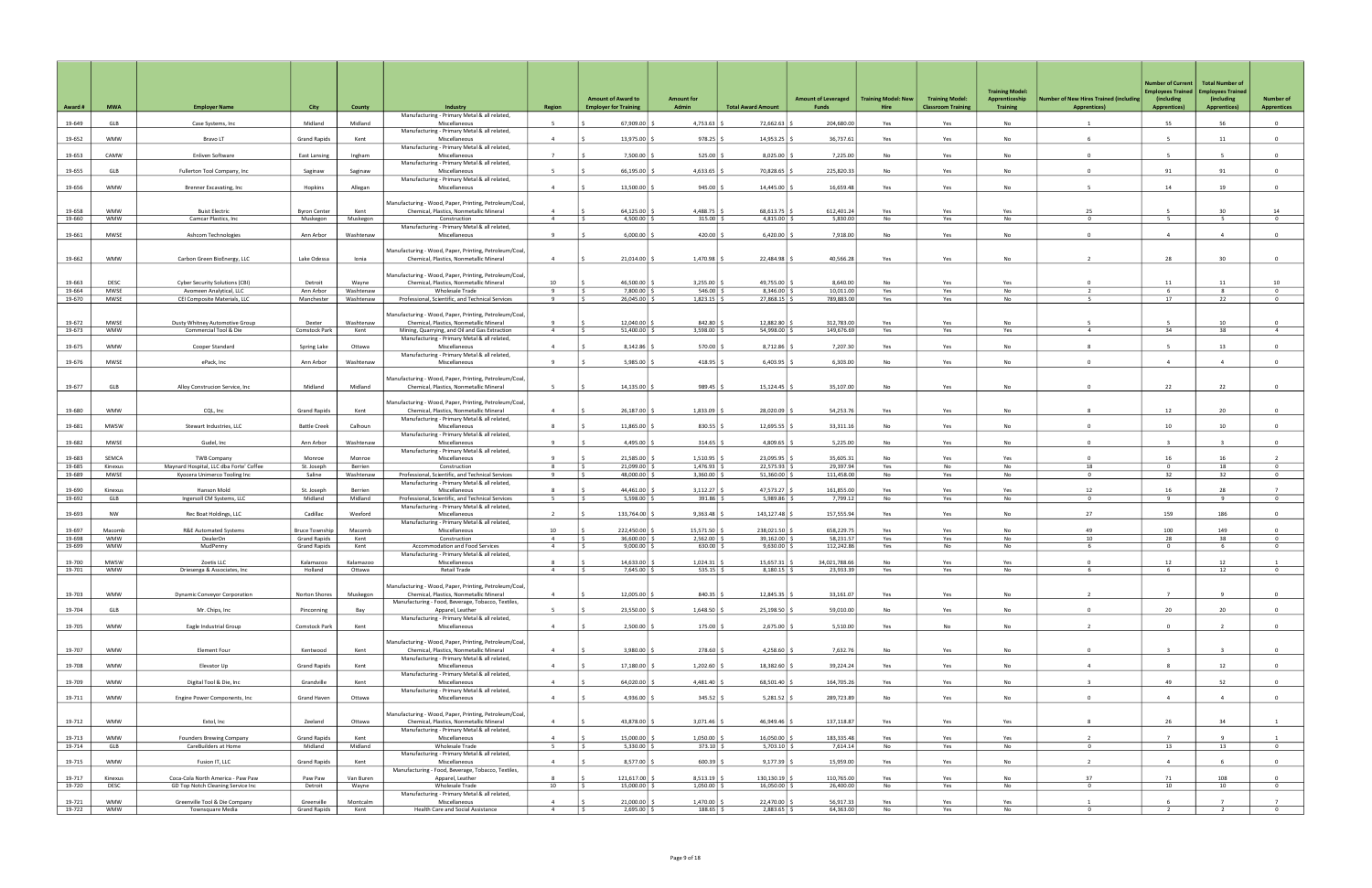| Award #          | <b>MWA</b>               | <b>Employer Name</b>                                                    | City                                       | <b>County</b>      | Industry                                                                                          | <b>Region</b>                    | <b>Amount of Award to</b><br><b>Employer for Training</b> | <b>Amount for</b><br>Admin | <b>Total Award Amount</b> | <b>Amount of Leveraged</b><br>Funds | <b>Training Model: New</b><br>Hire | <b>Training Model:</b><br><b>Classroom Training</b> | <b>Training Model:</b><br>Apprenticeship<br><b>Training</b> | <b>Iumber of New Hires Trained (including</b><br><b>Apprentices)</b> | <b>Number of Current</b><br><b>Imployees Trained</b><br>(including<br><b>Apprentices)</b> | <b>Total Number of</b><br><b>Employees Trained</b><br>(including<br><b>Apprentices)</b> | <b>Number of</b><br><b>Apprentices</b> |
|------------------|--------------------------|-------------------------------------------------------------------------|--------------------------------------------|--------------------|---------------------------------------------------------------------------------------------------|----------------------------------|-----------------------------------------------------------|----------------------------|---------------------------|-------------------------------------|------------------------------------|-----------------------------------------------------|-------------------------------------------------------------|----------------------------------------------------------------------|-------------------------------------------------------------------------------------------|-----------------------------------------------------------------------------------------|----------------------------------------|
|                  |                          |                                                                         |                                            |                    | Manufacturing - Food, Beverage, Tobacco, Textiles,                                                |                                  |                                                           |                            |                           |                                     |                                    |                                                     |                                                             |                                                                      |                                                                                           |                                                                                         |                                        |
| 19-723<br>19-724 | <b>WMW</b><br>CAMW       | Health Net of West Michigan<br>Spartan Motors                           | <b>Grand Rapids</b><br>Charlotte           | Kent<br>Eaton      | Apparel, Leather<br>Management of Companies and Enterprises                                       | $\Delta$<br>$\overline{7}$       | 8,960.00<br>113,776.00 \$                                 | 627.20<br>7,964.32         | 9,587.20<br>121,740.32    | 8,529.98<br>124,335.02              | Yes<br>Yes                         | Yes<br>Yes                                          | No<br>No                                                    | 14                                                                   | $\overline{1}$<br>80                                                                      | 6<br>94                                                                                 | $\overline{0}$<br>$\circ$              |
|                  |                          |                                                                         |                                            |                    |                                                                                                   |                                  |                                                           |                            |                           |                                     |                                    |                                                     |                                                             |                                                                      |                                                                                           |                                                                                         |                                        |
| 19-726           | Oakland                  | Spire Intergrated Systems                                               | Troy                                       | Oakland            | Manufacturing - Wood, Paper, Printing, Petroleum/Coal,<br>Chemical, Plastics, Nonmetallic Mineral | 10                               | 5.600.00                                                  | 392.00                     | 5.992.00                  | 8.714.88                            | Yes                                | Yes                                                 | <b>No</b>                                                   |                                                                      | $\overline{2}$                                                                            |                                                                                         | $\Omega$                               |
| 19-727           | WMW                      | Hungerford Technologies                                                 | <b>Grand Rapids</b>                        | Kent               | Construction                                                                                      | $\overline{4}$                   | $6,000.00$ \$<br>I S.                                     | $420.00$ \$                | 6,420.00                  | 3,673.14                            | Yes                                | Yes                                                 | No                                                          | $\mathbf{1}$                                                         | $\overline{\mathbf{3}}$                                                                   | $\overline{4}$                                                                          | $\overline{0}$                         |
|                  |                          |                                                                         |                                            |                    | Manufacturing - Wood, Paper, Printing, Petroleum/Coal,                                            |                                  |                                                           |                            |                           |                                     |                                    |                                                     |                                                             |                                                                      |                                                                                           |                                                                                         |                                        |
| 19-729           | Oakland                  | Shannon Precision Fastener, LLC                                         | <b>Auburn Hills</b>                        | Oakland            | Chemical, Plastics, Nonmetallic Mineral                                                           | 10                               | 11,245.00                                                 | 787.15                     | 12,032.15                 | 7.546.00                            | <b>No</b>                          | Yes                                                 | <b>No</b>                                                   | $\Omega$                                                             | 17                                                                                        | 17                                                                                      | $\Omega$                               |
| 19-730<br>19-732 | MWSW<br>WMW              | Bleistahl North America<br>Computer Rescue 911, LLC dba ITPartners+     | <b>Battle Creek</b><br><b>Grand Rapids</b> | Calhoun<br>Kent    | Health Care and Social Assistance<br>Construction                                                 | 8<br>$\overline{4}$              | 4,270.00<br>6,000.00                                      | 298.90<br>420.00           | 4,568.90<br>6,420.00      | 762,144.00<br>31,430.00             | No<br>Yes                          | Yes<br>Yes                                          | No<br>Yes                                                   | $\Omega$<br>$\overline{2}$                                           | -5<br><sup>1</sup>                                                                        | -5<br>$\overline{\mathbf{3}}$                                                           | $\mathbf{0}$<br>$\mathbf{1}$           |
|                  |                          |                                                                         |                                            |                    |                                                                                                   |                                  |                                                           |                            |                           |                                     |                                    |                                                     |                                                             |                                                                      |                                                                                           |                                                                                         |                                        |
| 19-733           | <b>NW</b>                | Manthei Veneer                                                          | Petoskey                                   | Emmet              | Manufacturing - Wood, Paper, Printing, Petroleum/Coal,<br>Chemical, Plastics, Nonmetallic Mineral | $\overline{\phantom{a}}$         | 14,925.00                                                 | 1,044.75                   | 15,969.75                 | 3.864.00                            | Yes                                | Yes                                                 | <b>No</b>                                                   |                                                                      | 13                                                                                        | 15                                                                                      | $\Omega$                               |
| 19-734           | <b>WMW</b>               | K&W Tool and Machine, Inc                                               | Greenville                                 | Montcalm           | Construction                                                                                      | $\overline{4}$                   | 3,000.00                                                  | 210.00                     | 3,210.00                  | 28,606.00                           | No                                 | Yes                                                 | Yes                                                         | $^{\circ}$                                                           |                                                                                           | $\mathbf{1}$                                                                            | <sup>1</sup>                           |
| 19-736           | <b>WMW</b>               | GE Aviation Muskegon (Johnson Technology)                               | Muskegon                                   | Muskegon           | Manufacturing - Primary Metal & all related,<br>Miscellaneous                                     | $\Delta$                         | 74.490.00                                                 | 5,214.30                   | 79.704.30                 | 188.950.55                          | Yes                                | Yes                                                 | Yes                                                         | 30                                                                   | 46                                                                                        | 76                                                                                      | $\overline{4}$                         |
|                  |                          |                                                                         |                                            |                    | Manufacturing - Primary Metal & all related,                                                      |                                  |                                                           |                            |                           |                                     |                                    |                                                     |                                                             |                                                                      |                                                                                           |                                                                                         |                                        |
| 19-737           | WMW                      | <b>TGW Systems</b>                                                      | <b>Grand Rapids</b>                        | Kent               | Miscellaneous                                                                                     | $\overline{4}$<br>$\overline{a}$ | 17,774.30<br>7.500.00<br>ı c                              | 1,244.20                   | 19,018.50<br>8,025.00     | 30,318.33                           | Yes                                | Yes                                                 | <b>No</b>                                                   | 12<br>$\Omega$                                                       | 5 <sup>5</sup>                                                                            | 18<br>5 <sup>5</sup>                                                                    | $\Omega$<br>$\overline{0}$             |
| 19-738           | <b>WMW</b>               | Ketchum Machine Company                                                 | Freeport                                   | Barry              | Construction<br>Manufacturing - Primary Metal & all related,                                      |                                  |                                                           | $525.00$ \$                |                           | 14,116.67                           | No                                 | Yes                                                 | No                                                          |                                                                      |                                                                                           |                                                                                         |                                        |
| 19-739           | <b>WMW</b>               | L3 Combat Propulsion Systems                                            | Muskegon                                   | Muskegon           | Miscellaneous                                                                                     | $\overline{a}$                   | 68,166.51                                                 | 4,771.66                   | 72,938.17                 | 185,704.83                          | Yes                                | Yes                                                 | No                                                          | 16                                                                   | 45                                                                                        | 61                                                                                      | $\Omega$                               |
| 19-740           | MWSW                     | Duncan Aviation, Inc                                                    | <b>Battle Creek</b>                        | Calhoun            | Manufacturing - Food, Beverage, Tobacco, Textiles,<br>Apparel, Leather                            | -8                               | 90,000.00                                                 | 6,300.00                   | 96,300.00                 | 396,101.00                          | Yes                                | Yes                                                 | No                                                          | 35                                                                   | 25                                                                                        | 60                                                                                      | $^{\circ}$                             |
|                  |                          |                                                                         |                                            |                    | Manufacturing - Primary Metal & all related,                                                      |                                  |                                                           |                            |                           |                                     |                                    |                                                     |                                                             |                                                                      |                                                                                           |                                                                                         |                                        |
| 19-743<br>19-745 | <b>WMW</b><br>WMW        | Federal-Mogul Powertrain, LLC<br>Lake Design & Manufacturing            | Greenville<br>Belding                      | Montcalm<br>Ionia  | Miscellaneous<br>Construction                                                                     | $\overline{a}$<br>$\overline{4}$ | 59,363.00<br>14,780.00                                    | 4,155.41<br>1,034.60       | 63,518.41<br>15,814.60    | 148,379.48<br>34,756.00             | Yes<br>Yes                         | Yes<br>Yes                                          | Yes<br>No                                                   | 14<br>$\overline{1}$                                                 | 32<br>14                                                                                  | 46<br>15                                                                                | $\overline{0}$                         |
| 19-746           | <b>WMW</b>               | Lakeshore Enviromental, Inc                                             | Grand Haven                                | Ottawa             | Finance and Insurance                                                                             | $\overline{a}$                   | 6,730.00                                                  | 471.10                     | 7,201.10                  | 7.507.88                            | No                                 | Yes                                                 | No                                                          | $\Omega$                                                             | -5                                                                                        | $\overline{5}$                                                                          | $\Omega$                               |
| 19-749<br>19-750 | WMW<br>Kinexus           | <b>Holland Plastics Corporation</b><br>ICM Products, Inc                | Grand Haven<br>Cassopolis                  | Ottawa<br>Cass     | Construction<br>Management of Companies and Enterprises                                           | $\overline{4}$<br>- 8            | $2,075.00$ \$<br>IS.<br>14,509.00                         | $145.25$ \$<br>1,015.63    | 2,220.25<br>15,524.63     | 13,859.43<br>12,670.00              | No<br>Yes                          | Yes<br>Yes                                          | No<br>No                                                    | $^{\circ}$<br>2                                                      | $\overline{4}$<br>16                                                                      | $\overline{4}$<br>18                                                                    | $^{\circ}$<br>$^{\circ}$               |
|                  |                          |                                                                         |                                            |                    |                                                                                                   |                                  |                                                           |                            |                           |                                     |                                    |                                                     |                                                             |                                                                      |                                                                                           |                                                                                         |                                        |
| 19-752           | <b>WMW</b>               | Bekins, Inc                                                             | Coopersville                               | Ottawa             | Manufacturing - Wood, Paper, Printing, Petroleum/Coal,<br>Chemical, Plastics, Nonmetallic Mineral | $\overline{a}$                   | 4,500.00                                                  | 315.00                     | 4,815.00                  | 9,000.00                            | Yes                                | No                                                  | No                                                          |                                                                      | $\Omega$                                                                                  |                                                                                         | $\overline{0}$                         |
| 19-754           | <b>WMW</b>               | <b>BCN Technical Services, Inc</b>                                      | Hastings                                   | Barry              | Construction                                                                                      | $\overline{4}$                   | 33,883.41 \$                                              | 2,371.84                   | 36,255.25                 | 189,184.79                          | Yes                                | Yes                                                 | No                                                          | 8                                                                    | 23                                                                                        | 31                                                                                      | $\overline{0}$                         |
| 19-755           | Kinexus                  | Michigan Die Casting, LLC                                               | Dowagiac                                   | Cass               | Manufacturing - Primary Metal & all related,<br>Miscellaneous                                     | $\mathbf{R}$                     | 23,760.00                                                 | 1,663.20                   | 25,423.20                 | 33,672.00                           | Yes                                | Yes                                                 | <b>No</b>                                                   | 15                                                                   |                                                                                           | 16                                                                                      | $\Omega$                               |
| 19-757           | WMW                      | Hutt Trucking Co, Inc                                                   | Holland                                    | Ottawa             | Health Care and Social Assistance                                                                 | $\overline{4}$                   | 19,500.00 \$                                              | 1,365.00                   | 20,865.00                 | 57,280.00                           | Yes                                | No                                                  | No                                                          | 14                                                                   | $\mathbf{0}$                                                                              | 14                                                                                      | $\circ$                                |
| 19-760           | <b>WMW</b>               |                                                                         |                                            |                    | Manufacturing - Primary Metal & all related,                                                      | $\Delta$                         | 27,400.00                                                 | 1,918.00                   |                           | 173,408.02                          |                                    |                                                     | No                                                          |                                                                      | 20                                                                                        | 27                                                                                      | $\Omega$                               |
| 19-761           | NF                       | Inontime<br><b>Grayling Main Street</b>                                 | Zeeland<br>Grayling                        | Ottawa<br>Crawford | Miscellaneous<br>Other Services (except Public Administration)                                    | $\overline{3}$                   | $1,375.00$ \ \$<br>IS.                                    | $96.25$ \$                 | 29,318.00<br>1,471.25     | 433.00                              | Yes<br>No                          | Yes<br>Yes                                          | No                                                          | $\Omega$                                                             | $\overline{1}$                                                                            | $\overline{1}$                                                                          | $\overline{0}$                         |
| 19-764           | WMW                      | Pierce Cedar Creek Institute                                            | Hastings                                   | Barry              | Other Services (except Public Administration)                                                     | $\overline{4}$                   | 10,500.00 \$<br>ΙŚ                                        | 735.00                     | 11,235.00                 | 20,597.00                           | No                                 | Yes                                                 | No                                                          | $\Omega$                                                             | $\overline{7}$                                                                            | $7^{\circ}$                                                                             | $\overline{0}$                         |
| 19-765           | WMW                      | Magna Mirrors of America Inc, dba Mirrors Alto                          | Alto                                       | Kent               | Manufacturing - Primary Metal & all related,<br>Miscellaneous                                     | $\overline{4}$                   | $63,125.00$ \$                                            | $4,418.75$ \:              | 67,543.75                 | 806,281.69                          | Yes                                | Yes                                                 | Yes                                                         | 35                                                                   | 6                                                                                         | 41                                                                                      | $\overline{\mathbf{3}}$                |
|                  |                          |                                                                         |                                            |                    |                                                                                                   |                                  |                                                           |                            |                           |                                     |                                    |                                                     |                                                             |                                                                      |                                                                                           |                                                                                         |                                        |
| 19-767           | <b>WMW</b>               | Magna Mirrors of America Inc dba Mirrors Holland                        | Holland                                    | Ottawa             | Manufacturing - Wood, Paper, Printing, Petroleum/Coal,<br>Chemical, Plastics, Nonmetallic Mineral | $\overline{4}$                   | 18,152.70                                                 | 1,270.69                   | 19,423.39                 | 35,725.92                           | Yes                                | No                                                  | No                                                          | 14                                                                   | $^{\circ}$                                                                                | 14                                                                                      | $\overline{0}$                         |
|                  |                          |                                                                         |                                            |                    | Manufacturing - Primary Metal & all related,                                                      |                                  |                                                           |                            |                           |                                     |                                    |                                                     |                                                             |                                                                      |                                                                                           |                                                                                         |                                        |
| 19-769           | <b>WMW</b>               | Mercy Health (Grand Rapids)                                             | <b>Grand Rapids</b>                        | Kent               | Miscellaneous<br>Manufacturing - Food, Beverage, Tobacco, Textiles,                               | $\overline{4}$                   | 60,000.00                                                 | 4,200.00                   | 64,200.00                 | 287,592.00                          | Yes                                | Yes                                                 | Yes                                                         | 27                                                                   | $\mathbf{q}$                                                                              | 36                                                                                      | 10                                     |
| 19-770           | <b>WMW</b>               | Mercy Health (Muskegon)                                                 | Muskegon                                   | Muskegon           | Apparel, Leather                                                                                  | $\overline{a}$                   | 52,500.00                                                 | 3,675.00                   | 56,175.00                 | 250,381.64                          | Yes                                | Yes                                                 | Yes                                                         | 23                                                                   |                                                                                           | 26                                                                                      |                                        |
| 19-771           | <b>WMW</b>               | Atlas Roofing Corporation                                               | <b>Byron Center</b>                        | Kent               | Professional, Scientific, and Technical Services<br>Manufacturing - Primary Metal & all related,  | $\overline{4}$                   | 6,000.00                                                  | 420.00                     | 6,420.00                  | 83,256.00                           | No                                 | Yes                                                 | Yes                                                         | $\Omega$                                                             | $\overline{2}$                                                                            | 2                                                                                       | $\overline{2}$                         |
| 19-773           | West Central             | Nestle - Gerber Products                                                | Fremont                                    | Newaygo            | Miscellaneous                                                                                     | $\overline{a}$                   | 61,295.00                                                 | 4,290.65                   | 65,585.65                 | 199,973.39                          | Yes                                | Yes                                                 | Yes                                                         |                                                                      | 43                                                                                        | 46                                                                                      |                                        |
| 19-774<br>19-775 | WMW<br>WMW               | Parkway Electric and Communications, LLC<br>Perception Engineering, LLC | Holland<br>Allendale                       | Ottawa<br>Ottawa   | Construction<br>Professional, Scientific, and Technical Services                                  | $\overline{4}$<br>$\overline{4}$ | 27,000.00<br>$1,944.25$ \$<br>I S.                        | 1,890.00<br>$136.10$ \$    | 28,890.00<br>2,080.35     | 230,684.00<br>2,135.84              | No<br>No                           | Yes<br>Yes                                          | Yes<br>No                                                   | $^{\circ}$<br>$\Omega$                                               | -9<br>$\overline{z}$                                                                      | 9<br>$\overline{2}$                                                                     | - 9<br>$\Omega$                        |
|                  |                          |                                                                         |                                            |                    | Manufacturing - Primary Metal & all related,                                                      |                                  |                                                           |                            |                           |                                     |                                    |                                                     |                                                             |                                                                      |                                                                                           |                                                                                         |                                        |
| 19-777           | Macomb                   | Drake Enterprises, Inc                                                  | linton Township                            | Macomb             | Miscellaneous<br>Manufacturing - Primary Metal & all related,                                     | 10                               | 27,092.00                                                 | 1,896.44                   | 28,988.44                 | 88,896.00                           | No                                 | Yes                                                 | No                                                          | $\Omega$                                                             | 23                                                                                        | 23                                                                                      | $\Omega$                               |
| 19-779           | Kinexus                  | Colson Group USA - Shepherd Caster                                      | St. Joseph                                 | Berrien            | Miscellaneous                                                                                     | -8                               | 157,230.00 \$                                             | 11,006.10                  | 168,236.10                | 496,753.80                          | Yes                                | Yes                                                 | No                                                          | 21                                                                   | 130                                                                                       | 151                                                                                     | $\overline{0}$                         |
| 19-780           | <b>WMW</b>               | Velocity USA                                                            | <b>Grand Rapids</b>                        | Kent               | Manufacturing - Primary Metal & all related,<br>Miscellaneous                                     | $\overline{4}$                   | $9,475.00$ \$                                             | 663.25                     | 10,138.25                 | 20,125.00                           | Yes                                | Yes                                                 | No                                                          | 1                                                                    | 13                                                                                        | 14                                                                                      | $\overline{0}$                         |
|                  |                          |                                                                         |                                            |                    | Manufacturing - Primary Metal & all related,                                                      |                                  |                                                           |                            |                           |                                     |                                    |                                                     |                                                             |                                                                      |                                                                                           |                                                                                         |                                        |
| 19-781           | West Central             | GHSP                                                                    | Hart                                       | Oceana             | Miscellaneous<br>Manufacturing - Primary Metal & all related,                                     | $\overline{4}$                   | 26,000.00 \$                                              | 1,820.00                   | 27,820.00                 | 120,279.00                          | No                                 | Yes                                                 | No                                                          | $\mathbf 0$                                                          | 36                                                                                        | 36                                                                                      | $\overline{0}$                         |
| 19-782           | <b>WMW</b>               | Ventura Manufacturing                                                   | Zeeland                                    | Ottawa             | Miscellaneous                                                                                     | $\overline{4}$                   | 34,748.50 \$                                              | 2,432.40                   | 37,180.90                 | 57,497.75                           | Yes                                | Yes                                                 | No                                                          | 14                                                                   | 20                                                                                        | 34                                                                                      | $\overline{0}$                         |
| 19-783           | <b>WMW</b>               | WestOne Corp (Westwind Construction)                                    | Grand Haven                                | Ottawa             | <b>Public Administration</b>                                                                      | $\overline{4}$                   | 12,750.00 \$                                              | 892.50 \$                  | 13,642.50                 | 24,525.58                           | Yes                                | Yes                                                 | No                                                          | 5                                                                    | 20                                                                                        | 25                                                                                      | $\overline{0}$                         |
| 19-787           | DESC                     | Yamasaki, Inc                                                           | Detroit                                    | Wayne              | Manufacturing - Primary Metal & all related,<br>Miscellaneous                                     | 10                               | $2,790.00$ \$                                             | 195.30                     | 2,985.30                  | 2,664.64                            | No                                 | Yes                                                 | No                                                          | $\mathbf 0$                                                          | $\overline{z}$                                                                            | $\overline{2}$                                                                          | $\overline{0}$                         |
|                  |                          |                                                                         |                                            |                    |                                                                                                   |                                  |                                                           |                            |                           |                                     |                                    |                                                     |                                                             |                                                                      |                                                                                           |                                                                                         |                                        |
| 19-788           | <b>WMW</b>               | <b>Stone Fox Staffing</b>                                               | <b>Grand Rapids</b>                        | Kent               | Manufacturing - Wood, Paper, Printing, Petroleum/Coal,<br>Chemical, Plastics, Nonmetallic Mineral | $\overline{4}$                   | 13,125.00                                                 | 918.75                     | 14,043.75                 | 42,243.58                           | Yes                                | Yes                                                 | No                                                          | $\overline{7}$                                                       | $\overline{2}$                                                                            | 9                                                                                       | $\overline{0}$                         |
|                  |                          |                                                                         |                                            |                    | Manufacturing - Primary Metal & all related,                                                      |                                  |                                                           |                            |                           |                                     |                                    |                                                     |                                                             |                                                                      |                                                                                           |                                                                                         |                                        |
| 19-789           | <b>WMW</b>               | MEC                                                                     | <b>Byron Center</b>                        | Kent               | Miscellaneous<br>Manufacturing - Primary Metal & all related,                                     | $\overline{4}$                   | 44,896.00   9                                             | 3,142.72                   | 48,038.72                 | 53,715.67                           | Yes                                | Yes                                                 | Yes                                                         | 15                                                                   | 24                                                                                        | 39                                                                                      | 1                                      |
| 19-791           | <b>WMW</b>               | Magna Mirrors of America, Inc dba Engineered Glass                      | Holland Twp.                               | Ottawa             | Miscellaneous                                                                                     | $\overline{4}$                   | 105,990.00 \$                                             | 7,419.30                   | 113,409.30                | 1,252,562.63                        | Yes                                | Yes                                                 | No                                                          | 39                                                                   | 42                                                                                        | 81                                                                                      | $\overline{0}$                         |
| 19-792           | <b>WMW</b>               | <b>Emerald Corporation</b>                                              | <b>Grand Rapids</b>                        | Kent               | Manufacturing - Primary Metal & all related,<br>Miscellaneous                                     | $\overline{4}$                   | 20,835.00                                                 | 1,458.45                   | 22,293.45                 | 12,942.01                           | Yes                                | Yes                                                 | No                                                          | $\overline{7}$                                                       | $\mathbf{q}$                                                                              | 16                                                                                      | $\mathbf{0}$                           |
| 19-794           | WMW                      | Gordon Food Service                                                     | Wyoming                                    | Kent               | Wholesale Trade                                                                                   | $\sim$ 4                         | 206,190.00 \$                                             | 14,433.30                  | 220,623.30                | 629,234.40                          | Yes                                | Yes                                                 | No                                                          | 39                                                                   | 228                                                                                       | 267                                                                                     | $\overline{0}$                         |
| 19-795           | <b>WMW</b>               | CTC Acquisition Company LLC, dba Grand Rapids Controls,<br>LLC          | Rockford                                   | Kent               | Manufacturing - Primary Metal & all related,<br>Miscellaneous                                     | $\overline{4}$                   | 35,930.00 \$                                              | 2,515.10                   | 38,445.10                 | 101,756.63                          | Yes                                | Yes                                                 | Yes                                                         |                                                                      | 19                                                                                        | 24                                                                                      | $\mathbf{1}$                           |
|                  |                          |                                                                         |                                            |                    | Manufacturing - Primary Metal & all related,                                                      |                                  |                                                           |                            |                           |                                     |                                    |                                                     |                                                             |                                                                      |                                                                                           |                                                                                         |                                        |
| 19-796<br>19-797 | <b>WMW</b><br><b>WMW</b> | Hungerford Nichols CPAs + Advisors<br>Jireh Metal Products, Inc         | <b>Grand Rapids</b><br>Grandville          | Kent<br>Kent       | Miscellaneous<br><b>Wholesale Trade</b>                                                           | $\overline{4}$<br>$\overline{4}$ | 17,500.00<br>42,900.00 \$                                 | 1,225.00<br>3,003.00       | 18,725.00<br>45,903.00    | 26,323.00<br>154,690.00             | Yes                                | Yes                                                 | No<br>Yes                                                   | $\overline{2}$                                                       | 25<br>25                                                                                  | 27<br>31                                                                                | $\overline{0}$                         |
| 19-798           | <b>WMW</b>               | Koops, Inc                                                              | Holland                                    | Allegan            | Construction                                                                                      | $\overline{4}$                   | IS.<br>40,405.00 \$<br>I S                                | 2,828.35                   | 43,233.35                 | 232,929.55                          | Yes<br>Yes                         | Yes<br>Yes                                          | Yes                                                         | 6<br>12                                                              | 10                                                                                        | 22                                                                                      | $\mathbf{1}$<br>$\overline{4}$         |
| 19-799           | <b>WMW</b>               | <b>MFP Automation Engineering</b>                                       | Hudsonville                                | Ottawa             | Construction                                                                                      | 4                                | $36,421.78$ \$<br>I S                                     | $2,549.52$ \$              | 38,971.30 \$              | 61,069.33                           | Yes                                | Yes                                                 | No                                                          | $\overline{4}$                                                       | 30                                                                                        | 34                                                                                      | $\overline{0}$                         |
|                  |                          |                                                                         |                                            |                    | Manufacturing - Wood, Paper, Printing, Petroleum/Coal,                                            |                                  |                                                           |                            |                           |                                     |                                    |                                                     |                                                             |                                                                      |                                                                                           |                                                                                         |                                        |
| 19-801           | <b>WMW</b>               | Ranger Die, Inc                                                         | Coopersville                               | Ottawa             | Chemical, Plastics, Nonmetallic Mineral                                                           | $\overline{4}$                   | 10,170.00 \$                                              | 711.90 \$                  | 10,881.90 \$              | 58,494.00                           | No                                 | Yes                                                 | Yes                                                         | $\overline{0}$                                                       | $\overline{7}$                                                                            | 7                                                                                       | $\overline{2}$                         |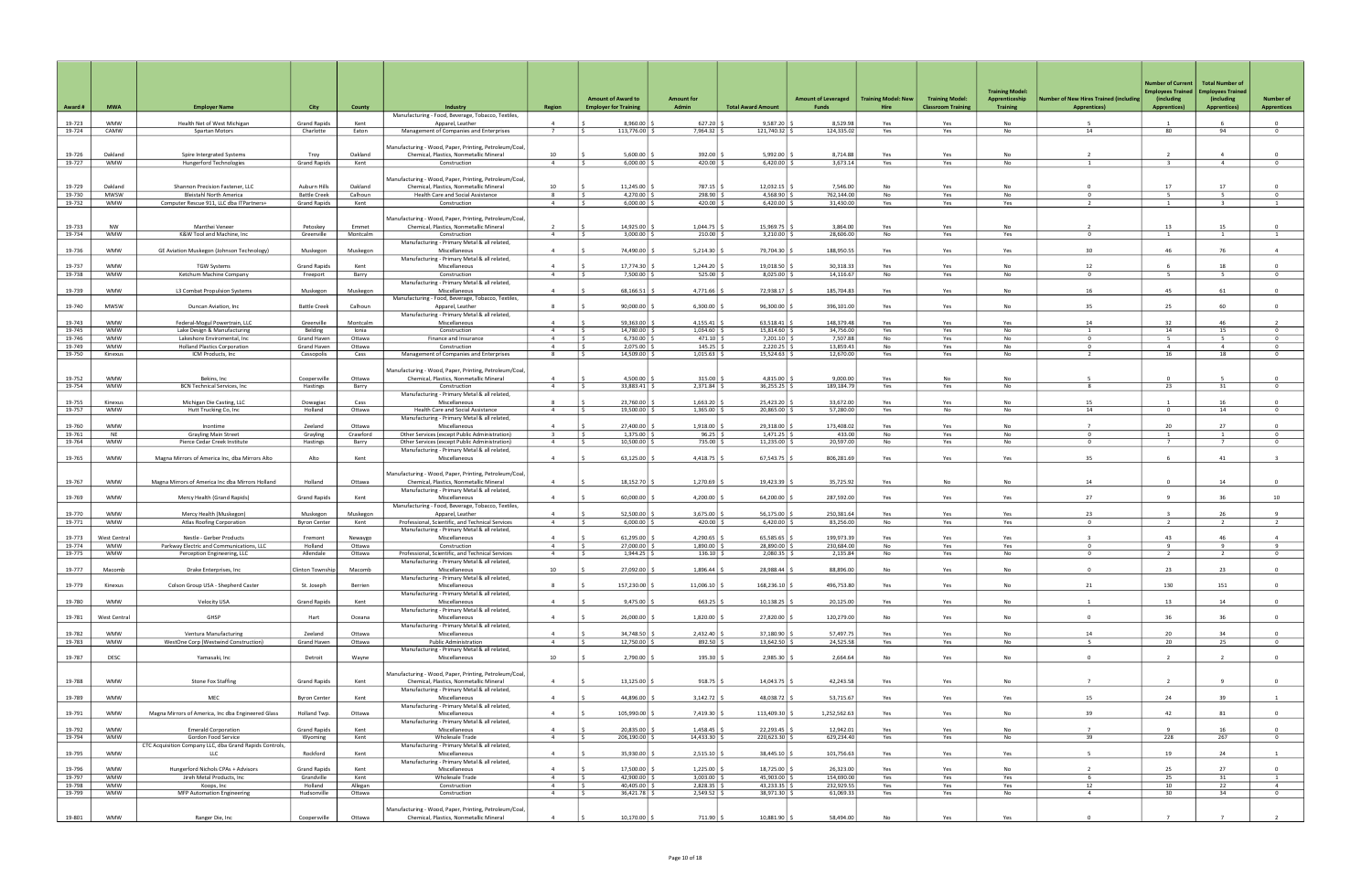|                  |                          |                                                                          |                                    |                       |                                                                                                   |                                  | <b>Amount of Award to</b>         | <b>Amount for</b>          |                           | <b>Amount of Leveraged</b> | <b>Training Model: New</b> | <b>Training Model:</b>    | <b>Training Model:</b><br>Apprenticeship | umber of New Hires Trained (including | <b>Number of Current</b><br><b>Employees Trained</b><br>(including | <b>Total Number of</b><br><b>Employees Trained</b><br>(including | <b>Number of</b>               |
|------------------|--------------------------|--------------------------------------------------------------------------|------------------------------------|-----------------------|---------------------------------------------------------------------------------------------------|----------------------------------|-----------------------------------|----------------------------|---------------------------|----------------------------|----------------------------|---------------------------|------------------------------------------|---------------------------------------|--------------------------------------------------------------------|------------------------------------------------------------------|--------------------------------|
| Award #          | <b>MWA</b>               | <b>Employer Name</b>                                                     | City                               | <b>County</b>         | Industry<br>Manufacturing - Primary Metal & all related,                                          | <b>Region</b>                    | <b>Employer for Training</b>      | Admin                      | <b>Total Award Amount</b> | Funds                      | Hire                       | <b>Classroom Training</b> | <b>Training</b>                          | <b>Apprentices)</b>                   | <b>Apprentices)</b>                                                | <b>Apprentices)</b>                                              | <b>Apprentices</b>             |
| 19-802           | NW                       | Kilwins Quality Confections                                              | Petoskey                           | Emmet                 | Miscellaneous                                                                                     | $\overline{\phantom{a}}$         | 26,552.00                         | 1,858.64                   | 28,410.64                 | 175,712.00                 | Yes                        | Yes                       | No                                       | 10                                    | 18                                                                 | 28                                                               | $\overline{0}$                 |
| 19-803           | <b>WMW</b>               | Herman Miller, Inc.                                                      | Zeeland                            | Ottawa                | Manufacturing - Primary Metal & all related,<br>Miscellaneous                                     | $\overline{a}$                   | 254,791.00                        | 17,835.37                  | 272,626.37                | 893,670.70                 | Yes                        | Yes                       | Yes                                      | 90                                    | 141                                                                | 231                                                              |                                |
| 19-804           | SEMCA                    | Ventower Industries                                                      | Monroe                             | Monroe                | Health Care and Social Assistance<br>Manufacturing - Primary Metal & all related,                 | $\mathbf{q}$                     | 65,450.18                         | 4,581.51                   | 70,031.69                 | 141,552.51                 | Yes                        | Yes                       | <b>No</b>                                | 40                                    | 12                                                                 | 52                                                               | $\mathbf 0$                    |
| 19-805           | <b>WMW</b>               | <b>CG Automation &amp; Fixture</b>                                       | Comstock Park                      | Kent                  | Miscellaneous                                                                                     | $\overline{a}$                   | 27,078.00                         | 1,895.46                   | 28,973.46                 | 94,537.68                  | Yes                        | Yes                       | Yes                                      | $\overline{a}$                        | 14                                                                 | 18                                                               | $\overline{2}$                 |
| 19-808           | <b>WMW</b>               | Die-Tech and Engineering, Inc                                            | <b>Grand Rapids</b>                | Kent                  | Manufacturing - Primary Metal & all related,<br>Miscellaneous                                     | $\overline{a}$                   | 14,127.26                         | 988.91                     | 15,116.17                 | 81,168.96                  | No                         | Yes                       | Yes                                      | $\Omega$                              | 8                                                                  | 8                                                                | $\overline{3}$                 |
| 19-809           | <b>WMW</b>               | THK Rhythm Automotive Michigan Corporation                               | Portland                           | Ionia                 | Manufacturing - Primary Metal & all related,<br>Miscellaneous                                     | $\overline{4}$                   | 72,094.78                         | 5,046.63                   | 77,141.41                 | 771,171.70                 | Yes                        | Yes                       | Yes                                      | 12                                    | 87                                                                 | 99                                                               | 1                              |
|                  |                          |                                                                          |                                    |                       | Manufacturing - Primary Metal & all related,                                                      |                                  |                                   |                            |                           |                            |                            |                           |                                          |                                       |                                                                    |                                                                  |                                |
| 19-810           | <b>WMW</b>               | Wright Plastic Products Co, LLC                                          | Sheridan                           | Montcalm              | Miscellaneous<br>Manufacturing - Food, Beverage, Tobacco, Textiles,                               | $\overline{4}$                   | 13,500.00                         | 945.00                     | 14,445.00                 | 170,054.00                 | No                         | Yes                       | No                                       | $\Omega$                              | 28                                                                 | 28                                                               | $\mathbf{0}$                   |
| 19-812           | <b>WMW</b>               | West Thomas Partners, LLC (dba Gluten Free Bar)                          | <b>Grand Rapids</b>                | Kent                  | Apparel, Leather                                                                                  | $\overline{4}$                   | 18,545.00                         | 1,298.15                   | 19,843.15                 | 39,633.90                  | Yes                        | Yes                       | <b>No</b>                                | 9                                     |                                                                    | 16                                                               | $\Omega$                       |
| 19-813           | WMW                      | Swoboda, Inc                                                             | Kentwood                           | Kent                  | Construction<br>Manufacturing - Primary Metal & all related,                                      | $\overline{4}$                   | 40,671.31 \$                      | 2,846.99                   | 43,518.30                 | 254,318.73                 | Yes                        | Yes                       | Yes                                      |                                       | 16                                                                 | 25                                                               | $\overline{4}$                 |
| 19-816           | <b>WMW</b>               | Eclipse Tool & Die, Inc                                                  | Wayland                            | Allegan               | Miscellaneous<br>Manufacturing - Primary Metal & all related,                                     | $\Delta$                         | 15,515.00                         | 1,086.05                   | 16,601.05                 | 197,615.69                 | Yes                        | Yes                       | Yes                                      |                                       |                                                                    | 10                                                               | $\overline{2}$                 |
| 19-817           | <b>WMW</b>               | Altron Automation                                                        | Hudsonville                        | Ottawa                | Miscellaneous                                                                                     | $\overline{4}$                   | 61,378.00                         | 4,296.46                   | 65,674.46                 | 191,619.64                 | Yes                        | Yes                       | Yes                                      | 10                                    | 44                                                                 | 54                                                               | $\overline{1}$                 |
| 19-818           | SEMCA                    | Marimba Auto, LLC                                                        | Canton                             | Wayne                 | Manufacturing - Primary Metal & all related,<br>Miscellaneous                                     | 10                               | 30,000.00                         | 2,100.00                   | 32,100.00                 | 114,100.00                 | Yes                        | Yes                       | <b>No</b>                                | $\mathbf{R}$                          | 17                                                                 | 20                                                               | $\overline{0}$                 |
| 19-820           | <b>WMW</b>               | <b>DME Milacron</b>                                                      | Greenville                         | Montcalm              | Accommodation and Food Services                                                                   | $\overline{4}$                   | 56,875.00                         | 3,981.25                   | 60,856.25                 | 69,758.05                  | Yes                        | Yes                       | No                                       | 10                                    | 35                                                                 | 45                                                               | $\overline{0}$                 |
| 19-821           | Kinexus                  | Hanson Systems LLC, dba Eagle Technologies Group                         | Bridgman                           | Berrien               | Manufacturing - Primary Metal & all related,<br>Miscellaneous                                     | -8                               | 78,287.00                         | 5,480.09                   | 83,767.09                 | 473,178.28                 | Yes                        | Yes                       | Yes                                      | 5                                     | 55                                                                 | 60                                                               | 15                             |
| 19-823           | WMW                      | Roskam Baking Company                                                    | Kentwood                           | Kent                  | Real Estate and Rental and Leasing                                                                | $\overline{4}$                   | 90,000.00                         | 6,300.00                   | 96,300.00                 | 299,198.50                 | Yes                        | Yes                       | Yes                                      | 9                                     | 47                                                                 | 56                                                               | $\overline{4}$                 |
|                  |                          |                                                                          |                                    |                       | Manufacturing - Wood, Paper, Printing, Petroleum/Coal,                                            |                                  |                                   |                            |                           |                            |                            |                           |                                          |                                       |                                                                    |                                                                  |                                |
| 19-825<br>19-826 | <b>WMW</b><br><b>WMW</b> | <b>Gentex Corporation</b><br>ArtiFlex Manufacturing                      | Zeeland<br><b>Grand Rapids</b>     | Ottawa<br>Kent        | Chemical, Plastics, Nonmetallic Mineral<br>Health Care and Social Assistance                      | $\Delta$<br>$\overline{4}$       | 72,368.86<br>75,745.00            | 5,065.82<br>5,302.15       | 77,434.68<br>81,047.15    | 134,437.41<br>191,299.71   | Yes<br>Yes                 | Yes<br>Yes                | Yes<br>Yes                               | 23                                    | 42<br>45                                                           | 50<br>68                                                         | $\overline{4}$                 |
| 19-828           | GLB                      | <b>GE Insulation Co</b>                                                  | Sanford                            | Midland               | Manufacturing - Primary Metal & all related,<br>Miscellaneous                                     | - 5                              | 7,159.00                          | 501.13                     | 7,660.13                  | 15,781.00                  | No                         | Yes                       | No                                       | $\Omega$                              | 53                                                                 | 53                                                               | $\mathbf{0}$                   |
|                  |                          |                                                                          |                                    |                       | Manufacturing - Primary Metal & all related,                                                      |                                  |                                   |                            |                           |                            |                            |                           |                                          |                                       |                                                                    |                                                                  |                                |
| 19-831           | GLB                      | Tannas Company a division of the Savant Group                            | Midland                            | Midland               | Miscellaneous<br>Manufacturing - Primary Metal & all related,                                     | $\overline{5}$                   | 35,662.00                         | 2,496.34                   | 38,158.34                 | 81,419.02                  | Yes                        | Yes                       | No                                       | $\overline{z}$                        | 47                                                                 | 49                                                               | $\overline{0}$                 |
| 19-832           | CAMW                     | Cameron Tool Corporation                                                 | Lansing                            | Ingham                | Miscellaneous                                                                                     | $\overline{7}$                   | 40,264.00                         | 2,818.48                   | 43,082.48                 | 99,657.87                  | Yes                        | Yes                       | Yes                                      |                                       | 24                                                                 | 29                                                               |                                |
| 19-836           | <b>WMW</b>               | West Michigan Fabrication Corp                                           | Belding                            | Ionia                 | Manufacturing - Primary Metal & all related,<br>Miscellaneous                                     | $\overline{4}$                   | 7,500.00                          | 525.00                     | 8,025.00                  | 11,371.93                  | Yes                        | Yes                       | No                                       |                                       |                                                                    |                                                                  | $\overline{0}$                 |
| 19-837           | <b>WMW</b>               | Walker Tool & Die, Inc                                                   | <b>Grand Rapids</b>                | Kent                  | Transportation and Warehousing - Postal, Courier,<br>Warehousing & Storage                        | $\overline{4}$                   | 20,625.00                         | 1,443.75                   | 22,068.75                 | 136,097.71                 | Yes                        | Yes                       | Yes                                      |                                       | -5                                                                 | 9                                                                | 5                              |
|                  |                          |                                                                          |                                    |                       | Manufacturing - Primary Metal & all related,                                                      |                                  |                                   |                            |                           |                            |                            |                           |                                          |                                       |                                                                    |                                                                  |                                |
| 19-838           | <b>WMW</b>               | Vista IT Group                                                           | <b>Grand Rapids</b>                | Kent                  | Miscellaneous<br>Manufacturing - Primary Metal & all related,                                     | $\Delta$                         | 8,000.00                          | 560.00                     | 8,560.00                  | 14,088.00                  | Yes                        | No                        | No                                       | 8                                     | $\Omega$                                                           | R                                                                | $\Omega$                       |
| 19-842<br>19-845 | <b>WMW</b><br><b>WMW</b> | Town & Country Group<br>Steeplechase Tool and Die                        | Zeeland<br>Lakeview                | Ottawa<br>Montcalm    | Miscellaneous<br>Construction                                                                     | $\overline{4}$                   | 14,462.47<br>11,100.00            | 1,012.37<br>777.00         | 15,474.84<br>11,877.00    | 26,079.50<br>55,433.34     | No<br>No                   | Yes<br>Yes                | No<br>Yes                                | $\Omega$<br>$\Omega$                  | 26                                                                 | 26<br>5.                                                         | $\overline{0}$                 |
|                  |                          |                                                                          |                                    |                       | Manufacturing - Food, Beverage, Tobacco, Textiles,                                                |                                  |                                   |                            |                           |                            |                            |                           |                                          |                                       |                                                                    |                                                                  |                                |
| 19-846           | CAMW                     | Peckham, Inc                                                             | Lansing                            | Ingham                | Apparel, Leather<br>Manufacturing - Primary Metal & all related,                                  | $\overline{7}$                   | 119,991.00 :                      | 8,399.37                   | 128,390.37                | 209,302.69                 | Yes                        | Yes                       | Yes                                      | 30                                    | 47                                                                 | 77                                                               | $\overline{7}$                 |
| 19-848           | <b>WMW</b>               | Star Truck Rentals, Inc.                                                 | <b>Grand Rapids</b>                | Kent                  | Miscellaneous                                                                                     | $\overline{4}$                   | 87,000.00                         | 6,090.00                   | 93,090.00                 | 834,400.00                 | Yes                        | Yes                       | Yes                                      | 20                                    | 9                                                                  | 29                                                               | 29                             |
| 19-849           | <b>WMW</b>               | Scherdel Sales & Technology, Inc                                         | Muskegon                           | Muskegon              | Manufacturing - Primary Metal & all related,<br>Miscellaneous                                     | $\Delta$                         | 46,152.60                         | 3,230.68                   | 49,383.28                 | 176,519.32                 | Yes                        | Yes                       | Yes                                      | 15                                    | 40                                                                 | 55                                                               |                                |
| 19-851           | WMW<br>WMW               | Seminole Shores Living Center                                            | Norton Shores                      | Muskegon              | Health Care and Social Assistance                                                                 | $\overline{4}$<br>$\overline{4}$ | $5,400.00$ \$<br>IS.              | 378.00                     | 5,778.00                  | 9,724.00<br>12,316.00      | Yes                        | No<br>No                  | No<br>No                                 | $\overline{a}$<br>$\overline{4}$      | $\Omega$<br>$^{\circ}$                                             | $\overline{4}$<br>$\overline{4}$                                 | $\overline{0}$<br>$^{\circ}$   |
| 19-852<br>19-853 | WMW                      | Sheldon Meadows Assisted Living Center<br>Royal Technologies Corporation | Hudsonville<br>Hudsonville         | Ottawa<br>Ottawa      | Health Care and Social Assistance<br>Health Care and Social Assistance                            | $\overline{4}$                   | 5,400.00<br>54,000.00             | 378.00<br>3,780.00         | 5,778.00<br>57,780.00     | 188,151.71                 | Yes<br>Yes                 | Yes                       | Yes                                      | 29                                    | $\overline{4}$                                                     | 33                                                               | $\overline{4}$                 |
|                  | <b>WMW</b>               |                                                                          |                                    |                       | Manufacturing - Primary Metal & all related,                                                      | $\overline{4}$                   |                                   |                            |                           |                            | No                         |                           | N <sub>0</sub>                           | $\Omega$                              | 20                                                                 | 20                                                               | $\Omega$                       |
| 19-854<br>19-856 | Kinexus                  | <b>Rolar Products</b><br>Compton, Inc                                    | Muskegon<br>South Haven            | Muskegon<br>Van buren | Miscellaneous<br>Health Care and Social Assistance                                                |                                  | 13,854.00<br>$9,885.00$ $\mid$ \$ | 969.78<br>$691.95$         | 14,823.78<br>10,576.95    | 123,300.38<br>90,351.00    | Yes                        | Yes<br>Yes                | No                                       |                                       |                                                                    |                                                                  |                                |
| 19-857           | <b>WMW</b>               | Real IT Solutions                                                        | Comstock Park                      | Kent                  | Retail Trade                                                                                      | $\overline{4}$                   | 4,500.00 \$<br>l \$               | $315.00$ \$                | 4,815.00                  | 8,072.00                   | No                         | Yes                       | No                                       | $\Omega$                              | $\overline{3}$                                                     | $\overline{\mathbf{3}}$                                          | $\Omega$                       |
| 19-858<br>19-859 | WMW<br>WMW               | Rapid Tooling Systems, Inc<br>Railside Assisted Living Center            | <b>Grand Rapids</b><br>Grand Haven | Kent<br>Ottawa        | Construction<br>Health Care and Social Assistance                                                 | $\overline{4}$<br>$\overline{4}$ | 2,625.00<br>$5,400.00$ \$<br>IS.  | $183.75$ \$<br>$378.00$ \$ | 2,808.75<br>5,778.00      | 12,770.63<br>11,032.60     | Yes<br>Yes                 | No<br>No                  | No<br>No                                 | 2<br>$\overline{4}$                   | $^{\circ}$<br>$\overline{0}$                                       | 2<br>$\overline{4}$                                              | $^{\circ}$<br>$\overline{0}$   |
|                  |                          |                                                                          |                                    |                       | Manufacturing - Primary Metal & all related,                                                      |                                  |                                   |                            |                           |                            |                            |                           |                                          |                                       |                                                                    |                                                                  |                                |
| 19-860           | Kinexus                  | Cass County Council on Aging (COA)                                       | Cassopolis                         | Cass                  | Miscellaneous<br>Manufacturing - Primary Metal & all related,                                     | -8                               | $21,631.00$ \$                    | $1,514.17$ $\mid$          | 23,145.17                 | 12,920.00                  | Yes                        | Yes                       | No                                       | 10                                    | 19                                                                 | 29                                                               | $\mathbf{0}$                   |
| 19-862           | NW                       | Bramer Machine, Inc                                                      | <b>Traverse City</b>               | Grand Traverse        | Miscellaneous                                                                                     | $\overline{2}$                   | $3,000.00$ $\frac{2}{3}$          | $210.00$ \$                | 3,210.00                  | 13,248.00                  | Yes                        | Yes                       | No                                       | 1                                     | $\mathbf{1}$                                                       | $\overline{2}$                                                   | $\overline{0}$                 |
| 19-863           | <b>WMW</b>               | Pridgeon & Clay, Inc                                                     | <b>Grand Rapids</b>                | Kent                  | Manufacturing - Primary Metal & all related,<br>Miscellaneous                                     | $\overline{a}$                   | 185,740.84                        | 13,001.86                  | 198,742.70                | 540,829.91                 | Yes                        | Yes                       | Yes                                      | 46                                    | 119                                                                | 165                                                              | 12                             |
| 19-866           | <b>WMW</b>               | Perrigo Company - Holland                                                | Holland                            | Ottawa                | Manufacturing - Primary Metal & all related,<br>Miscellaneous                                     | $\overline{4}$                   | 49,005.00 \$                      | 3,430.35                   | 52,435.35                 | 170,647.52                 | Yes                        | Yes                       | Yes                                      | 25                                    | 8                                                                  | 33                                                               | $\overline{\mathbf{3}}$        |
|                  |                          |                                                                          |                                    |                       |                                                                                                   |                                  |                                   |                            |                           |                            |                            |                           |                                          |                                       |                                                                    |                                                                  |                                |
| 19-867           | <b>WMW</b>               | Perrigo Company - Allegan                                                | Allegan                            | Allegan               | Manufacturing - Wood, Paper, Printing, Petroleum/Coal,<br>Chemical, Plastics, Nonmetallic Mineral | $\overline{4}$                   | 235,418.00                        | 16,479.26                  | 251,897.26                | 831,984.01                 | Yes                        | Yes                       | Yes                                      | 100                                   | 66                                                                 | 166                                                              | 13                             |
|                  |                          |                                                                          |                                    |                       | Manufacturing - Primary Metal & all related,                                                      |                                  |                                   |                            |                           |                            |                            |                           |                                          |                                       |                                                                    |                                                                  |                                |
| 19-868           | <b>WMW</b>               | <b>DME Milacron</b>                                                      | Troy                               | Oakland               | Miscellaneous<br>Manufacturing - Primary Metal & all related,                                     | 10                               | 73,500.00 \$                      | 5,145.00                   | 78,645.00                 | 126,358.40                 | Yes                        | Yes                       | No                                       | $\overline{4}$                        | 54                                                                 | 58                                                               | $\overline{0}$                 |
| 19-869<br>19-870 | SEMCA<br><b>WMW</b>      | Shiloh Industries<br>Material Transfer & Storage, Inc                    | Warren<br>Allegan                  | Macomb<br>Allegan     | Miscellaneous<br>Information                                                                      | 10<br>$\overline{4}$             | 10,800.00<br>$9,000.00$ \$<br>IS. | 756.00<br>$630.00$ \$      | 11,556.00<br>9,630.00     | 14,985.05<br>18,568.00     | No<br>Yes                  | Yes<br>No                 | No<br>No                                 | $\Omega$<br>6                         | 18<br>$\overline{0}$                                               | 18<br>6                                                          | $\mathbf{0}$<br>$\overline{0}$ |
| 19-871           | GLB                      | J.E. Johnson, Inc Mechanical Contractors                                 | Midland                            | Midland               | Professional, Scientific, and Technical Services                                                  | - 5                              | $14,628.10$ \$                    | $1,023.97$ \$              | 15,652.07                 | 6,528.06                   | Yes                        | Yes                       | Yes                                      | $\overline{\mathbf{3}}$               | 9                                                                  | 12                                                               | $\overline{\mathbf{3}}$        |
| 19-872           |                          |                                                                          |                                    |                       | Manufacturing - Food, Beverage, Tobacco, Textiles,                                                | -8                               | 19,050.00   9                     | 1,333.50                   | 20,383.50                 | 56,800.00                  |                            |                           | <b>No</b>                                |                                       | 18                                                                 | 19                                                               | $\overline{0}$                 |
|                  | Kinexus                  | Knouse Foods                                                             | Paw Paw                            | Van Buren             | Apparel, Leather<br>Manufacturing - Primary Metal & all related,                                  |                                  |                                   |                            |                           |                            | Yes                        | Yes                       |                                          |                                       |                                                                    |                                                                  |                                |
| 19-873           | WMW                      | Holland (Jackson)                                                        | Jackson                            | Jackson               | Miscellaneous<br>Manufacturing - Primary Metal & all related,                                     | -9                               | 6,000.00                          | 420.00                     | 6,420.00                  | 67,560.00                  | Yes                        | No                        | Yes                                      | $\overline{2}$                        | $\mathbf{0}$                                                       | $\overline{2}$                                                   | $\overline{2}$                 |
| 19-874           | <b>WMW</b>               | Holland (Wayland)                                                        | Wayland                            | Allegan               | Miscellaneous                                                                                     | $\overline{4}$                   | $24,000.00$ $\mid$ \$             | 1,680.00                   | 25,680.00 \$              | 70,030.00                  | Yes                        | No                        | Yes                                      | 8                                     | $\mathbf{0}$                                                       | 8                                                                | 8                              |
| 19-875           | Kinexus                  | <b>Manning Enterprises</b>                                               | Paw Paw                            | Van Buren             | Manufacturing - Primary Metal & all related,<br>Miscellaneous                                     | 8                                | 12,375.00 \$                      | 866.25                     | 13,241.25                 | 9,565.60                   | Yes                        | Yes                       | No                                       | 1                                     | $\mathbf{q}$                                                       | 10                                                               | $\overline{0}$                 |
| 19-876<br>19-877 | WMW<br><b>WMW</b>        | Grand Pines Assisted Living Center<br>DHE Plumbing and Mechanical        | Grand Haven<br>Hudsonville         | Ottawa<br>Ottawa      | Health Care and Social Assistance<br>Construction                                                 | $\overline{4}$<br>$\overline{4}$ | 5,400.00<br>$30,000.00$ $\mid$ 3  | 378.00<br>2,100.00         | 5,778.00<br>32,100.00     | 12,974.40<br>231,440.00    | Yes<br>Yes                 | No<br>Yes                 | No<br>Yes                                | $\overline{4}$<br>$\overline{4}$      | $\mathbf 0$<br>8 <sup>2</sup>                                      | 4<br>12                                                          | $\overline{0}$<br>8            |
|                  |                          |                                                                          |                                    |                       | Manufacturing - Primary Metal & all related,                                                      |                                  |                                   |                            |                           |                            |                            |                           |                                          |                                       |                                                                    |                                                                  |                                |
| 19-878           | SEMCA                    | T-Tool Company                                                           | Taylor                             | Wayne                 | Miscellaneous                                                                                     | 10                               | $5,640.00$ \$                     | 394.80 \$                  | 6,034.80                  | 8,355.31                   | No                         | Yes                       | No                                       | $\mathbf 0$                           |                                                                    |                                                                  | $\mathbf{0}$                   |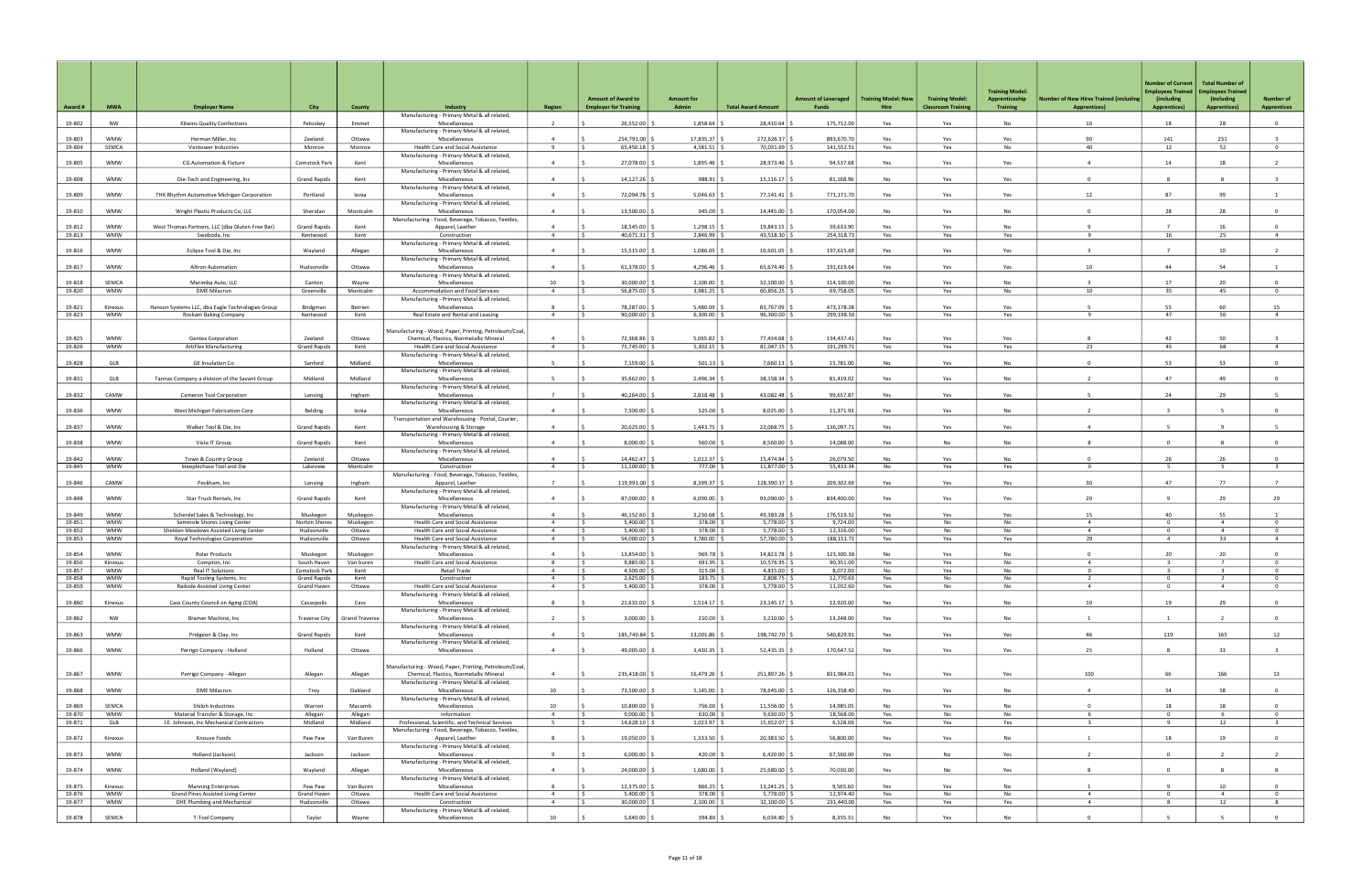|                  |                           |                                                                   |                                   |                        |                                                                                                                  |                     | <b>Amount of Award to</b>                | <b>Amount for</b>          |                               | <b>Amount of Leveraged</b> | <b>Training Model: New</b> | <b>Training Model:</b>   | <b>Training Model:</b><br>Apprenticeship | <b>Number of New Hires Trained (including</b> | Number of Current<br><b>Employees Trained</b><br>(including | <b>Total Number of</b><br><b>Employees Trained</b><br>(including | <b>Number of</b>                 |
|------------------|---------------------------|-------------------------------------------------------------------|-----------------------------------|------------------------|------------------------------------------------------------------------------------------------------------------|---------------------|------------------------------------------|----------------------------|-------------------------------|----------------------------|----------------------------|--------------------------|------------------------------------------|-----------------------------------------------|-------------------------------------------------------------|------------------------------------------------------------------|----------------------------------|
| Award#           | <b>MWA</b>                | <b>Employer Name</b>                                              | City                              | <b>County</b>          | Industry<br>Manufacturing - Primary Metal & all related,                                                         | Region              | <b>Employer for Training</b>             | Admin                      | <b>Total Award Amount</b>     | <b>Funds</b>               | <b>Hire</b>                | <b>Classroom Trainin</b> | <b>Training</b>                          | <b>Apprentices)</b>                           | <b>Apprentices)</b>                                         | <b>Apprentices)</b>                                              | <b>Apprentices</b>               |
| 19-879           | <b>WMW</b>                | Davon Manufacturing Company, Inc                                  | Zeeland                           | Ottawa                 | Miscellaneous                                                                                                    | $\overline{4}$      | 1,450.00                                 | 101.50                     | 1,551.50                      | 4,472.77                   | No                         | Yes                      | No                                       | $\Omega$                                      | $\overline{1}$                                              |                                                                  | $\overline{0}$                   |
| 19-881           | <b>WMW</b>                | NN Mobile Solutions. A Division of NN Inc.                        | Kentwood                          | Kent                   | Manufacturing - Primary Metal & all related,<br>Miscellaneous                                                    | $\overline{4}$      | 52,000.00                                | 3,640.00                   | 55,640.00                     | 365,842.00                 | Yes                        | Yes                      | Yes                                      |                                               | 18                                                          | 24                                                               | 12                               |
| 19-883           | GLB                       | Metal Sales Manufacturing Corporation                             | Bay City                          | Bav                    | Manufacturing - Primary Metal & all related,<br>Miscellaneous                                                    | - 5                 | 17,250.00                                | 1,207.50                   | 18,457.50                     | 22,006.00                  | No                         | Yes                      | <b>No</b>                                | $\Omega$                                      | 16                                                          | 16                                                               | $\Omega$                         |
| 19-884           | GLB                       | Three Rivers Corporation                                          | Midland                           | Midland                | Construction                                                                                                     | 5                   | 167,348.00<br>IS.                        | 11,714.36                  | 179,062.36 \$                 | 495,637.80                 | Yes                        | Yes                      | Yes                                      | 21                                            | 298                                                         | 319                                                              | 22                               |
| 19-885           | <b>WMW</b>                | Ely Manor Nursing & Rehabilitation Center                         | Allegan                           | Allegan                | Manufacturing - Primary Metal & all related,<br>Miscellaneous                                                    | $\Delta$            | 17,445.00                                | 1,221.15                   | 18,666.15                     | 17,069.47                  | Yes                        | Yes                      | <b>No</b>                                | 12                                            | $\overline{z}$                                              | 14                                                               | $\overline{0}$                   |
| 19-886           | <b>WMW</b>                | Essenburg Car Wash of Holland dba Quality Car Wash                |                                   | Ottawa                 | Administrative and Support and Waste Management and<br><b>Remediation Services</b>                               | $\overline{4}$      | 7,500.00                                 | 525.00                     | 8,025.00                      | 32,440.80                  | Yes                        | No                       | No                                       |                                               | $\Omega$                                                    |                                                                  | $\mathbf{0}$                     |
|                  |                           |                                                                   | Holland                           |                        |                                                                                                                  |                     |                                          |                            |                               |                            |                            |                          |                                          |                                               |                                                             |                                                                  |                                  |
| 19-887           | Kinexus                   | Pro Powder, Inc                                                   | South Haven                       | Van Buren              | Manufacturing - Wood, Paper, Printing, Petroleum/Coal,<br>Chemical, Plastics, Nonmetallic Mineral                |                     | 23,925.00                                | 1,674.75                   | 25,599.75 \$                  | 51,590.00                  | Yes                        | Yes                      | <b>No</b>                                |                                               |                                                             | 17                                                               | $\Omega$                         |
|                  |                           |                                                                   |                                   |                        | Manufacturing - Primary Metal & all related,                                                                     |                     |                                          |                            |                               |                            |                            |                          |                                          |                                               |                                                             |                                                                  |                                  |
| 19-889<br>19-890 | MWSW<br>Kinexus           | Cosma Casting Michigan (Magna)<br>Pro Services, Inc               | <b>Battle Creek</b><br>Portage    | Calhoun<br>Kalamazoo   | Miscellaneous<br>Construction                                                                                    | 8<br>- 8            | 80,739.00<br>141,000.00                  | 5,651.73<br>9,870.00       | 86,390.73<br>150,870.00       | 185,776.81<br>647,043.00   | Yes<br>Yes                 | Yes<br>Yes               | Yes<br>Yes                               | 30<br>50                                      | 57<br>28                                                    | 87<br>78                                                         | 24                               |
| 19-891           | <b>WMW</b>                | <b>Metal Technologies</b>                                         | Ravenna                           | Muskegon               | Manufacturing - Primary Metal & all related,<br>Miscellaneous                                                    | $\overline{4}$      | 37,430.56                                | 2,620.14                   | 40,050.70                     | 55,522.28                  | Yes                        | Yes                      | Yes                                      | 26                                            | $\overline{2}$                                              | 28                                                               |                                  |
| 19-892           | WMW                       | Herbruck Poultry Ranch, Inc                                       | Saranac                           | Ionia                  | Agriculture, Forestry, Fishing and Hunting                                                                       | $\overline{4}$      | 121,500.00                               | 8,505.00                   | 130,005.00                    | 1,208,828.24               | Yes                        | Yes                      | No                                       | 85                                            | - 5                                                         | 90                                                               | $\overline{0}$                   |
|                  |                           |                                                                   |                                   |                        | Fransportation and Warehousing - Air, Rail, Water, Truck,<br>Passenger, Pipeline, Scenic & Sightseeing, Support  |                     |                                          |                            |                               |                            |                            |                          |                                          |                                               |                                                             |                                                                  |                                  |
| 19-894           | Kinexus                   | Ralph Moyle, Inc                                                  | Mattawan                          | Van Buren              | Activities                                                                                                       |                     | 105,000.00                               | 7,350.00                   | 112,350.00                    | 873,475.00                 | Yes                        | Yes                      | Yes                                      | 30                                            | -5                                                          | 35                                                               | 35                               |
| 19-895           | <b>WMW</b>                | Plasan North America                                              | Walker                            | Kent                   | Manufacturing - Primary Metal & all related,<br>Miscellaneous                                                    | $\overline{4}$      | 56,160.00                                | 3,931.20                   | 60,091.20 \$                  | 227,620.77                 | Yes                        | Yes                      | No                                       | 32                                            | $\overline{7}$                                              | 39                                                               | $\overline{0}$                   |
|                  |                           |                                                                   |                                   |                        | Manufacturing - Wood, Paper, Printing, Petroleum/Coal,                                                           |                     |                                          |                            |                               |                            |                            |                          |                                          |                                               |                                                             |                                                                  |                                  |
| 19-896           | CAMW                      | Niowave, Inc                                                      | Lansing                           | Ingham                 | Chemical, Plastics, Nonmetallic Mineral                                                                          | $\overline{7}$      | 24,600.00                                | 1,722.00                   | 26,322.00                     | 58,552.00                  | Yes                        | Yes                      | No                                       |                                               | 10                                                          | 17                                                               | $\mathbf{0}$                     |
| 19-898           | Oakland                   | Shannon Precision Fastener, LLC                                   | Holly                             | Oakland                | Manufacturing - Primary Metal & all related,<br>Miscellaneous                                                    | 10                  | 2,958.00                                 | 207.06                     | 3,165.06                      | 2,722.00                   | No                         | Yes                      | <b>No</b>                                | $\overline{0}$                                | $\overline{2}$                                              | $\overline{2}$                                                   | $\overline{0}$                   |
|                  | MWSW                      |                                                                   |                                   |                        | Manufacturing - Primary Metal & all related,                                                                     | - 8                 | 65,225.00                                | 4,565.75                   |                               | 108,372.30                 |                            |                          |                                          | 10                                            | 20                                                          | 30                                                               |                                  |
| 19-899           |                           | Grace Health                                                      | <b>Battle Creek</b>               | Calhoun                | Miscellaneous<br>Manufacturing - Primary Metal & all related,                                                    |                     |                                          |                            | 69,790.75                     |                            | Yes                        | Yes                      | Yes                                      |                                               |                                                             |                                                                  | 14                               |
| 19-900           | <b>WMW</b>                | Holland (Romulus)                                                 | Romulus                           | Wayne                  | Miscellaneous<br>Manufacturing - Primary Metal & all related,                                                    | 10                  | 36,000.00                                | 2,520.00                   | 38,520.00                     | 300,870.00                 | Yes                        | No                       | Yes                                      | 12                                            | $\overline{0}$                                              | 12                                                               | 12                               |
| 19-901           | <b>WMW</b>                | Shape Corp                                                        | Grand Haven                       | Ottawa                 | Miscellaneous                                                                                                    | $\overline{a}$      | 133,095.00                               | 9,316.65                   | 142,411.65                    | 911,886.54                 | Yes                        | Yes                      | Yes                                      | 45                                            | 36                                                          | 81                                                               | 10                               |
| 19-902           | Kinexus                   | Petter Investments dba Riveer                                     | South Haven                       | Van buren              | Manufacturing - Primary Metal & all related,<br>Miscellaneous                                                    | - 8                 | 37,947.00                                | 2,656.29                   | 40,603.29                     | 8,860.00                   | Yes                        | Yes                      | No                                       | 11                                            | 25                                                          | 36                                                               | $\mathbf{0}$                     |
| 19-904           | <b>WMW</b>                | ODL, Inc                                                          | Zeeland                           | Ottawa                 | Manufacturing - Primary Metal & all related,<br>Miscellaneous                                                    | $\overline{4}$      | 44,666.00                                | 3,126.62                   | 47,792.62                     | 103.493.00                 | No                         | Yes                      | <b>No</b>                                | $\Omega$                                      | 37                                                          | 37                                                               | $\Omega$                         |
| 19-905           | DESC                      | Avalon International Breads                                       | Detroit                           | Wayne                  | Professional, Scientific, and Technical Services                                                                 | 10                  | 15,020.00<br>l S                         | 1,051.40                   | 16,071.40 \$                  | 18,013.00                  | No                         | Yes                      | No                                       | $\mathbf{0}$                                  | 15                                                          | 15                                                               | $\overline{0}$                   |
|                  |                           |                                                                   |                                   |                        | ransportation and Warehousing - Air, Rail, Water, Truck,<br>Passenger, Pipeline, Scenic & Sightseeing, Support   |                     |                                          |                            |                               |                            |                            |                          |                                          |                                               |                                                             |                                                                  |                                  |
| 19-906           | <b>WMW</b>                | <b>TNR Machine</b>                                                | Dowling                           | Barry                  | Activities                                                                                                       | $\overline{a}$      | 12,936.83                                | 905.58                     | 13,842.41 \$                  | 25,776.08                  | Yes                        | Yes                      | No                                       |                                               | 13                                                          | 15                                                               | $\Omega$                         |
| 19-908<br>19-909 | NW<br><b>WMW</b>          | Antrim Machine Products<br>St. Joseph Mercy Ann Arbor             | Mancelona<br>Ypsilanti            | Antrim<br>Washtenaw    | Retail Trade<br>Professional, Scientific, and Technical Services                                                 | - 9                 | 6,000.00<br>6,000.00<br>IS.              | 420.00<br>420.00           | 6,420.00<br>$6,420.00$ 9      | 9,067.00<br>10,710.00      | No.<br>Yes                 | Yes<br>No                | No<br>No                                 | $\Omega$<br>$\overline{4}$                    | $\overline{a}$<br>$\overline{0}$                            | $\overline{4}$<br>$\overline{4}$                                 | $\overline{0}$<br>$\overline{0}$ |
| 19-912           | <b>WMW</b>                | Coastal Automotive, LLC                                           | Holland                           | Allegan                | Health Care and Social Assistance                                                                                | $\overline{4}$      | 5,127.00<br>l S                          | 358.89                     | 5,485.89                      | 11,635.67                  | Yes                        | No                       | <b>No</b>                                | $\overline{4}$                                | $\Omega$                                                    | $\overline{4}$                                                   | $\overline{0}$                   |
| 19-914           | <b>WMW</b>                | <b>Advanced Tooling Systems</b>                                   | Comstock Park                     | Kent                   | Manufacturing - Primary Metal & all related,<br>Miscellaneous                                                    | $\overline{4}$      | 18,000.00                                | 1,260.00                   | 19,260.00 \$                  | 81,759.50                  | Yes                        | Yes                      | Yes                                      |                                               |                                                             |                                                                  | 5                                |
|                  |                           |                                                                   |                                   |                        | Manufacturing - Wood, Paper, Printing, Petroleum/Coal                                                            |                     |                                          |                            |                               |                            |                            |                          |                                          |                                               |                                                             |                                                                  |                                  |
| 19-915           | <b>WMW</b>                | Progressive AE                                                    | <b>Grand Rapids</b>               | Kent                   | Chemical, Plastics, Nonmetallic Mineral                                                                          | $\overline{4}$      | 13,990.00                                | 979.30                     | 14,969.30                     | 29,165.58                  | Yes                        | Yes                      | No                                       |                                               | 18                                                          | 24                                                               | $\Omega$                         |
| 19-916           | <b>WMW</b>                | Fomcore, LLC                                                      | Muskegon                          | Muskegon               | Manufacturing - Primary Metal & all related,<br>Miscellaneous                                                    | $\overline{4}$      | 15,600.00                                | 1,092.00                   | 16,692.00                     | 11,805.00                  | Yes                        | Yes                      | <b>No</b>                                | 8                                             | -6                                                          | 14                                                               | $\overline{0}$                   |
| 19-917           | <b>WMW</b>                | Meridian, Inc.                                                    | Spring Lake                       | Ottawa                 | Construction                                                                                                     | $\overline{4}$      | 103,963.00<br>IS.                        | 7,277.41                   | $111,240.41$ \$               | 1,031,476.00               | Yes                        | Yes                      | Yes                                      | 19                                            | 98                                                          | 117                                                              | $\overline{2}$                   |
| 19-918           | Kinexus                   | Spencer Manufacturing, Inc.                                       | South Haven                       | Van Buren              | Manufacturing - Primary Metal & all related,<br>Miscellaneous                                                    |                     | IS.<br>19,670.00                         | 1,376.90 S                 | 21,046.90   \$                | 26,273.00                  | Yes                        | Yes                      | No.                                      |                                               |                                                             | 17                                                               |                                  |
| 19-922           | Kinexus                   | St. Julian Wine Co Inc                                            | Paw Paw                           | Van Buren              | Manufacturing - Primary Metal & all related,<br>Miscellaneous                                                    | -8                  | 41,794.00                                | 2,925.58                   | 44,719.58 \$                  | 25,803.00                  | Yes                        | Yes                      | No                                       |                                               | 31                                                          | 34                                                               | $\Omega$                         |
|                  |                           |                                                                   |                                   |                        | Manufacturing - Primary Metal & all related,                                                                     |                     |                                          |                            |                               |                            |                            |                          |                                          |                                               |                                                             |                                                                  |                                  |
| 19-923<br>19-924 | MWSE<br>MWSE              | Leon Hand-Crafted Speakers, Inc.<br>Logic Quantum LLC             | Ann Arbor<br>Ann Arbor            | Washtenaw<br>Washtenaw | Miscellaneous<br>Information                                                                                     | 9<br>- 9            | 24,015.00<br>2,175.00                    | 1,681.05<br>$152.25$ \$    | 25,696.05<br>$2,327.25$ \$    | 60,288.00<br>1,669.00      | Yes<br>No                  | Yes<br>Yes               | No<br>No                                 | $\overline{3}$<br>$^{\circ}$                  | 17<br>-2                                                    | 20<br>$\overline{2}$                                             | $\overline{0}$<br>$\overline{0}$ |
|                  |                           |                                                                   |                                   |                        | Manufacturing - Wood, Paper, Printing, Petroleum/Coal,                                                           |                     |                                          |                            |                               |                            |                            |                          |                                          |                                               |                                                             |                                                                  |                                  |
| 19-926           | MWSE                      | Logic Solutions, Inc                                              | Ann Arbor                         | Washtenaw              | Chemical, Plastics, Nonmetallic Mineral                                                                          | $\overline{9}$      | $4,110.00$ :                             | 287.70 \$                  | 4,397.70 \$                   | 2,692.00                   | No                         | Yes                      | No                                       | $\overline{0}$                                | $\overline{4}$                                              | $\overline{a}$                                                   | $\overline{0}$                   |
| 19-927           | <b>WMW</b>                | <b>CG Plastics</b>                                                | Comstock Park                     | Kent                   | Manufacturing - Primary Metal & all related,<br>Miscellaneous                                                    | $\overline{4}$      | 2,750.00                                 | $192.50$ \$                | $2,942.50$ \$                 | 1,941.18                   | No                         | Yes                      | No                                       | $\overline{0}$                                | $\overline{2}$                                              | $\overline{2}$                                                   | $\overline{0}$                   |
|                  |                           | Navitas Advanced Solutions Group, LLC                             |                                   |                        | Manufacturing - Primary Metal & all related,                                                                     | $\mathbf{q}$        |                                          |                            |                               |                            |                            |                          |                                          |                                               |                                                             |                                                                  | $\Omega$                         |
| 19-929<br>19-930 | MWSE<br>MWSE              | Pollard Banknote                                                  | Ann Arbor<br>Ypsilanti            | Washtenaw<br>Washtenaw | Miscellaneous<br>Arts, Entertainment, and Recreation                                                             | 9                   | 18,463.00<br>22,500.00<br>IS.            | 1,292.41<br>$1,575.00$ \$  | 19,755.41<br>24,075.00 \$     | 22,704.50<br>477,355.00    | No<br>No                   | Yes<br>Yes               | No<br>Yes                                | $\mathbf 0$<br>$\mathbf{0}$                   | 17<br>11                                                    | 17<br>11                                                         | 4                                |
| 19-931           | Kinexus                   | <b>Tri-Mation Industries</b>                                      | Mattawan                          | Van Buren              | Manufacturing - Food, Beverage, Tobacco, Textiles,<br>Apparel, Leather                                           | 8                   | 21,532.00                                | 1,507.24                   | 23,039.24 \$                  | 533,840.00                 | Yes                        | Yes                      | Yes                                      | $\overline{4}$                                | 30                                                          | 34                                                               |                                  |
| 19-933           | <b>WMW</b>                | Spectrum Health                                                   | <b>Grand Rapids</b>               | Kent                   | Health Care and Social Assistance                                                                                | $\overline{4}$      | 238,705.00<br>IS.                        | $16,709.35$ \$             | 255,414.35 \$                 | 507,243.82                 | Yes                        | Yes                      | Yes                                      | 113                                           | 46                                                          | 159                                                              | 10                               |
| 19-934           | MWSE                      | Sensors, Inc.                                                     | Saline                            | Washtenaw              | Manufacturing - Primary Metal & all related,<br>Miscellaneous                                                    | - 9                 | 20,700.00                                | 1,449.00                   | 22,149.00 \$                  | 21,706.31                  | Yes                        | Yes                      | No                                       | 1                                             | 19                                                          | 20                                                               | $\mathbf{0}$                     |
| 19-936           | MWSE                      | SimuQuest                                                         | Ann Arbor                         | Washtenaw              | Professional, Scientific, and Technical Services                                                                 | 9                   | 7,449.00<br>I\$.                         | $521.43$ \$                | 7,970.43 \$                   | 4,476.00                   | No                         | Yes                      | No                                       | $\mathbf{0}$                                  | 6                                                           | 6                                                                | $\overline{0}$                   |
| 19-938<br>19-940 | <b>WMW</b><br>MWSE        | Cherry Street Services, Inc (dba Cherry Health)<br>UIS SCADA, Inc | <b>Grand Rapids</b><br>Dexter     | Kent<br>Washtenaw      | Health Care and Social Assistance<br>Health Care and Social Assistance                                           | $\overline{4}$<br>9 | 150,803.77<br>I S<br>39,744.00 \$<br>I S | 10,556.26<br>2,782.08 \$   | 161,360.03 \$<br>42,526.08 \$ | 248,221.14<br>74,564.00    | Yes<br>Yes                 | Yes<br>Yes               | Yes<br>No                                | 94<br>$\overline{\mathbf{3}}$                 | $\overline{4}$<br>27                                        | 98<br>30                                                         | $\overline{4}$<br>$\overline{0}$ |
|                  |                           |                                                                   |                                   |                        | Manufacturing - Primary Metal & all related,                                                                     |                     |                                          |                            |                               |                            |                            |                          |                                          |                                               |                                                             |                                                                  |                                  |
| 19-942<br>19-944 | MWSE<br>MWSE              | Zero Hour Parts (Spot Design)<br>A Plus Electric, Inc             | Ann Arbor<br>Clarklake            | Washtenaw<br>Jackson   | Miscellaneous<br>Health Care and Social Assistance                                                               | $\mathbf{q}$<br>9   | 17,850.00<br>10,126.00                   | 1,249.50<br>708.82 \$      | 19,099.50<br>10,834.82 \$     | 15,201.00<br>400.00        | No<br>No                   | Yes<br>Yes               | No<br>No                                 | $\mathbf 0$<br>$\mathbf{0}$                   | 15<br>$\overline{7}$                                        | 15<br>7                                                          | $\Omega$<br>$\overline{0}$       |
| 19-945           | <b>WMW</b>                | Feyen Zylstra, LLC                                                | <b>Grand Rapids</b>               | Kent                   | Construction                                                                                                     |                     | I \$<br>206,485.00<br>IS.                | 14,453.95 \$               | 220,938.95                    | 899,199.85                 | Yes                        | <b>Yes</b>               | Yes                                      | $-43$                                         | 77                                                          | 120                                                              | $\overline{21}$                  |
| 19-946<br>19-947 | <b>WMW</b><br>MWSE        | Parker Hannifin Corporation - Richland<br>A.F. Smith Electric     | Richland<br>Ypsilanti             | Kalamazoo<br>Washtenaw | Manufacturing - Wood, Paper, Printing, Petroleum/Coal,<br>Manufacturing - Wood, Paper, Printing, Petroleum/Coal, |                     | 10,500.00<br>I><br>9,000.00              | $735.00$ \$<br>$630.00$ \$ | $11,235.00$ \$<br>9,630.00    | 46,676.00<br>79,780.48     | Yes<br>No.                 | Yes<br>Yes               | Yes<br>No.                               | 5                                             |                                                             | 6<br>$6 -$                                                       | <b>1</b><br>ত                    |
| 19-948           | SEMCA                     | Metrex Research, LLC                                              | Romulus                           | Wavne                  | Professional, Scientific, and Technical Services                                                                 | 10                  | 27,900.00<br>ΙS                          | 1,953.00                   | 29,853.00                     | 451,984.43                 | Yes                        | Yes                      | No                                       | 12                                            | - 9                                                         | 21                                                               | $\overline{0}$                   |
| 19-949<br>19-950 | <b>MWSE</b><br><b>WMW</b> | American Tooling Center, Inc.<br>Agape Plastics, Inc              | Grass Lake<br><b>Grand Rapids</b> | Jackson<br>Kent        | Manufacturing - Primary Metal & all related,<br>Manufacturing - Wood, Paper, Printing, Petroleum/Coal,           |                     | 143,461.00<br>30,045.00                  | 10,042.27<br>2,103.15      | 153,503.27 \$<br>32,148.15    | 510,162.00<br>125,062.94   | <b>Yes</b><br><b>Yes</b>   | Yes<br><b>Yes</b>        | <b>Yes</b><br>N <sub>o</sub>             | 25<br>13                                      | -79                                                         | 104<br>22                                                        | -8                               |
|                  |                           | Shipston Aluminum Technologies, dba Busche Aluminum               |                                   |                        | Manufacturing - Primary Metal & all related,                                                                     |                     |                                          |                            |                               |                            |                            |                          |                                          |                                               |                                                             |                                                                  |                                  |
| 19-951           | <b>WMW</b>                | Technologies                                                      | Fruitport                         | Ottawa                 | Miscellaneous                                                                                                    | $\overline{4}$      | 27,690.00                                | 1,938.30                   | 29,628.30 \$                  | 172,521.50                 | No                         | Yes                      | Yes                                      | $\overline{0}$                                | 26                                                          | 26                                                               | $\overline{4}$                   |
| 19-952           | MWSE                      | America's Preferred Home Warranty                                 | Jackson                           | Jackson                | Professional, Scientific, and Technical Services                                                                 | 9                   | l \$<br>31,732.00 \$                     | $2,221.24$ \$              | 33,953.24 \$                  | 546,560.00                 | Yes                        | Yes                      | No                                       | 15                                            | 85                                                          | 100                                                              | $\overline{0}$                   |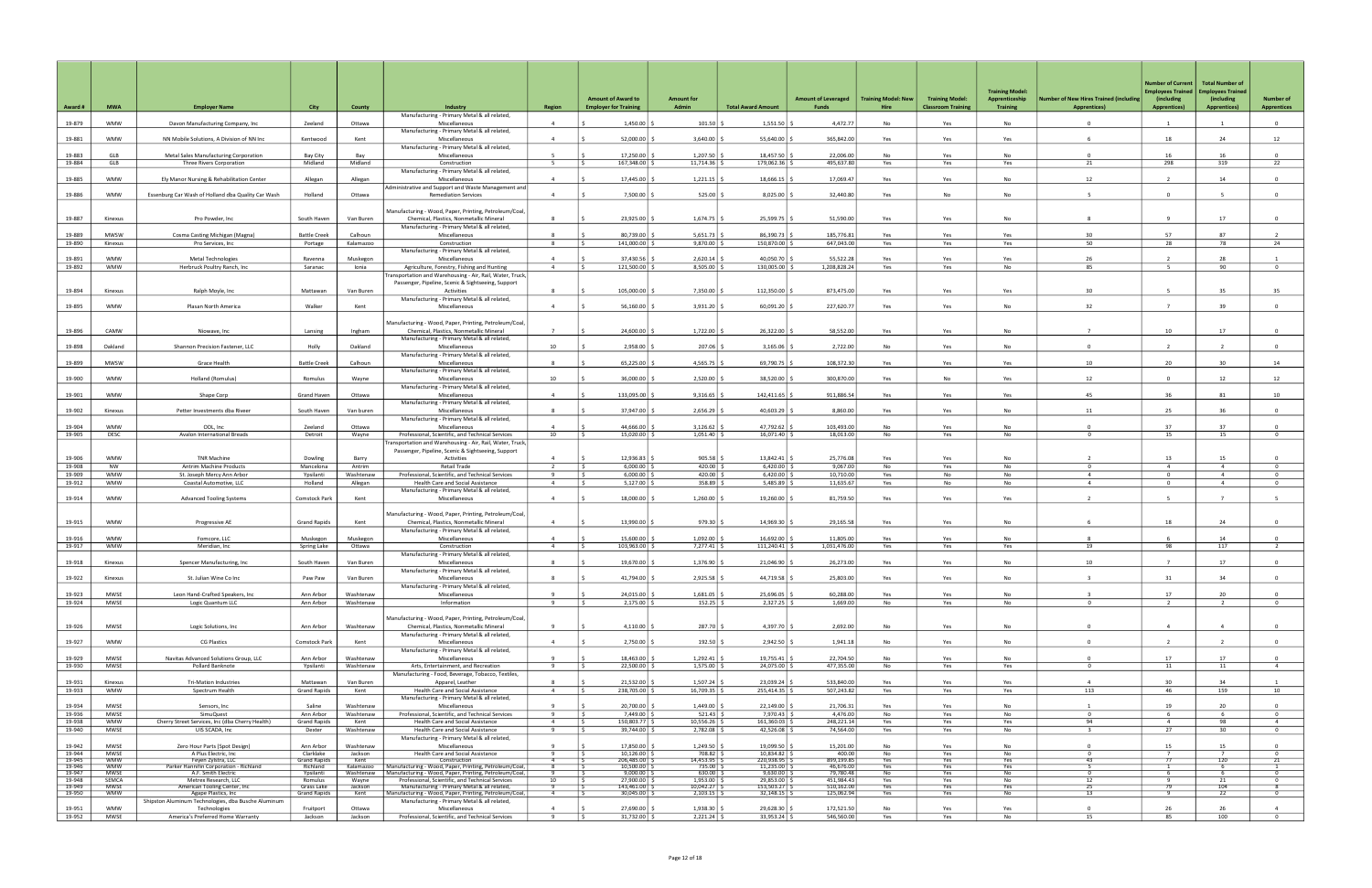|                  |                           |                                                          |                                     |                    |                                                                                                   |                                  |                                                           |                                       |                           |                                     |                                    |                                                     | <b>Training Model:</b>            |                                                              | <b>Number of Current</b><br><b>Employees Trained</b> | <b>Total Number of</b><br><b>Employees Trained</b> |                                        |
|------------------|---------------------------|----------------------------------------------------------|-------------------------------------|--------------------|---------------------------------------------------------------------------------------------------|----------------------------------|-----------------------------------------------------------|---------------------------------------|---------------------------|-------------------------------------|------------------------------------|-----------------------------------------------------|-----------------------------------|--------------------------------------------------------------|------------------------------------------------------|----------------------------------------------------|----------------------------------------|
| Award #          | <b>MWA</b>                | <b>Employer Name</b>                                     | City                                | County             | Industry                                                                                          | <b>Region</b>                    | <b>Amount of Award to</b><br><b>Employer for Training</b> | Amount for<br>Admin                   | <b>Total Award Amount</b> | <b>Amount of Leveraged</b><br>Funds | <b>Training Model: New</b><br>Hire | <b>Training Model:</b><br><b>Classroom Training</b> | Apprenticeship<br><b>Training</b> | umber of New Hires Trained (including<br><b>Apprentices)</b> | (including<br><b>Apprentices)</b>                    | (including<br><b>Apprentices)</b>                  | <b>Number of</b><br><b>Apprentices</b> |
| 19-954           | MWSE                      | Brembo North America                                     | Homer                               | Calhoun            | Manufacturing - Primary Metal & all related,<br>Miscellaneous                                     | 8                                | 94,070.00                                                 | $6,584.90$ :                          | 100,654.90                | 368,918.00                          | No                                 | Yes                                                 | Yes                               | $\Omega$                                                     | 65                                                   | 65                                                 | 5                                      |
|                  |                           |                                                          |                                     |                    |                                                                                                   |                                  |                                                           |                                       |                           |                                     |                                    |                                                     |                                   |                                                              |                                                      |                                                    |                                        |
| 19-955           | <b>WMW</b>                | Middleville Tool & Die                                   | Middleville                         | Barry              | Manufacturing - Wood, Paper, Printing, Petroleum/Coal,<br>Chemical, Plastics, Nonmetallic Mineral | $\overline{4}$                   | 66,467.25                                                 | 4,652.71                              | 71,119.96                 | 300,530.05                          | Yes                                | Yes                                                 | Yes                               | 15                                                           | 29                                                   | 44                                                 | -5                                     |
|                  |                           |                                                          |                                     |                    | Manufacturing - Wood, Paper, Printing, Petroleum/Coal,                                            |                                  |                                                           |                                       |                           |                                     |                                    |                                                     |                                   |                                                              |                                                      |                                                    |                                        |
| 19-957           | <b>WMW</b>                | <b>Specialty Tooling Systems</b>                         | <b>Grand Rapids</b>                 | Kent               | Chemical, Plastics, Nonmetallic Mineral<br>Manufacturing - Primary Metal & all related,           | $\overline{4}$                   | 6,000.00                                                  | 420.00                                | 6,420.00                  | 12,720.00                           | Yes                                | No                                                  | No                                | $\overline{4}$                                               | $\Omega$                                             | $\overline{4}$                                     | $\overline{0}$                         |
| 19-958           | Kinexus                   | Halo Super Cars, Inc.                                    | <b>Benton Harbor</b>                | Berrien            | Miscellaneous                                                                                     | 8                                | $5,500.00$ $\mid$ \$                                      | $385.00$ \$                           | 5,885.00                  | 4,541.90                            | Yes                                | Yes                                                 | No                                |                                                              | $\overline{3}$                                       | $\overline{a}$                                     | $\overline{0}$                         |
| 19-959<br>19-962 | MWSE<br>MWSE              | Caster Concepts, Inc<br><b>Consumers Energy</b>          | Albion<br>Jackson                   | Jackson<br>Jackson | Other Services (except Public Administration)<br>Utilities                                        | 9<br>$\mathbf{q}$                | 30,239.00<br>456,750.00                                   | $2,116.73$ \$<br>31,972.50            | 32,355.73<br>488,722.50   | 102,508.00<br>3,928,317.00          | No<br>Yes                          | Yes<br>Yes                                          | Yes<br>Yes                        | $^{\circ}$<br>48                                             | 22<br>293                                            | 22<br>341                                          | $\overline{\mathbf{3}}$<br>70          |
| 19-963           | <b>WMW</b>                | <b>Ultimate Gaging Systems</b>                           | <b>Grand Rapids</b>                 | Kent               | Manufacturing - Wood, Paper, Printing, Petroleum/Coal                                             | $\overline{4}$                   | 17,057.00                                                 | 1,193.99                              | 18,250.99                 | 79,541.58                           | Yes                                | Yes                                                 | Yes                               | $\overline{\mathbf{3}}$                                      | 5 <sup>5</sup>                                       | 8                                                  | $\overline{4}$                         |
| 19-964           | MWSE                      | Crankshaft Machine Group                                 | Jackson                             | Jackson            | Health Care and Social Assistance                                                                 | 9                                | 13,380.00 \$                                              | $936.60$ \$                           | 14,316.60                 | 1,318,415.00                        | No                                 | Yes                                                 | Yes                               | $\mathbf{0}$                                                 | 8                                                    | 8                                                  | $\mathbf{1}$                           |
| 19-966           | MWSE                      | Diversified Engineering and Plastics, LLC                | Jackson                             | Jackson            | Manufacturing - Wood, Paper, Printing, Petroleum/Coal,<br>Chemical, Plastics, Nonmetallic Mineral | -9                               | 21,285.00                                                 |                                       | 22,774.95 \$              | 61,570.36                           | Yes                                | Yes                                                 | No                                | $\overline{4}$                                               | 14                                                   | 18                                                 | $\overline{0}$                         |
|                  |                           |                                                          |                                     |                    | Manufacturing - Wood, Paper, Printing, Petroleum/Coal,                                            |                                  |                                                           |                                       |                           |                                     |                                    |                                                     |                                   |                                                              |                                                      |                                                    |                                        |
| 19-968<br>19-970 | <b>MWSE</b><br><b>WMW</b> | Diversified Precision Products, Inc.<br>Disher           | Spring Arbor<br>Zeeland             | Jackson<br>Ottawa  | Chemical, Plastics, Nonmetallic Mineral<br>Professional, Scientific, and Technical Services       | $\overline{4}$                   | 13,460.00<br>$10.500.00$ $\pm$                            | 942.20<br>735.00                      | 14,402.20<br>11,235.00    | 178,564.00<br>26,262.25             | No<br>No                           | Yes<br>Yes                                          | No<br>No                          | $\Omega$                                                     | 10<br>$\overline{7}$                                 | 10<br>$\overline{7}$                               | $\Omega$<br>$\Omega$                   |
|                  |                           |                                                          |                                     |                    | Manufacturing - Primary Metal & all related,                                                      |                                  |                                                           |                                       |                           |                                     |                                    |                                                     |                                   |                                                              |                                                      |                                                    |                                        |
| 19-971<br>19-972 | CAMW<br><b>WMW</b>        | JLL - Wayne County                                       | Romulus                             | Wayne<br>Kent      | Miscellaneous                                                                                     | 10<br>$\overline{4}$             | 21,750.00<br>1,000.00                                     | 1,522.50<br>70.00 \$                  | 23,272.50<br>1,070.00     | 38,200.00<br>5,060.00               | No                                 | Yes<br>No                                           | No<br>No                          | $\overline{1}$                                               | 15                                                   | 15<br>$\mathbf{1}$                                 | $^{\circ}$<br>$\overline{0}$           |
|                  |                           | Guo Ji Tooling Systems                                   | <b>Grand Rapids</b>                 |                    | Health Care and Social Assistance<br>Manufacturing - Primary Metal & all related,                 |                                  |                                                           |                                       |                           |                                     | Yes                                |                                                     |                                   |                                                              |                                                      |                                                    |                                        |
| 19-974           | Kinexus                   | Albemarle Corporation                                    | South Haven                         | Van Buren          | Miscellaneous                                                                                     |                                  | 75,277.00                                                 | 5,269.39                              | 80,546.39                 | 485,245.00                          | Yes                                | Yes                                                 | Yes                               | 12                                                           | 35                                                   | 47                                                 | 15                                     |
| 19-975           | <b>MWSE</b>               | Great Lakes Industry, Inc                                | Jackson                             | Jackson            | Manufacturing - Primary Metal & all related,<br>Miscellaneous                                     | $\mathbf{q}$                     | 29,725.00                                                 | 2,080.75                              | 31,805.75                 | 48,578.30                           | Yes                                | Yes                                                 | Yes                               | 6                                                            | 14                                                   | 20                                                 | 1                                      |
|                  |                           |                                                          |                                     |                    | Fransportation and Warehousing - Air, Rail, Water, Truck,                                         |                                  |                                                           |                                       |                           |                                     |                                    |                                                     |                                   |                                                              |                                                      |                                                    |                                        |
| 19-976           | MWSE                      | Henry Ford Allegiance Health                             | Jackson                             | Jackson            | Passenger, Pipeline, Scenic & Sightseeing, Support<br>Activities                                  |                                  | 82,500.00                                                 | 5,775.00                              | 88,275.00                 | 289,260.00                          | Yes                                | No                                                  | No                                | 59                                                           | $\Omega$                                             | 59                                                 | $\mathbf{0}$                           |
|                  |                           |                                                          |                                     |                    | Manufacturing - Primary Metal & all related,                                                      |                                  |                                                           |                                       |                           |                                     |                                    |                                                     |                                   |                                                              |                                                      |                                                    |                                        |
| 19-977           | MWSE                      | Huron Valley Electric                                    | Ann Arbor                           | Washtenaw          | Miscellaneous                                                                                     | 9                                | 46,500.00   9                                             | 3,255.00                              | 49,755.00                 | 418,793.00                          | No                                 | Yes                                                 | Yes                               | $\Omega$                                                     | 27                                                   | 27                                                 | $\overline{4}$                         |
|                  |                           |                                                          |                                     |                    | Manufacturing - Wood, Paper, Printing, Petroleum/Coal,                                            |                                  |                                                           |                                       |                           |                                     |                                    |                                                     |                                   |                                                              |                                                      |                                                    |                                        |
| 19-979<br>19-980 | MWSE<br><b>WMW</b>        | Industrial Steel Treating, Co<br>Star Crane & Hoist, Inc | Jackson<br>Allendale                | Jackson<br>Ottawa  | Chemical, Plastics, Nonmetallic Mineral<br>Mining, Quarrying, and Oil and Gas Extraction          | <b>q</b><br>$\overline{4}$       | 20,405.00<br>39,300.00                                    | 1,428.35<br>2,751.00                  | 21,833.35<br>42,051.00    | 81,659.00<br>98,589.77              | Yes<br>Yes                         | Yes<br>Yes                                          | Yes<br>Yes                        | -5                                                           | 8<br>32                                              | 13<br>37                                           | $\overline{2}$                         |
|                  |                           |                                                          |                                     |                    | Manufacturing - Primary Metal & all related,                                                      |                                  |                                                           |                                       |                           |                                     |                                    |                                                     |                                   |                                                              |                                                      |                                                    |                                        |
| 19-981<br>19-986 | <b>WMW</b><br><b>WMW</b>  | Firstronic, LLC<br>Hulst Jepsen Physical Therapy, Inc    | Grand Rapids<br><b>Grand Rapids</b> | Kent<br>Kent       | Miscellaneous<br>Construction                                                                     | $\overline{4}$<br>$\overline{a}$ | 159,000.00<br>42,944.00                                   | $11,130.00$ $\frac{8}{3}$<br>3,006.08 | 170,130.00<br>45,950.08   | 1,599,248.30<br>65,629.73           | Yes<br>Yes                         | Yes<br>Yes                                          | No<br>No                          | 30<br>$\mathbf{q}$                                           | 76<br>42                                             | 106<br>51                                          | $\overline{0}$<br>$\overline{0}$       |
|                  |                           |                                                          |                                     |                    | Manufacturing - Primary Metal & all related,                                                      |                                  |                                                           |                                       |                           |                                     |                                    |                                                     |                                   |                                                              |                                                      |                                                    |                                        |
| 19-987           | MWSE                      | Martinrea International, Inc                             | Manchester                          | Washtenaw          | Miscellaneous<br>Manufacturing - Primary Metal & all related,                                     | -9                               | 81,045.00                                                 | 5,673.15                              | 86,718.15                 | 74,658.00                           | Yes                                | Yes                                                 | <b>No</b>                         | 37                                                           | 35                                                   | 72                                                 | $\overline{0}$                         |
| 19-988           | <b>WMW</b>                | <b>ITW Drawform</b>                                      | Zeeland                             | Ottawa             | Miscellaneous                                                                                     | $\overline{4}$                   | $26,083.00$ :                                             | 1,825.81                              | 27,908.81                 | 943,727.72                          | No                                 | Yes                                                 | Yes                               | $\Omega$                                                     | 37                                                   | 37                                                 | $\overline{\mathbf{3}}$                |
|                  |                           |                                                          |                                     |                    | Manufacturing - Wood, Paper, Printing, Petroleum/Coal,                                            |                                  |                                                           |                                       |                           |                                     |                                    |                                                     |                                   |                                                              |                                                      |                                                    |                                        |
| 19-991           | Kinexus                   | Bloomingdale Telephone Company, Inc                      | Bloomingdale                        | Van Buren          | Chemical, Plastics, Nonmetallic Mineral                                                           | 8                                | 3,500.00                                                  | 245.00 \$                             | 3,745.00                  | 6,554.00                            | No                                 | Yes                                                 | No                                | $\Omega$                                                     | -5                                                   | $\overline{5}$                                     | $\overline{0}$                         |
| 19-993           | <b>WMW</b>                | Lakeside Spring, LLC                                     | Spring Lake                         | Muskegon           | Manufacturing - Primary Metal & all related,<br>Miscellaneous                                     | $\overline{4}$                   | 9,600.00                                                  | $672.00$ \$                           | 10,272.00                 | 9,048.00                            | No                                 | Yes                                                 | <b>No</b>                         | $\Omega$                                                     | 8                                                    | $\mathbf{g}$                                       | $\overline{0}$                         |
|                  |                           |                                                          |                                     |                    |                                                                                                   |                                  |                                                           |                                       |                           |                                     |                                    |                                                     |                                   |                                                              |                                                      |                                                    |                                        |
| 19-994           | Kinexus                   | Pilkington NSG                                           | Niles                               | Berrien            | Manufacturing - Wood, Paper, Printing, Petroleum/Coal<br>Chemical, Plastics, Nonmetallic Mineral  | $\mathbf{R}$                     | 120,652.00                                                | $8,445.64$ :                          | 129,097.64                | 327,037.20                          | Yes                                | Yes                                                 | No                                | 23                                                           | 62                                                   | 85                                                 | $\Omega$                               |
|                  |                           |                                                          |                                     |                    | Manufacturing - Primary Metal & all related,                                                      |                                  |                                                           |                                       |                           |                                     |                                    |                                                     |                                   |                                                              |                                                      |                                                    |                                        |
| 19-997           | Kinexus                   | Harloff Manufacturing Company                            | Paw Paw                             | Van Buren          | Miscellaneous<br>Manufacturing - Primary Metal & all related,                                     | 8                                | 22,500.00                                                 | 1,575.00                              | 24,075.00                 | 3,522.00                            | Yes                                | No                                                  | <b>No</b>                         | 15                                                           | $\mathbf 0$                                          | 15                                                 | $\mathbf{0}$                           |
| 19-998           | <b>MWSE</b>               | Northwest Tool & Machine                                 | Jackson                             | Jackson            | Miscellaneous                                                                                     | 9                                | 8,250.00                                                  | $577.50$ \ \;                         | 8,827.50                  | 5,994.00                            | No                                 | Yes                                                 | <b>No</b>                         | $\Omega$                                                     | $\mathbf{q}$                                         |                                                    | $\Omega$                               |
| 19-999           | MWSE                      | Our Family Friend, LL                                    | Somerset Center                     | Hillsdale          | Health Care and Social Assistance                                                                 |                                  | 15,098.00   \$                                            | $1,056.86$                            | 16,154.86                 | 6,434.20                            | Yes                                | Yes                                                 | No                                |                                                              |                                                      |                                                    |                                        |
| 19-1000          | MWSE                      | PDF MFG, Inc                                             | Grass Lake                          | Jackson            | Manufacturing - Primary Metal & all related,<br>Miscellaneous                                     | -9                               | $1,500.00$ \ \;                                           | $105.00$ \$                           | 1,605.00                  | 1,231.00                            | No                                 | Yes                                                 | No                                | $\circ$                                                      | $\overline{1}$                                       | $\overline{1}$                                     | $\overline{0}$                         |
| 19-1001          | MWSE                      | R.W. Mercer, Co                                          | Jackson                             | Jackson            | Construction                                                                                      | - 9                              | 14,305.00                                                 | $1,001.35$ \$                         | 15,306.35                 | 49,797.00                           | Yes                                | Yes                                                 | Yes                               | 1                                                            | 15                                                   | 16                                                 | $\overline{1}$                         |
| 19-1002          | <b>WMW</b>                | Hearthside Food Solutions, LLC                           | <b>Grand Rapids</b>                 | Kent               | Manufacturing - Food, Beverage, Tobacco, Textiles,<br>Apparel, Leather                            | $\overline{4}$                   | 25,480.00                                                 | $1,783.60$ \$                         | 27,263.60                 | 66,001.20                           | Yes                                | Yes                                                 | No                                | 10                                                           | 13                                                   | 23                                                 | $\mathbf{0}$                           |
| 19-1003          | Kinexus                   | Lovejoy, Inc                                             | South Haven                         | Van Buren          | Wholesale Trade                                                                                   | 8                                | 6,725.00                                                  | 470.75 \$                             | 7,195.75                  | 1,892.00                            | Yes                                | Yes                                                 | No                                | $\overline{4}$                                               | $\overline{4}$                                       | 8                                                  | $\overline{0}$                         |
| 19-1005          | MWSE                      | Technique, Inc                                           | Jackson                             | Jackson            | Manufacturing - Primary Metal & all related,<br>Miscellaneous                                     | -9                               | 56,145.00                                                 | $3,930.15$ \$                         | 60,075.15                 | 42,662.00                           | Yes                                | Yes                                                 | Yes                               | 17                                                           | 49                                                   | 66                                                 | $\overline{\mathbf{3}}$                |
|                  |                           |                                                          |                                     |                    | Manufacturing - Primary Metal & all related,                                                      |                                  |                                                           |                                       |                           |                                     |                                    |                                                     |                                   |                                                              |                                                      |                                                    |                                        |
| 19-1006          | <b>WMW</b>                | Repair Center LLC dba Tech Defenders                     | <b>Grand Rapids</b>                 | Kent               | Miscellaneous<br>Manufacturing - Primary Metal & all related,                                     | $\overline{4}$                   | 66,000.00                                                 | $4,620.00$ \ \$                       | 70,620.00                 | 291,784.15                          | Yes                                | Yes                                                 | Yes                               | 40                                                           | 14                                                   | 54                                                 | 1                                      |
| 19-1007          | <b>MWSW</b>               | TC Transcontinental Michigan                             | <b>Battle Creek</b>                 | Calhoun            | Miscellaneous                                                                                     | $\mathbf{R}$                     | 4,500.00 $\vert$ \$                                       | $315.00$ \$                           | 4,815.00                  | 74,025.00                           | No                                 | Yes                                                 | Yes                               | $\Omega$                                                     | $\overline{2}$                                       | $\overline{2}$                                     | $\overline{1}$                         |
| 19-1008          | MWSE                      | <b>Total Source Manufacturing</b>                        | Jackson                             | Jackson            | Health Care and Social Assistance<br>Manufacturing - Primary Metal & all related,                 | 9                                | $9,060.00$ \$                                             | $634.20$ \$                           | $9,694.20$ \$             | 3,303.00                            | No                                 | Yes                                                 | No                                | $\mathbf{0}$                                                 | 5                                                    | 5 <sub>5</sub>                                     | $\overline{0}$                         |
| 19-1009          | <b>WMW</b>                | Hearthside Food Services, LLC                            | Kentwood                            | Kent               | Miscellaneous                                                                                     | $\overline{a}$                   | 35,279.11                                                 | 2,469.54                              | 37,748.65                 | 96,868.00                           | Yes                                | Yes                                                 | No                                | 15                                                           | 22                                                   | 37                                                 | $\overline{0}$                         |
| 19-1011          | <b>MWSE</b>               | <b>Tri-County Electric</b>                               | Saline                              | Washtenaw          | Manufacturing - Primary Metal & all related,<br>Miscellaneous                                     | -9                               | 10,500.00                                                 | 735.00                                | 11,235.00                 | 78,886.00                           | No                                 | Yes                                                 | No                                | $\circ$                                                      | $\overline{7}$                                       | $\overline{7}$                                     | $\overline{0}$                         |
|                  |                           |                                                          |                                     |                    | Manufacturing - Primary Metal & all related,                                                      |                                  |                                                           |                                       |                           |                                     |                                    |                                                     |                                   |                                                              |                                                      |                                                    |                                        |
| 19-1013          | MWSE                      | <b>Turner Electric</b>                                   | Dexter                              | Washtenaw          | Miscellaneous<br>Manufacturing - Primary Metal & all related,                                     | -9                               | $5,589.00$ \$                                             | $391.23$ \$                           | $5,980.23$ \$             | 57,847.00                           | No                                 | Yes                                                 | No                                | $\circ$                                                      | - 5                                                  | - 5                                                | $\overline{0}$                         |
| 19-1016          | MWSE                      | Acme Mills, LLC Fairway Products                         | Hillsdale                           | Hillsdale          | Miscellaneous                                                                                     | -9                               | 29,325.00                                                 | $2,052.75$ \$                         | 31,377.75                 | 22,823.00                           | Yes                                | Yes                                                 | No                                | 10                                                           | 11                                                   | 21                                                 | $\overline{0}$                         |
| 19-1017          | <b>MWSE</b>               | American Axle & Manufacturing                            | Litchfield                          | Hillsdale          | Manufacturing - Primary Metal & all related,<br>Miscellaneous                                     | $\mathbf{q}$                     | 11,610.00                                                 | 812.70                                | 12,422.70                 | 35,500.00                           | Yes                                | Yes                                                 | No                                | $\overline{\mathbf{3}}$                                      | 6                                                    | 9                                                  | $\overline{0}$                         |
|                  |                           |                                                          |                                     |                    | Manufacturing - Primary Metal & all related,                                                      |                                  |                                                           |                                       |                           |                                     |                                    |                                                     |                                   |                                                              |                                                      |                                                    |                                        |
| 19-1020          | Kinexus                   | White Oaks Assisted Living                               | Lawton                              | Van Buren          | Miscellaneous<br>Manufacturing - Primary Metal & all related,                                     | 8                                | 19,945.00 \$                                              | $1,396.15$ \$                         | 21,341.15                 | 1,328.00                            | Yes                                | Yes                                                 | No                                | 15                                                           | $\overline{2}$                                       | 17                                                 | $\overline{0}$                         |
| 19-1021          | MWSE                      | Martinrea International-Jonesville                       | Jonesville                          | Hillsdale          | Miscellaneous                                                                                     | $\mathbf{q}$                     | 28,185.00                                                 | $1,972.95$ \$                         | 30,157.95                 | 414,104.00                          | Yes                                | Yes                                                 | Yes                               | $\overline{7}$                                               | 11                                                   | 18                                                 | $\overline{\mathbf{3}}$                |
| 19-1022          | <b>MWSE</b>               | Paragon Metals, Inc                                      | Hillsdale                           | Hillsdale          | Manufacturing - Primary Metal & all related,<br>Miscellaneous                                     |                                  | 89,795.00                                                 | 6,285.65                              | 96,080.65                 | 75,731.00                           | Yes                                | Yes                                                 | No                                | 20                                                           | 56                                                   | 76                                                 | $\mathbf{0}$                           |
| 19-1023          | <b>WMW</b>                | Ropes Courses, Inc                                       | Allegan                             | Allegan            | Finance and Insurance                                                                             | $\overline{4}$                   | 36,139.26<br>IS.                                          | $2,529.75$ \$                         | 38,669.01 \$              | 71,499.84                           | Yes                                | Yes                                                 | Yes                               | 12                                                           | 20                                                   | 32                                                 | $\mathbf{1}$                           |
|                  |                           |                                                          |                                     |                    |                                                                                                   |                                  |                                                           |                                       |                           |                                     |                                    |                                                     |                                   |                                                              |                                                      |                                                    |                                        |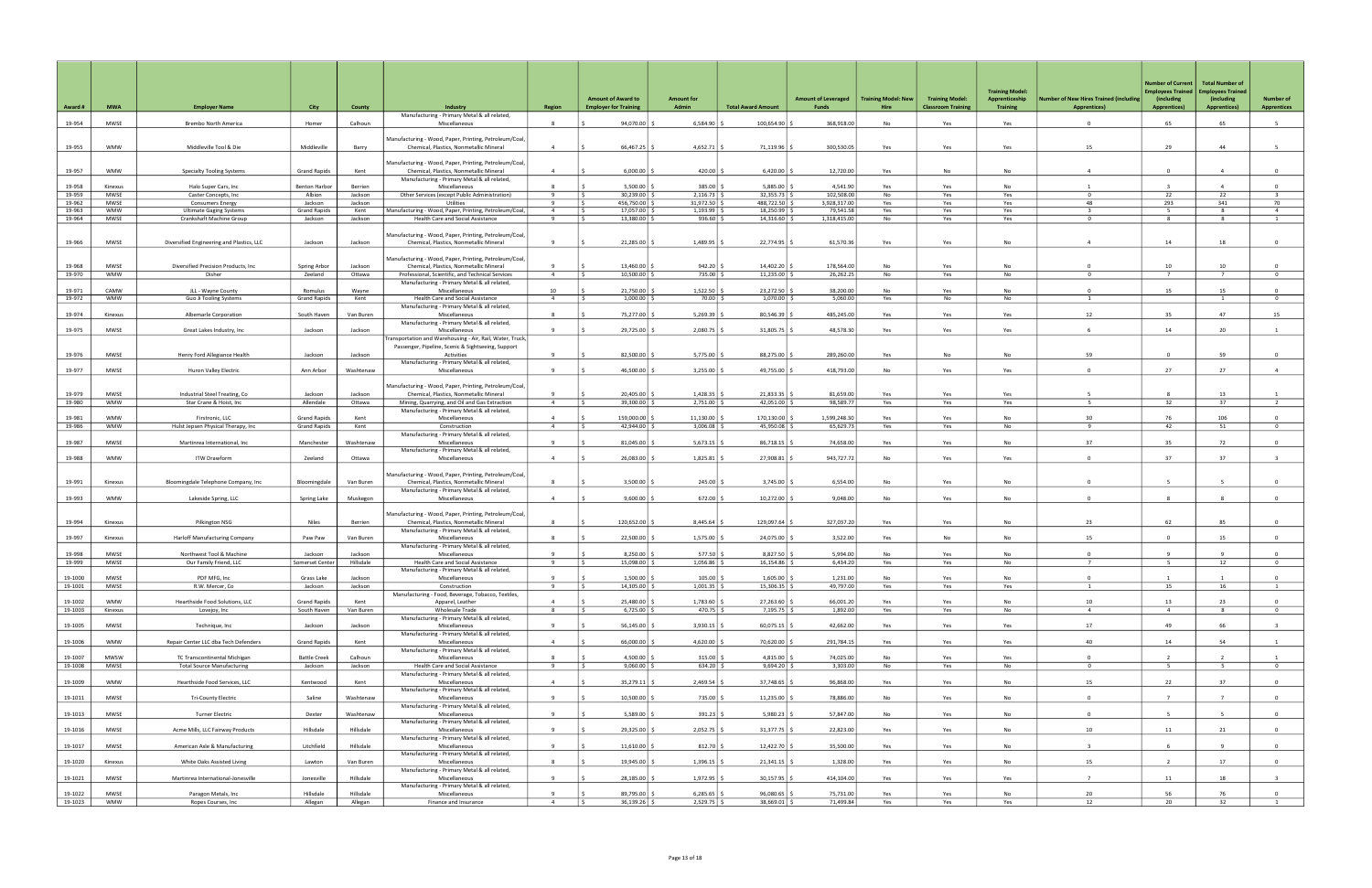| Award #            | <b>MWA</b>            | <b>Employer Name</b>                                         | <b>City</b>                          | <b>County</b>             | Industry                                                                                               | <b>Region</b>                  | <b>Amount of Award to</b><br><b>Employer for Training</b> | <b>Amount for</b><br>Admin | <b>Total Award Amount</b> | <b>Amount of Leveraged</b><br>Funds | <b>Training Model: New</b><br>Hire | <b>Training Model:</b><br><b>Classroom Training</b> | <b>Training Model:</b><br>Apprenticeship<br><b>Training</b> | <b>Number of New Hires Trained (including</b><br><b>Apprentices)</b> | <b>Number of Current</b><br>mployees Trained<br>(including<br><b>Apprentices)</b> | <b>Total Number of</b><br><b>Employees Trained</b><br>(including<br><b>Apprentices)</b> | <b>Number of</b><br><b>Apprentices</b>    |
|--------------------|-----------------------|--------------------------------------------------------------|--------------------------------------|---------------------------|--------------------------------------------------------------------------------------------------------|--------------------------------|-----------------------------------------------------------|----------------------------|---------------------------|-------------------------------------|------------------------------------|-----------------------------------------------------|-------------------------------------------------------------|----------------------------------------------------------------------|-----------------------------------------------------------------------------------|-----------------------------------------------------------------------------------------|-------------------------------------------|
|                    |                       |                                                              |                                      |                           | Manufacturing - Wood, Paper, Printing, Petroleum/Coal,                                                 |                                |                                                           |                            |                           |                                     |                                    |                                                     |                                                             |                                                                      |                                                                                   |                                                                                         |                                           |
| 19-1024            | Kinexus               | Custom Tool & Die Company                                    | Stevensville                         | Berrien                   | Chemical, Plastics, Nonmetallic Mineral<br>Manufacturing - Primary Metal & all related,                | 8                              | 1,039.00                                                  | 72.73                      | 1,111.73                  | 28,451.00                           | Yes                                | Yes                                                 | Yes                                                         |                                                                      | 12                                                                                | 15                                                                                      | $\overline{4}$                            |
| 19-1028<br>19-1029 | Kinexus<br><b>WMW</b> | Gaishin Manufacturing<br>DeWys Engineering                   | <b>Benton Harbor</b><br>Coopersville | Berrien<br>Ottawa         | Miscellaneous<br>Construction                                                                          | $\mathbf{R}$<br>$\overline{4}$ | 7,500.00<br>1,785.00                                      | 525.00<br>124.95           | 8,025.00<br>1.909.95      | 7,596.00<br>3.337.43                | Yes<br>No.                         | Yes<br>Yes                                          | <b>No</b><br>No                                             | $\Delta$<br>$\Omega$                                                 | $\overline{z}$                                                                    | $\overline{2}$                                                                          | $\Omega$<br>$\Omega$                      |
| 19-1030            | MWSW                  | Rosler Metal Finishing USA, LLC                              | <b>Battle Creek</b>                  | Calhoun                   | Construction                                                                                           | 8                              | 14,705.00 \$<br>IS.                                       | 1,029.35                   | 15,734.35                 | 18,280.22                           | No                                 | Yes                                                 | Yes                                                         | $\Omega$                                                             | 11                                                                                | 11                                                                                      | $\overline{4}$                            |
| 19-1032            | Kinexus               | AmHawk, LLC                                                  | Coloma                               | Berrien                   | <b>Health Care and Social Assistance</b><br>Manufacturing - Primary Metal & all related,               |                                | 6,000.00                                                  | 420.00                     | 6,420.00                  | 121,140.00                          | No                                 | Yes                                                 | No                                                          | $\Omega$                                                             | $\overline{4}$                                                                    | $\overline{4}$                                                                          | $^{\circ}$                                |
| 19-1033            | MWSE                  | <b>Boss Engineering</b>                                      | Howell                               | Livingston                | Miscellaneous                                                                                          | - 9                            | 14,140.00                                                 | 989.80                     | 15,129.80                 | 9,165.00                            | No                                 | Yes                                                 | <b>No</b>                                                   | $\Omega$                                                             | 10                                                                                | 10 <sup>1</sup>                                                                         | $\Omega$                                  |
| 19-1034            | NW                    | Kalkaska Screw Products, Inc.                                | Kalkaska                             | Kalkaska                  | Manufacturing - Food, Beverage, Tobacco, Textiles,<br>Apparel, Leather                                 | $\overline{\phantom{a}}$       | 10,500.00                                                 | 735.00                     | 11,235.00                 | 91,500.00                           | <b>No</b>                          | Yes                                                 | No                                                          | $\Omega$                                                             | $\overline{7}$                                                                    | $\overline{7}$                                                                          | $\overline{0}$                            |
| 19-1036            | MWSE                  | Almetals, Inc.                                               | Wixom                                | Oakland                   | Construction                                                                                           | 10                             | $2,009.00$ \ \$                                           | $140.63$ \$                | 2,149.63                  | 4,934.01                            | No                                 | Yes                                                 | No                                                          | $\Omega$                                                             | $\overline{4}$                                                                    | $\overline{4}$                                                                          | $\overline{0}$                            |
| 19-1037            | MWSE                  | CRW Plastics USA, Inc.                                       | Howell                               | Livingston                | Manufacturing - Primary Metal & all related,<br>Miscellaneous                                          | 9                              | 14,700.00                                                 | 1,029.00                   | 15,729.00                 | 16,000.00                           | No                                 | Yes                                                 | <b>No</b>                                                   | $\Omega$                                                             | 14                                                                                | 14                                                                                      | $\Omega$                                  |
| 19-1039            | MWSE                  | DC Engineering, PC                                           | Lansing                              | Ingham                    | Construction                                                                                           | $\overline{7}$                 | $10,016.00$ $\mid$ \$                                     | 701.12                     | 10,717.12                 | 6,140.00                            | No                                 | Yes                                                 | No                                                          | $\Omega$                                                             | $\overline{7}$                                                                    | $7\overline{ }$                                                                         | $^{\circ}$                                |
| 19-1041            | <b>WMW</b>            | Innotec, Corp                                                | Zeeland                              | Ottawa                    | Manufacturing - Primary Metal & all related,<br>Miscellaneous                                          | $\Delta$                       | 101.070.00                                                | 7.074.90                   | 108.144.90                | 225,194.96                          | Yes                                | Yes                                                 | <b>No</b>                                                   | 11                                                                   | 86                                                                                | 97                                                                                      | $\overline{0}$                            |
| 19-1044            | Kinexus               | Journeyman Distillery                                        | Three Oaks                           | Berrien                   | Professional, Scientific, and Technical Services                                                       | 8                              | $6,475.00$ \$                                             | $453.25$ \$                | 6,928.25                  | 5,600.00                            | No                                 | Yes                                                 | No                                                          | $^{\circ}$                                                           | -9                                                                                | -9                                                                                      | $\overline{0}$                            |
| 19-1045            | Kinexus               | Kelm Acubar                                                  | <b>Benton Harbor</b>                 | Berrien                   | Manufacturing - Primary Metal & all related,<br>Miscellaneous                                          | $\mathbf{R}$                   | 3,000.00                                                  | 210.00                     | 3,210.00                  | 22,939.00                           | No                                 | Yes                                                 | Yes                                                         | $\Omega$                                                             | $\blacksquare$                                                                    |                                                                                         | $\overline{1}$                            |
| 19-1046            | <b>NW</b>             | Precision Edge Surgical Products Co, LLC                     | Boyne City                           | Charlevoix                | Construction                                                                                           | $\overline{z}$                 | 7,184.00                                                  | 502.88                     | 7,686.88                  | 51,696.84                           | No                                 | Yes                                                 | No                                                          | $\Omega$                                                             | $\overline{7}$                                                                    | $\overline{7}$                                                                          | $^{\circ}$                                |
| 19-1047<br>19-1049 | Kinexus<br>MWSE       | Lakeshore Mold & Die, LLC<br>Fortech Products                | Stevensville<br>Brighton             | Berrien<br>Livingston     | Health Care and Social Assistance<br>Professional, Scientific, and Technical Services                  | - 8<br>9                       | 3,000.00<br>$3,000.00$ \$                                 | 210.00<br>$210.00$ \$      | 3,210.00<br>3,210.00      | 150,000.00<br>3,712.98              | No<br>No                           | Yes<br>Yes                                          | No<br>No                                                    | $\Omega$<br>$\Omega$                                                 | $\overline{2}$<br>$\overline{2}$                                                  | $\overline{2}$<br>$\overline{2}$                                                        | $\overline{0}$<br>$\overline{0}$          |
|                    |                       |                                                              |                                      |                           | Manufacturing - Primary Metal & all related,                                                           |                                |                                                           |                            |                           |                                     |                                    |                                                     |                                                             |                                                                      |                                                                                   |                                                                                         |                                           |
| 19-1050            | Kinexus               | <b>LECO Corporation</b>                                      | St. Joseph                           | <b>Berrien</b>            | Miscellaneous<br>Manufacturing - Food, Beverage, Tobacco, Textiles,                                    |                                | 34.523.00                                                 | 2.416.61                   | 36.939.61                 | 76,852.40                           | <b>No</b>                          | Yes                                                 | Yes                                                         | $\Omega$                                                             | 49                                                                                | 49                                                                                      |                                           |
| 19-1051            | <b>MWSE</b>           | <b>GKI Foods LLC</b>                                         | Brighton                             | Livingston                | Apparel, Leather                                                                                       |                                | 1,169.00                                                  | 81.83                      | 1,250.83                  | 1,775.00                            | No                                 | Yes                                                 | No                                                          |                                                                      |                                                                                   |                                                                                         | $\overline{0}$                            |
| 19-1052            | <b>WMW</b>            | Karona by Jeld-Wen                                           | Caledonia                            | Kent                      | Finance and Insurance<br>Manufacturing - Primary Metal & all related,                                  | $\overline{a}$                 | 85,550.00                                                 | 5,988.50                   | 91,538.50                 | 190,528.59                          | No                                 | Yes                                                 | No                                                          | $\Omega$                                                             | 58                                                                                | 58                                                                                      | $\Omega$                                  |
| 19-1053            | Kinexus               | Liberty 3D Technologies                                      | St. Joseph                           | Berrien                   | Miscellaneous                                                                                          | -8                             | 30,316.00                                                 | 2,122.12                   | 32,438.12                 | 391,286.00                          | Yes                                | Yes                                                 | Yes                                                         | 11                                                                   | $\overline{7}$                                                                    | 18                                                                                      |                                           |
| 19-1054            | <b>WMW</b>            | Rest Haven Homes                                             | <b>Grand Rapids</b>                  | Kent                      | Manufacturing - Primary Metal & all related,<br>Miscellaneous                                          | $\overline{a}$                 | 10,550.00                                                 | 738.50                     | 11,288.50                 | 10,450.63                           | Yes                                | Yes                                                 | <b>No</b>                                                   | $\Delta$                                                             | $\Delta$                                                                          | 8                                                                                       | $\overline{0}$                            |
|                    |                       |                                                              |                                      |                           | Manufacturing - Primary Metal & all related,                                                           |                                |                                                           |                            |                           |                                     |                                    |                                                     |                                                             |                                                                      |                                                                                   |                                                                                         |                                           |
| 19-1055<br>19-1056 | Kinexus<br>MWSE       | Lindberg/MPH (TPS, LLC)<br>Koppert Biological Systems, Inc   | Riverside<br>Howell                  | Berrien<br>Livingston     | Miscellaneous<br>Agriculture, Forestry, Fishing and Hunting                                            | 9                              | 9,070.00<br>23,828.00 \$<br>ΙŚ                            | 634.90<br>1,667.96         | 9,704.90<br>25,495.96     | 3,608.16<br>19,253.25               | Yes<br>No                          | Yes<br>Yes                                          | <b>No</b><br>No                                             | $^{\circ}$                                                           | 10<br>28                                                                          | 12<br>28                                                                                | $\Omega$<br>$\overline{0}$                |
|                    |                       |                                                              |                                      |                           | Manufacturing - Primary Metal & all related,                                                           |                                |                                                           |                            |                           |                                     |                                    |                                                     |                                                             |                                                                      |                                                                                   |                                                                                         |                                           |
| 19-1057            | Kinexus               | M&I Machine                                                  | Coloma                               | <b>Berrien</b>            | Miscellaneous<br>Manufacturing - Primary Metal & all related,                                          | 8                              | 1.500.00                                                  | 105.00                     | 1,605.00                  | 5,700.00                            | No                                 | Yes                                                 | <b>No</b>                                                   |                                                                      |                                                                                   |                                                                                         | $\overline{0}$                            |
| 19-1058            | GLB                   | Sargent Docks & Terminal, Inc                                | Saginaw                              | Saginaw                   | Miscellaneous                                                                                          |                                | 6,000.00                                                  | 420.00                     | 6,420.00                  | 20,438.00                           | No                                 | Yes                                                 | No                                                          | $\Omega$                                                             | $\overline{4}$                                                                    | $\overline{4}$                                                                          | $\overline{0}$                            |
| 19-1059            | Kinexus<br>MWSE       | Niles Steel Tank Company                                     | Niles<br>Webberville                 | Berrien                   | Construction                                                                                           | -8<br>$\overline{7}$           | 1,500.00<br>IS.                                           | 105.00                     | 1,605.00<br>4.782.90      | 2,325.00                            | No<br>No.                          | Yes                                                 | No                                                          | $\Omega$<br>$\Omega$                                                 | $\overline{1}$<br>$\overline{3}$                                                  | $\overline{1}$<br>$\overline{3}$                                                        | $\overline{0}$<br>$\overline{1}$          |
| 19-1060<br>19-1061 | Kinexus               | MS Plastic Welders, LLC<br>Shawnee Specialties, Inc.         | Eau Claire                           | Ingham<br>Berrien         | Health Care and Social Assistance<br>Retail Trade                                                      | -8                             | 4,470.00 \$<br>14,836.00                                  | 312.90<br>1,038.52         | 15,874.52                 | 22,398.43<br>21,074.00              | No                                 | Yes<br>Yes                                          | Yes<br>No                                                   | $\Omega$                                                             | 10                                                                                | 10                                                                                      | $^{\circ}$                                |
| 19-1063            | <b>WMW</b>            |                                                              | <b>Grand Rapids</b>                  |                           | Manufacturing - Food, Beverage, Tobacco, Textiles,                                                     | $\overline{4}$                 | 108,674.01                                                | 7,607.18                   | 116,281.19                | 698,083.07                          |                                    |                                                     | No                                                          | 20                                                                   | 57                                                                                | 77                                                                                      | $\overline{0}$                            |
|                    |                       | Michigan Turkey Producers                                    |                                      | Kent                      | Apparel, Leather                                                                                       |                                |                                                           |                            |                           |                                     | Yes                                | Yes                                                 |                                                             |                                                                      |                                                                                   |                                                                                         |                                           |
| 19-1066            | <b>MWSE</b>           | Rex Materials, Inc                                           | Howell                               | Livingston                | Manufacturing - Wood, Paper, Printing, Petroleum/Coal,<br>Chemical, Plastics, Nonmetallic Mineral      | 9                              | 2,895.00                                                  | 202.65                     | 3,097.65                  | 4,082.92                            | No                                 | Yes                                                 | No                                                          | $\Omega$                                                             | $\overline{2}$                                                                    | $\overline{z}$                                                                          | $\overline{0}$                            |
|                    |                       |                                                              |                                      |                           |                                                                                                        |                                |                                                           |                            |                           |                                     |                                    |                                                     |                                                             |                                                                      |                                                                                   |                                                                                         |                                           |
| 19-1067            | SEMCA                 | National Metal Sales, Inc                                    | Romulus                              | Wayne                     | Manufacturing - Wood, Paper, Printing, Petroleum/Coal,<br>Chemical, Plastics, Nonmetallic Mineral      | 10                             | 3,000.00                                                  | 210.00                     | 3,210.00                  | 8,010.00                            | No                                 | Yes                                                 | No                                                          | $\Omega$                                                             | $\overline{2}$                                                                    |                                                                                         | $\overline{0}$                            |
|                    |                       |                                                              |                                      |                           | Manufacturing - Primary Metal & all related,                                                           |                                |                                                           |                            |                           |                                     |                                    |                                                     |                                                             |                                                                      |                                                                                   |                                                                                         |                                           |
| 19-1068<br>19-1072 | Kinexus<br>MWSE       | <b>Wolverine Corporation</b><br>Trilogy- The Lakes of Novi   | St. Joseph<br>Novi                   | <b>Berrien</b><br>Oakland | Miscellaneous<br>Information                                                                           | $\mathbf{R}$<br>10             | 32,457.00<br>9,300.00                                     | 2,271.99<br>651.00         | 34,728.99<br>9,951.00     | 23,194.50<br>30,591.50              | Yes<br>No                          | Yes<br>Yes                                          | <b>No</b><br>Yes                                            | $\Omega$                                                             | 18<br>$\overline{4}$                                                              | 23<br>$\overline{4}$                                                                    | $\Omega$<br>3                             |
| 19-1073            | GLB                   | Rock Redi-Mix                                                | Saginaw                              | Saginaw                   | Health Care and Social Assistance                                                                      | - 5                            | 9,140.00                                                  | 639.80                     | 9,779.80                  | 43,020.00                           | No                                 | Yes                                                 | No                                                          | $^{\circ}$                                                           | 13                                                                                | 13                                                                                      | $^{\circ}$                                |
| 19-1074            | <b>WMW</b>            | Stampede Die and Engineering (Stampede Die Corp)             | Wayland                              | Allegan                   | <b>Educational Services</b>                                                                            | $\overline{4}$                 | 49,030.00 \$<br>I S.                                      | 3,432.10                   | 52,462.10                 | 127,824.01                          | Yes                                | Yes                                                 | Yes                                                         | 9                                                                    | 27                                                                                | 36                                                                                      |                                           |
| 19-1075            | MWSE                  | Trilogy - The Willows at East Lansing                        | Lansing                              | Ingham                    | Manufacturing - Primary Metal & all related,<br>Miscellaneous                                          | $\overline{7}$                 | $9,300.00$ $\approx$                                      | $651.00$ \$                | 9,951.00                  | 35,134.50                           | No                                 | Yes                                                 | Yes                                                         | $\Omega$                                                             | $\overline{4}$                                                                    | $\overline{a}$                                                                          | $\overline{4}$                            |
| 19-1076            | MWSE                  | Trilogy - The Oaks At Northpointe Woods                      | <b>Battle Creek</b>                  | Calhoun                   | Manufacturing - Primary Metal & all related,<br>Miscellaneous                                          |                                | $9,000.00$ \$                                             | $630.00$ \$                | 9,630.00                  | 27,075.00                           | No                                 | Yes                                                 | Yes                                                         | $\mathbf 0$                                                          |                                                                                   |                                                                                         |                                           |
| 19-1077            | DESC                  | ArecelorMittal Tailored Blanks                               | Detroit                              | Wayne                     | Other Services (except Public Administration)                                                          | 10                             | 8,700.00 \$                                               | $609.00$ \$                | 9,309.00                  | 7,156.00                            | Yes                                | No                                                  | Yes                                                         | 12                                                                   |                                                                                   | 12                                                                                      | $\overline{1}$                            |
|                    | <b>WMW</b>            |                                                              |                                      |                           | Manufacturing - Primary Metal & all related,                                                           |                                | 31,406.00 \$                                              | $2,198.42$ \$              | 33,604.42 \$              | 176,360.55                          |                                    |                                                     | No                                                          |                                                                      | 34                                                                                | 37                                                                                      | $\overline{0}$                            |
| 19-1078            |                       | Plasan Carbon Composites                                     | Walker                               | Kent                      | Miscellaneous                                                                                          | $\overline{4}$                 |                                                           |                            |                           |                                     | Yes                                | Yes                                                 |                                                             |                                                                      |                                                                                   |                                                                                         |                                           |
| 19-1079            | <b>WMW</b>            | K&R Truck Sales, Inc                                         | Holland                              | Allegan                   | Manufacturing - Wood, Paper, Printing, Petroleum/Coal,<br>Chemical, Plastics, Nonmetallic Mineral      | $\overline{4}$                 | 20,250.00                                                 | 1,417.50                   | 21,667.50                 | 16,754.55                           | Yes                                | No                                                  | No                                                          | 14                                                                   | $\mathbf{0}$                                                                      | 14                                                                                      | $\overline{0}$                            |
|                    |                       |                                                              |                                      |                           | Manufacturing - Primary Metal & all related,                                                           |                                |                                                           |                            |                           |                                     |                                    |                                                     |                                                             |                                                                      |                                                                                   |                                                                                         |                                           |
| 19-1080            | MWSE                  | Trilogy- The Oaks at Woodfield                               | Grand Blanc                          | Genesee                   | Miscellaneous                                                                                          | -6                             | $9,300.00$ \$                                             | $651.00$ \$                | $9,951.00$ \$             | 29,223.00                           | No                                 | Yes                                                 | Yes                                                         | $\mathbf{0}$                                                         | $\overline{4}$                                                                    | $\overline{4}$                                                                          | $\overline{4}$                            |
| 19-1081<br>19-1082 | MWSE<br>SEMCA         | Trilogy- The Willows at Okemos<br>Flo-Aire Heating & Cooling | Okemos<br>Southgate                  | Ingham<br>Wayne           | Construction<br>Construction                                                                           | $\overline{7}$<br>10           | $6,300.00$ \$<br>IS.<br>$2,400.00$ \$                     | $441.00$ \$<br>$168.00$ \$ | $6,741.00$ \;<br>2,568.00 | 23,432.00<br>2,400.00               | No<br>No                           | Yes<br>Yes                                          | Yes<br>No                                                   | $\mathbf{0}$<br>$\mathbf{0}$                                         | $\overline{\mathbf{3}}$<br>$\overline{\mathbf{3}}$                                | $\overline{\mathbf{3}}$<br>$\overline{\mathbf{3}}$                                      | $\overline{\mathbf{3}}$<br>$\overline{0}$ |
|                    |                       |                                                              |                                      |                           | Manufacturing - Primary Metal & all related,                                                           |                                |                                                           |                            |                           |                                     |                                    |                                                     |                                                             |                                                                      |                                                                                   |                                                                                         |                                           |
| 19-1084            | MWSE                  | Trilogy - Orchard Grove Health Campus                        | Romeo                                | Macomb                    | Miscellaneous<br>Manufacturing - Primary Metal & all related,                                          | 10                             | $3,300.00$ $\frac{3}{2}$                                  | 231.00                     | 3,531.00                  | 14,254.00                           | No                                 | Yes                                                 | Yes                                                         | $\mathbf 0$                                                          | $\overline{z}$                                                                    | $\overline{2}$                                                                          | $\overline{2}$                            |
| 19-1085            | MWSE                  | Trilogy - Ridgecrest Health Campus                           | Jackson                              | Jackson                   | Miscellaneous                                                                                          | - 9                            | $9,000.00$ \$                                             | $630.00$ \ \$              | 9,630.00                  | 26,694.00                           | No                                 | Yes                                                 | Yes                                                         | $\mathbf 0$                                                          | $\overline{\mathbf{3}}$                                                           | $\mathbf{3}$                                                                            | $\overline{\mathbf{3}}$                   |
| 19-1086            | <b>WMW</b>            | VerPlank Electric, Inc                                       | <b>Grand Rapids</b>                  | Kent                      | Manufacturing - Primary Metal & all related,<br>Miscellaneous                                          | $\Delta$                       | $3,000.00$ $\frac{2}{3}$                                  | $210.00$ \$                | $3,210.00$ \;             | 26,995.00                           | Yes                                | No                                                  | Yes                                                         | $\overline{1}$                                                       | $\Omega$                                                                          | $\overline{1}$                                                                          | 1                                         |
| 19-1088            | MWSE                  | Trilogy - Shelby Crossing Health Campus                      | Shelby Township                      | Macomb                    | Health Care and Social Assistance                                                                      | 10                             | 21,000.00 \$<br>I S.                                      | $1,470.00$ \$              | 22,470.00                 | 50,462.00                           | No                                 | Yes                                                 | Yes                                                         | $\mathbf{0}$                                                         | 7                                                                                 | 7                                                                                       | 7                                         |
| 19-1089            | WMW                   | Next Level Manufacturing                                     | Jenison                              | Ottawa                    | Manufacturing - Primary Metal & all related,<br>Miscellaneous                                          | $\overline{4}$                 | 6,770.00                                                  | 473.90                     | 7,243.90                  | 87,616.20                           | No                                 | Yes                                                 | No                                                          | $\mathbf 0$                                                          | 12                                                                                | 12                                                                                      | $\overline{0}$                            |
| 19-1090            | <b>MWSE</b>           | Trilogy - Stonegate Health Campus                            | Lapeer                               | Lapeer                    | Construction                                                                                           | 6                              | $9,900.00$ \$<br>IS.                                      | 693.00 \$                  | 10,593.00                 | 41,403.50                           | No                                 | Yes                                                 | Yes                                                         | $\mathbf{0}$                                                         | 6                                                                                 | 6 <sup>7</sup>                                                                          | $6\overline{6}$                           |
|                    |                       |                                                              |                                      |                           | Manufacturing - Wood, Paper, Printing, Petroleum/Coal,                                                 |                                |                                                           |                            |                           |                                     |                                    |                                                     |                                                             |                                                                      |                                                                                   |                                                                                         |                                           |
| 19-1091            | MWSE                  | Trilogy - Westlake Health Campus                             | Commerce                             | Oakland                   | Chemical, Plastics, Nonmetallic Mineral                                                                | 10                             | 6,000.00                                                  | 420.00                     | 6,420.00                  | 13,824.50                           | No                                 | Yes                                                 | Yes                                                         | $\mathbf 0$                                                          | $\overline{2}$                                                                    | $\overline{2}$                                                                          | $\overline{2}$                            |
| 19-1093            | MWSE                  | Trilogy - The Willows at Howell                              | Howell                               | Livingston                | Health Care and Social Assistance<br>Manufacturing - Primary Metal & all related,                      | 9                              | 18,000.00 \$                                              | $1,260.00$ :               | 19,260.00                 | 40,906.00                           | No                                 | Yes                                                 | Yes                                                         | $\mathbf 0$                                                          | - 6                                                                               | 6                                                                                       | 6                                         |
| 19-1094            | GLB                   | Saginaw Products dba Cignys                                  | Saginaw                              | Saginaw                   | Miscellaneous                                                                                          | -5                             | 154,857.00 \$                                             | 10,839.99                  | 165,696.99                | 207,366.85                          | No                                 | Yes                                                 | Yes                                                         | $\mathbf 0$                                                          | 161                                                                               | 161                                                                                     | $\overline{\mathbf{3}}$                   |
| 19-1095            | <b>WMW</b>            | Comfort Research LLC                                         | <b>Grand Rapids</b>                  | Kent                      | Professional, Scientific, and Technical Services<br>Manufacturing - Food, Beverage, Tobacco, Textiles, | $\overline{4}$                 | 72,611.00 \$                                              | 5,082.77                   | 77,693.77                 | 210,194.00                          | No                                 | Yes                                                 | No                                                          | $^{\circ}$                                                           | 55                                                                                | 55                                                                                      | $\overline{0}$                            |
| 19-1096            | <b>MWSE</b>           | Trilogy- The Oaks at Cascade                                 | <b>Grand Rapids</b>                  | Kent                      | Apparel, Leather                                                                                       | $\overline{4}$                 | $6,000.00$ \$                                             | 420.00 \$                  | $6,420.00$ \$             | 20,743.00                           | No                                 | Yes                                                 | Yes                                                         | $\overline{0}$                                                       |                                                                                   | 5                                                                                       | $\overline{2}$                            |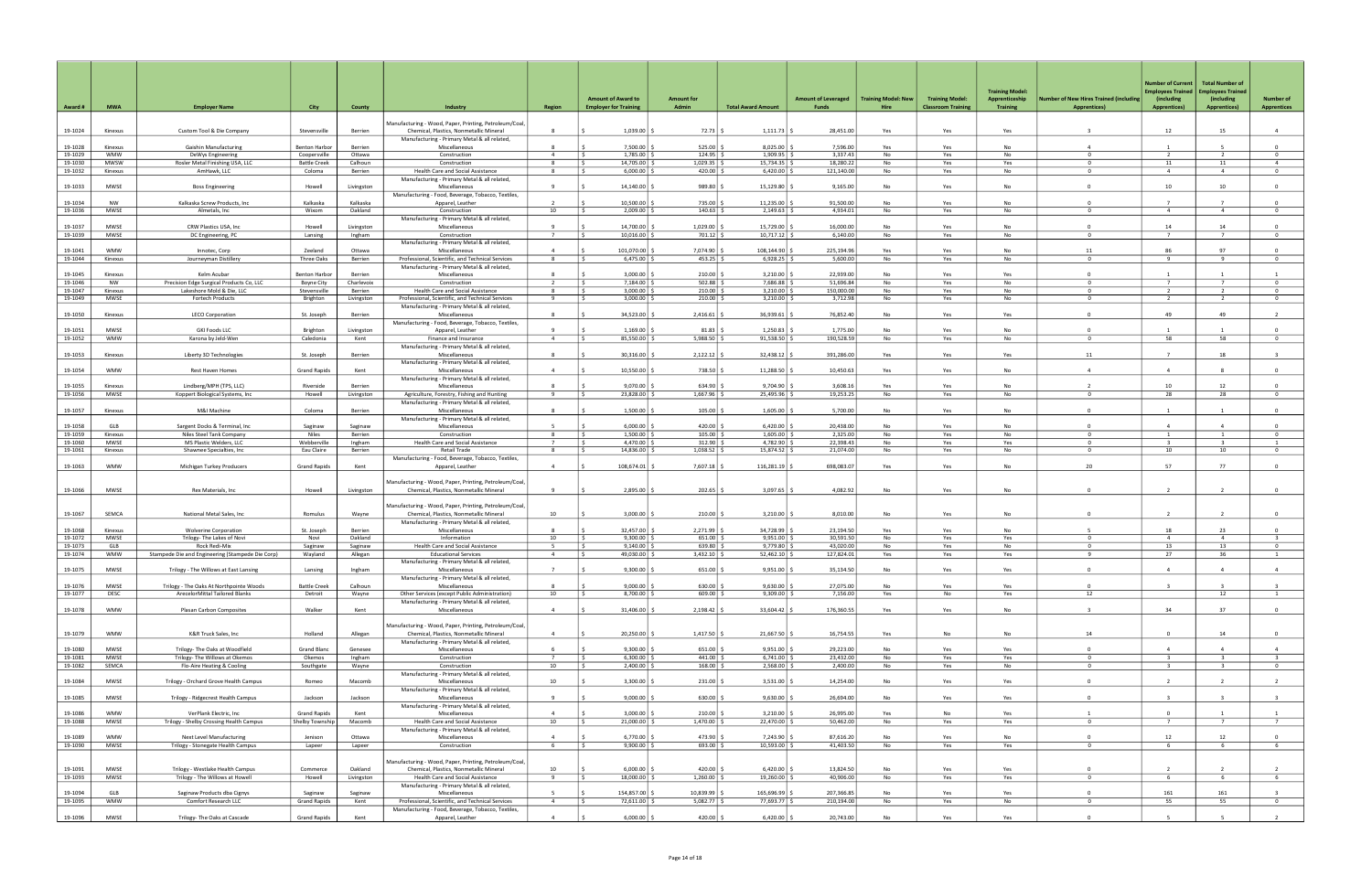|                    |                            |                                                                     |                                    |                       |                                                                                                               |                                  |                                                           |                              |                            |                                     |                                           |                                                     | <b>Training Model:</b>            |                                                               | <b>Number of Current</b><br><b>Employees Trained</b> | <b>Total Number of</b><br><b>Employees Trained</b> |                                        |
|--------------------|----------------------------|---------------------------------------------------------------------|------------------------------------|-----------------------|---------------------------------------------------------------------------------------------------------------|----------------------------------|-----------------------------------------------------------|------------------------------|----------------------------|-------------------------------------|-------------------------------------------|-----------------------------------------------------|-----------------------------------|---------------------------------------------------------------|------------------------------------------------------|----------------------------------------------------|----------------------------------------|
| Award #            | <b>MWA</b>                 | <b>Employer Name</b>                                                | City                               | County                | Industry                                                                                                      | <b>Region</b>                    | <b>Amount of Award to</b><br><b>Employer for Training</b> | <b>Amount for</b><br>Admin   | <b>Total Award Amount</b>  | <b>Amount of Leveraged</b><br>Funds | <b>Training Model: New</b><br><b>Hire</b> | <b>Training Model:</b><br><b>Classroom Training</b> | Apprenticeship<br><b>Training</b> | lumber of New Hires Trained (including<br><b>Apprentices)</b> | (including<br><b>Apprentices)</b>                    | (including<br><b>Apprentices)</b>                  | <b>Number of</b><br><b>Apprentices</b> |
| 19-1100<br>19-1101 | MWSE<br>SEMCA              | Unified Industries, Inc.<br>Wm. Molnar Roofing, Inc                 | Howell<br>Riverview                | Livingston<br>Wayne   | Health Care and Social Assistance<br>Professional, Scientific, and Technical Services                         | -9<br>10                         | 4,290.00 $\vert$ \$<br>34,275.00                          | $300.30$ \$<br>2,399.25      | 4,590.30<br>36,674.25      | 6,020.06<br>32,790.89               | No<br>Yes                                 | Yes<br>Yes                                          | No<br>Yes                         | $\mathbf{0}$<br>2                                             | $\overline{4}$<br>12                                 | $\overline{4}$<br>14                               | $\overline{0}$<br>9                    |
|                    |                            |                                                                     |                                    |                       | Manufacturing - Primary Metal & all related,                                                                  |                                  |                                                           |                              |                            |                                     |                                           |                                                     |                                   |                                                               |                                                      |                                                    |                                        |
| 19-1102<br>19-1104 | <b>WMW</b><br><b>WMW</b>   | Alliance Home Health Care Services, Inc.<br><b>Holland Hospital</b> | Holland<br>Holland                 | Ottawa<br>Ottawa      | Miscellaneous<br>Health Care and Social Assistance                                                            | $\Delta$<br>$\overline{4}$       | 37,125.00<br>106,626.50                                   | 2,598.75<br>7,463.86         | 39,723.75<br>114,090.36    | 40.705.62<br>182,611.89             | <b>No</b><br>Yes                          | Yes<br>Yes                                          | <b>No</b><br>No                   | $\Omega$<br>61                                                | 25<br>64                                             | 25<br>125                                          | $\Omega$<br>$\overline{0}$             |
| 19-1106            | <b>MWSE</b>                | Madison Street Holdings LLC, dba AGET Manufacturing<br>Company      | Adrian                             | Lenawee               | Manufacturing - Primary Metal & all related,<br>Miscellaneous                                                 | <b>q</b>                         | 10,842.00                                                 | 758.94                       | 11,600.94                  | 8,221.48                            | No                                        | Yes                                                 | No                                | $^{\circ}$                                                    | 13                                                   | 13                                                 | $\overline{0}$                         |
| 19-1107            | <b>MWSW</b>                | DENSO Manufacturing Michigan, Inc                                   | <b>Battle Creek</b>                | Calhoun               | Manufacturing - Primary Metal & all related,<br>Miscellaneous                                                 | 8                                | 119,896.04                                                | 8,392.72                     | 128,288.76                 | 14,114,741.00                       | Yes                                       | Yes                                                 | Yes                               | 18                                                            | 62                                                   | 80                                                 | 6                                      |
|                    |                            |                                                                     |                                    |                       | Manufacturing - Primary Metal & all related,                                                                  |                                  |                                                           |                              |                            |                                     |                                           |                                                     |                                   |                                                               |                                                      |                                                    |                                        |
| 19-1110            | <b>WMW</b>                 | Michigan Spring and Stamping of Muskegon, LLC                       | Muskegon                           | Muskegon              | Miscellaneous                                                                                                 | $\mathbf{A}$                     | 71,076.00                                                 | 4,975.32                     | 76,051.32                  | 153,005.99                          | Yes                                       | Yes                                                 | Yes                               | 15                                                            | 41                                                   | 56                                                 |                                        |
| 19-1111            | Kinexus                    | Kay Manufacturing Company                                           | St. Joseph                         | Berrien               | Manufacturing - Wood, Paper, Printing, Petroleum/Coal,<br>Chemical, Plastics, Nonmetallic Mineral             | -8                               | 32,611.00                                                 | 2,282.77                     | 34,893.77                  | 32,684.00                           | Yes                                       | Yes                                                 | No                                | $\overline{7}$                                                | 16                                                   | 23                                                 | $\Omega$                               |
| 19-1112            | <b>MWSE</b>                | ididit, LLC                                                         | Tecumseh                           | Lenawee               | Manufacturing - Food, Beverage, Tobacco, Textiles,<br>Apparel, Leather                                        | $\mathbf{q}$                     | 4,500.00                                                  | 315.00                       | 4,815.00                   | 45,854.00                           | Yes                                       | Yes                                                 | Yes                               | $\overline{1}$                                                | $\overline{1}$                                       |                                                    |                                        |
|                    |                            |                                                                     |                                    |                       |                                                                                                               |                                  |                                                           |                              |                            |                                     |                                           |                                                     |                                   |                                                               |                                                      |                                                    |                                        |
| 19-1114            | <b>WMW</b>                 | Rapid-Line                                                          | Wyoming                            | Kent                  | Manufacturing - Wood, Paper, Printing, Petroleum/Coal,<br>Chemical, Plastics, Nonmetallic Mineral             | $\Delta$                         | 45,240.00                                                 | 3,166.80                     | 48,406.80                  | 120,233.30                          | Yes                                       | Yes                                                 | Yes                               |                                                               | 25                                                   | 31                                                 |                                        |
| 19-1116            | UPWARD                     | Pettibone Traverse Lift, LLC                                        | Baraga                             | Baraga                | Professional, Scientific, and Technical Services<br>Fransportation and Warehousing - Air, Rail, Water, Truck, | $\overline{1}$                   | 14,613.00                                                 | 1,022.91                     | 15,635.91                  | 37.660.00                           | No                                        | Yes                                                 | No                                | $\Omega$                                                      | 19                                                   | 19                                                 | $\overline{0}$                         |
|                    | <b>WMW</b>                 |                                                                     |                                    | Kent                  | Passenger, Pipeline, Scenic & Sightseeing, Support                                                            | $\Delta$                         | 31,032.45                                                 | 2,172.27                     | 33,204.72                  | 101,228.05                          | Yes                                       |                                                     | Yes                               |                                                               | 28                                                   | 31                                                 | $\overline{4}$                         |
| 19-1117            |                            | Nucraft Furniture Company                                           | Comstock Park                      |                       | Activities<br>Manufacturing - Primary Metal & all related,                                                    |                                  |                                                           |                              |                            |                                     |                                           | Yes                                                 |                                   |                                                               |                                                      |                                                    |                                        |
| 19-1119<br>19-1123 | <b>WMW</b><br><b>MWSW</b>  | NPR of America, Inc.<br>Senior Care Partners P.A.C.E.               | Grand Haven<br><b>Battle Creek</b> | Ottawa<br>Calhoun     | Miscellaneous<br>Health Care and Social Assistance                                                            | $\overline{4}$<br>8              | 21,574.18<br>87,076.58                                    | 1,510.19<br>6,095.36         | 23,084.37<br>93,171.94     | 23,863.00<br>181,804.07             | Yes<br>Yes                                | Yes<br>Yes                                          | No<br>No                          | 47                                                            | 11<br>117                                            | 16<br>164                                          | $\Omega$<br>$\overline{0}$             |
| 19-1124            | MWSE                       | W2Fuel, LLC                                                         | Adrian                             | Lenawee               | Professional, Scientific, and Technical Services<br>Manufacturing - Primary Metal & all related,              | -9                               | 7,070.00 \$                                               | $494.90$ \$                  | 7,564.90                   | 27,205.00                           | No                                        | Yes                                                 | No                                | $\Omega$                                                      | 11                                                   | 11                                                 | $\overline{0}$                         |
| 19-1125            | <b>WMW</b>                 | West Michigan Compounding                                           | Greenville                         | Montcalm              | Miscellaneous                                                                                                 |                                  | 92,637.50                                                 | 6,484.63                     | 99,122.13                  | 267,992.60                          | Yes                                       | Yes                                                 | No                                | 10                                                            | 60                                                   | 70                                                 | $\Omega$                               |
| 19-1126            | Kinexus                    | YMCA of Southwest Michigan                                          | Niles                              | Berrien               | <b>Educational Services</b><br>Manufacturing - Primary Metal & all related,                                   | 8                                | 10,466.00                                                 | 732.62                       | 11,198.62                  | 10,790.00                           | Yes                                       | Yes                                                 | No                                | -5                                                            | $\mathbf{3}$                                         | 8                                                  | $\overline{0}$                         |
| 19-1127<br>19-1129 | <b>WMW</b><br><b>WMW</b>   | <b>Action Die</b><br><b>Automatic Spring Products</b>               | Grandville<br>Grand Haven          | Kent<br>Ottawa        | Miscellaneous<br>Construction                                                                                 | $\Delta$<br>$\overline{4}$       | 2,302.00<br>31,134.25                                     | $161.14$ \$<br>2,179.40      | 2,463.14<br>33,313.65      | 15,000.27<br>647,770.65             | No<br>Yes                                 | Yes<br>Yes                                          | Yes<br>No                         | $\Omega$<br>9                                                 | $\overline{2}$<br>48                                 | 57                                                 | $\overline{2}$<br>$\overline{0}$       |
|                    |                            |                                                                     |                                    |                       | Manufacturing - Wood, Paper, Printing, Petroleum/Coal,                                                        |                                  |                                                           |                              |                            |                                     |                                           |                                                     |                                   |                                                               |                                                      |                                                    |                                        |
| 19-1130            | <b>MWSE</b>                | <b>Wacker Chemical Corporation</b>                                  | Adrian                             | Lenawee               | Chemical, Plastics, Nonmetallic Mineral                                                                       |                                  | 116,832.00                                                | 8,178.24                     | 125,010.24                 | 150,650.00                          | Yes                                       | Yes                                                 | <b>No</b>                         | 29                                                            | 74                                                   | 103                                                | $\Omega$                               |
| 19-1131            | <b>WMW</b>                 | Die Cad Group, LLC                                                  | <b>Grand Rapids</b>                | Kent                  | Manufacturing - Primary Metal & all related,<br>Miscellaneous                                                 | $\overline{4}$                   | 51,741.00                                                 | 3,621.87                     | 55,362.87                  | 155,893.00                          | Yes                                       | Yes                                                 | Yes                               |                                                               | 36                                                   | 39                                                 |                                        |
| 19-1132            | <b>WMW</b>                 | All State Crane and Rigging, LLC                                    | Holland                            | Ottawa                | Manufacturing - Primary Metal & all related,<br>Miscellaneous                                                 | $\Delta$                         | 15.160.00                                                 | 1.061.20                     | 16,221.20                  | 30.774.00                           | Yes                                       | Yes                                                 | <b>No</b>                         |                                                               | -6                                                   | 12                                                 | $\overline{0}$                         |
| 19-1133            | <b>WMW</b>                 | Lakeland Finishing                                                  | <b>Grand Rapids</b>                | Kent                  | Professional, Scientific, and Technical Services                                                              | $\overline{4}$                   | 35,420.00 \$                                              | $2,479.40$ \$                | 37,899.40                  | 315,408.80                          | Yes                                       | Yes                                                 | No                                | 14                                                            | 11                                                   | 25                                                 | $\overline{0}$                         |
| 19-1136            | Macomb                     | General Dynamics Land Systems                                       | <b>Sterling Heights</b>            | Macomb                | Manufacturing - Primary Metal & all related,<br>Miscellaneous                                                 | 10                               | 36,559.00                                                 | 2,559.13                     | 39,118.13                  | 104,074.00                          | No                                        | Yes                                                 | <b>No</b>                         | $\Omega$                                                      | 88                                                   | 88                                                 | $\Omega$                               |
| 19-1139            | CAMW                       | Roberts Sinto Corporation                                           | Lansing                            | Ingham                | Manufacturing - Primary Metal & all related,<br>Miscellaneous                                                 | $\overline{7}$                   | 49,692.00                                                 | 3,478.44                     | 53,170.44                  | 55,156.00                           | Yes                                       | Yes                                                 | No                                | $\overline{7}$                                                | 31                                                   | 38                                                 | $\Omega$                               |
|                    |                            |                                                                     |                                    |                       | Manufacturing - Wood, Paper, Printing, Petroleum/Coal,                                                        |                                  |                                                           |                              |                            |                                     |                                           |                                                     |                                   |                                                               |                                                      |                                                    |                                        |
| 19-1140            | <b>WMW</b>                 | Autocam Medical, LLC                                                | Kentwood                           | Kent                  | Chemical, Plastics, Nonmetallic Mineral<br>Manufacturing - Primary Metal & all related,                       | $\Delta$                         | 92,130.00                                                 | 6.449.10                     | 98.579.10                  | 1,003,020.18                        | Yes                                       | Yes                                                 | Yes                               | 32                                                            | 18                                                   | 50                                                 | 12                                     |
| 19-1141            | NW                         | Redi-Rock International (Aster Brands)                              | Charlevoix                         | Charlevoix            | Miscellaneous                                                                                                 |                                  | 12,915.00                                                 | 904.05                       | 13,819.05                  | 7,114.44                            | No                                        | Yes                                                 | No                                | $^{\circ}$                                                    | 17                                                   | 17                                                 | $\Omega$                               |
| 19-1142            | <b>WMW</b>                 | CS Erickson                                                         | <b>Grand Haven</b>                 | Ottawa                | Construction<br>Manufacturing - Primary Metal & all related,                                                  | $\Delta$                         | 2,203.00                                                  | $154.21$ \$                  | 2,357.21                   | 2,391.90                            | No                                        | Yes                                                 | No                                | $\Omega$                                                      | $\mathbf{R}$                                         | $\mathbf{R}$                                       | $\overline{0}$                         |
| 19-1143            | <b>WMW</b>                 | Feyen Zylstra, LLC                                                  | <b>Traverse City</b>               | <b>Grand Traverse</b> | Miscellaneous<br>Manufacturing - Primary Metal & all related,                                                 |                                  | 58,500.00                                                 | 4,095.00                     | 62,595.00                  | 433,877.00                          | Yes                                       | Yes                                                 | Yes                               |                                                               | 19                                                   | 24                                                 | 15                                     |
| 19-1144            | SEMCA                      | RTI Laboratories, Inc                                               | Livonia                            | Wayne                 | Miscellaneous                                                                                                 | 10                               | 11,400.00   9                                             | 798.00 \$                    | 12,198.00                  | 5,276.91                            | Yes                                       | Yes                                                 | No                                | $\overline{4}$                                                | 17                                                   | 21                                                 | $\overline{0}$                         |
| 19-1146            | Kinexus                    | C&S Machine Products, Inc                                           | Niles                              | Berrien               | Manufacturing - Primary Metal & all related,<br>Miscellaneous                                                 |                                  | 88,261.00 \$                                              | 6,178.27                     | 94,439.27                  | 130,735.00                          | Yes.                                      | Yes                                                 | Yes.                              |                                                               |                                                      |                                                    |                                        |
| 19-1147            | <b>WMW</b>                 | Monroe, LLC                                                         | <b>Grand Rapids</b>                | Kent                  | Manufacturing - Primary Metal & all related,<br>Miscellaneous                                                 | $\overline{a}$                   | $31,247.30$ \$                                            | 2,187.31                     | 33,434.61                  | 104,119.10                          | Yes                                       | Yes                                                 | No                                | $\overline{4}$                                                | 21                                                   | 25                                                 | $\Omega$                               |
| 19-1150            | <b>WMW</b>                 | La Colombe                                                          | Muskegon                           | Muskegon              | Construction<br>Manufacturing - Primary Metal & all related,                                                  | $\overline{4}$                   | 24,714.96 \$                                              | $1,730.05$ \$                | 26,445.01                  | 31,620.40                           | Yes                                       | Yes                                                 | No                                | 10                                                            | 14                                                   | 24                                                 | $\overline{0}$                         |
| 19-1151<br>19-1153 | <b>WMW</b><br><b>WMW</b>   | Weiss Technik North America, Inc.<br><b>HighPoint Electric</b>      | <b>Grand Rapids</b><br>Belmont     | Kent<br>Kent          | Miscellaneous<br>Health Care and Social Assistance                                                            | $\overline{4}$<br>$\overline{4}$ | 37,475.00<br>$10,500.00$ \$                               | 2,623.25<br>735.00 \$        | 40,098.25<br>11,235.00     | 83,867.60<br>34,887.33              | Yes<br>Yes                                | Yes<br>Yes                                          | No<br>Yes                         | 11<br>$\overline{2}$                                          | 24<br>$\overline{\mathbf{3}}$                        | 35<br>5                                            | $\Omega$<br>$\overline{2}$             |
| 19-1155            | <b>WMW</b>                 | Van Haren Electric                                                  | <b>Byron Center</b>                | Kent                  | Construction                                                                                                  | $\overline{4}$                   | 22,500.00 \$                                              | $1,575.00$ \$                | 24,075.00                  | 271,366.00                          | No                                        | Yes                                                 | Yes                               | $\mathbf{0}$                                                  | 10                                                   | 10                                                 | 6                                      |
| 19-1156<br>19-1157 | <b>WMW</b><br>West Central | Appledorn Assisted Living Center South<br>Urka Auto                 | Holland                            | Ottawa                | Retail Trade<br>Other Services (except Public Administration)                                                 | $\overline{4}$<br>$\overline{4}$ | $5,400.00$ $\mid$ \$<br>4,500.00 \$                       | 378.00 \$<br>$315.00$ \$     | 5,778.00<br>4,815.00       | 9,724.00<br>8,249.00                | Yes                                       | No                                                  | No<br>No                          | $\overline{4}$<br>$\mathbf{0}$                                | $\overline{0}$<br>$\overline{\mathbf{3}}$            | $\overline{4}$                                     | $\overline{0}$                         |
|                    |                            |                                                                     | Ludington                          | Mason                 | Manufacturing - Primary Metal & all related,                                                                  |                                  |                                                           |                              |                            |                                     | No                                        | Yes                                                 |                                   |                                                               |                                                      | $\overline{\mathbf{3}}$                            | $\overline{0}$                         |
| 19-1158            | <b>WMW</b>                 | Appledorn Assisted Living Center North                              | Holland                            | Ottawa                | Miscellaneous<br>Manufacturing - Primary Metal & all related,                                                 | $\overline{4}$                   | 5,400.00                                                  | 378.00 \$                    | 5,778.00                   | 12,281.80                           | Yes                                       | No                                                  | <b>No</b>                         | $\overline{4}$                                                | $\Omega$                                             | $\overline{4}$                                     | $\overline{0}$                         |
| 19-1159<br>19-1162 | <b>WMW</b><br><b>WMW</b>   | <b>Fidler Furniture Company</b><br>Metron of Lamont                 | Wyoming<br>Lamont                  | Kent<br>Kent          | Miscellaneous<br>Health Care and Social Assistance                                                            | $\overline{4}$<br>$\Delta$       | 3,500.00<br>6,000.00                                      | 245.00<br>$420.00$ \$        | 3,745.00<br>6,420.00       | 16,058.36<br>9,790.00               | Yes<br>Yes                                | Yes<br>No                                           | No<br>No                          | $\overline{4}$                                                | $\overline{0}$                                       | $\overline{4}$                                     | $\Omega$<br>$\overline{0}$             |
| 19-1163            | <b>WMW</b>                 | HealthBridge                                                        | Wyoming                            | Kent                  | Health Care and Social Assistance                                                                             | $\overline{4}$                   | 15,000.00 \$                                              | $1,050.00$ \$                | 16,050.00                  | 32,404.00                           | Yes                                       | No                                                  | No                                | 10                                                            | $\overline{0}$                                       | 10                                                 | $\overline{0}$                         |
| 19-1164            | <b>WMW</b>                 | <b>Applied Textiles</b>                                             | <b>Byron Center</b>                | Kent                  | Health Care and Social Assistance                                                                             | $\overline{4}$                   | 46,385.00 \$                                              | $3,246.95$ \$                | 49,631.95                  | 170,239.53                          | Yes                                       | Yes                                                 | No                                | $\overline{\mathbf{3}}$                                       | 29                                                   | 32                                                 | $\overline{0}$                         |
| 19-1166            | <b>WMW</b>                 | Lavoi Corporation dba Epi Breads                                    | Muskegon                           | Muskegon              | Manufacturing - Primary Metal & all related,<br>Miscellaneous                                                 | $\overline{4}$                   | $41,122.00$ :                                             | 2,878.54                     | 44,000.54                  | 19,528.25                           | Yes                                       | Yes                                                 | Yes                               | 10                                                            | 28                                                   | 38                                                 |                                        |
| 19-1167            | <b>WMW</b>                 | Metron of Greenville                                                | Greenville                         | Montcalm              | Manufacturing - Primary Metal & all related,<br>Miscellaneous                                                 | $\overline{4}$                   | 12,000.00                                                 | 840.00                       | 12,840.00                  | 1,600.40                            | Yes                                       | No                                                  | No                                | $\mathbf{g}$                                                  | $\overline{0}$                                       | 8                                                  | $\overline{0}$                         |
| 19-1168            | <b>WMW</b>                 | Dennen Steel Corporation                                            | <b>Grand Rapids</b>                | Kent                  | Manufacturing - Primary Metal & all related,<br>Miscellaneous                                                 | $\Delta$                         | 17,942.30                                                 | 1,255.96                     | 19,198.26                  | 44,003.00                           | Yes                                       | Yes                                                 | No                                | $\overline{7}$                                                | 37                                                   | 44                                                 | $\overline{0}$                         |
|                    |                            |                                                                     |                                    |                       | Manufacturing - Primary Metal & all related,                                                                  |                                  |                                                           |                              |                            |                                     |                                           |                                                     |                                   |                                                               |                                                      |                                                    |                                        |
| 19-1170            | NW                         | Brian Terhune, LLC dba Terhune Construction                         | Williamsburg                       | <b>Grand Traverse</b> | Miscellaneous<br>Manufacturing - Primary Metal & all related,                                                 | <sup>2</sup>                     | 3,000.00                                                  | $210.00$ \$                  | 3,210.00                   | 29,914.00                           | No                                        | Yes                                                 | Yes                               | $\mathbf 0$                                                   |                                                      |                                                    | 1                                      |
| 19-1171            | <b>WMW</b>                 | Flexfab, LLC                                                        | Hastings                           | Barry                 | Miscellaneous                                                                                                 | $\overline{4}$                   | 39,610.00 \$                                              | 2,772.70                     | 42,382.70                  | 141,170.41                          | Yes                                       | Yes                                                 | Yes                               | 15                                                            | 15                                                   | 30 <sup>2</sup>                                    | $\overline{\mathbf{3}}$                |
| 19-1173            | <b>WMW</b>                 | Mark-Maker Company                                                  | Wyoming                            | Kent                  | Manufacturing - Wood, Paper, Printing, Petroleum/Coal,<br>Chemical, Plastics, Nonmetallic Mineral             | $\overline{4}$                   | 33,750.00                                                 | 2,362.50                     | 36,112.50                  | 129,936.39                          | Yes                                       | Yes                                                 | No                                | $\overline{z}$                                                | 24                                                   | 26                                                 | $\Omega$                               |
| 19-1174            | <b>WMW</b>                 | <b>EDR Pro Installers</b>                                           | <b>Grand Rapids</b>                | Kent                  | Construction                                                                                                  | $\overline{4}$                   | 2,390.00                                                  | $167.30$ \$                  | 2,557.30                   | 2,449.16                            | No                                        | Yes                                                 | No                                | 0                                                             | $\overline{2}$                                       | $\overline{2}$                                     | $\overline{0}$                         |
| 19-1176<br>19-1177 | <b>WMW</b><br>WMW          | Metron of Cedar Springs<br>Metron of Big Rapids                     | Cedar Springs<br>Big Rapids        | Kent<br>Mecosta       | Wholesale Trade<br>Construction                                                                               | $\overline{4}$<br>$\overline{4}$ | 15,000.00 \$<br>$5,682.00$ \$                             | $1,050.00$ \$<br>$397.74$ \$ | 16,050.00<br>$6,079.74$ \$ | 22,520.00<br>8,719.98               | Yes<br>Yes                                | No<br>No                                            | No<br>No                          | 10<br>6                                                       | $\overline{0}$<br>$\mathbf 0$                        | 10<br>6                                            | $\overline{0}$<br>$\overline{0}$       |
|                    |                            |                                                                     |                                    |                       |                                                                                                               |                                  |                                                           |                              |                            |                                     |                                           |                                                     |                                   |                                                               |                                                      |                                                    |                                        |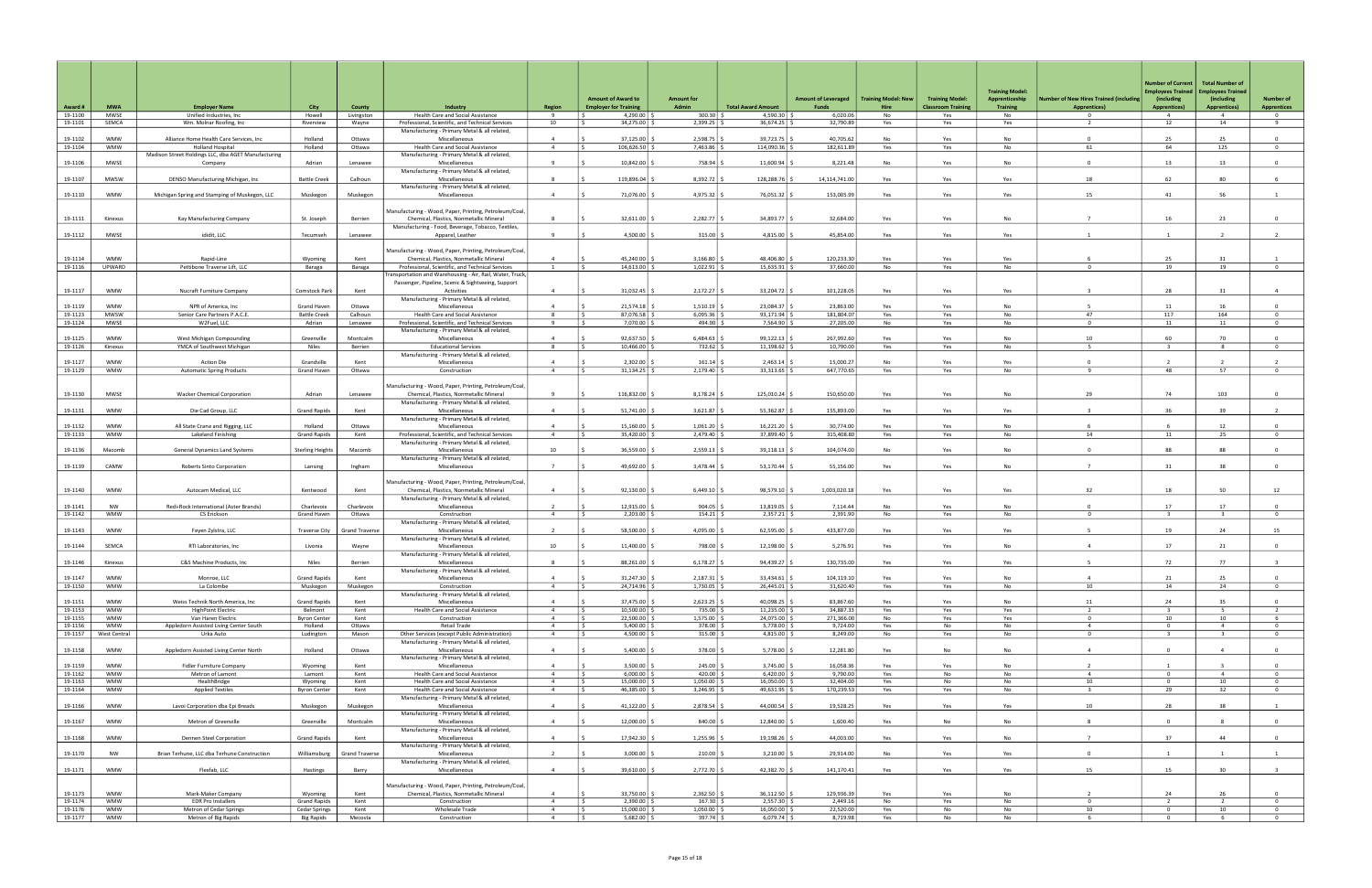|                        |                          |                                                                  |                                            |                   |                                                                                                  |                                           | <b>Amount of Award to</b>            | Amount for               |                                 | <b>Amount of Leveraged</b> | <b>Training Model: New</b> | <b>Training Model:</b>    | <b>Training Model:</b><br>Apprenticeship | <b>Number of New Hires Trained (including</b> | <b>Number of Current</b><br><b>Employees Trained</b><br>(including | <b>Total Number of</b><br><b>Employees Trained</b><br>(including | <b>Number of</b>                 |
|------------------------|--------------------------|------------------------------------------------------------------|--------------------------------------------|-------------------|--------------------------------------------------------------------------------------------------|-------------------------------------------|--------------------------------------|--------------------------|---------------------------------|----------------------------|----------------------------|---------------------------|------------------------------------------|-----------------------------------------------|--------------------------------------------------------------------|------------------------------------------------------------------|----------------------------------|
| Award#                 | <b>MWA</b>               | <b>Employer Name</b>                                             | <b>City</b>                                | County            | Industry                                                                                         | <b>Region</b>                             | <b>Employer for Training</b>         | <b>Admin</b>             | <b>Total Award Amount</b>       | <b>Funds</b>               | Hire                       | <b>Classroom Training</b> | <b>Training</b>                          | <b>Apprentices)</b>                           | <b>Apprentices)</b>                                                | <b>Apprentices)</b>                                              | <b>Apprentices</b>               |
| 19-1180                | <b>WMW</b>               | Aggressive Tooling                                               | Greenville                                 | Montcalm          | Manufacturing - Primary Metal & all related,<br>Miscellaneous                                    | $\overline{a}$                            | 23,995.00                            | 1,679.65                 | 25,674.65                       | 46,426.31                  | Yes                        | Yes                       | Yes                                      |                                               | 12                                                                 | 14                                                               | $\overline{2}$                   |
|                        |                          |                                                                  |                                            |                   | Manufacturing - Food, Beverage, Tobacco, Textiles,                                               |                                           |                                      |                          |                                 |                            |                            |                           |                                          |                                               |                                                                    |                                                                  |                                  |
| 19-1181                | <b>WMW</b>               | <b>River City Mechanical</b>                                     | Comstock Park                              | Kent              | Apparel, Leather<br>Fransportation and Warehousing - Air, Rail, Water, Truck,                    | 4                                         | 37,500.00                            | 2,625.00                 | 40,125.00                       | 256,568.97                 | Yes                        | Yes                       | Yes                                      |                                               |                                                                    | 13                                                               |                                  |
|                        |                          |                                                                  |                                            |                   | Passenger, Pipeline, Scenic & Sightseeing, Support                                               |                                           |                                      |                          |                                 |                            |                            |                           |                                          |                                               |                                                                    |                                                                  |                                  |
| 19-1182                | <b>WMW</b>               | Metron of Belding                                                | Belding                                    | Ionia             | Activities<br>Manufacturing - Primary Metal & all related,                                       | $\overline{4}$                            | 21,000.00                            | 1,470.00                 | 22,470.00                       | 32,809.00                  | Yes                        | No                        | No                                       | 14                                            | $\overline{0}$                                                     | 14                                                               | $\mathbf{0}$                     |
| 19-1183                | <b>WMW</b>               | Micron Manufacturing Company                                     | <b>Grand Rapids</b>                        | Kent              | Miscellaneous                                                                                    | $\overline{4}$                            | 15,925.00                            | 1,114.75                 | 17,039.75 \$                    | 27,419.70                  | No                         | Yes                       | Yes                                      | $\Omega$                                      | 18                                                                 | 18                                                               |                                  |
|                        |                          |                                                                  |                                            |                   | Manufacturing - Wood, Paper, Printing, Petroleum/Coal,                                           |                                           |                                      |                          |                                 |                            |                            |                           |                                          |                                               |                                                                    |                                                                  |                                  |
| 19-1186                | WMW                      | West Michigan Tag & Label                                        | <b>Grand Rapids</b>                        | Kent              | Chemical, Plastics, Nonmetallic Mineral                                                          | $\overline{4}$                            | 24,450.00                            | 1,711.50                 | 26,161.50                       | 189,062.67                 | Yes                        | Yes                       | No                                       | $\Delta$                                      | 15                                                                 | 19                                                               | $\overline{0}$                   |
| 19-1188                | <b>WMW</b>               | Eikenhout, Inc                                                   | <b>Grand Rapids</b>                        | Kent              | Manufacturing - Primary Metal & all related,<br>Miscellaneous                                    | $\overline{4}$                            | 14,625.00                            | 1,023.75                 | 15,648.75                       | 19,107.60                  | Yes                        | No                        | No                                       | 10                                            | $\overline{0}$                                                     | 10                                                               | $\mathbf{0}$                     |
|                        |                          |                                                                  |                                            |                   | Manufacturing - Primary Metal & all related,                                                     |                                           |                                      |                          |                                 |                            |                            |                           |                                          |                                               |                                                                    |                                                                  |                                  |
| 19-1189                | <b>WMW</b><br>WMW        | Allied Mechanical Services, Inc                                  | <b>Grand Rapids</b><br><b>Grand Rapids</b> | Kent<br>Kent      | Miscellaneous<br><b>Public Administration</b>                                                    | $\Delta$<br>$\overline{4}$                | 51,495.00                            | 3,604.65                 | 55,099.65                       | 481,030.00                 | No<br>No                   | Yes                       | Yes<br><b>No</b>                         | $\Omega$<br>$\Omega$                          | 22<br>- 5                                                          | 22                                                               | 13<br>$\overline{0}$             |
| 19-1190                |                          | Member First Mortgage                                            |                                            |                   | Manufacturing - Primary Metal & all related,                                                     |                                           | 6,125.00<br>IS.                      | $428.75$ \$              | 6,553.75                        | 11,274.54                  |                            | Yes                       |                                          |                                               |                                                                    | 5                                                                |                                  |
| 19-1191                | <b>WMW</b>               | Global Integrated Flooring Solutions                             | Kentwood                                   | Kent              | Miscellaneous                                                                                    | $\overline{4}$                            | 2,100.00                             | 147.00                   | 2,247.00                        | 2,787.00                   | No                         | Yes                       | No                                       | $^{\circ}$                                    |                                                                    |                                                                  | $\overline{0}$                   |
| 19-1192                | <b>WMW</b>               | Morrison Industrial Equipment                                    | <b>Grand Rapids</b>                        | Kent              | Manufacturing - Primary Metal & all related,<br>Miscellaneous                                    | $\overline{a}$                            | 33,000.00                            | 2,310.00                 | 35,310.00                       | 741,969.1                  | Yes                        | Yes                       | Yes                                      | $\overline{7}$                                | $\mathbf{R}$                                                       | 10                                                               | 10                               |
|                        |                          |                                                                  |                                            |                   | Manufacturing - Primary Metal & all related,                                                     |                                           |                                      |                          |                                 |                            |                            |                           |                                          |                                               |                                                                    |                                                                  |                                  |
| 19-1194<br>19-1195     | <b>WMW</b><br><b>WMW</b> | <b>Challenge Manufacturing</b><br>West Michigan International    | Walker<br>Wyoming                          | Kent<br>Kent      | Miscellaneous<br>Retail Trade                                                                    | $\sim$                                    | 102,073.73<br>115,750.00<br>l S      | 7,145.16<br>8,102.50     | 109,218.89<br>123,852.50 \$     | 103,454.93<br>48,735.00    | Yes<br>Yes                 | Yes<br>Yes                | No<br>No                                 | 62<br>23                                      | -11<br>93                                                          | 73<br>116                                                        | $\Omega$<br>$\overline{0}$       |
|                        |                          |                                                                  |                                            |                   | Manufacturing - Primary Metal & all related,                                                     |                                           |                                      |                          |                                 |                            |                            |                           |                                          |                                               |                                                                    |                                                                  |                                  |
| 19-1196                | <b>WMW</b>               | Action Mold and Machining, Inc.                                  | <b>Grand Rapids</b>                        | Kent              | Miscellaneous                                                                                    | $\overline{4}$<br>$\overline{\mathbf{3}}$ | 39,000,00                            | 2,730.00<br>800.10       | 41,730.00                       | 114,016.46<br>8,531.35     | Yes<br>No                  | Yes<br>Yes                | <b>No</b><br>No                          | 10 <sup>1</sup><br>$\mathbf{0}$               | 21                                                                 | 31                                                               | $\Omega$<br>$\overline{0}$       |
| 19-1199<br>19-1201     | Region 7B<br>WMW         | City of West Branch<br>Parker Hannifin Corporation               | West Branch<br>Otsego                      | Ogemaw<br>Allegan | Health Care and Social Assistance<br>Other Services (except Public Administration)               | $\overline{4}$                            | I\$.<br>11,430.00<br>4,500.00<br>IS. | 315.00                   | 12,230.10<br>4,815.00           | 25,931.60                  | Yes                        | Yes                       | Yes                                      | -1.                                           | 13<br>1                                                            | 13<br>$\overline{z}$                                             | 1                                |
| 19-1202                | <b>WMW</b>               | Autodie, LLC                                                     | <b>Grand Rapids</b>                        | Kent              | Health Care and Social Assistance                                                                | $\overline{4}$                            | 56,200.00<br>I S.                    | 3,934.00                 | 60,134.00 \$                    | 202,346.22                 | No.                        | Yes                       | Yes                                      | $\Omega$                                      | 52                                                                 | 52                                                               | 5 <sup>5</sup>                   |
| 19-1205                | Macomb                   | Autocraft-Warren                                                 | Warren                                     | Macomb            | Health Care and Social Assistance                                                                | 10                                        | 14,865.00<br>IS.                     | 1,040.55                 | 15,905.55                       | 25,574.65                  | Yes                        | Yes                       | Yes                                      | -5                                            | - 5                                                                | 10                                                               | <sup>1</sup>                     |
| 19-1206                | Macomb                   | Polker Design Services                                           | Warren                                     | Macomb            | Professional, Scientific, and Technical Services<br>Manufacturing - Primary Metal & all related, | 10                                        | 4,485.00<br>ΙŚ.                      | 313.95                   | 4,798.95                        | 28,514.3                   | No                         | Yes                       | No                                       | $\mathbf{0}$                                  | $\overline{3}$                                                     | $\mathbf{B}$                                                     | $\overline{0}$                   |
| 19-1135-A              | <b>WMW</b>               | Riveridge Cider Company                                          | Sparta                                     | Kent              | Miscellaneous                                                                                    | $\overline{4}$                            | 7,500.00                             | 525.00                   | 8,025.00                        | 22,055.00                  | No                         | Yes                       | <b>No</b>                                | $\Omega$                                      |                                                                    |                                                                  | $\Omega$                         |
| 19-1135-B              | <b>WMW</b>               | Riveridge Land Company                                           | Sparta                                     | Kent              | Manufacturing - Primary Metal & all related,<br>Miscellaneous                                    | $\overline{a}$                            | 6,000.00                             | 420.00                   | 6,420.00                        | 27,948.00                  | No                         | Yes                       | No                                       | $\Omega$                                      | $\overline{4}$                                                     | $\overline{a}$                                                   | $\overline{0}$                   |
| 19-1135-C              | <b>WMW</b>               | Riveridge Produce Marketing                                      | Sparta                                     | Kent              | <b>Wholesale Trade</b>                                                                           | $\overline{4}$                            | 25,500.00<br>IS.                     | 1,785.00                 | 27,285.00                       | 42,755.00                  | No                         | Yes                       | No                                       | $^{\circ}$                                    | 17                                                                 | 17                                                               | $\overline{0}$                   |
| 19-1135-D              | <b>WMW</b>               | Riveridge Packaging, LLC                                         | Sparta                                     | Kent              | Manufacturing - Primary Metal & all related,<br>Miscellaneous                                    | $\overline{4}$                            | 16,500.00                            | 1,155.00                 | 17,655.00                       | 41,599.00                  | No                         | Yes                       | <b>No</b>                                | $\Omega$                                      | 11                                                                 | 11                                                               | $\mathbf{0}$                     |
|                        |                          |                                                                  |                                            |                   | Manufacturing - Primary Metal & all related,                                                     |                                           |                                      |                          |                                 |                            |                            |                           |                                          |                                               |                                                                    |                                                                  |                                  |
| 19-1135-E              | <b>WMW</b>               | Rasch Brothers Apple Storage                                     | <b>Grand Rapids</b>                        | Kent              | Miscellaneous<br>Manufacturing - Primary Metal & all related,                                    | $\Delta$                                  | 10,500.00                            | 735.00                   | 11,235.00                       | 19,170.45                  | No                         | Yes                       | No                                       | $\Omega$                                      | $\overline{7}$                                                     | $\overline{7}$                                                   | $\overline{0}$                   |
| 19-1207-A              | <b>WMW</b>               | <b>Buist Electric</b>                                            | <b>Byron Center</b>                        | Kent              | Miscellaneous                                                                                    | $\overline{4}$                            | 13,500.00                            | 945.00                   | 14,445.00                       | 28,069.00                  | Yes                        | No                        | No                                       |                                               | $\overline{0}$                                                     |                                                                  | $\Omega$                         |
|                        |                          |                                                                  |                                            |                   | Manufacturing - Primary Metal & all related,                                                     |                                           |                                      |                          |                                 |                            |                            |                           |                                          |                                               |                                                                    |                                                                  |                                  |
| 19-1207-B<br>19-1207-C | WMW<br><b>WMW</b>        | Parkway Electric and Communications, LLC<br>Town & Country Group | Holland<br>Zeeland                         | Ottawa<br>Ottawa  | Miscellaneous<br>Professional, Scientific, and Technical Services                                | $\Delta$<br>$\overline{4}$                | 3,224.00<br>4,500.00<br>IS.          | 225.68<br>$315.00$ :     | $3,449.68$ \$<br>$4,815.00$ \ 3 | 2,494.48<br>9,130.00       | No<br>No                   | Yes<br>Yes                | No<br>No                                 | $\Omega$<br>$\Omega$                          | $\overline{a}$<br>$\overline{\mathbf{3}}$                          | $\Delta$<br>$\overline{3}$                                       | $\Omega$<br>$\overline{0}$       |
| 19-1207-D              | <b>WMW</b>               | Windemuller Electric, Inc.                                       | Wayland                                    | Allegan           | <b>Public Administration</b>                                                                     | $\overline{4}$                            | 7,500.00<br>l S                      | 525.00                   | 8,025.00                        | 15,504.00                  | No                         | Yes                       | No                                       | $\mathbf{0}$                                  | -5                                                                 | -5                                                               | $\overline{0}$                   |
| 19-1208-A              | WMW                      | <b>Buist Electric</b>                                            | <b>Byron Center</b>                        | Kent              | Construction                                                                                     | $\overline{4}$                            | 15,000.00<br>IS.                     | 1,050.00                 | 16,050.00                       | 236,715.00                 | No                         | Yes                       | Yes                                      | $\mathbf{0}$                                  | 5                                                                  | 5                                                                | 5                                |
| 19-1208-B              | <b>WMW</b>               | Feyen Zylstra, LLC                                               | <b>Grand Rapids</b>                        | Kent              | Construction                                                                                     | $\overline{4}$                            | 9,631.00<br>ΙŚ.                      | 674.17                   | 10,305.17                       | 141,200.89                 | No                         | Yes                       | Yes                                      | $\mathbf{0}$                                  | $\overline{4}$                                                     | $\overline{4}$                                                   | $\overline{3}$                   |
|                        |                          |                                                                  |                                            |                   | Manufacturing - Primary Metal & all related,                                                     |                                           |                                      |                          |                                 |                            |                            |                           |                                          |                                               |                                                                    |                                                                  |                                  |
| 19-1208-D              | <b>WMW</b>               | Windemuller Electric, Inc.                                       | Wayland                                    | Allegan           | Miscellaneous                                                                                    |                                           | 3,000.00                             | 210.00                   | $3,210.00$ \$                   | 55,767.00                  | No                         | Yes                       | Yes                                      | $\Omega$                                      | $\overline{1}$                                                     |                                                                  | $\overline{1}$                   |
| 19-1209-A<br>19-1209-B | <b>WMW</b><br><b>WMW</b> | Central Ceiling West, Inc                                        | <b>Byron Center</b><br>Holland             | Kent              | Health Care and Social Assistance<br>Information                                                 | $\overline{4}$<br>$\overline{4}$          | l S<br>2,678.00<br>4,017.00          | 187.46<br>281.19         | 2,865.46<br>4,298.19            | 2,862.00<br>6,291.00       | No                         | Yes                       | No<br><b>No</b>                          | $\mathbf{0}$<br>$\Omega$                      | $\overline{z}$<br>$\mathbf{3}$                                     | $\overline{z}$<br>$\mathbf{B}$                                   | $\overline{0}$<br>$\overline{0}$ |
| 19-1210-A              | <b>WMW</b>               | Elzinga & Volkers, Inc<br>Burgess Concrete Construction, Inc.    | Moline                                     | Ottawa<br>Allegan | Professional, Scientific, and Technical Services                                                 | $\overline{4}$                            | IS.<br>7,374.00<br>IS.               | 516.18                   | 7,890.18 \$                     | 7,056.00                   | No<br>No                   | Yes<br>Yes                | <b>No</b>                                | $\Omega$                                      | - 6                                                                | 6                                                                | $\overline{0}$                   |
| 19-1210-B              | <b>WMW</b>               | Kent Companies                                                   | <b>Grand Rapids</b>                        | Kent              | Construction                                                                                     | $\overline{4}$                            | 19,485.00<br>∣ \$                    | 1,363.95                 | 20,848.95                       | 21,857.73                  | No                         | Yes                       | No                                       | $\mathbf{0}$                                  | 15                                                                 | 15                                                               | $\overline{0}$                   |
|                        |                          |                                                                  |                                            |                   |                                                                                                  |                                           |                                      |                          |                                 |                            |                            |                           |                                          |                                               |                                                                    |                                                                  |                                  |
|                        |                          |                                                                  |                                            |                   | Manufacturing - Wood, Paper, Printing, Petroleum/Coal,                                           |                                           |                                      |                          |                                 |                            |                            |                           |                                          |                                               |                                                                    |                                                                  |                                  |
| 19-1210-C<br>19-1211-A | <b>WMW</b><br>WMW        | Eizinga & Volkers, Inc<br><b>HighPoint Electric</b>              | Holland<br>Belmont                         | ottawa<br>Kent    | Chemical, Plastics, Nonmetallic Mineral<br><b>Educational Services</b>                           | $\overline{4}$                            | 1,229.00<br>1,247.00<br>I\$.         | 86.03   \$<br>$87.29$ \$ | $1,315.03$ \$<br>$1,334.29$ \$  | 949.50<br>1,706.00         | NO.<br>No                  | <b>Yes</b><br>Yes         | NO.<br>No                                | $\mathbf{0}$                                  | $\overline{\mathbf{3}}$                                            | $\overline{\mathbf{3}}$                                          | $\overline{0}$                   |
| 19-1211-B              | <b>WMW</b>               | Windemuller Electric, Inc.                                       | Wayland                                    | Allegan           | Construction                                                                                     | $\overline{4}$                            | I\$<br>3,242.00                      | 226.94                   | 3,468.94                        | 4,271.50                   | Yes                        | No                        | No                                       | 8                                             |                                                                    | 8                                                                | $\overline{0}$                   |
| 19-1212-A              | WMW                      | <b>Buist Electric</b>                                            | <b>Byron Center</b>                        | Kent              | Professional, Scientific, and Technical Services                                                 | $\sim$                                    | 6,000.00<br>IS.                      | $420.00$ \$              | $6,420.00$ \$                   | 12,908.00                  | No                         | Yes                       | No                                       | $\overline{0}$                                | $\overline{4}$                                                     | $\overline{4}$                                                   | $\overline{0}$                   |
|                        |                          |                                                                  |                                            |                   | Manufacturing - Primary Metal & all related,                                                     |                                           |                                      |                          |                                 |                            |                            |                           |                                          |                                               |                                                                    |                                                                  |                                  |
| 19-1212-B              | <b>WMW</b>               | Elzinga & Volkers, Inc                                           | Holland                                    | Ottawa            | Miscellaneous                                                                                    | $\overline{4}$                            | 1,500.00                             | 105.00                   | 1,605.00                        | 3,099.00                   | No                         | Yes                       | No                                       | $\mathbf{0}$                                  |                                                                    |                                                                  | $\Omega$                         |
| 19-1212-C              | <b>WMW</b>               | <b>Halyard Built</b>                                             | <b>Grand Rapids</b>                        | Kent              | Construction                                                                                     | $\overline{4}$                            | 1,500.00<br>I S                      | 105.00                   | $1,605.00$ \ 3                  | 3,266.00                   | No                         | Yes                       | No                                       | $\Omega$                                      | <sup>1</sup>                                                       | 1                                                                | $\overline{0}$                   |
| 19-1212-D              | <b>WMW</b>               | Kent Companies                                                   | <b>Grand Rapids</b>                        | Kent              | Construction<br>Manufacturing - Primary Metal & all related,                                     | $\overline{4}$                            | I\$<br>7,500.00                      | $525.00$ \$              | $8,025.00$ \$                   | 14,353.00                  | No                         | Yes                       | No                                       | $\overline{0}$                                | 5                                                                  | $5^{\circ}$                                                      | $\overline{0}$                   |
| 19-1212-E              | <b>WMW</b>               | Sobie Company                                                    | Caledonia                                  | Kent              | Miscellaneous                                                                                    | $\overline{a}$                            | 3,000.00                             | 210.00                   | $3,210.00$ \$                   | 5,954.00                   | No                         | Yes                       | No                                       | $\overline{0}$                                | $\overline{2}$                                                     | $\overline{2}$                                                   | $\overline{0}$                   |
|                        |                          |                                                                  |                                            |                   | Manufacturing - Primary Metal & all related,                                                     |                                           |                                      |                          |                                 |                            |                            |                           |                                          |                                               |                                                                    |                                                                  |                                  |
| 19-1212-F<br>19-1212-G | <b>WMW</b><br><b>WMW</b> | <b>Triangle Associates</b><br>Wolverine Building Group           | <b>Grand Rapids</b><br><b>Grand Rapids</b> | Kent<br>Kent      | Miscellaneous<br>Professional, Scientific, and Technical Services                                | $\overline{4}$<br>$\overline{4}$          | 3,000.00<br>7,500.00<br>l \$         | 210.00<br>$525.00$ \$    | 3,210.00<br>$8,025.00$ \$       | 7,674.00<br>13,512.00      | No<br>No                   | Yes<br>Yes                | <b>No</b><br>No                          | $\Omega$<br>$\mathbf{0}$                      | 5 <sup>5</sup>                                                     | 5                                                                | $\Omega$<br>$\overline{0}$       |
| 19-1213-A              | <b>WMW</b>               | Dykhouse Construction Inc                                        | <b>Byron Center</b>                        | Kent              | Health Care and Social Assistance                                                                | $\overline{4}$                            | I\$<br>6,000.00                      | $420.00$ \$              | $6,420.00$ \$                   | 6,280.00                   | No                         | Yes                       | No                                       | $\mathbf 0$                                   | $\overline{4}$                                                     | $\overline{4}$                                                   | $\overline{0}$                   |
| 19-1213-B              | <b>WMW</b>               | Elzinga & Volkers, Inc                                           | Holland                                    | Ottawa            | Utilities                                                                                        | $\overline{4}$                            | 4,500.00<br>IS.                      | 315.00                   | 4,815.00                        | 4,785.00                   | No                         | Yes                       | No                                       | $\mathbf{0}$                                  | $\overline{\mathbf{3}}$                                            | $\overline{\mathbf{3}}$                                          | $\overline{0}$                   |
|                        |                          |                                                                  |                                            |                   | Manufacturing - Primary Metal & all related,                                                     | $\overline{4}$                            |                                      |                          |                                 |                            |                            |                           |                                          | $\overline{0}$                                |                                                                    |                                                                  |                                  |
| 19-1213-C              | <b>WMW</b>               | Kent Companies                                                   | <b>Grand Rapids</b>                        | Kent              | Miscellaneous<br>Manufacturing - Primary Metal & all related,                                    |                                           | 12,000.00                            | $840.00$ \ \$            | 12,840.00 \$                    | 26,258.00                  | No                         | Yes                       | No                                       |                                               | 8                                                                  | -8                                                               | $\overline{0}$                   |
| 19-1213-D              | <b>WMW</b>               | Sobie Company                                                    | Caledonia                                  | Kent              | Miscellaneous                                                                                    | $\overline{a}$                            | 3,000.00                             | 210.00                   | $3,210.00$ \$                   | 5,926.00                   | Yes                        | No                        | No                                       | $\overline{2}$                                | $\overline{0}$                                                     | $\overline{2}$                                                   | $\overline{0}$                   |
| 19-1213-E              | <b>WMW</b>               | <b>Triangle Associates</b>                                       | <b>Grand Rapids</b>                        | Kent              | Manufacturing - Primary Metal & all related,<br>Miscellaneous                                    | $\overline{a}$                            | 4,500.00                             | 315.00                   | $4,815.00$ \ \$                 | 9,793.00                   | Yes                        | No                        | No                                       |                                               | $\overline{0}$                                                     |                                                                  | $\Omega$                         |
| 19-1214-A              | WMW                      | Micron Manufacturing Company                                     | <b>Grand Rapids</b>                        | Kent              | Wholesale Trade                                                                                  | $\overline{4}$                            | l s<br>3,000.00                      | $210.00$ \$              | $3,210.00$ \$                   | 4,401.00                   | No                         | Yes                       | No                                       | $\mathbf{0}$                                  | $\overline{2}$                                                     | $\overline{2}$                                                   | $\overline{0}$                   |
| 19-1214-C              | <b>WMW</b>               | Plasan Carbon Composites                                         | Walker                                     | Kent              | Professional, Scientific, and Technical Services                                                 | $\overline{4}$                            | 3,000.00<br>I S                      | 210.00                   | $3,210.00$ \$                   | 3,284.00                   | No                         | Yes                       | No                                       | $\mathbf{0}$                                  | $\overline{2}$                                                     | $\overline{2}$                                                   | $\overline{0}$                   |
| 19-1214-D              | <b>WMW</b>               | Plasan North America                                             | Walker                                     | Kent              | Health Care and Social Assistance                                                                | $\overline{4}$                            | 9,000.00<br>l \$                     | 630.00                   | $9,630.00$ \$                   | 11,790.00                  | No                         | Yes                       | No                                       | $\mathbf{0}$                                  | 6                                                                  | 6                                                                | $\overline{0}$                   |
| 19-1214-F              | WMW                      | Nucraft Furniture Company                                        | Comstock Park                              | Kent              | Health Care and Social Assistance                                                                | $\overline{4}$                            | I\$.<br>9,000.00                     | $630.00$ \$              | $9,630.00$ \$                   | 9,360.00                   | No                         | Yes                       | No                                       | $\mathbf 0$                                   | 6                                                                  | 6                                                                | $\overline{0}$                   |
| 19-1215-A              | <b>NE</b>                | AuSable Valley Animal Shelter                                    | Grayling                                   | Crawford          | Health Care and Social Assistance                                                                | $\overline{\mathbf{3}}$                   | 1,000.00<br>IS.                      | 70.00                    | 1,070.00                        | 86.00                      | No                         | Yes                       | No                                       | $\mathbf 0$                                   | $\mathbf{1}$                                                       | $\mathbf{1}$                                                     | $\overline{0}$                   |
| 19-1215-C              | NE                       | Northern Initiatives                                             | Grayling                                   | Crawford          | Administrative and Support and Waste Management and<br><b>Remediation Services</b>               | $\overline{\mathbf{3}}$                   | $1,000.00$ :                         | $70.00$ \$               | $1,070.00$ \$                   | 198.00                     | No                         | Yes                       | No                                       | $\overline{0}$                                | $\mathbf{1}$                                                       |                                                                  | $\overline{0}$                   |
|                        |                          |                                                                  |                                            |                   | Manufacturing - Primary Metal & all related,                                                     |                                           |                                      |                          |                                 |                            |                            |                           |                                          |                                               |                                                                    |                                                                  |                                  |
| 19-1215-D              | <b>NE</b>                | Grayling Visitor's Bureau                                        | Grayling                                   | Crawford          | Miscellaneous<br>Manufacturing - Primary Metal & all related,                                    | $\overline{3}$                            | 1,000.00                             | 70.00                    | 1,070.00                        | 84.00                      | No                         | Yes                       | No                                       | $\overline{0}$                                | $\overline{1}$                                                     |                                                                  | $\overline{0}$                   |
| 19-1216-A              | GST                      | Advanced Auto Trends, Inc                                        | Snover                                     | Sanilac           | Miscellaneous                                                                                    | - 6                                       | $6,016.75$ \$                        | $421.17$ \$              | $6,437.92$ \$                   | 15,327.00                  | No                         | Yes                       | No                                       | $\overline{0}$                                | 8                                                                  | 8                                                                | $\overline{0}$                   |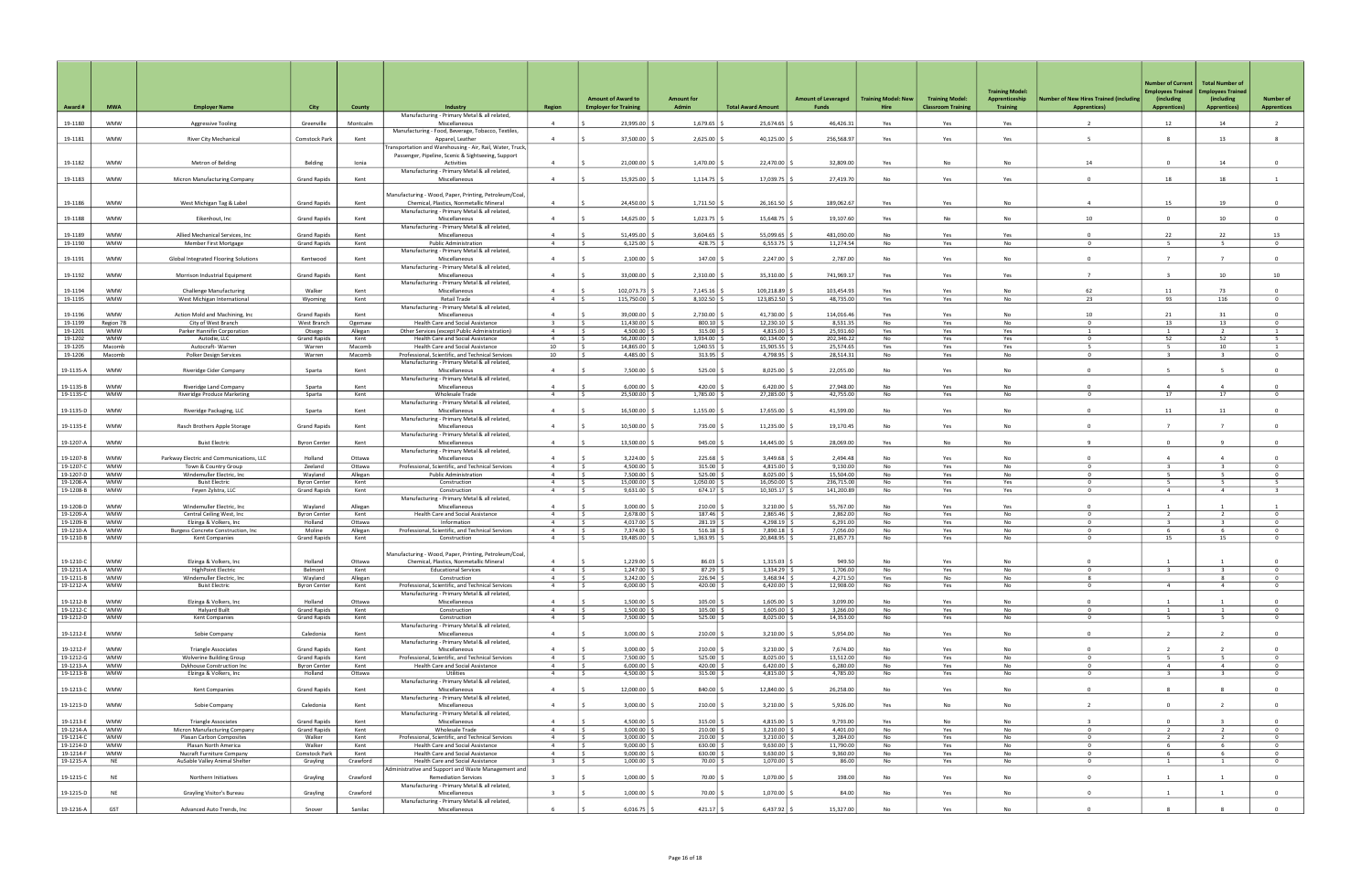|                        |                 |                                                                               |                            |                       |                                                                                                  |                          | <b>Amount of Award to</b>                      | <b>Amount for</b>              |                            | <b>Amount of Leveraged</b> | <b>Training Model: New</b> | <b>Training Model:</b>    | <b>Training Model:</b><br>Apprenticeship | <b>Number of New Hires Trained (including</b> | <b>Number of Current</b><br>Employees Trained<br>(including | <b>Total Number of</b><br><b>Employees Trained</b><br>(including | <b>Number of</b>                 |
|------------------------|-----------------|-------------------------------------------------------------------------------|----------------------------|-----------------------|--------------------------------------------------------------------------------------------------|--------------------------|------------------------------------------------|--------------------------------|----------------------------|----------------------------|----------------------------|---------------------------|------------------------------------------|-----------------------------------------------|-------------------------------------------------------------|------------------------------------------------------------------|----------------------------------|
| Award#                 | <b>MWA</b>      | <b>Employer Name</b>                                                          | City                       | <b>County</b>         | Industry                                                                                         | <b>Region</b>            | <b>Employer for Training</b>                   | Admin                          | <b>Total Award Amount</b>  | <b>Funds</b>               | Hire                       | <b>Classroom Training</b> | <b>Training</b>                          | <b>Apprentices)</b>                           | <b>Apprentices)</b>                                         | <b>Apprentices)</b>                                              | <b>Apprentices</b>               |
| 19-1216-B              | GST             | Grupo Antolin Michigan, Inc                                                   | Marlette                   | Sanilac               | Manufacturing - Primary Metal & all related,<br>Miscellaneous                                    |                          | 23,528.33                                      | 1,646.98                       | 25,175.31                  | 46,323.60                  | Yes                        | Yes                       | <b>No</b>                                |                                               | 16                                                          | 17                                                               | $\Omega$                         |
| 19-1216-C              | GST             | Huron Inc                                                                     | Lexington                  | Sanilac               | Health Care and Social Assistance                                                                | 6                        | 20,312.75<br>I S                               | 1,421.89                       | 21,734.64                  | 30,810.00                  | No                         | Yes                       | No                                       | $\Omega$                                      | 27                                                          | 27                                                               | $^{\circ}$                       |
| 19-1217-A<br>19-1217-B | NE<br><b>NE</b> | AJD Forest Products<br>Weyerhaeuser                                           | Grayling                   | Crawford<br>Crawford  | Construction                                                                                     | $\overline{\mathbf{3}}$  | 2,000.00<br>IS.<br>18,000.00                   | 140.00<br>1,260.00             | 2,140.00<br>19,260.00      | 840.00<br>747.60           | No                         | Yes                       | No<br>No                                 | $^{\circ}$<br>$\Omega$                        | $\overline{2}$<br>18                                        | 2<br>18                                                          | $\overline{0}$<br>$\Omega$       |
|                        |                 |                                                                               | Grayling                   |                       | Construction<br>Manufacturing - Primary Metal & all related,                                     |                          |                                                |                                |                            |                            | No                         | Yes                       |                                          |                                               |                                                             |                                                                  |                                  |
| 19-1218-A              | MWSW            | Burr Oak Tool, Inc                                                            | Sturgis                    | St. Joseph            | Miscellaneous                                                                                    | -8                       | $1,500.00$ :                                   | 105.00                         | $1,605.00$ $\mid$ 3        | 5,461.35                   | No                         | Yes                       | No                                       | $\Omega$                                      | -5                                                          |                                                                  | $\overline{0}$                   |
| 19-1218-B              | <b>MWSW</b>     | XL Machine Company                                                            | <b>Three Rivers</b>        | St. Joseph            | Manufacturing - Primary Metal & all related,<br>Miscellaneous                                    | $\mathbf{R}$             | 400.00                                         | 28.00                          | 428.00                     | 340.00                     | No                         | Yes                       | No                                       | $\Omega$                                      | $\overline{1}$                                              | $\overline{1}$                                                   | $\overline{0}$                   |
|                        |                 |                                                                               |                            |                       | Manufacturing - Food, Beverage, Tobacco, Textiles                                                |                          |                                                |                                |                            |                            |                            |                           |                                          |                                               |                                                             |                                                                  |                                  |
| 19-1218-C              | MWSW            | Armstrong International, Inc                                                  | <b>Three Rivers</b>        | St. Joseph            | Apparel, Leather                                                                                 | -8                       | 30,300.00                                      | 2,121.00                       | 32,421.00                  | 29,655.12                  | No                         | Yes                       | No                                       |                                               | 71                                                          | 71                                                               | $^{\circ}$                       |
| 19-1218-D              | <b>MWSW</b>     | American Axle & Manufacturing                                                 | <b>Three Rivers</b>        | St. Joseph            | Manufacturing - Primary Metal & all related,<br>Miscellaneous                                    | 8                        | 1,200.00                                       | 84.00                          | 1,284.00                   | 1,584.00                   | No                         | Yes                       | No                                       | $\Omega$                                      | $\mathbf{R}$                                                |                                                                  | $\overline{0}$                   |
|                        |                 | Dock Foundry Company, dba Metal Technologies Three                            |                            |                       |                                                                                                  |                          |                                                |                                |                            |                            |                            |                           |                                          |                                               |                                                             |                                                                  |                                  |
| 19-1218-E              | MWSW            | Rivers Gray Iron                                                              | <b>Three Rivers</b>        | St. Joseph            | Professional, Scientific, and Technical Services                                                 | -8                       | 4,400.00                                       | 308.00                         | 4,708.00                   | 5,145.00                   | No                         | Yes                       | No                                       | $\Omega$                                      | 11                                                          | 11                                                               | $\Omega$                         |
| 19-1218-F              | MWSW            | Ox Engineered Products                                                        | Constantine                | St. Joseph            | Health Care and Social Assistance<br>Manufacturing - Primary Metal & all related,                | 8                        | l s<br>6,300.00                                | 441.00                         | 6,741.00                   | 26,083.00                  | No                         | Yes                       | No                                       | $\Omega$                                      | -6                                                          | 6                                                                | $^{\circ}$                       |
| 19-1218-G              | <b>MWSW</b>     | Kadant Johnson LLC                                                            | <b>Three Rivers</b>        | St. Joseph            | Miscellaneous                                                                                    | -8                       | 18,500.00                                      | 1,295.00                       | 19.795.00                  | 20.452.96                  | <b>No</b>                  | Yes                       | <b>No</b>                                | $\Omega$                                      | 29                                                          | 29                                                               | $\Omega$                         |
|                        |                 |                                                                               |                            |                       | Manufacturing - Primary Metal & all related,                                                     |                          |                                                |                                |                            |                            |                            |                           |                                          |                                               |                                                             |                                                                  |                                  |
| 19-1219-A              | MWSW            | Schupan & Sons, Inc.                                                          | Kalamazoo                  | Kalamazoo             | Miscellaneous<br>Manufacturing - Primary Metal & all related,                                    | -8                       | 6,780.00                                       | 474.60                         | 7,254.60                   | 77,854.40                  | Yes                        | Yes                       | No                                       |                                               | 43                                                          | 44                                                               | $^{\circ}$                       |
| 19-1219-B              | <b>MWSW</b>     | Marshall Excelsior Company                                                    | Marshall                   | Calhoun               | Miscellaneous                                                                                    | -8                       | $4,000.00$ :                                   | 280.00                         | $4,280.00$ \$              | 3,705.00                   | <b>No</b>                  | Yes                       | <b>No</b>                                | $\Omega$                                      | 15                                                          | 15                                                               | $\overline{0}$                   |
|                        |                 |                                                                               |                            |                       |                                                                                                  |                          |                                                |                                |                            |                            |                            |                           |                                          |                                               |                                                             |                                                                  |                                  |
| 19-1219-C              | <b>MWSW</b>     | Armstrong International                                                       | <b>Three Rivers</b>        | St. Joseph            | Manufacturing - Wood, Paper, Printing, Petroleum/Coal<br>Chemical, Plastics, Nonmetallic Mineral | -8                       | 5,635.00                                       | 394.45                         | 6,029.45                   | 4,400.00                   | No                         | Yes                       | No                                       |                                               | 23                                                          | 23                                                               | $\Omega$                         |
| 19-1220-A              | NW              | Munson Healthcare                                                             | <b>Traverse City</b>       | <b>Grand Traverse</b> | Management of Companies and Enterprises                                                          | $\overline{\phantom{a}}$ | 1,500.00<br>ΙŚ.                                | 105.00                         | 1,605.00                   | 4,327.00                   | No                         | Yes                       | No                                       | $\Omega$                                      | $\overline{1}$                                              | $\overline{1}$                                                   | $\Omega$                         |
|                        |                 |                                                                               |                            |                       | Manufacturing - Primary Metal & all related,                                                     |                          |                                                |                                |                            |                            |                            |                           |                                          |                                               |                                                             |                                                                  |                                  |
| 19-1220-B              | NW              | Promethient, Inc                                                              | <b>Traverse City</b>       | Grand Traverse        | Miscellaneous<br>Manufacturing - Food, Beverage, Tobacco, Textiles,                              | $\overline{2}$           | 1,500.00                                       | 105.00                         | 1,605.00                   | 1,560.00                   | No                         | Yes                       | No                                       | $\Omega$                                      |                                                             |                                                                  | $\overline{0}$                   |
| 19-1220-C              | <b>NW</b>       | Shoreline Fruit, LLC                                                          | Traverse City              | <b>Grand Traverse</b> | Apparel, Leather                                                                                 | $\overline{2}$           | $1,500.00$   9                                 | 105.00                         | $1,605.00$ $\mid$ 3        | 4.080.00                   | <b>No</b>                  | Yes                       | <b>No</b>                                | $\Omega$                                      | $\overline{1}$                                              | $\overline{1}$                                                   | $\mathbf{0}$                     |
|                        |                 |                                                                               |                            |                       |                                                                                                  |                          |                                                |                                |                            |                            |                            |                           |                                          |                                               |                                                             |                                                                  |                                  |
| 19-1221-A              | Region 7B       | <b>Integrity Printing</b>                                                     | Clare                      | Clare                 | Manufacturing - Wood, Paper, Printing, Petroleum/Coal<br>Chemical, Plastics, Nonmetallic Mineral | - 5                      | 14,495.00                                      | 1,014.65                       | 15,509.65                  | 20,930.00                  | No                         | Yes                       | No                                       | $\Omega$                                      | 13                                                          | 13                                                               | $\overline{0}$                   |
|                        |                 |                                                                               |                            |                       | Manufacturing - Primary Metal & all related,                                                     |                          |                                                |                                |                            |                            |                            |                           |                                          |                                               |                                                             |                                                                  |                                  |
| 19-1221-C              | Region 7B       | <b>Vantage Plastics</b>                                                       | Standish                   | Arenac                | Miscellaneous                                                                                    | - 5                      | 22,275.00                                      | 1,559.25                       | 23,834.25                  | 47,705.00                  | No                         | Yes                       | No                                       | $\Omega$                                      | 18                                                          | 18                                                               | $^{\circ}$                       |
| 19-1221-E              | GLB             | M. Curry Corporation dba Endurance Carbide                                    | Saginaw                    | Saginaw               | Manufacturing - Primary Metal & all related,<br>Miscellaneous                                    | -5                       | 1,500.00                                       | 105.00                         | 1,605.00                   | 2,451.00                   | No                         | Yes                       | No                                       | $\Omega$                                      |                                                             |                                                                  | $\Omega$                         |
| 19-1221-F              | GLB             | <b>Fullerton Tool West</b>                                                    | Saginaw                    | Saginaw               | Health Care and Social Assistance                                                                |                          | 2,700.00                                       | 189.00                         | 2,889.00                   | 2,328.96                   | No                         | Yes                       | No                                       | 0                                             | 2                                                           | 2                                                                | $\mathbf 0$                      |
|                        |                 |                                                                               |                            |                       | Manufacturing - Food, Beverage, Tobacco, Textiles                                                |                          |                                                |                                |                            |                            |                            |                           |                                          |                                               |                                                             |                                                                  |                                  |
| 19-1221-G              | GLB             | JRB Personnel, LLC                                                            | Saginaw                    | Saginaw               | Apparel, Leather<br>Manufacturing - Primary Metal & all related,                                 | - 5                      | 25,015.00                                      | 1,751.05                       | 26,766.05                  | 1,595.00                   | No                         | Yes                       | No                                       | $\Omega$                                      | 28                                                          | 28                                                               | $\overline{0}$                   |
| 19-1221-H              | GLB             | Midland Brewing Company                                                       | Midland                    | Midland               | Miscellaneous                                                                                    | $\overline{\phantom{a}}$ | 4,345.00                                       | 304.15                         | 4,649.15                   | 5,873.00                   | <b>No</b>                  | Yes                       | <b>No</b>                                | $\Omega$                                      | 11                                                          | 11                                                               | $\Omega$                         |
|                        |                 |                                                                               |                            |                       | Manufacturing - Primary Metal & all related,                                                     |                          |                                                |                                |                            |                            |                            |                           |                                          |                                               |                                                             |                                                                  |                                  |
| 19-1221-1              | GLB             | <b>Renosol Corporation</b>                                                    | Bay City                   | Bay                   | Miscellaneous<br>Manufacturing - Primary Metal & all related,                                    | - 5                      | 2,925.00                                       | 204.75                         | $3,129.75$ \$              | 3,618.33                   | No                         | Yes                       | No                                       | $\Omega$                                      | $\overline{3}$                                              |                                                                  | $\overline{0}$                   |
| 19-1221-J              | GLB             | Erie Marketing, Inc dba Erie Custom Signs                                     | Saginaw                    | Saginaw               | Miscellaneous                                                                                    | -5                       | 2,475.00                                       | 173.25                         | 2,648.25                   | 4.632.00                   | No                         | Yes                       | <b>No</b>                                | $\Omega$                                      | $\overline{2}$                                              | $\overline{z}$                                                   | $\Omega$                         |
| 19-1222-A              | MWSW            | New Genesis, Inc                                                              | Kalamazoo                  | Kalamazoo             | Health Care and Social Assistance                                                                | -8                       | Is.<br>9,000.00                                | 630.00                         | 9,630.00                   | 21,335.50                  | No                         | Yes                       | Yes                                      | $\Omega$                                      | $\overline{3}$                                              | $\overline{\mathbf{3}}$                                          | $\overline{3}$                   |
|                        |                 |                                                                               |                            |                       | Manufacturing - Wood, Paper, Printing, Petroleum/Coal,                                           |                          |                                                |                                |                            |                            |                            |                           |                                          |                                               |                                                             |                                                                  |                                  |
| 19-1222-B              | <b>MWSW</b>     | YWCA Kalamazoo                                                                | Kalamazoo                  | Kalamazoo             | Chemical, Plastics, Nonmetallic Mineral                                                          | -8                       | 15,000.00                                      | 1,050.00                       | 16,050.00                  | 57,600.00                  | No                         | Yes                       | Yes                                      | $\Omega$                                      |                                                             |                                                                  |                                  |
| 19-1222-C              | MWSW            | Reiber Family Daycare                                                         | Schoolcraft                | Kalamazoo             | Management of Companies and Enterprises<br>Manufacturing - Primary Metal & all related,          | 8                        | 3,000.00<br>IS.                                | 210.00                         | 3,210.00                   | 11,071.28                  | No                         | Yes                       | Yes                                      | $\Omega$                                      | $\overline{1}$                                              | 1                                                                | <sup>1</sup>                     |
| 19-1222-D              | MWSW            | Youth Development Company/PAL                                                 | South Haven                | Van Buren             | Miscellaneous                                                                                    |                          | 30,000.00                                      | 2,100.00                       | 32,100.00                  | 213,718.0                  | No                         | Yes                       | Yes                                      | $\Omega$                                      | 10                                                          | 10                                                               | 10                               |
| 19-1223-A              | Region 7B       | West Branch City Police Department                                            | West Branch                | Ogemaw                | Other Services (except Public Administration)                                                    | $\overline{3}$           | 960.00<br>l S                                  | 67.20                          | 1,027.20                   | 632.00                     | No                         | Yes                       | No                                       | $\Omega$                                      | $\overline{4}$                                              | $\overline{4}$                                                   | $\Omega$                         |
| 19-1223-B              | Region 7B       | Ogemaw County EMS Authority                                                   | West Branch                | Ogemaw                | Manufacturing - Food, Beverage, Tobacco, Textiles<br>Apparel, Leather                            | $\overline{\mathbf{3}}$  | 5,109.00                                       | 357.63                         | 5,466.63                   | 2,713.76                   | No                         | Yes                       | No                                       | $\Omega$                                      | 13                                                          | 13                                                               | $\Omega$                         |
|                        |                 |                                                                               |                            |                       | Manufacturing - Primary Metal & all related,                                                     |                          |                                                |                                |                            |                            |                            |                           |                                          |                                               |                                                             |                                                                  |                                  |
| 19-1225-A              | NW              | Petoskey Plastics                                                             | Petoskey                   | Emmet                 | Miscellaneous                                                                                    | $\overline{2}$           | 4,500.00                                       | 315.00                         | 4,815.00                   | 70,119.00                  | No                         | Yes                       | No                                       | $\Omega$                                      | $\mathbf{R}$                                                |                                                                  | $\Omega$                         |
| 19-1225-B              | <b>NW</b>       | Munson Healthcare (Corporate Office)                                          | <b>Traverse City</b>       | <b>Grand Traverse</b> | Manufacturing - Primary Metal & all related,<br>Miscellaneous                                    | $\overline{\phantom{a}}$ | 3,000.00                                       | 210.00                         | 3,210.00                   | 4,358.00                   | No                         | Yes                       | No                                       | $\Omega$                                      | $\overline{2}$                                              | $\overline{2}$                                                   | $\Omega$                         |
| 19-1225-C              | NW              | Inhabitect, LLC                                                               | Cedar                      | Leelanau              | Construction                                                                                     | $\overline{2}$           | $\vert$ \$<br>$1,500.00$   :                   | $105.00$ \$                    | $1,605.00$ :               | 1,675.00                   | No                         | Yes                       | No                                       | $^{\circ}$                                    | $\overline{1}$                                              | 1                                                                | $\overline{0}$                   |
| 19-1226-A              | MWSW            | Asama Coldwater Manufacturing (ACM)                                           | Coldwater                  | Branch                | Professional, Scientific, and Technical Services                                                 | - 8                      | 16,434.00<br>IS.                               | 1,150.38                       | 17,584.38                  | 12,015.60                  | No                         | Yes                       | No                                       | $^{\circ}$                                    | 29                                                          | 29                                                               | $\overline{0}$                   |
| 19-1226-B              | MWSW            | Douglas Autotech Corporation                                                  | Bronson                    | Branch                | Manufacturing - Primary Metal & all related,<br>Miscellaneous                                    | 8                        | 4,400.00                                       | 308.00                         | 4,708.00                   | 5,906.00                   | No                         | Yes                       | No                                       | $^{\circ}$                                    | 8                                                           | 8                                                                | $\mathbf{0}$                     |
|                        |                 |                                                                               |                            |                       | Manufacturing - Primary Metal & all related,                                                     |                          |                                                |                                |                            |                            |                            |                           |                                          |                                               |                                                             |                                                                  |                                  |
| 19-1226-C              | MWSW            | Marshall Excelsior Company                                                    | Marshall                   | Calhoun               | Miscellaneous                                                                                    | $\mathbf{R}$             | 12,800.00                                      | 896.00                         | 13,696.00                  | 9,024.40                   | No                         | Yes                       | No                                       | $\Omega$                                      | 22                                                          | 22                                                               | $\overline{0}$                   |
| 19-1226-D              | MWSW            | Real Alloy Coldwater                                                          | Coldwater                  | Branch                | Manufacturing - Primary Metal & all related,<br>Miscellaneous                                    | -8                       | $4,693.00$ :                                   | 328.51                         | $5,021.51$ \$              | 1,780.88                   | No                         | Yes                       | No                                       | $\Omega$                                      | 8                                                           | 8                                                                | $\overline{0}$                   |
| 19-1226-E              | MWSW            | Schmitz, LLC                                                                  | Coldwater                  | Branch                | <b>Educational Services</b>                                                                      | $\mathbf{R}$             | 2,029.00<br>l s                                | 142.03                         | 2,171.03                   | 1,202.00                   | No                         | Yes                       | No                                       | $\mathbf 0$                                   | $\overline{4}$                                              | $\overline{4}$                                                   | $\mathbf{0}$                     |
| 19-1226-F              | MWSW            | Schupan & Sons, Inc.                                                          | Kalamazoo                  | Kalamazoo             | Wholesale Trade                                                                                  | - 8                      | 1,160.00<br>I S                                | $81.20$ \$                     | $1,241.20$ \$              | 40,580.00                  | No                         | Yes                       | No                                       | $^{\circ}$                                    | $\overline{4}$                                              | $\overline{4}$                                                   | $\overline{0}$                   |
| 19-1227-A              | CAMW            | Symmetry Medical Manufacturing Inc (Tecomet)                                  | Lansing                    | Ingham                | Manufacturing - Primary Metal & all related,<br>Miscellaneous                                    | $\overline{7}$           | 17,016.00                                      | 1,191.12                       | 18,207.12                  | 14,457.60                  | No                         | Yes                       | No                                       | $^{\circ}$                                    | 19                                                          | 19                                                               | $\overline{0}$                   |
|                        |                 |                                                                               |                            |                       | Manufacturing - Primary Metal & all related,                                                     |                          |                                                |                                |                            |                            |                            |                           |                                          |                                               |                                                             |                                                                  |                                  |
| 19-1227-B<br>19-1227-C | CAMW<br>CAMW    | RSDC of Michigan, LLC<br>Jones Lang LaSalle (JLL) - CCA                       | Holt<br><b>Grand Blanc</b> | Ingham<br>Genesee     | Miscellaneous<br>Real Estate and Rental and Leasing                                              | $\overline{7}$<br>6      | 17,912.00<br>897.00<br>IS.                     | 1,253.84<br>$62.79$ \$         | 19,165.84<br>959.79 \$     | 24,360.00<br>1,012.00      | No<br>No                   | Yes<br>Yes                | No<br>No                                 | $\Omega$<br>$^{\circ}$                        | 20<br>$\overline{1}$                                        | 20<br>1                                                          | $\Omega$<br>$\overline{0}$       |
| 19-1227-D              | CAMW            | Jones Lang LaSalle (JLL) - LDT                                                | Delta Township             | Eaton                 | Real Estate and Rental and Leasing                                                               | $\overline{7}$           | 897.00<br>I S                                  | $62.79$ :                      | 959.79                     | 1,012.00                   | No                         | Yes                       | No                                       | $^{\circ}$                                    | 1                                                           | 1                                                                | $\overline{0}$                   |
| 19-1227-E              | CAMW            | Jones Lang LaSalle (JLL) - LGR                                                | Lansing                    | Ingham                | Real Estate and Rental and Leasing                                                               | $\overline{7}$           | 897.00<br>l s                                  | 62.79                          | 959.79                     | 1,012.00                   | No                         | Yes                       | No                                       | $\mathbf 0$                                   | $\overline{1}$                                              | 1                                                                | $\overline{0}$                   |
| 19-1227-F<br>19-1227-G | CAMW<br>CAMW    | Jones Lang LaSalle (JLL) - Orion<br>Jones Lang LaSalle (JLL) - PEC            | Lake Orion<br>Pontiac      | Oakland<br>Oakland    | Real Estate and Rental and Leasing<br>Real Estate and Rental and Leasing                         | 10<br>10                 | 1,793.00<br>$\vert$ \$<br>897.00<br>IS.        | $125.51$ \$<br>$62.79$ \$      | $1,918.51$ \$<br>959.79 \$ | 2,024.00<br>1,012.00       | No<br>No                   | Yes<br>Yes                | No<br>No                                 | $^{\circ}$<br>$^{\circ}$                      | $\overline{2}$<br>$\overline{1}$                            | $\overline{2}$<br>1                                              | $\overline{0}$<br>$\overline{0}$ |
| 19-1227-H              | CAMW            | Jones Lang LaSalle (JLL) - Romulus                                            | Romulus                    | Wayne                 | Real Estate and Rental and Leasing                                                               | 10                       | 897.00<br>l s                                  | 62.79                          | 959.79                     | 1,012.00                   | No                         | Yes                       | No                                       | $^{\circ}$                                    | $\overline{1}$                                              | 1                                                                | $^{\circ}$                       |
| 19-1227-1              | CAMW            | Jones Lang LaSalle (JLL) - Royal Oak                                          | Royal Oak                  | Oakland               | Real Estate and Rental and Leasing                                                               | 10                       | 897.00  <br>I S                                | $62.79$ \$                     | $959.79$ \$                | 1,012.00                   | No                         | Yes                       | No                                       | $^{\circ}$                                    | 1                                                           | -1                                                               | $\overline{0}$                   |
| 19-1227-J<br>19-1227-K | CAMW<br>CAMW    | Jones Lang LaSalle (JLL) - Stamping<br>Jones Lang LaSalle (JLL) - Warren Tech | Pontiac<br>Warren          | Oakland<br>Macomb     | Real Estate and Rental and Leasing<br>Real Estate and Rental and Leasing                         | 10<br>10                 | 897.00<br>l s<br>l s<br>$897.00$ $\frac{5}{7}$ | 62.79<br>$62.79$ $\frac{2}{5}$ | 959.79<br>959.79           | 1,012.00<br>1,012.00       | No<br>No                   | Yes<br>Yes                | No<br>No                                 | $^{\circ}$<br>$\mathbf 0$                     | $\overline{1}$<br><sup>1</sup>                              | 1<br>1                                                           | $\overline{0}$<br>$\overline{0}$ |
| 19-1227-L              | CAMW            | Jones Lang LaSalle (JLL) - Warren Transmission                                | Warren                     | Macomb                | Public Administration                                                                            | 10                       | 883.00<br>IS.                                  | $61.81$ \$                     | 944.81 \                   | 996.21                     | No                         | Yes                       | No                                       | $^{\circ}$                                    | 1                                                           | <sup>1</sup>                                                     | $\mathbf 0$                      |
|                        |                 |                                                                               |                            |                       | Manufacturing - Primary Metal & all related,                                                     |                          |                                                |                                |                            |                            |                            |                           |                                          |                                               |                                                             |                                                                  |                                  |
| 19-1230-A              | <b>NE</b>       | Air Way Automation                                                            | Grayling                   | Crawford              | Miscellaneous                                                                                    | $\overline{3}$           | $405.00$ S                                     | $28.35$ \$                     | 433.35 \                   | 606.00                     | No                         | Yes                       | No                                       | $\Omega$                                      | $\overline{1}$                                              | $\overline{1}$                                                   | $\overline{0}$                   |
|                        |                 |                                                                               |                            |                       | Manufacturing - Wood, Paper, Printing, Petroleum/Coal,                                           |                          |                                                |                                |                            |                            |                            |                           |                                          |                                               |                                                             |                                                                  |                                  |
| 19-1230-B              | <b>NE</b>       | CSI Emergency Apparatus                                                       | Grayling                   | Crawford              | Chemical, Plastics, Nonmetallic Mineral                                                          | $\mathbf{R}$             | $405.00$ \ \$                                  | $28.35$ \$                     | $433.35$ \$                | 726.40                     | No                         | Yes                       | No                                       | $\Omega$                                      |                                                             |                                                                  | $\overline{0}$                   |